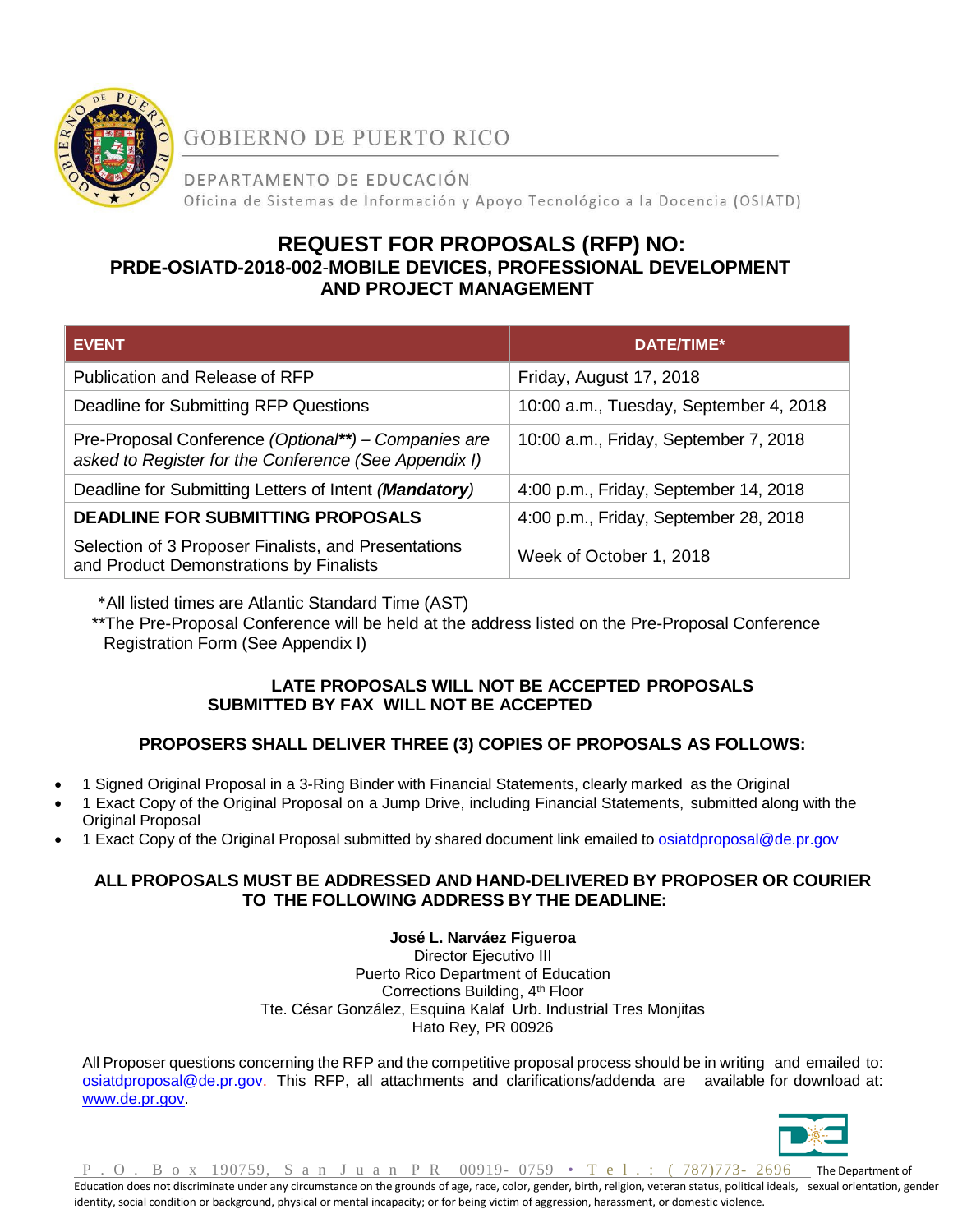

GOVERMENT OF PUERTO RICO

DEPARTAMENT OF EDUCATION Office of Information Systems and Technology Support (OSIATD)

# **RFP NO: PRDE-OSIATD-FY2018-002-MOBILE DEVICES, PROFESSIONAL DEVELOPMENT AND PROJECT MANAGEMENT**

August 17, 2018

# **TOPROSPECTIVE PROPOSERS:**

The Commonwealth of Puerto Rico Department of Education (the "Department" or "PRDE") is requesting proposals pursuant to the above-referenced Request for Proposals ("RFP"). The purpose of this RFP is to select Proposer(s) to purchase mobile device equipment, accessories, peripherals, supplies, and to provide repair, technical training and educator professional development services for the Department's students and educators in support of the Technology Plan approved by the U.S. Department of Education on May 1, 2015. The RFP and Proposer selection process are conducted in accordance with the terms of this RFP. Notice of the RFP is published on the PRDE website and the Office and Budget Department Bids and RFPs website.

Proposers are requested to propose services to be provided under the direction of the PRDE´s Office of Information Systems and Technology Support for Teaching for all of the Department's schools during the term of the awarded contract. Each proposal must be in the format specified in the RFP, must include all of the required submittals specified in the RFP and be submitted by the deadline set forth on the cover page of the RFP. In addition, Proposers are invited to participate in a Pre-Proposal Conference on September 7, 2018 at 10:00 a.m. All interested Proposers are encouraged to register in advance for the Conference by completing and submitting the Registration Form attached to the RFP as APPENDIX I.

All Proposers are required to submit the Letter of Intent to Submit a Proposal as specified in the RFP. The Department intends to award a contract to one (1) or more Proposers selected to provide services beginning after the execution of an agreement.

On behalf of the Department, we encourage qualified Proposers to respond to the RFP and thank you in advance for your interest in providing technology services to our schools.

Sincerely,

Marie Ortiz Sánchez Chief Information Officer



P.O. Box 190759, San Juan PR 00919-0759 · Tel.: (787)773-2696

The Department of Education does not discriminate under any circumstance on the grounds of age, race, color, gender, birth, religion, veteran status, political ideals, sexual orientation, gender identity, social condition or background, physical or mental incapacity; or for being victim of aggression, harassment, or domestic violence.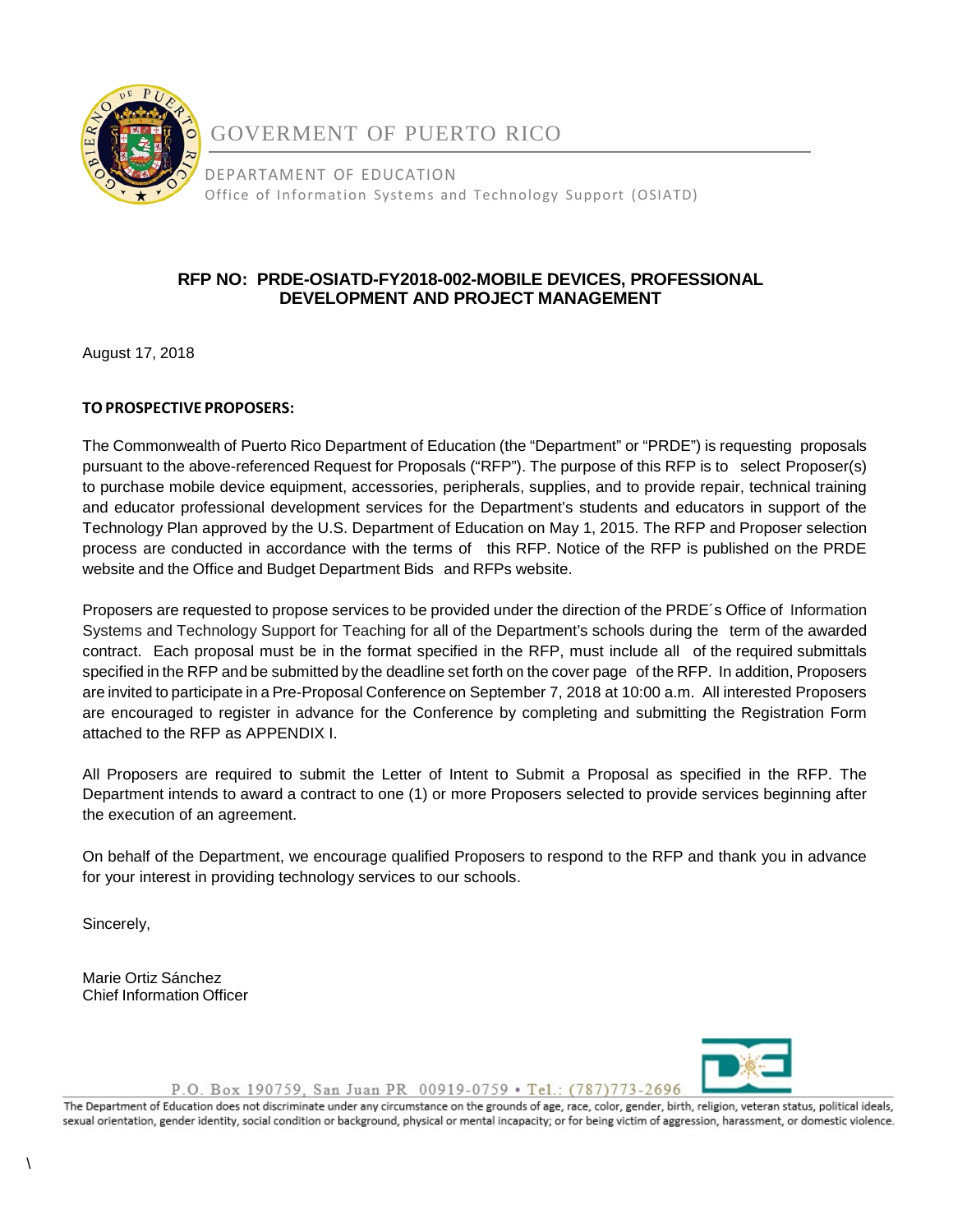# **Contents**

| ı.          |                                                                                      |  |
|-------------|--------------------------------------------------------------------------------------|--|
| н.          |                                                                                      |  |
| Ш.          |                                                                                      |  |
| IV.         |                                                                                      |  |
| $V_{\cdot}$ |                                                                                      |  |
| VI.         |                                                                                      |  |
| VII.        |                                                                                      |  |
| VIII.       |                                                                                      |  |
|             |                                                                                      |  |
|             |                                                                                      |  |
|             |                                                                                      |  |
|             |                                                                                      |  |
|             |                                                                                      |  |
|             |                                                                                      |  |
|             |                                                                                      |  |
|             |                                                                                      |  |
|             |                                                                                      |  |
|             |                                                                                      |  |
|             |                                                                                      |  |
|             |                                                                                      |  |
|             | PROPOSAL SUBMITTAL FORM 9: W-9 TAXPAYER IDENTIFICATION NUMBER/CERTIFICATION (IRS) 80 |  |
|             |                                                                                      |  |
|             |                                                                                      |  |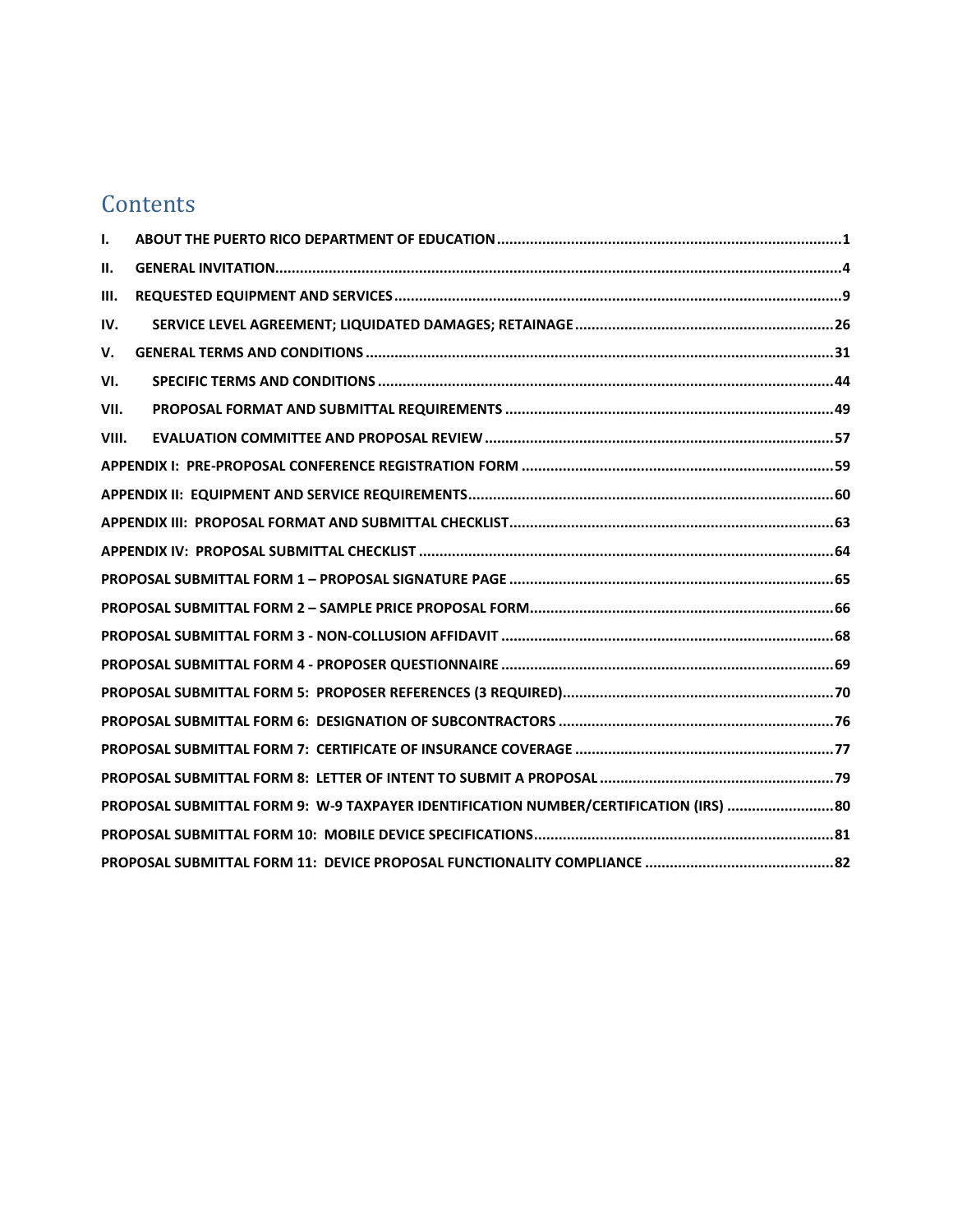# **I. ABOUT THE PUERTO RICO DEPARTMENT OF EDUCATION**

### <span id="page-3-0"></span>**1. OVERVIEW**

The Puerto Rico Department of Education (the "Department," "PRDE") is the government agency that directly runs and operates Puerto Rico's public school system. Unlike most states, the PRDE acts both as a State Educational Agency (SEA), and as a Local Educational Agency (LEA). Information concerning the approximate size of the PRDE school system is as follows:

| THE PRDE SCHOOL SYSTEM*     |         |  |
|-----------------------------|---------|--|
| Students:                   | 300,000 |  |
| Schools:                    | 856     |  |
| Educators:                  | 25,000  |  |
| <b>Educational Regions:</b> | 7       |  |

\*Estimates

A list of 2018-2019 schools is posted on the Department's website at [www.de.pr.gov.](http://www.de.pr.gov/) Updates will be posted from time to time to reflect any closings or consolidations approved for next year. Proposers are encouraged to check the Department's website frequently for updated information.

### **2. TECHNOLOGY GOALS**

The Department considers technology to be a vital and effective vehicle for empowering transformation of learning, schools, students and educators through creative processes and innovation. Our primary goals for technology in our school system are as follows:

- A. Technology will be available and reliable.
- B. Wired and wireless access will be available in every classroom, in every school
- C. All schools will transmit data within the Wide Area Network (WAN) at a minimum of 750 MB speeds, and each school will have at least a 750 MB connection to the Internet Service Provider.
- D. Students and staff will be able to connect to the network quickly, they will be assigned a set of permissions to the network, and they will be able to work with Department-owned devices.
- E. Within the next three (3) years, we will work to achieve 25% of all our students having mobile devices and for 60% of  $6<sup>th</sup>$ ,  $7<sup>th</sup>$  and  $8<sup>th</sup>$  graders having mobile devices in their schools.
- F. Provide support multiple cloud-based platforms for collaboration and creation (i.e. Google Apps for Education (GAFE), Office 365).
- G. Evaluate technology competencies of teaching staff.
- H. Create a digital resource for student learning and training educators.
- I. Provide on-demand online learning opportunities for educators and students to improve technology skills and content knowledge as well as face-to-face training in small and large groups.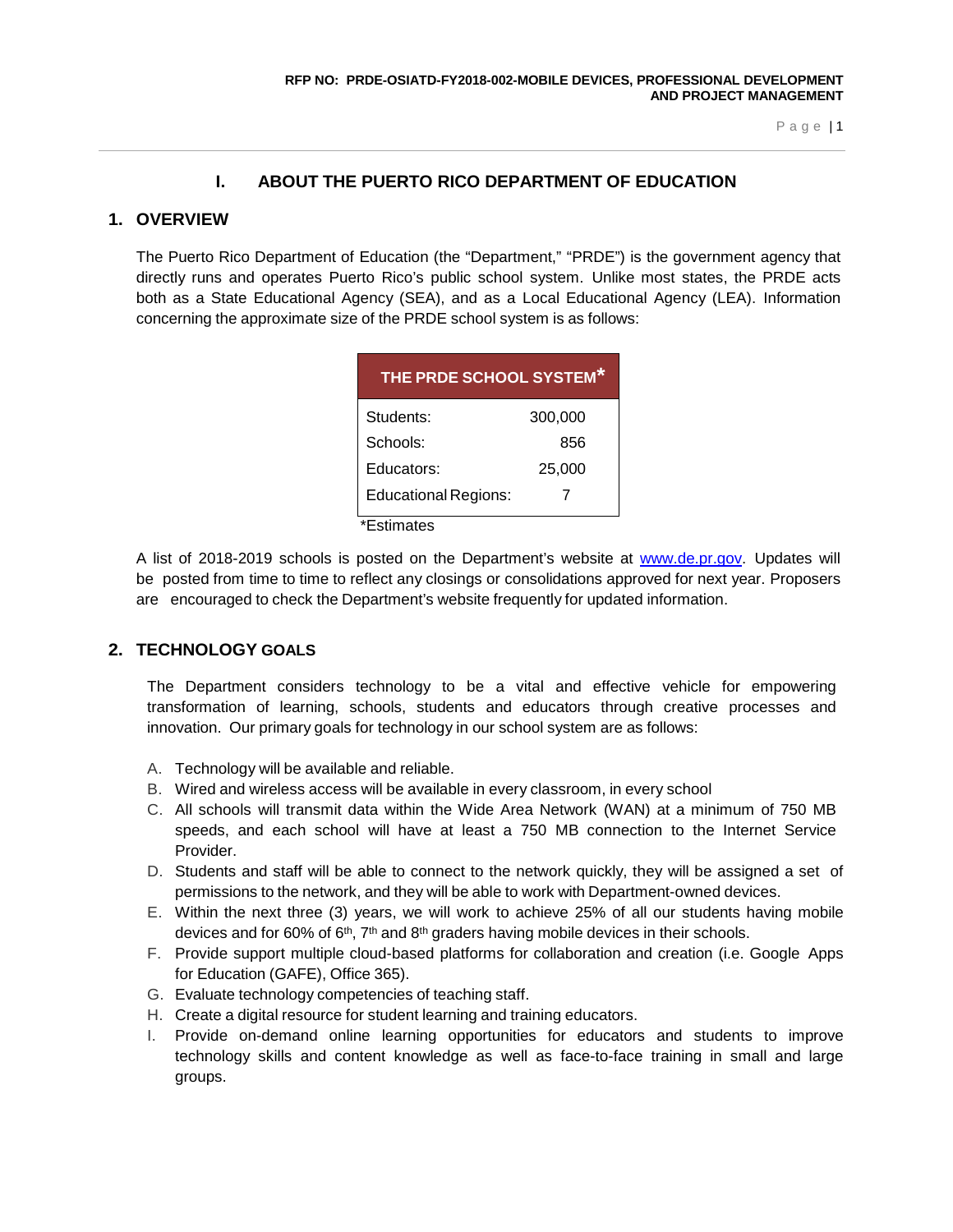- J. Develop an integrated planning model that includes Title 1, Special Education, Teaching and Learning, Instructional Coaches and educators with regard to software and hardware selection and implementation.
- K. For all of our educators to feel confident to support students' growth as digital citizens.
- L. Enable a rich technology curriculum at every grade level.
- M. Create innovative learning spaces at all of our schools.
- N. Create technology strategies to support instructional transformation.
- O. Professional development training for all educators on integrating technology into curriculum

Further, our vision for student use of technology centers on grade-level curriculum rather than in terms of "Technology," "IT," or "Digital" and leads to each student being able to --

- A. Demonstrate age-appropriate keyboarding speed and accuracy
- B. Demonstrate the ability to solve the most common tech problems
- C. Demonstrate use of tech tools outside of class
- D. Differentiate between tech tools and understand how each is uniquely suited to a task, purpose, and audience
- E. Learn to transfer knowledge of technology from known skills to unknown skills
- F. Learn to transfer knowledge of technology from tech class to other classes and home
- G. Demonstrate and practice safe, responsible and legal use of technology

# **3. TECHNOLOGY PLAN**

As the third largest public school system in the United States (based on student enrollment), the Department faces significant challenges, and sees technology as one important tool to help meet those challenges. Where student technology access is available, it is often in a traditional "computer lab" setting rather than integrated into the everyday classroom curriculum.

The Department's 2014 - 2019 Technology Plan (the "Technology Plan") was approved by the U.S. Department of Education. The Technology Plan outlines how the Department intends to meet these and related challenges over the coming years by leveraging newer technologies in better ways to improve educational outcomes significantly.

The Technology Plan was prepared at a time when several significant trends were converging to galvanize a change in education, including major shifts in how educators think about and deploy technology to enhance student achievement. Some examples of these include the rapid adoption of mobile devices and tablets at an unprecedented rate because smaller devices take less space in the classroom, use less power and are more student-friendly. The norm for educational computing has become a [1](#page-4-0):1 ratio of mobile computing devices to users.<sup>11</sup> Also, the adoption of "cloud-based" computing, or moving "everything" – from educational software applications, to multimedia content, to standardized assessments, to student work – out to the Internet, is popular because of its convenience and also since it reduces the need for schools to use highly skilled IT labor to manage file servers and disk images, which thereby cuts IT costs. These new technology measures require *much* higher bandwidth Internet connections and the infrastructure to distribute that bandwidth to the classrooms.

<span id="page-4-0"></span><sup>&</sup>lt;sup>1</sup> 5 K-12 Ed Tech Trends for 2012," [http://thejournal.com/articles/2012/01/10/5-k-12-ed-tech-for-2012.aspx.](http://thejournal.com/articles/2012/01/10/5-k-12-ed-tech-for-2012.aspx)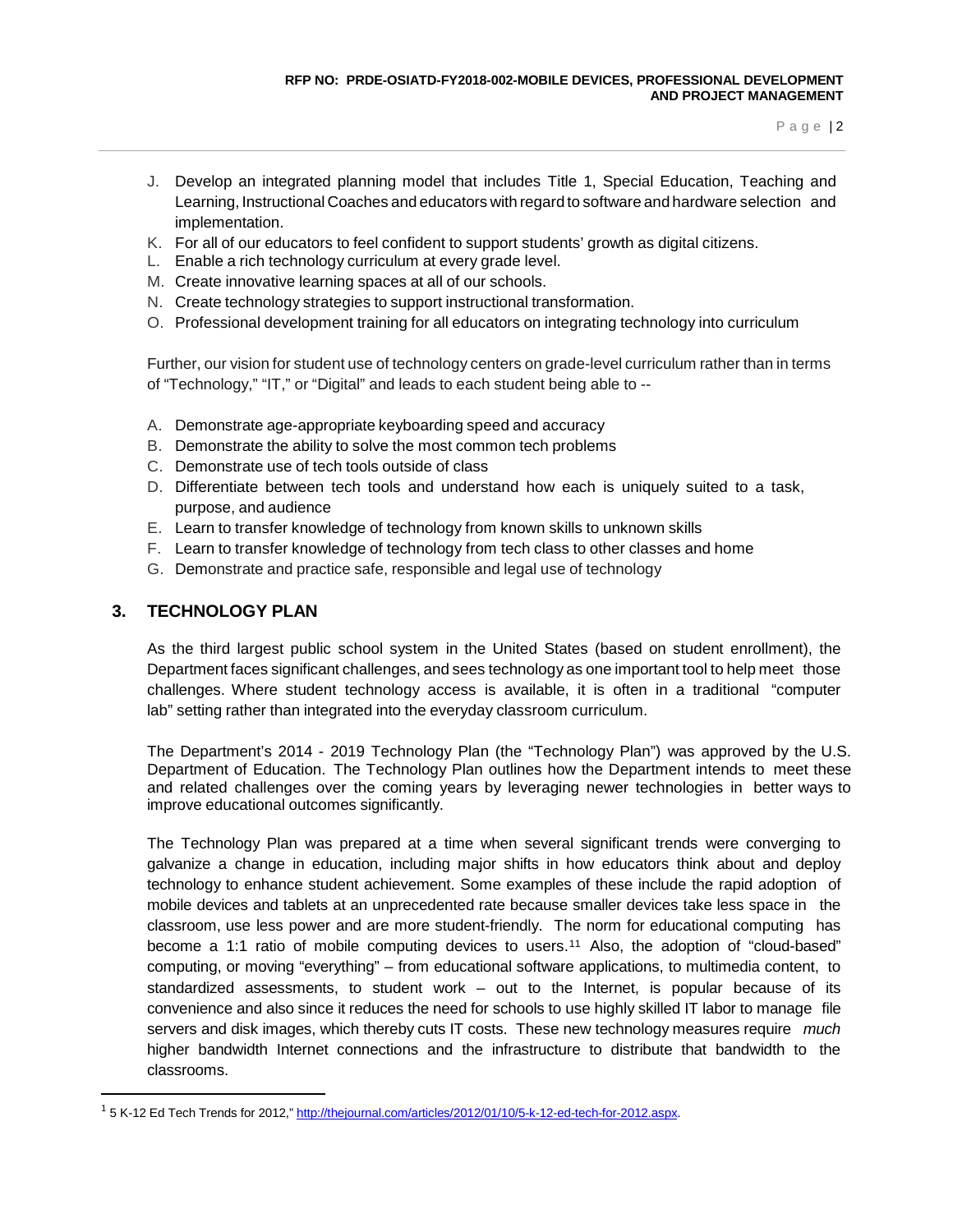In addition, in June 2013, former President Obama announced the ConnectED initiative which set a fiveyear goal of high speed connectivity for all schools and reflects a widespread recognition of these new educational trends. The Department embraces these trends and changes in technology and utilizes this RFPto leverage the technologyneeded to provide a qualityeducation to everychild. The Technology plan and RFP are closely related as the RFP solicitation must mirror the technology goals of the Technology Plan, ensuring that it is requesting the appropriate equipment and services in order to meet the needs of the Department. Specifically, the RFP bases much of what it is soliciting for proposals on the Technology Plan Infrastructure, or Element 3 of the Technology Plan, where it discusses a needs assessment of telecommunication services, hardware, software, Internet connectivity and its distribution and other services that will be needed to improve education.

[Remainder of Page Intentionally Left Blank]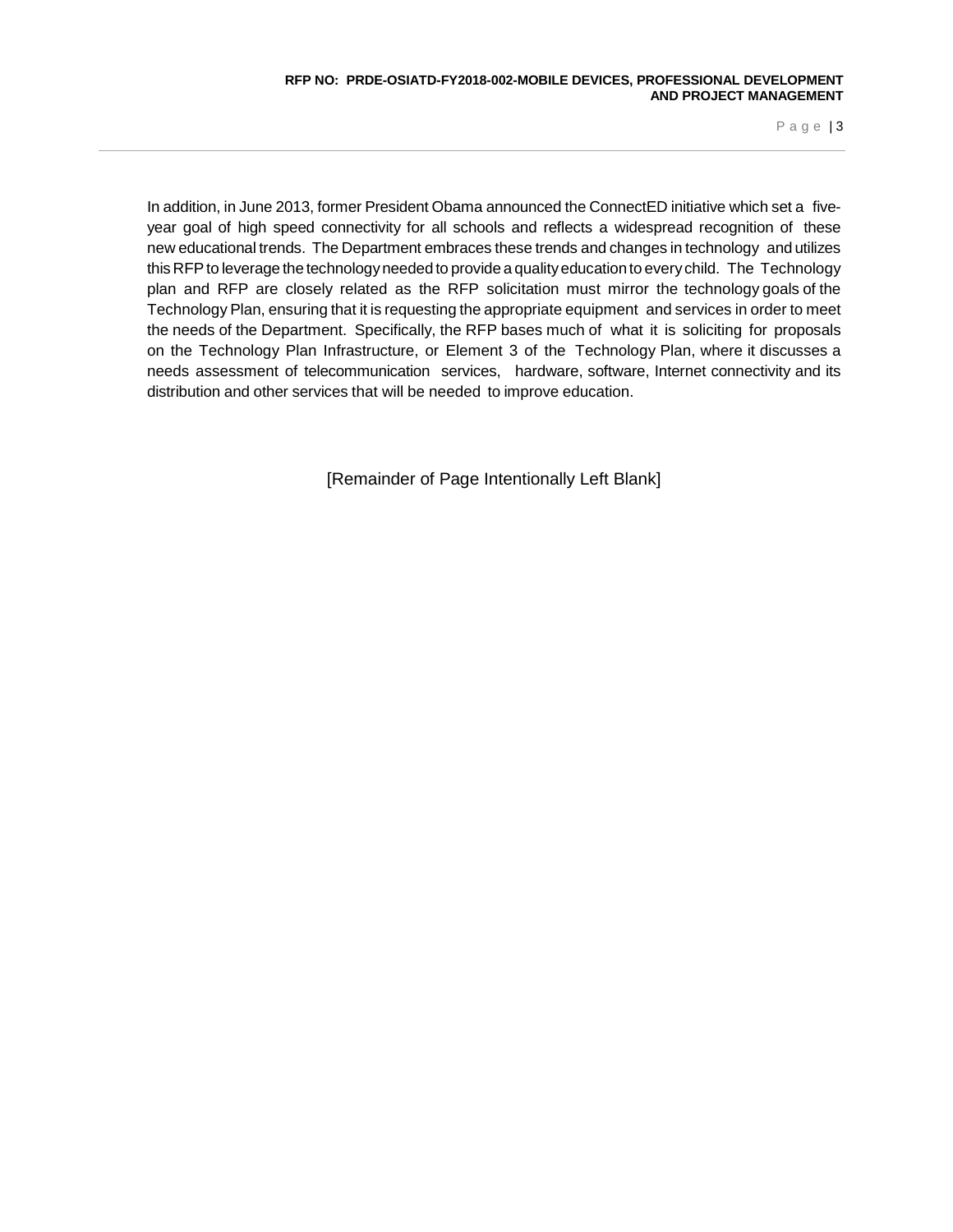# **II. GENERAL INVITATION**

### <span id="page-6-0"></span>**1. OBJECTIVE**

The Department is requesting proposals pursuant to **RFP No: PRDE-OSIATD-FY2018-002-Mobile Devices, Professional Development and Project Management** (hereinafter, this "RFP"). The equipment and services described in this RFP shall be procured through PRDE's Office of Information Systems and Technology Support for Teaching ("OSIATD") for all of the Department's schools (PRDE Schools). The Department's goal is to provide mobile devices to 60% of students in  $6<sup>th</sup>$ ,  $7<sup>th</sup>$ and 8th grades, to 25% of all other students and to 30,000 eligible educators.

The Department is interested in selecting the best solutions for the deployment and maintenance of mobile devices, for professional development and curriculum integration services for the Department's students and educators, and for technical training for OSIATD personnel. To this end, the Department will consider purchase and managed service options presented by qualified Proposers and intends to award a contract to one (1) or more qualified Proposers selected to provide the equipment and services requested in this RFP.

### **2. RESTART PROGRAM FUNDING**

On April 30, 2018, the U. S. Department of Education ("USDOE") announced new disaster relief funding for schools under the federal Immediate Aid to Restart School Operations ("Restart") program. The funds were awarded to State Educational Agencies ("SEAs") with students and schools impacted by Hurricanes Harvey, Irma and Maria and the 2017 California wildfires. These SEAs, in turn, are to provide assistance or services to local educational agencies (LEAs) to help defray expenses related to restarting school operations and restoring the normal learning environment for students and families affected by the hurricanes and wildfires. PRDE was awarded \$589 million in Restart funding.

The Restart funds are committed and fixed for the full 3-year term of the contract; funding for the three (3) one-year renewal options is contingent on future appropriation(s) for the renewal period. The fixed Restart funds allocated for the mobile devices, professional development, repair and other related services are sufficient to cover all costs of the 3-year contract.

Restart funds support, among other products and services, the following:

- (a) Rebuilding school district communication and information networks, including restoring Internet connectivity by rewiring routers, switches, hubs, computers, and printers;
- (b) Replacing homework software systems;
- (c) Replacing wireless network connectivity for portable classrooms;
- (d) Replacing technology equipment, including phone and intercom systems;
- (e) Hiring additional technical staff to install wiring, hardware, and software;
- (f) Replacing services for off-site electronic data storage;
- (g) Purchasing data recovery for hard files;
- (h) Providing additional hardware and software programs for use in tutorial and remedial programs;
- (i) Recovering and expanding student progress monitoring systems;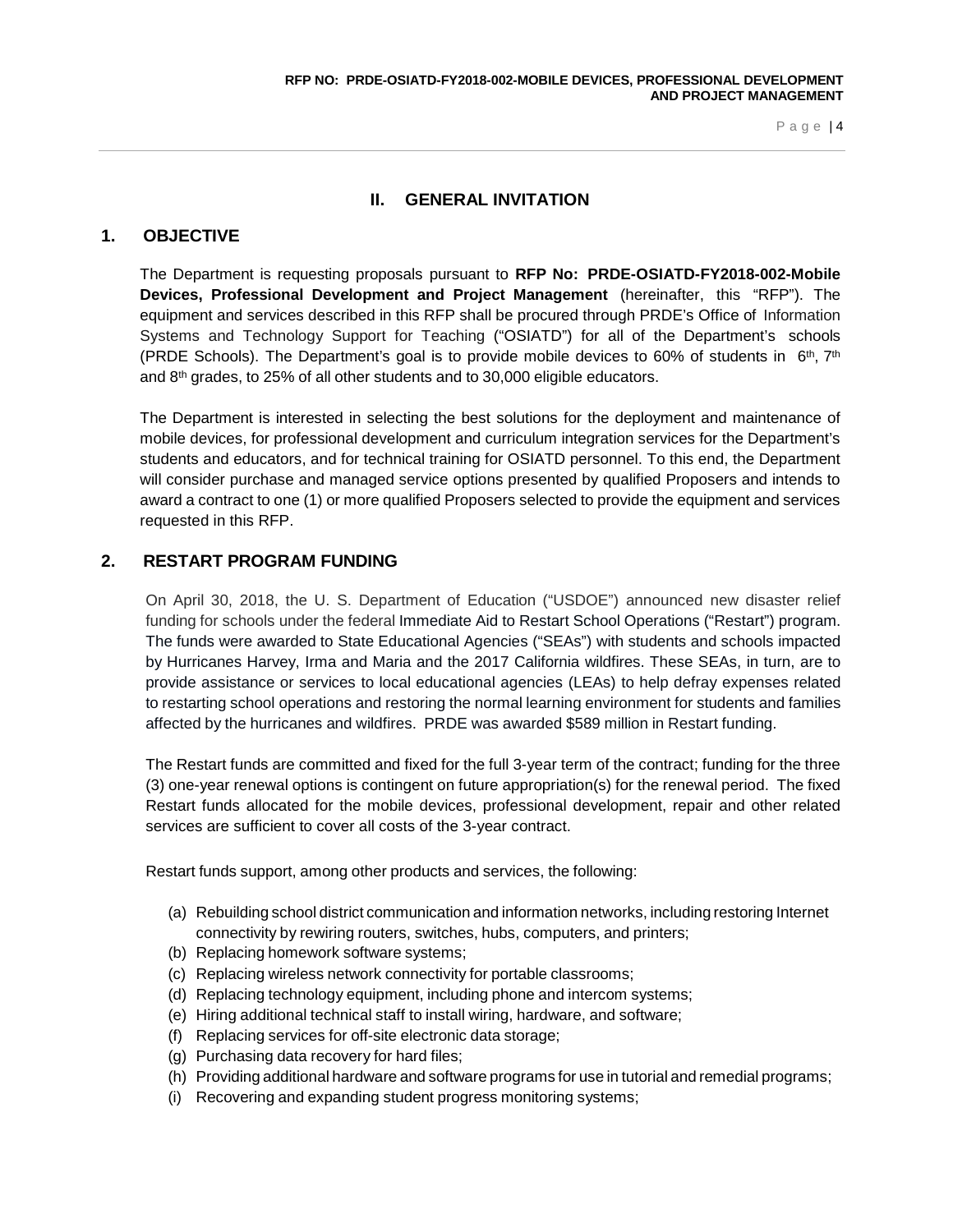- (j) Recovery of student and personnel data, and other electronic information;
- (k) Replacement of school district information systems, including hardware and software;
- (l) Financial operations;
- (m) Initial replacement of instructional materials and equipment, including textbooks;
- (n) Redeveloping instructional plans, including curriculum development; and
- (o) Initiating and maintaining education and support services.

The Restart funds awarded PRDE will be used to pay for the mobile devices and services acquired pursuant to this RFP.

### **3. PROPOSER ELIGIBILITY**

To be eligible to submit a proposal under this RFP, Proposers must comply with the following requisites, but are not limited to:

- A. Registration with the Puerto Rico General Services Administration. All Proposers must be registered in the General Services Administration´s Registry of Eligible Government Providers (Registro Único de Licitadores, "RUL"). . Certificate of registration must be included in the proposal package.
- B. File a Letter of Intent. Proposers must submit a letter stating its intent to submit one or more proposals in response to this RFP ("Letter of Intent"). The Letter of Intent shall be in the format set forth in **APPENDIX IV** (Proposal Submittal Forms – FORM 8) and must be delivered to PRDE by the deadline indicated on the cover page of this RFP.
- C. Must Demonstrate Ability to Meet Requirements. The Proposer must clearly demonstrate the Proposer's ability to fully meet all of the requirements of this RFP in its proposal, including but not limited to, financial capacity, product quantities, service levels, device tracking, reporting, and professional development.

Any Proposer that fails to meet each of these eligibility requirements shall be disqualified from consideration for a contract award. If awarded a contract, the selected Proposer will be required to accept the award in writing and execute a contract containing, among other things, the general terms and conditions set forth in Section V of this RFP. In the event the Proposer and the Department fail to reach agreement as to the terms and conditions of the contract, the Proposer's award of the contract shall be revoked by the Department, and the Department may negotiate a contract with one (1) or more of the other Proposers.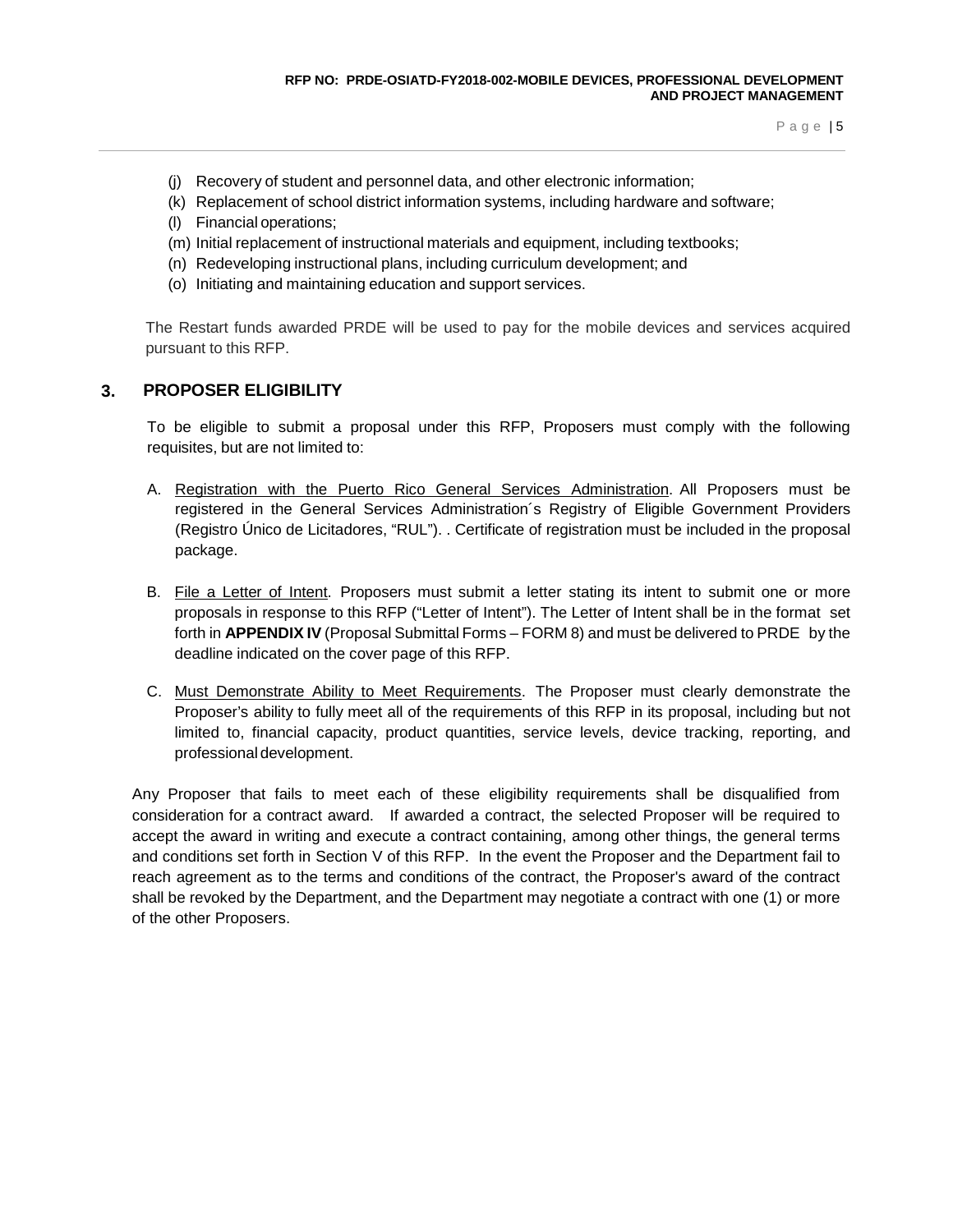# **4. PRDE RIGHTS**

The Department reserves, at its sole discretion and for its sole convenience, the following rights with regard to this RFP, without limitation:

- 1. Reject any or all proposals;
- 2. Amend this RFP;
- 3. Correct errors in this RFP;
- 4. Cancel the entire RFP or reduce the scope of services;
- 5. Extend the deadline for submitting proposals;
- 6. Issue one (1) or more subsequent RFPs for the same services;
- 7. Appoint an evaluation committee to review proposals and make Proposer selections;
- 8. Seek the assistance of technical experts to review proposals and make recommendations;
- 9. Invite one or more Proposers for presentations and negotiations after review of proposals;
- 10. Negotiate with any, all, or none of the Proposers;
- 11. Solicit best and final offers (BAFO) from all, some or none of the Proponents;
- 12. Award a contract to one (1) or more Proposers;
- 13. Award a contract without discussions or negotiations;
- 14. Investigate the qualifications of any Proposer under consideration, require additional information or confirmation of information furnished by a Proposer and require additional evidence of qualifications to perform the services or supply the products described in this RFP;
- 15. Investigate the qualifications of Proposers and any subcontractors proposed by Proposers;
- 16. Waive informalities and irregularities in proposals;
- 17. Disqualify Proposers for non-responsiveness or proposal deficiencies;
- 18. Award a contract for longer or shorter terms and/or with options to renew;
- 19. Renegotiate or revise the contract based upon rule changes prior to and/or after the signature of the contract;
- 20. Disqualifyproposals if there is evidence of collusion with intent to defraud or other illegal practices on the part of any Proposers;
- 21. If any Proposer selected for award refuses to execute the contract arising from this RFP, the Department shall have the right to order the execution of the Proposal Guarantee (Bid Bond) in order to cover the difference between the Proposer's cost and the cost proposed by the next qualified Proposer, as well as to cover other damages and direct expenses of the Department;
- 22. Acquire such quantity of devices and amount of services as are determined to be necessary by the Department; and
- 23. Exercise any other right or take any other action allowed by law or regulation.

# **5. COMPETITIVE PROPOSAL SCHEDULE AND PROPOSERS´ QUESTIONS**

A. Timeline

The PRDE intends to follow the schedule set forth on the cover page of this RFP, which is incorporated herein by this reference, but reserves the right to make schedule adjustments at the convenience of the Department.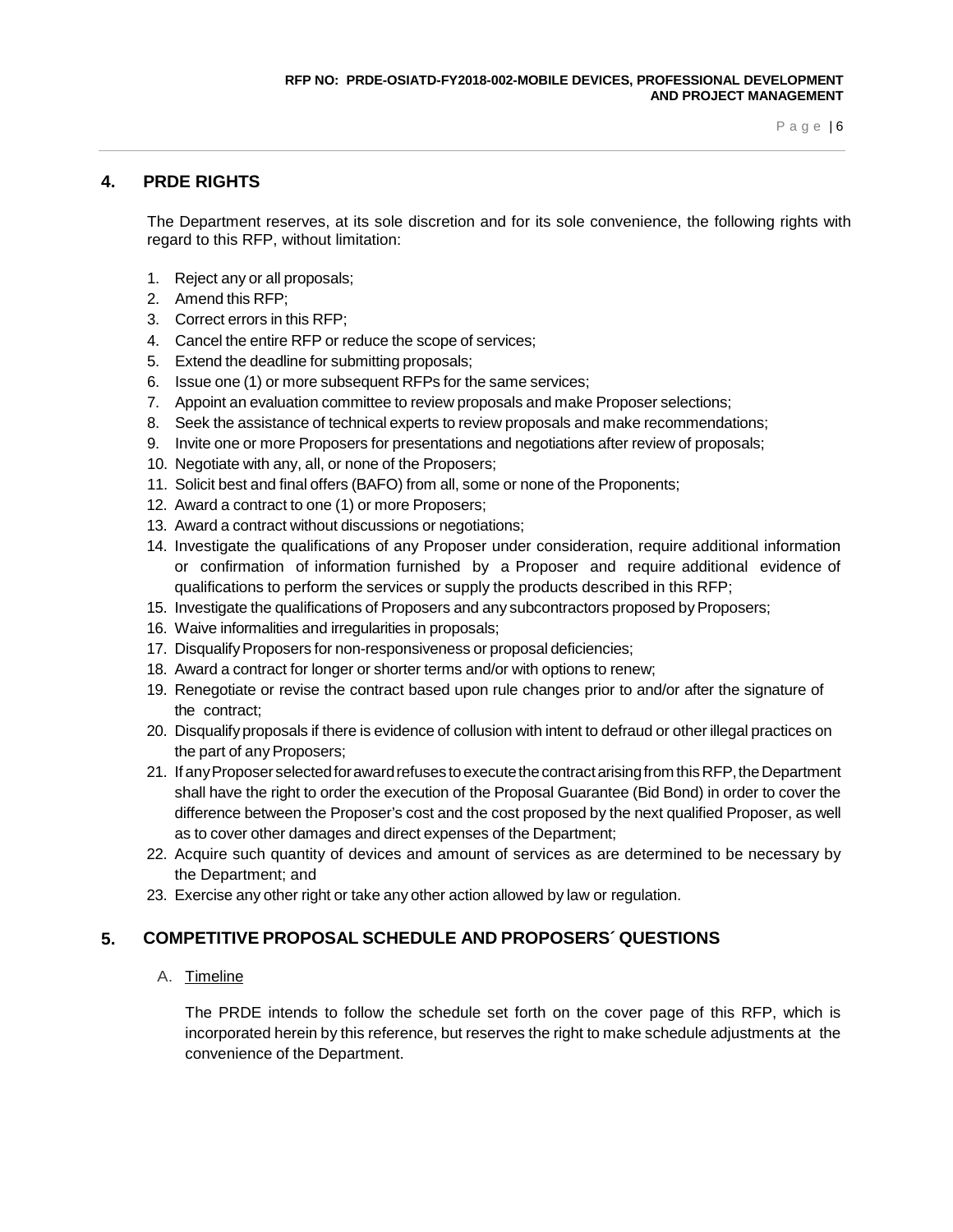### B. RFP Questions

Proposers may submit questions concerning this RFP to the Department in writing or by email on or before the deadline set forth on the cover page of this RFP. Questions should be emailed to [osiatdproposal@de.pr.gov](mailto:osiatdproposal@de.pr.gov)

Responses to questions submitted by the deadline will be answered at the Pre-Proposal Conference and posted on the PRDE website at [www.de.pr.gov.](http://www.de.pr.gov/) Specific questions pertaining to the RFP that are received after the deadline will not be answered, except at the discretion of the Department.

#### C. Other Proposer Questions and Communications

During the competitive proposal period, general questions and/or general requests for information or clarification concerning this RFP process must be in writing and emailed to [osiatdproposal@de.pr.gov.](mailto:osiatdproposal@de.pr.gov) All responses will be emailed to the requesting Proposer and posted on the PRDE website at [www.de.pr.gov.](http://www.de.pr.gov/) **Oral responses or clarifications made by any PRDE employee or resource will not be binding on the Department.**

### **6. PRE-PROPOSAL CONFERENCE**

Proposers are invited to attend a Pre-Proposal Conference to be held on the date and at the location specified on the cover page of this RFP. Proposers are strongly encouraged to review this RFP (including all attachments) very carefully prior to the conference. Responses to questions submitted by the deadline will be distributed and discussed at the Pre-Proposal Conference. Proposers are responsible for all of their costs associated with their participation in the Pre-Proposal Conference.

Representatives interested in participating in the Pre-Proposal Conference must attend in person; no call-in or video conference option is available.

NOTE: Proposers are encouraged to register for the Pre-Proposal Conference – See Pre-Proposal Conference Registration Form attached here to as **APPENDIX I.**

# **7. SELECTION OF FINALIST PROPOSERS; ORAL PRESENTATIONS AND PRODUCT DEMONSTRATIONS**

The Department plans to select up to three (3) finalists whose proposals best meet the Departments needs and the requirements of this RFP to participate in oral presentations and product demonstrations. Invited Proposers should be prepared to present such information as may be needed for the Evaluation Committee and selected Department personnel and representatives to effectively analyze all materials, documentation, devices, and software proposed to implement the mobile device and professional development described in this RFP. Proposers invited for oral presentations and demonstrations should be represented by the individual who is expected to serve as the prime contact person to the Department, along with other key project team members including (a) technical specialists, (b) professional development experts, (c) subcontractors expected to deliver material services under the proposal, and (d) such other individuals the Proposer intends to perform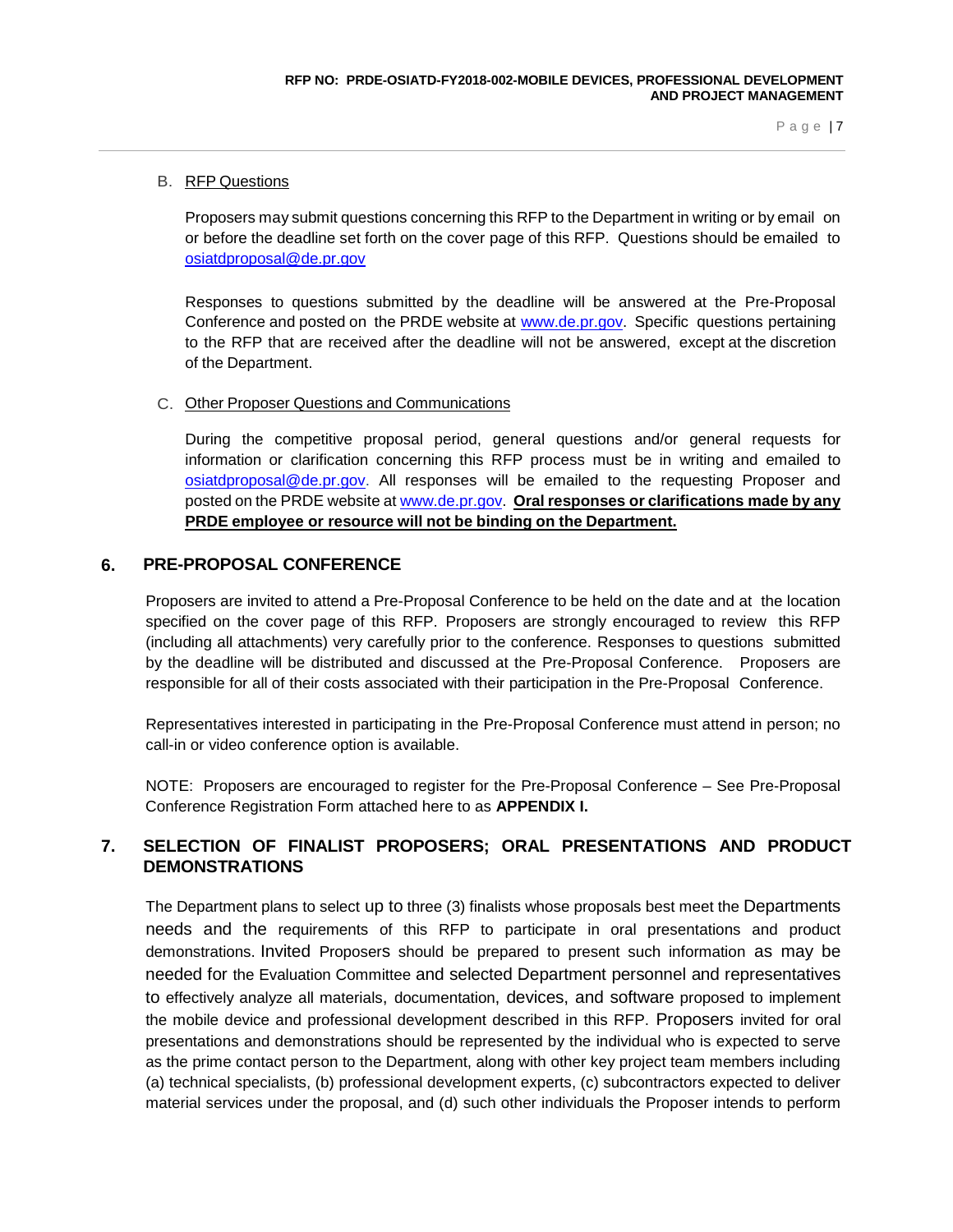essential components of the proposal and are qualified to answer questions about the Proposer's proposal. A Proposer's inability to respond to any request for clarification and/or participate in an oral presentation and product demonstration may be disqualified from further consideration of a contract award.

Oral presentations and product demonstrations will consist of an overview of the submitted proposal of each of the invited Proposers and detailed discussions regarding proposed devices and services, including the Proposer's (a) project plan and proposed schedule of dates for device deployment and (b) project plan and schedule with dates for the delivery of professional development services. Additional Proposer device/service demonstrations may also be requested and scheduled, at any time by the Department.

Proposers will be expected to bring samples of devices described in their proposal to the oral presentations/demonstrations. The devices are expected to be left with PRDE to permit the Department to conduct durability and battery tests and as such, the Department will assume no liability or responsibility for any damage to the devices. Proposers should also provide return packing with prepaid shipping labels. Devices will be returned no later than two (2) weeks after a contract has been awarded.

Product demonstrations are expected to include demonstrations of software proposed by Proposer for security, device utilization, device deployment and return tracking, performance metrics, SLA (hereinafter defined) compliance tracking and reports, and professional development and progress tracking/reporting.

An invitation to a Proposer for an oral presentation and product demonstration is not a guarantee that a contract will be awarded the Proposer.

# **8. BEST AND FINAL OFFERS AND NEGOTIATIONS**

The Department may request the submission of best and final offers from the finalist Proposers. The request for best and final offers shall be in writing and shall establish a common date and time for the submission. Proposers shall be informed that if they do not submit a best and final offer or a notice of withdrawal, their immediate previous offer will be construed as their best and final offer. Best and final offers shall be evaluated by the Evaluation Committee; provided, however, the Evaluation Committee may make a written determination that it is in the Department's best interest to conduct additional negotiations with one (1) or more of the finalist Proposers for purposes of determining the final offer of any such finalists. An invitation to a Proposer to enter into negotiations or submit a best and final offer or further negotiations is not a guarantee the Proposer will be awarded a contract.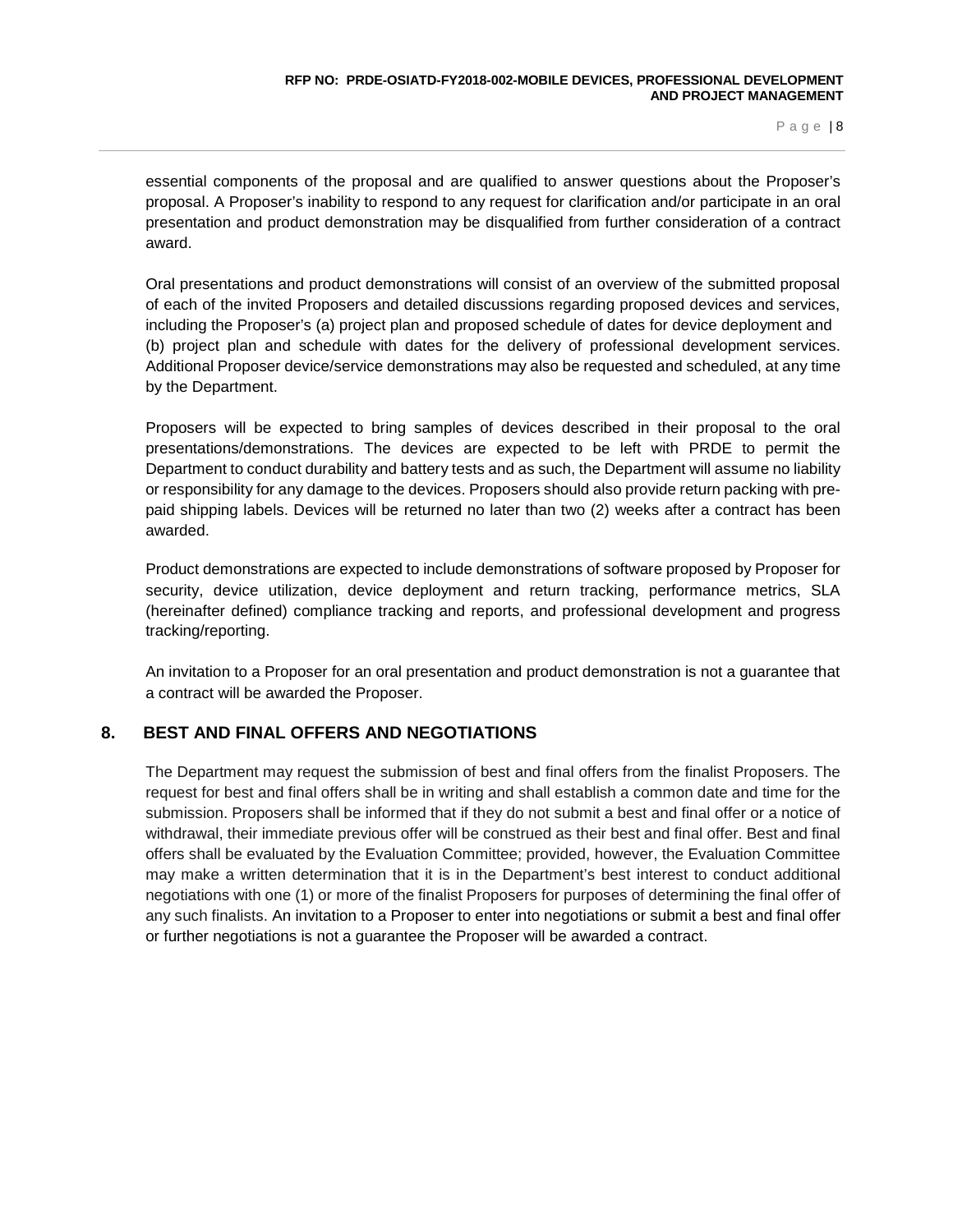# **III. REQUESTED EQUIPMENT AND SERVICES**

### <span id="page-11-0"></span>**1. INTRODUCTION**

In support of the increased number of tablets and laptops, the wireless infrastructure will be upgraded up to 750 MB during the 2018-2019 school year, and potentially up to 1 GB the following year, to facilitate the increased wireless usage.

The Department intends to deploy more than a hundred thousand mobile devices, including tablets, laptops, and convertible devices during the next school year. The emphasis will be given to middle schools (6th, 7th and 8th grade). The mobile devices will be stored in carts in the targeted classrooms. During years two and three of the contract, students may be given the opportunity to take their device home. Carts are also provided for targeted classrooms to allow students who opt not to check out a device to use a device in class. Laptops will also be deployed to elementary and high schools in effort to reduce the student to computer ratio. The devices will be used to access a wide variety of digital curriculum materials, including textbooks. They are also instrumental in allowing schools to have technology so that they can complete computer based testing.

Software updates and policies for mobile devices are deployed through System Center Configuration Manager (SCCM).

Estimated device quantities are set forth in Paragraph 5 below.

### **2. RFP OBJECTIVES**

The objective of this Request for Proposals (RFP) is to select Proposer(s) to purchase mobile device equipment, accessories, peripherals, and supplies, and to provide maintenance, technical training and educator professional development and curriculum integration services for PRDE students and educators through a managed services contract in support of the Technology Plan. Services and/ or equipment are required to be provided at school sites Territory-wide. The Department's goal is for deployment of the devices to begin in January 2019. Further, the Department expects selected Proposer(s) to perform professional development each trimester of the contract.

### **3. ORIGINAL EQUIPMENT MANUFACTURERS (OEM)**

Proposals may be submitted by an Original Equipment Manufacturer (OEM) separately or in conjunction with local Proposer partners or vice versa. Proposers may also choose to subcontract with a separate entity for asset and inventory management and/or mobile tracking solutions.

### **4. PRICE ADJUSTMENTS AND/OR PRODUCT SUBSTITUTIONS**

It is expected that the prices submitted shall remain firm for 180 days from the date of the proposal, and that the prices set forth in the approved contract shall remain firm for the entire contract and extension periods (if any), as stated above.

Throughout the term, approved devices may be discontinued and/or become obsolete. The awarded Proposer(s) shall propose one (1) or more substitution products. The substitution product must equal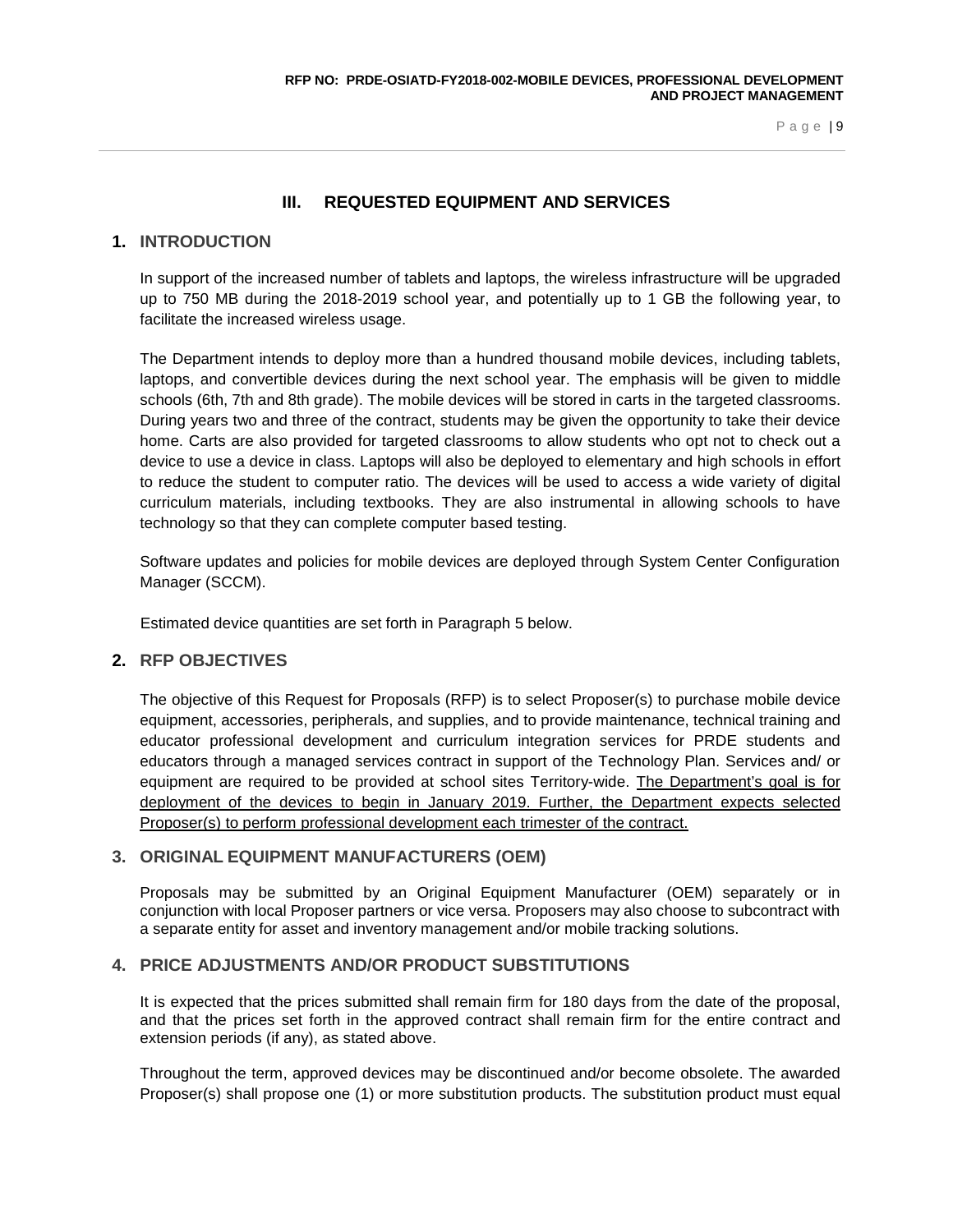or exceed the specifications of the model that it is replacing. Changes in models will only be made during the summer between the school years. When feasible, pricing for the newer model should be at the same or lower cost as the model it is replacing. Either way, product substitution and updated pricing costs MUST be approved by the Department prior to distribution. The product substitution request MUST be submitted to OSIATD for review and approval by staff in OSIATD.

If mutually agreed upon, the price adjustment(s) and/or product substitutions shall be valid for the remaining term of the contract, including any extension thereof. PRDE reserves the right to approve requests for product substitutions and price adjustments or to disapprove and to secure new quotations.

# **5. MOBILE DEVICES**

A mobile wireless computing device will be provided for each participating user in participating schools. All devices will be deployed according at the Department's 's discretion. No experimental or unproven technology will be accepted. No used, refurbished, reconditioned, or "grey market" devices will be accepted.

### Device Quantities

It is anticipated that approximately 159,330 devices will be purchased during the first year of the contract, as follows:

| <b>Approximate Anticipated deployment</b>                              | <b>Est. Quantity</b> |
|------------------------------------------------------------------------|----------------------|
| Kindergarten through 2nd grade                                         | 18,000               |
| Elementary school grades 3rd, 4th and 5th, and high school grades 9-12 | 42,000               |
| Middle school grades 6th, 7th and 8th                                  | 43,200               |
| <b>Educators</b>                                                       | 30,000               |
| School Labs (30 devices plus 1 cart per school)                        | 26,130               |
| <b>SUBTOTAL</b>                                                        | 159,330              |
| School-based Inventory for Quick Swaps                                 | TBD                  |

The above mentioned quantities are only estimated amounts. The Department shall be under no obligation to acquire any minimum or maximum number of devices. The Department shall solely acquire the number of devices it deems adequate to fulfill its objectives under its Technology Plan, subject to any budget constraints and other considerations.

### 1. Educators

Educators in targeted courses will be equipped with a portable, digital, interactive, computing device (hereafter referred to as the "educator's device"). The educator's device may be the same as the student's device or may be the same device with additional capabilities. In either case, the educator's device must satisfy educational and practical functional goals in the classroom as well as allow for lesson preparation.

### 2. Students

Subject to budget constraints and other considerations, students in designated classes will be equipped with one portable digital, interactive, computing device.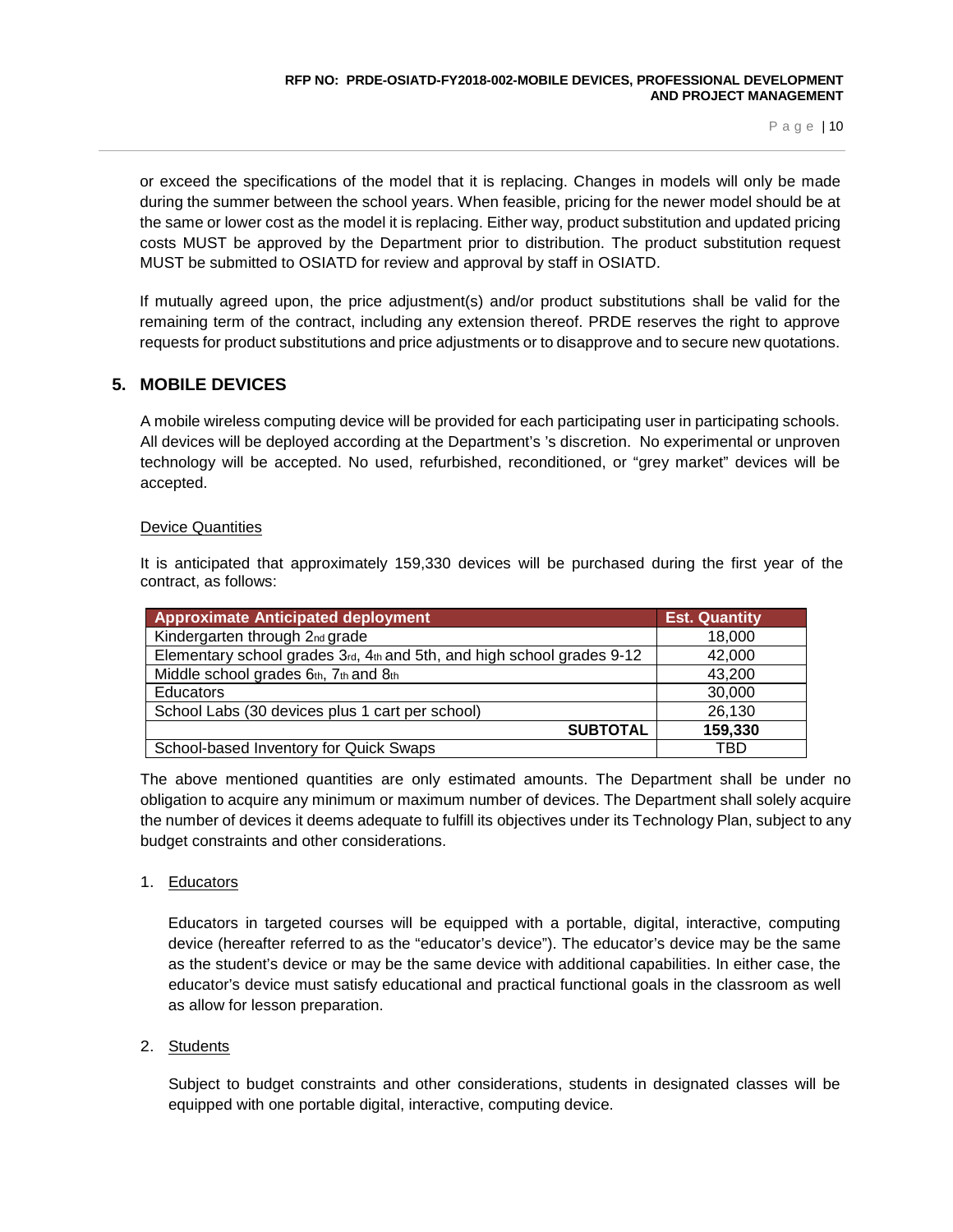#### 3. Special Ed Students and Students and Educators with Disabilities – Accessibility

It is the intent to purchase hardware and software that provides the highest degree of accessibility to all users, including users who may have an impairment that interferes with the use of the device. The solution will have the capacity to interface with peripherals, software and assistive technologies used by students, educators and others with visual, hearing, mobility, communication and/or cognitive impairments and will conform to applicable technical and functional performance criteria of Section 508 of the Rehabilitation Act of 1973 unless exempt. For full guidelines, go to: [http://section508.gov.](http://section508.gov/)

The Department is interested in devices that have features that allow students with special needs to personalize their use. For example, a student with a mild to moderate visual impairment may be best served by double-tapping or dragging their fingers to magnify text and photos, whereas a student with a more severe visual impairment can have text read aloud. Students with hearing deficits can use captioning to experience audiovisual materials. These capabilities allow students with special needs to learn without a special curriculum. They can consume — and learn — the same materials as their peers, which helps prepare them for the same assessments. Additionally, being on the same timeline and curriculum as their peers can help ensure that students with special needs develop positive self-esteem and the skills they need to succeed after graduation.

Proposals should include a description of available accommodations for students and educators with disabilities and for English Language Learners and Special Ed student populations.

There must not be a need for complex and expensive adaptation and/or specialized design to meet the needs of users. The design will communicate necessary information in as many different forms as possible (e.g., verbal, auditory, tactile, pictorial) to accommodate needs. It shall be of appropriate size and be operable in at least one mode for those with limited hand, arm, leg or trunk strength, flexibility and range of motion. Space will be provided for approach, reach, manipulation and use regardless of a user's body size, posture or mobility.

The Proposer must describe to what extent its proposed solution satisfies the accessibility requirement. This will include a description of whether and how the device provides the functionality and/or the capability to interface with peripherals, software and assistive technologies for visual, hearing, mobility, communication and cognitive impairments.

To be considered eligible for award, all proposed goods and/or services should meet the applicable standards and provisions of the Architectural and Transportation Barriers Compliance Board (the "Access Board"), an independent Federal agency, whose primary mission is to promote accessibility for individuals with disabilities. These standards are codified as 36 CFR Part 1194 and may be accessed through the Access Board's web site at [http://www.access-board.gov.](http://www.access-board.gov/) Alternatively, Proposers may propose goods or services that provide equivalent facilitation. Such proposals will be considered to have met the provisions of the Access Board's standards for the feature or component providing equivalent facilitation. If none of the proposals meet all applicable provisions of the Access Board's standards, those proposals whose products or services meet some of the applicable provisions will be considered eligible for award.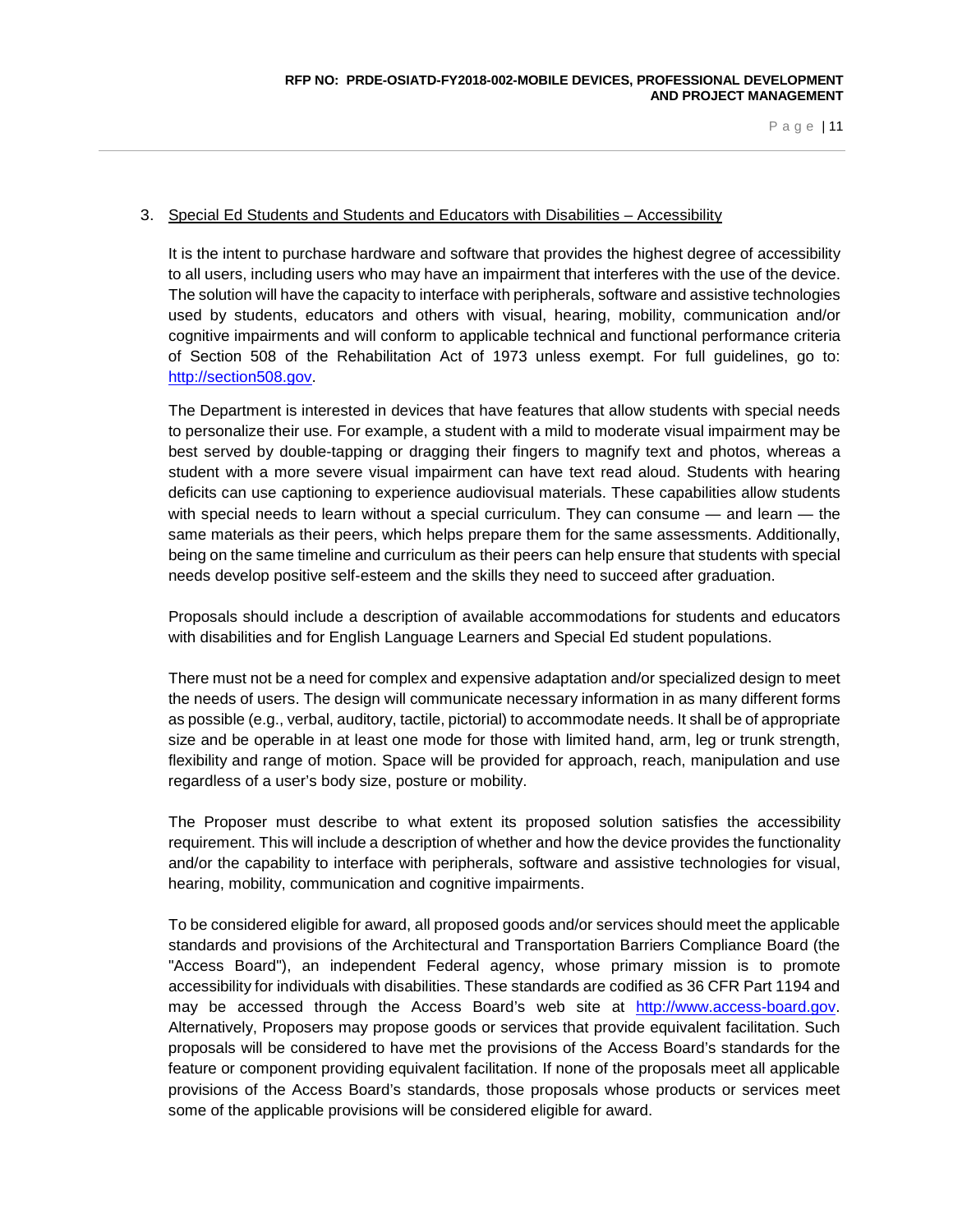# **6. EQUIPMENT AND SERVICES**

This RFP requests proposals for three general (3) categories of services – (1) Mobile Devices and Carts, (2) Professional Development, Curriculum Integration and Technical Training, and (3) Project Management and Asset Inventory Management and Tracking. Proposers may submit proposals for 1, 2 or all 3 categories of services. Proposers may also bid on one (1) or all Parts of a category of services, but Proposers should note that up tp 15% of the total evaluation points may be awarded to proposals that present comprehensive solutions to deliver fully-integrated services for all categories of service (See Section VIII for additional information on the evaluation criteria and weights to be applied by the Evaluation Committee in assessing proposals). Each category of service (and each Part thereof) in proposals will be evaluated separately based on the evaluation criteria identified in Section VIII of this RFP.

The Department may (a) award contracts for each of the categories of services to two (2) or three (3) different proposers or (b) award a single contract for all service categories to a single proposer. The award(s) will be based on the ratings assigned to each category of service proposal submitted.

# **6.1 CATEGORY 1 SERVICES: MOBILE DEVICES AND CARTS**

Proposals for Category1 Services should include all of the services specified for Category 1 Services Part A and/or B as follows:

- A. Category 1 Services Part A: Laptops for Educators and Students (3rd-12th Grades; Approximately 115,200 laptops, plus 1 additional cart for each school stocked with 30 laptops for school labs)
	- 1. Laptops, carts and accessories for Windows
	- 2. Imaging for Windows, etching
	- 3. Managed Services configuration, asset tagging, and repairs (warranty and non-warranty) for term of contract
- B. Category 1 Services Part B: Tablets for Students (K-2<sup>nd</sup> Grades; Approximately 18,000 tablets, plus 1 additional cart for each school stocked with 30 tablets for school labs)
	- 1. Tablets, carts and accessories for Windows and/or MAC
	- 2. Imaging for Windows and/or MAC, etching
	- 3. Managed Services configuration, asset tagging, and repairs (warranty and non-warranty) for term of contract

### **6.1.1 MINIMUM DEVICE FUNCTIONAL SPECIFICATIONS**

### 6.1.1.1 LAPTOPS:

- (a) Convertible notebook that allows the device to switch between laptop, tablet, and tent forms. Keyboard remains attached to the device at all times.
- (b) Attached full-size keyboard that should be able to flip around out of the way in tablet mode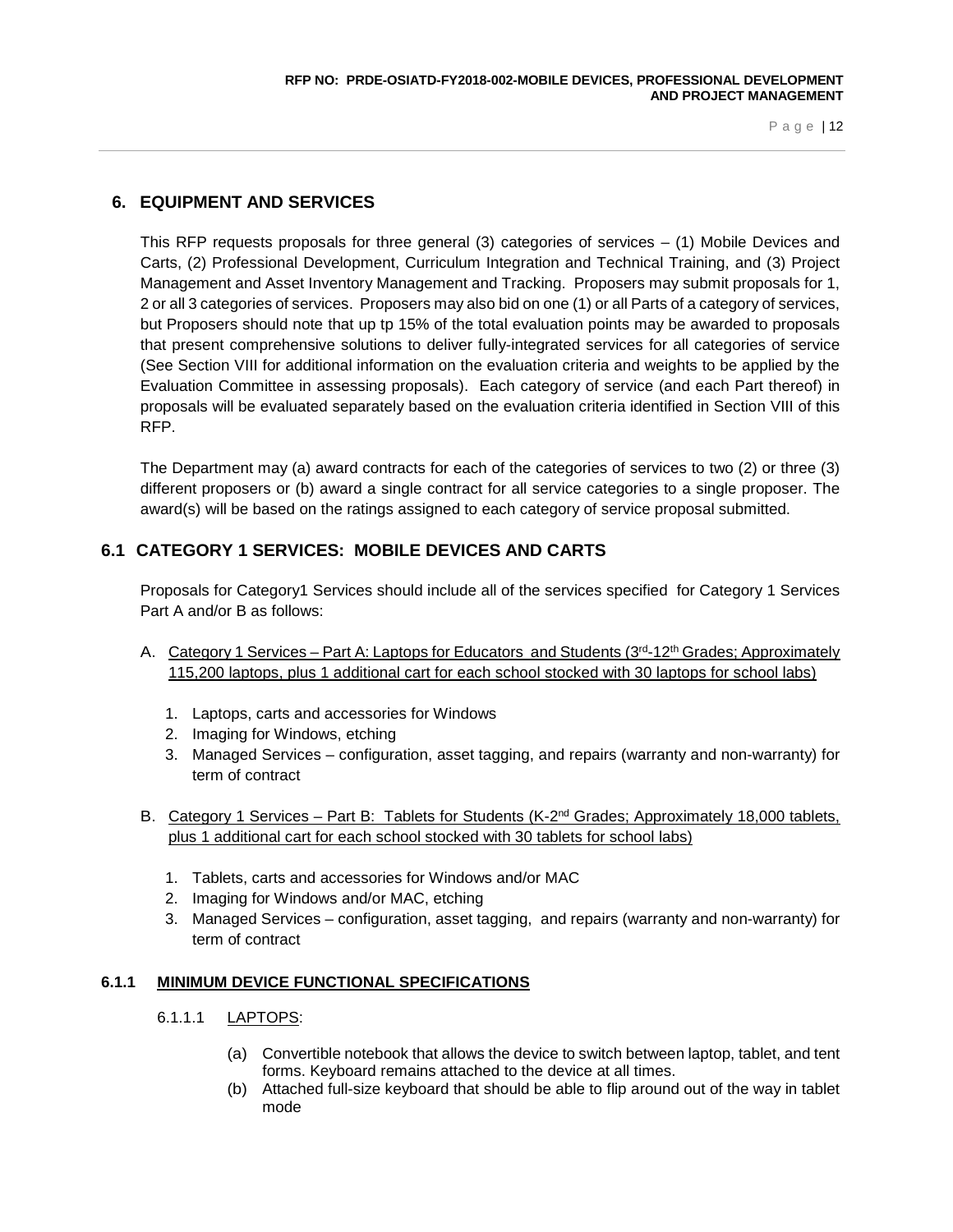- (c) Processor Intel Celeron N4100 Processor (1.10 GHz, up to 2.40GHz Burst, 2MB cache), Intel® Pentium® N4200 Quad Core Processor (2M Cache, 1.1 GHz with Turbo up to 2.5 GHz), or Pentium 4405U Dual Core Processor (2M Cache, 2.1 GHz), Intel Core i5 processor (2MB, 2.3GHz dual-core with Turbo Boost up to 3.6GHz)
- (d) 4GB DDR3L RAM
- (e) Intel® HD Graphics 500 Series Video
- (f) Storage 120GB SSD hard drive. eMMC not accepted
- (g) Weight 3.5 lbs or less (additional detail under "Device Portability")
- (h) Wi-Fi 802.11 a/b/g/n/ac Wi-Fi (802.11n 2.4GHz and 5GHz)
- (i) Wi-Fi enabled and must meet the Institute of Electrical and Electronics Engineers (IEEE) 802.11 set of standards for implementing WLAN communications
- (j) Device shall be able to connect to the existing Wi-Fi network and be able to access the Internet, wirelessly (via Wi-Fi) within the school, home or other area outside the school with wireless coverage (additional detail under "Device Connectivity")
- (k) Support for 20Mhz and 40Mhz Spectrum
- (l) Auto-detect/Auto-negotiate for optimum connection speed
- (m) Video mirroring supported
- (n) Miracast (Intel® Wireless Display) Compliant
- (o) Bluetooth 4.0 wireless technology or greater
- (p) Operating System Windows 10 Education
- (q) Function in a stand-alone mode sufficient to enable the user to perform basic functions (e.g., writing, reading, multimedia, information management) without requiring network access (additional detail under "Device Portability")
- (r) ENERGY STAR® certified, EPEAT® Gold registered
- (s) 1.0 MP front-facing cameras (world facing cameras are optional)
- (t) Rechargeable battery eight-hour battery capacity that will allow the device to be used throughout a standard school day with the wireless antenna activated without being recharged (additional detail under "Device Power"
- (u) Display 11.6-inch diagonal multi-touch capacitive touch display capable of operating with the attached keyboard -1080 x 800 or 1366 x 768 minimum resolution or better
- (v) Built-in mono-speaker (2w)
- (w) Input/output interfaces for video, keyboard, computer, audio and capable of connecting to standard video output devices such as digital projectors, smart boards, computer monitors, and TVs (additional detail under "Ports and Print Service"). At minimum, the device must include the following ports:
	- 2 USB (at least one of which is USB 3.0)
	- 1 HDMI or HDMI adapter (storage containers for any proposed adapters must be included in proposal)
	- 1 3.5-mm stereo headphone mini-jack
	- 1 RJ-45 or RJ-45 adapter (storage containers for any proposed adapters must be included in proposal)
- (x) Built-in microphone
- (y) AC power adapter and appropriate interface/power cable (minimum 5 ft. length)
- (z) Printing capability (additional detail under "Ports and Print Service")
- (aa) Meets ADA/Section 508 accessibility standards (The published guidelines may be found at [http://section508.gov\)](http://section508.gov/)
- (bb) Multi-language keyboard support
- (cc) Attached physical keyboard with touch pad of sufficient size and ease of use for students and educators to be able to do their work effectively and efficiently without discomfort.
- (dd) Ruggedized casing or protective cover that is, at a minimum, capable of providing protection for the device sustaining a four-foot drop. Drop test should be performed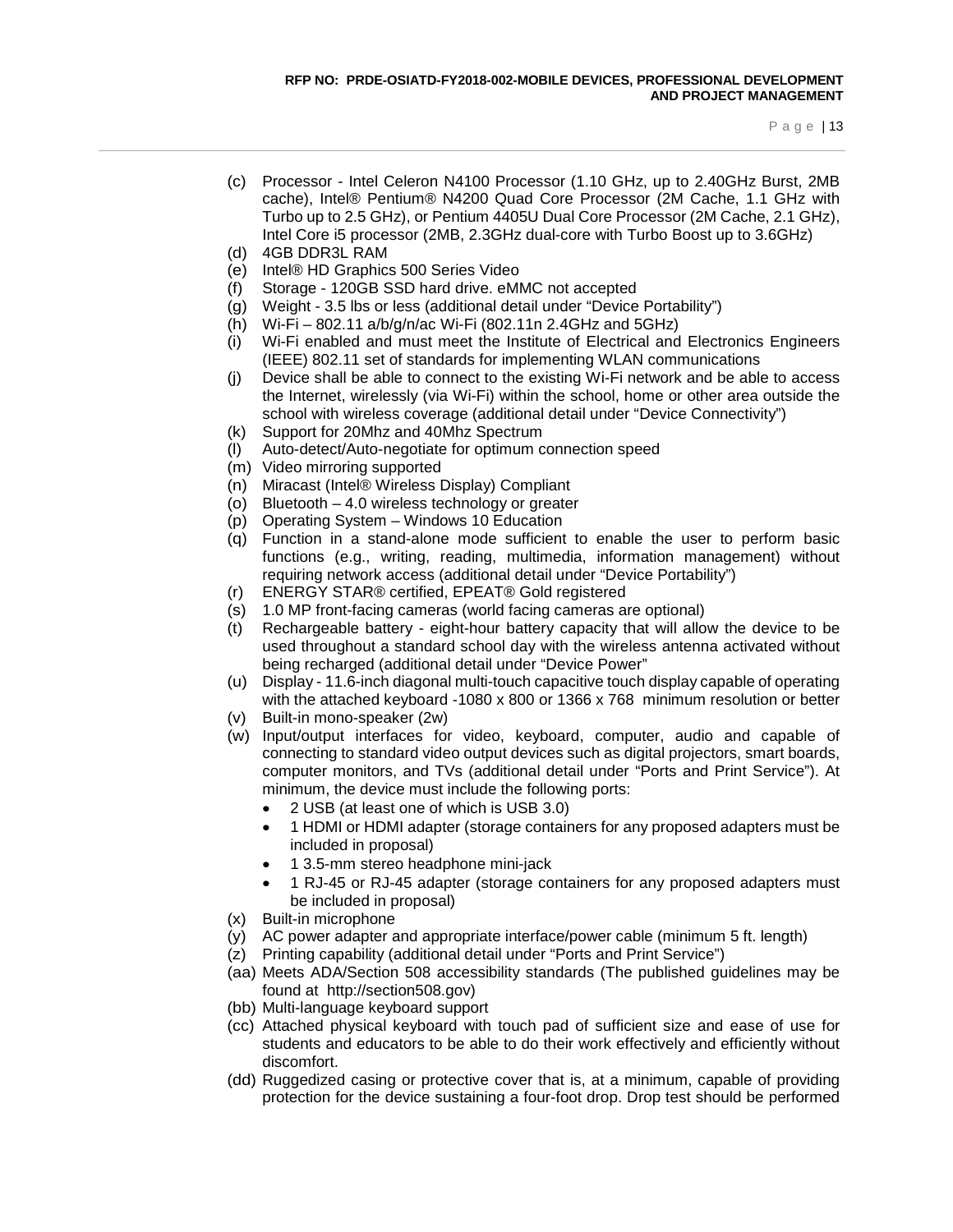in accordance with MIL-STD- 810G.6 Procedure IV. Additionally, shock test should be performed in accordance with MIL-STD- 810G, Method 516.6 Procedure I. Proposal must detail all tests that have been completed on the device, and what certifications the device holds regarding drop, shock and spill testing.

- (ee) System and design will be one that can be used efficiently and comfortably with a minimum amount of fatigue or adverse physical effects (additional detail under "Ergonomics")
- (ff) All electrical components must be Underwriters Laboratory (UL) Listed.

### 6.1.1.2 TABLETS

- (a) Tablet form factor
- (b) Processor 1.3 GHz Apple A7 processor or Intel Celeron N4100 Processor (1.10 GHz, up to 2.40GHz Burst, 2MB cache), Intel® Pentium® N4200 Quad Core Processor (2M Cache, 1.1 GHz with Turbo up to 2.5 GHz), or Pentium 4405U Dual Core Processor (2M Cache, 2.1 GHz)
- (c) 1GB RAM
- (d) Storage 32 GB
- (e) Weight 2.0lb or less
- (f) Wi-Fi 802.11 a/b/g/n Wi-Fi (802.11n 2.4GHz and 5GHz)
- (g) Bluetooth 4.0 wireless technology or greater
- (h) 1.0 MP front-facing (world facing cameras are optional)
- (i) Built-in mono-speaker (2w)
- (j) AC power adapter and appropriate interface/power
- (k) Ruggedized casing or protective cover that is, at a minimum, capable of providing protection for the device sustaining a four-foot drop. Drop test should be performed in accordance with MIL-STD- 810G.6 Procedure IV. Additionally, shock test should be performed in accordance with MIL-STD- 810G, Method 516.6 Procedure I. Proposal must detail all tests that have been completed on the device, and what certifications the device holds regarding drop, shock and spill testing.
- (l) System and design will be one that can be used efficiently and comfortably with a minimum amount of fatigue or adverse physical effects (additional detail under "Ergonomics")
- (m) All electrical components must be Underwriters Laboratory (UL) Listed
- (n) Minimum tablet screen size is 7.9 inches Rechargeable battery eight-hour battery capacity that will allow the device to be used throughout a standard school day with the wireless antenna activated without being recharged.

### 6.1.1.3 CARTS

Carts must meet the following requirements:

- (a) The cart must house at least 30 devices.
- (b) The external construction must be made from welded 12 18-gauge solid steel frame
- (c) The shelving must be 20-gauge steel or thicker
- (d) Slot size be at least 1.25" or more to accommodate current PRDE issued student laptops and tablets with keyboards
- (e) Dividers must be consisting of shock absorbing ABS Plastic or Nylon shelf divider system to prevent wear and tear on devices
- (f) Cart width must not exceed 28" to fit through all classroom doors and cart footprint should be as small as possible to take up less space in the classroom (e.g.  $28" \times 28"$ )
- (g) Electrical components must be UL listed and cart shall have a switch located on the exterior of the cart to enable switching off of power to the cart if necessary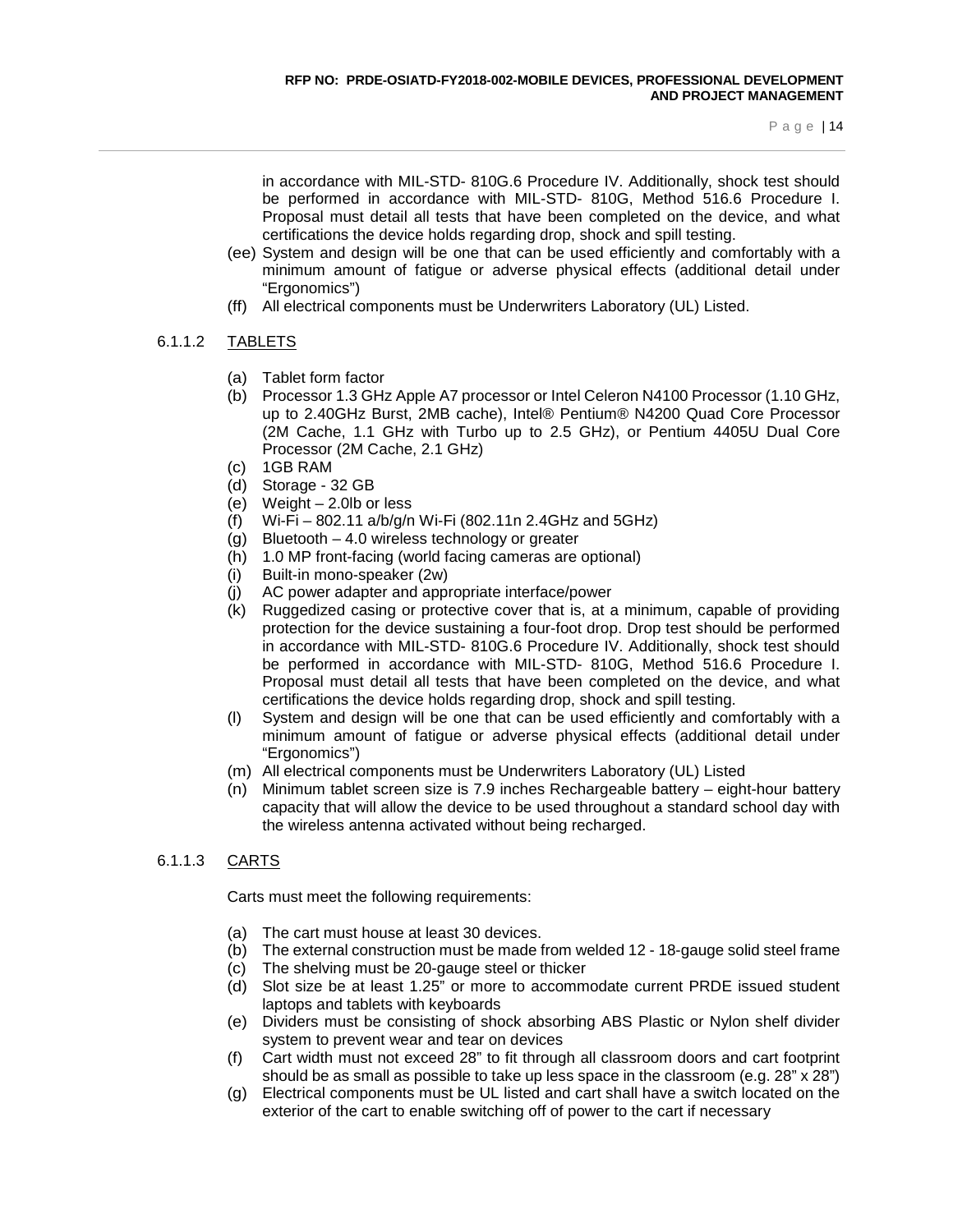- (h) Charging components shall deliver a sufficient number of amps per device to allow for charging in the shortest period of time without negatively affecting the electronics of the devices
- (i) Must work with a standard 15 Amp electrical circuit. Smart power management system that prevents circuit tripping and protects devices by charging "round robin" style and is current sensing (able to determine the changing needs of the connected devices).
- (j) Cart must be constructed of steel or similar durable metal that prevents exterior access to the contents without opening doors (no removable panels)
- (k) External LED to indicate charging status
- Cart must have a cable management system to organize power adapters.
- (m) Carts must have lockable doors and must include everything needed to secure equipment, either through a metal hasp and padlock, and/or keyed locking handles; ideally with multi-point security (2 or 3 bolt locking system). If a padlock (keyed or combination) is required it must be included.
- (n) The casters must have oversized (4" 6" diameter and at least 1" width) industrial grade balloon (solid rubber) tires with metal construction swivel castors capable of supporting 250+ lb. each). Non-marring rubber must provide easy rolling, quiet transport and be fully lockable.
- (o) Carts must adhere to UL's 10-degree tip threshold.
- (p) Carts must conform to common electrical and general safety standards (e.g. UL 60950, 1678, 1667, 498, etc.)
- (q) Full access double doors in the front for the user and in the rear for the IT Administrator.
- (r) Mostly unobstructed top work surface to accommodate peripherals such as printers or other devices.
- (s) Cart must also provide ventilation vents to ensure devices don't overheat while charging in cart.

Each proposal must describe in detail how its cart offering will satisfy the above requirements.

#### 6.1.1.4 ACCESSORIES

Include all optional accessories that may be purchased. The accessories may include options that are in addition to the minimum specifications. Additionally, accessories should include parts of the device that may be used to replace lost/stolen items, such as power adapters and batteries.

Proposers should identify estimated accessories costs in pricing proposal.

Appropriate storage for all accessories in proposal must be included.

#### **6.1.2 ADDITIONAL INFORMATION ON MINIMUM DEVICE SPECIFICATIONS**

#### 6.1.2.1 PORTS AND PRINT SERVICES

(a) Laptops and notebooks must be capable of connecting to standard video output devices such as digital projectors, smart boards, computer monitors, and TVs. In addition, the device must have printing capabilities.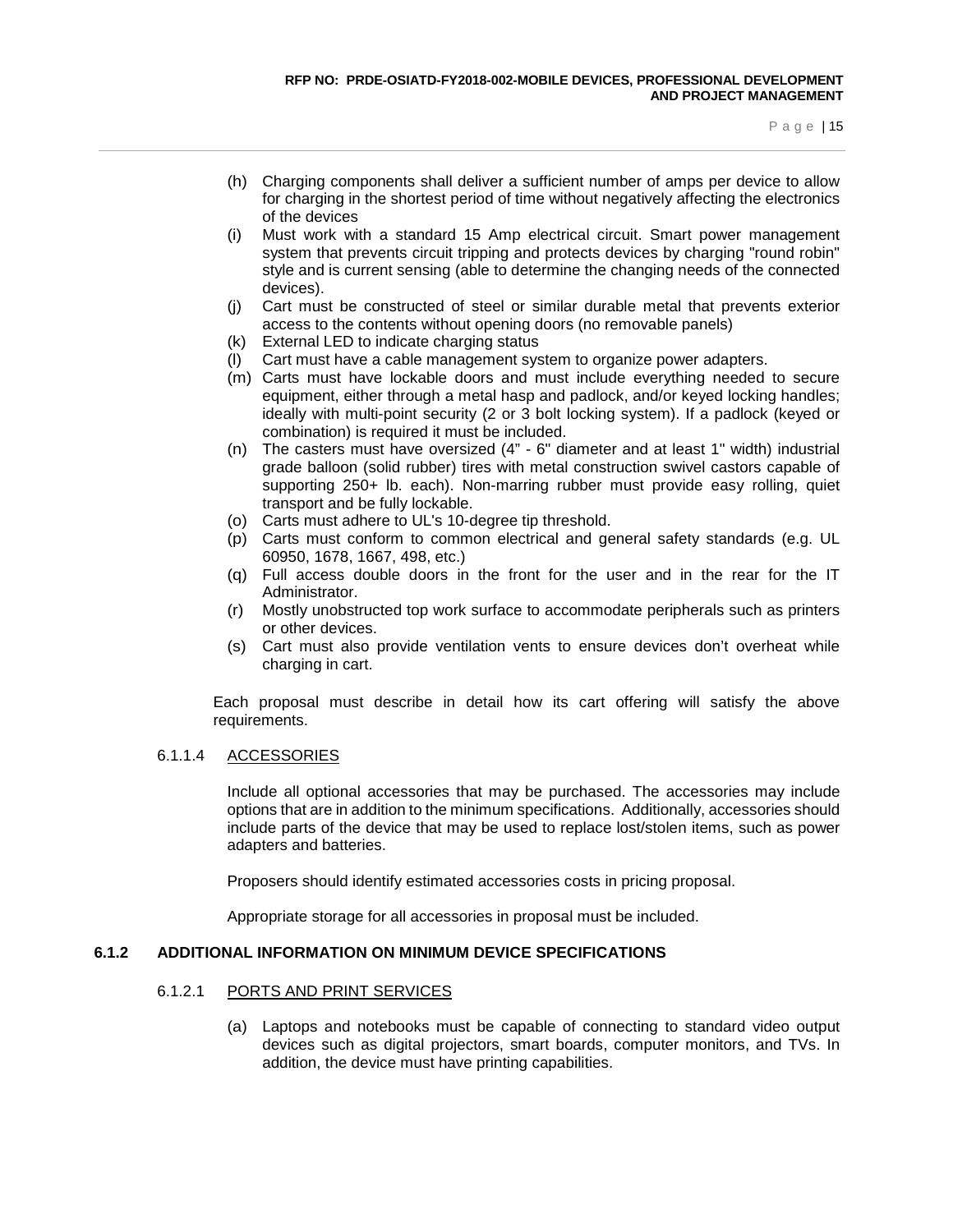- (b) The device must be able to connect to network file servers using common networking protocols (e.g., smb, afp, nfs, ftp, etc.).
- (c) The portable computing devices will be able to utilize a school's existing networked printers.
- (d) The Proposer must list supported printing protocols as well as list common unsupported printing protocols, recognizing that schools tend to leverage technologies for longer timeframes than is commonly found in many other industries.

### 6.1.2.2 DEVICE POWER

The portable computing device will have a battery capacity that will allow the device to be used with the wireless antenna activated throughout a standard school day without being recharged. The battery will need to have the ability to be recharged through a master charging station or cart at the school. The device shall also be able to be powered/charged by a standard electrical outlet. Additionally, the portable computing device will have a battery capacity that will allow the device to be used for basic tasks, including but not limited to, navigating the web, writing, opening files, etc. throughout a standard school day without being recharged.

The Department recognizes that while the type of usage can impact battery life, in general, battery life is often most impacted by the display, motors, and network radios. The Proposer must describe its strategy to ensure sufficient battery life, and how its solution takes into account common battery intensive tasks. The Proposer must specify the recharge time, electrical load, battery life, and other relevant electrical specifications of its solution.

#### 6.1.2.3 DEVICE CONNECTIVITY

At a minimum, the device shall be able to connect to the existing Wi-Fi network and be able to access the Internet, wirelessly (via Wi-Fi) within the school, home or other area outside the school with wireless coverage. The Proposer must describe the device's native connectivity capacity, as well as connectivity options including those that may require additional attachments and whether these attachments are a part of the proposed solution.

If the proposed device includes 3G/4G functionality, PRDE will have the ability to enable or disable such functionality as needed.

### 6.1.2.4 DEVICE PORTABILITY

The portable computing device shall be lightweight. To this end, PRDE would prefer to see a device and all its components (i.e. protective cover, charger, keyboard, etc.) that weighs 3.5 pounds or less for laptops and 2.0 pounds or less for tablets. The portable computing device will fit on school desks and be easily carried by K-12 students.

The portable computing device must be able to function in a stand-alone mode sufficient to enable the user to perform basic functions (e.g., writing, reading, multimedia, information management) without requiring network access. The Proposer must describe the differences, if any, in the function of the device when it is network-connected versus in stand-alone mode. Proposers should consider that many families do not have broadband Internet access at home.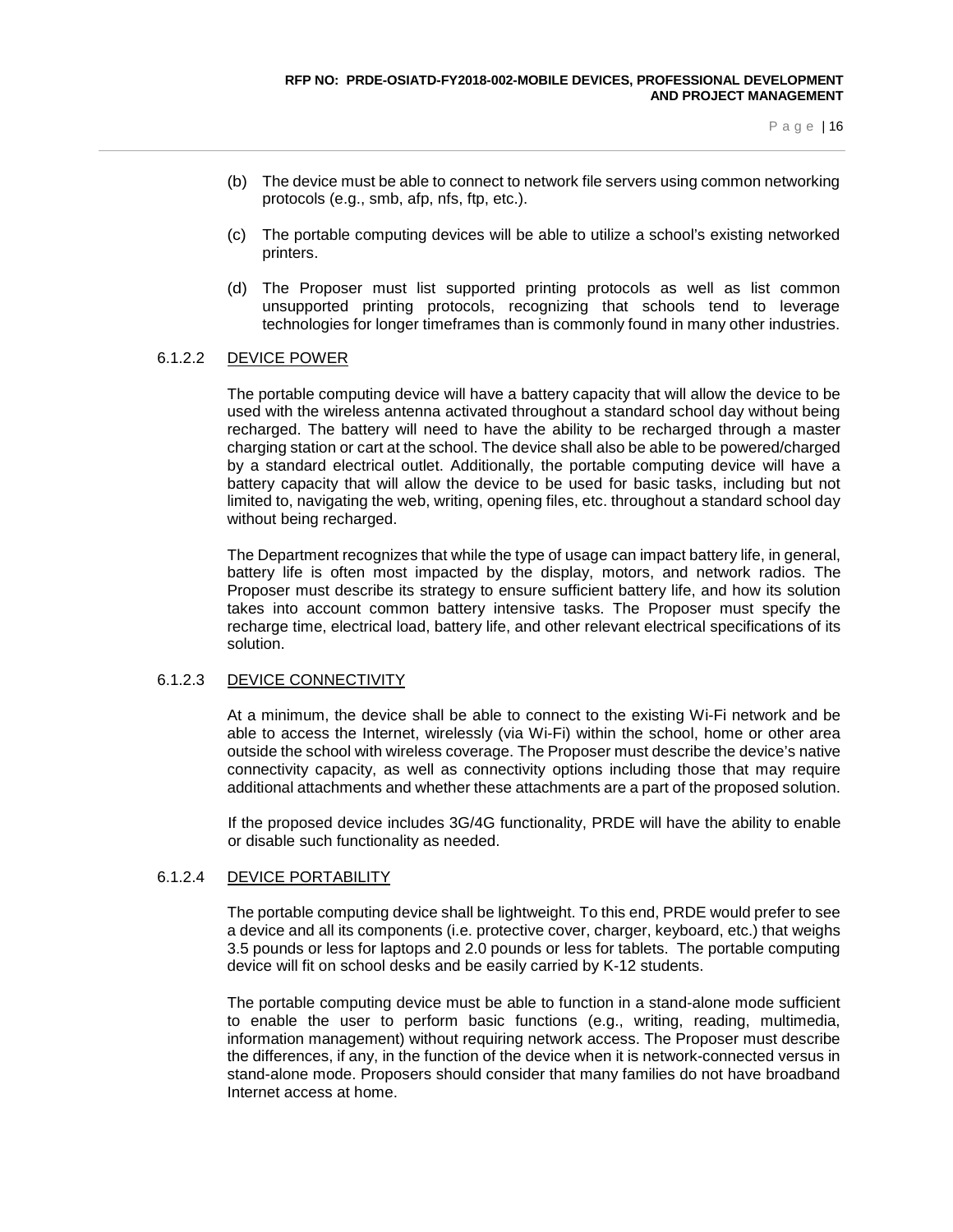#### 6.1.2.5 DEVICE DURABILITY

In order to provide necessary protection for the device during normal transport, the device must include ruggedized casing or protective cover that is, at a minimum, capable of providing protection for the device sustaining a four-foot drop. If a cover is provided, it must allow schools for to visually identify the device easily. Covers, including all parts, shall be fully covered by the proposer's support..

The portable computing device with cover must be highly durable and withstand reasonable and normal daily use by K-12 school students. It is desirable that the device shall be durable enough to withstand occasional mishaps, and resist hazards such as dust, dirt and spills – and still function. Optimally, the device has parts and accessories that cannot be easily tampered with or broken.

#### 6.1.2.6 ERGONOMICS

The system and design will be one that can be used efficiently and comfortably with a minimum amount of fatigue or adverse physical effects. The Proposer must specify what ergonomic standards or guidelines it has adopted in its proposed design.

#### 6.1.2.7 DEVICE THEFT PREVENTION

Each device must include a Theft Prevention Product that provides tools that integrate theft prevention, asset management, and equipment recovery.

#### 6.1.2.8 ADDITIONAL FUNCTIONALITY REQUIREMENTS

Proposers should explain how the proposed solution meets the following functional requirements:

- (a) Ability to connect to a master synching/charging station
- (b) Ability to configure multiple aspects of the device, such as security settings, wireless profiles user accounts, device restrictions, etc. Describe mass configuration capabilities.
- (c) Ability to reset device and OS to default PRDE image (additional information under "Software Restore")
- (d) Ability to operate as a digital/multimedia textbook reader
- (e) Ability to operate as a document reader supporting multiple formats including but not limited to PDF, DOCX, PPTX, XLSX, RTF, JPG, PNG, and other popular file formats
- (f) Ability to save data locally
- (g) Ability to integrate with Office365/OneDrive
- (h) Ability for students/educators to share screens for presentations, collaboration, and real-time assessments
- (i) Ability to receive policies and updates through SCCM
- (j) Compatible with industry-standard learning management systems (additional detail under "Digital Learning")
- (k) Compatible with industry-standard mobile device management solutions
- (l) Ability to procure apps from a secure centralized location for distribution to local school sites for access by student devices
- (m) Quick boot time and wake time (additional detail under "Boot Time/Wake Time")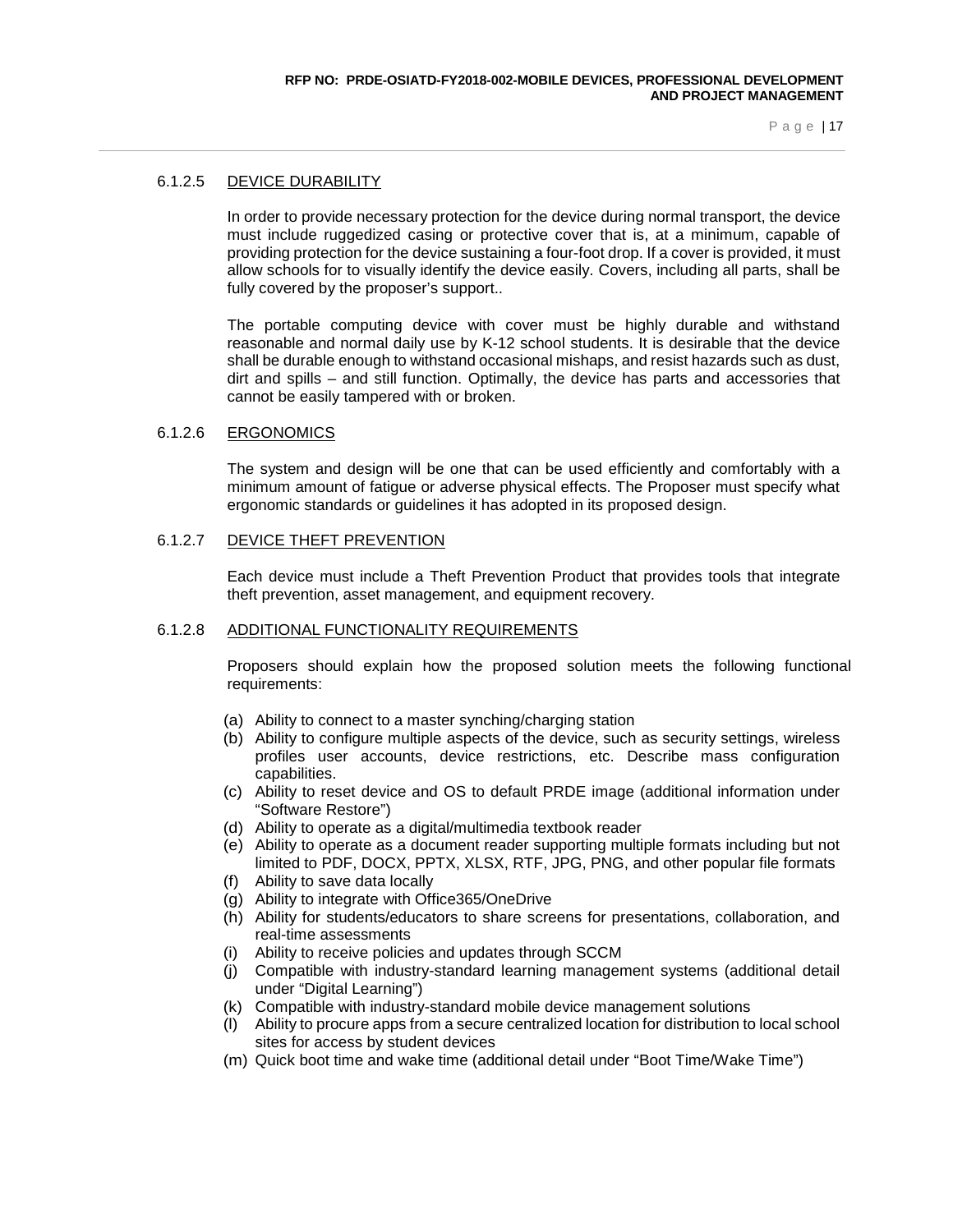#### 6.1.2.9 DIGITAL LEARNING

The portable computing device must be able to support common learning management systems (i.e. Moodle, Blackboard, eCollege, Edmodo, Schoology, Edsby, etc.) to facilitate digital learning. In addition, the portable computing device must be compatible with common online content providers (i.e. Edgenuity, Discovery Education, Explore Learning's Gizmos, Reading Plus, K12.com, iReady, khanacademy.org, etc.).

#### 6.1.2.10 SOFTWARE RESTORE

The portable computing device must be able to be restored easily and in a reasonable timeframe to its base state. The Proposer will take into account the range of sizes of schools and account for reasonable restore processes for both large and small school deployments. The Proposer is responsible for providing any associated software, hardware, or networking equipment necessary to restore the device to a base state. In addition, the restore process shall allow for easy additions to the base software load through SCCM. Ideally, a device should be able to be restored, including local additions, easily so that upon completion of the process, no further manual installations or configuration changes are necessary.

#### 6.1.2.11 BOOT TIME/WAKE TIME

A device that starts and is ready for use quickly is highly desirable. The Proposer must specify the boot and wake time for its device.

#### 6.1.2.12 OPERATING SYSTEM AND SOFTWARE

The Proposer must include current and upgraded versions of the core operating system software and all other software included as a part of the Proposer's solution for 3 years from the date of delivery of a specific unit in order to maintain usability with upgrades and enhancements to surrounding systems and peripherals. The Proposer must provide a device which will not require hardware upgrades in order to reasonably keep up with possible future software upgrades (e.g., initial delivery must include adequate memory, storage, and processing power for typical upgrade cycles given the term of the agreement) or the Proposer shall include a description of how it plans to upgrade the equipment through the life of the project to maintain adequate functionality and minimize disruption and the availability of the solution.

#### 6.1.2.13 MICROSOFT WINDOWS

PRDE has a volume licensing agreement for Microsoft Windows. Copies of the Microsoft "Shape The Future" authorization letter/SKU and Appendix will be posted and available to Proposers on the Department's website at [www.de.pr.gov.](http://www.de.pr.gov/) The Proposer must, at the PRDE's request, substitute Windows 10 Home version for Windows 10 Professional version and pass the discount offered by Microsoft for the use of that SKU as a savings on the price of each computer/device purchased.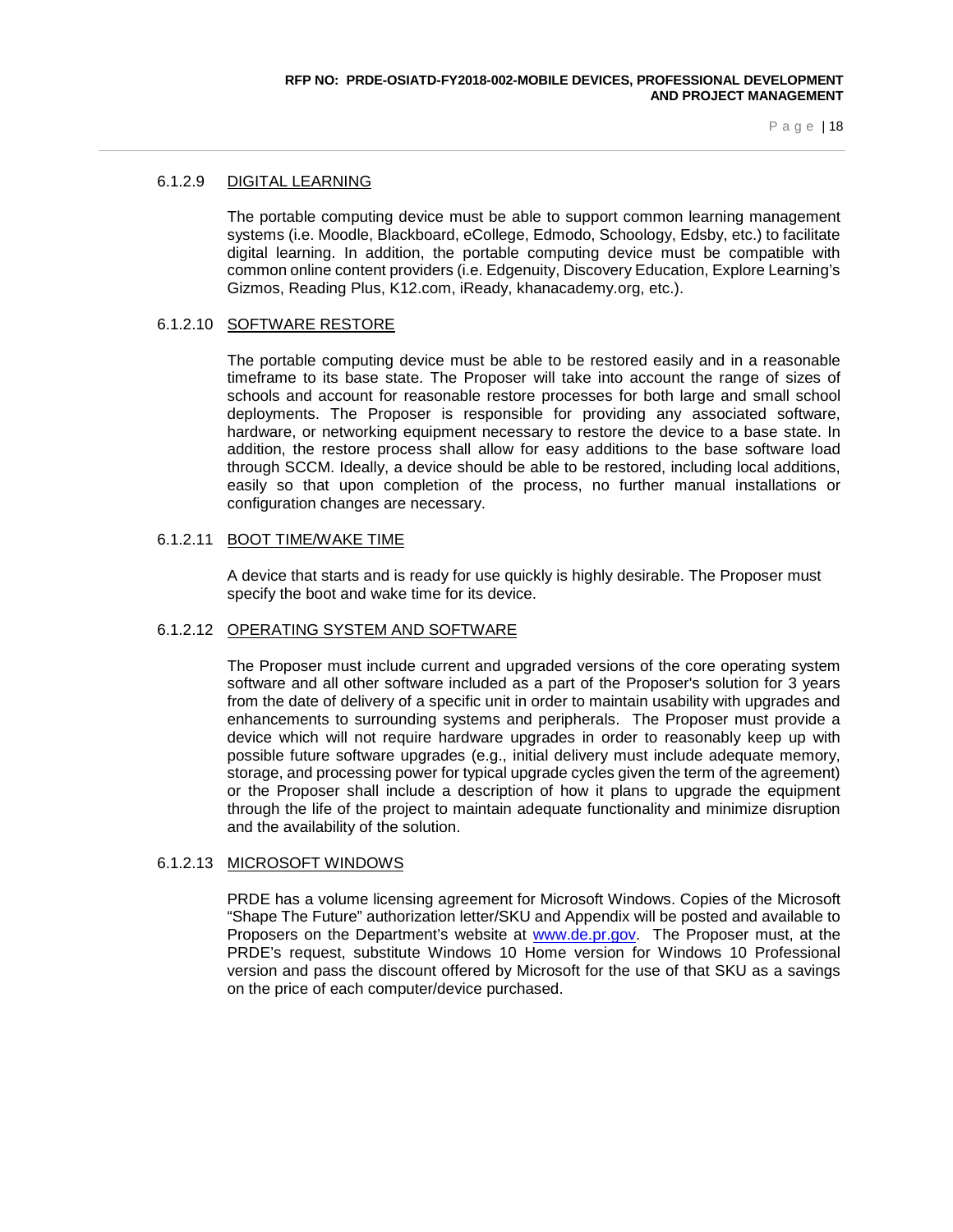### **6.1.3 DEVICE SERVICES**

#### 6.1.3.1 IMAGING

- (a) Create streamlined custom image per device model
- (b) Custom imaging, including network domain join prior to delivery, custom lock screen (including serial number readable by QR scanners, serial number in text format, identification of educator devices, and school location number)
- (c) PRDE will provide the image prior to deployment. Image must best have tested in a PRDE location prior to approval.
- (d) Installation of specified programs and apps, such as the latest version of Microsoft Office, McGraw Hill modern app, and Adobe Reader prior to delivery to school
- (e) Assign names to devices following PRDE protocol
- (f) Perform all required post-image configuration steps prior to site delivery
- (g) Store and provide image files for PRDE

#### 6.1.3.2 ETCHING

Laser etching or affixing a permanent tamper-proof label with the PRDE logo and the words "Property of PRDE/OSIATD." Colored device bodies with laser engraving are optimal. Content, size, and location of etching will be determined by the PRDE. (Could include custom numbering per asset.)

#### 6.1.3.3 CONFIGURATION, ASSET TAGGING AND DEPLOYMENT SERVICES

- (a) Provide warehousing/storage of devices and accessories that have been purchased but not yet deployed to site locations within 35 miles of the PRDE main office.
- (b) Configure devices to meet individual school requirements.
- (c) Deliver devices and accessories requests under 2,000 from PRDE inventory to designated site locations within three business days. The schedule for device deliveries in excess of 2,000 will be coordinated and approved by the PRDE.
- (d) Where applicable, unbox devices and ensure proper functionality at site location
- (e) Perform proper inventory count and physically inspect devices (when applicable)
- (f) Remove all packaging material as required to off-site location
- (g) Affix asset tags to devices and scan and upload tag information required by the Department into the asset management tool to be used for the project.
- (h) Provide complete Proof of Delivery (POD) showing asset information including
	- Purchase order number
	- Date of delivery
	- Serial numbers
	- Hostnames
	- End user location
	- Signatures of Proposer and site personnel
	- Additional information determined by the PRDE
- (i) Deliver devices to specified locations ready for use. No additional configuration should be necessary once devices are delivered
- (j) Commence deployment in January 2019 according to the Proposer's project plan and schedule with proposed deployment dates, with the objective of all devices being deployed by the end of March, 2019 or sooner if practicable.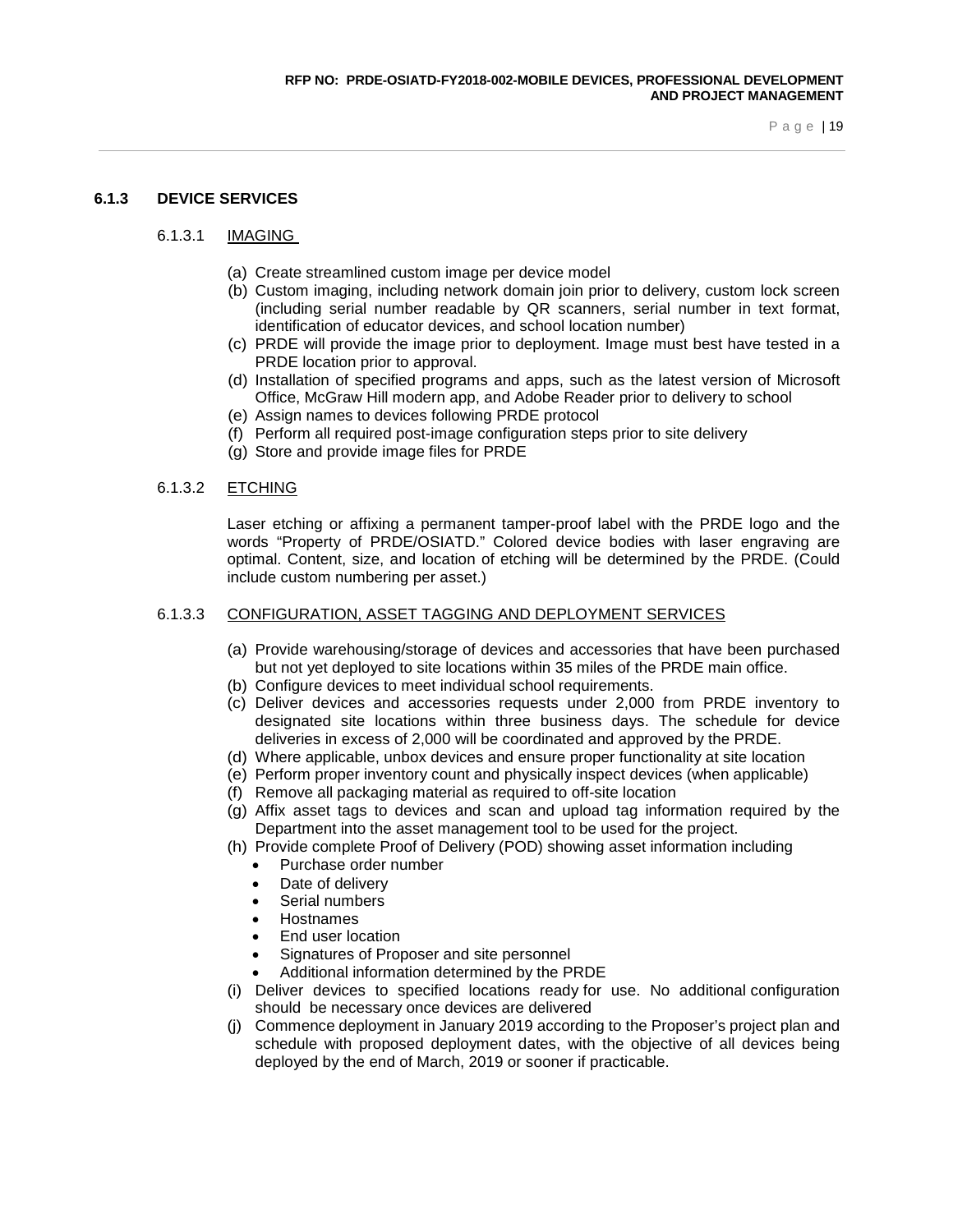#### 6.1.3.4 REPAIRS /TICKET SYSTEM FOR LAPTOPS AND TABLETS

- (a) Warranty
	- Minimum 3-year device warranty required
	- Minimum 1-year batter warranty required
	- Ability to transfer warranty from a non-functional/lost/stolen device to a new device purchased without warranty
	- If the exact same make/model is not available for replacement of a nonfunctional/lost/stolen device, then the warranty must be able to be transferred to a comparable device approved by the Department
	- Clearly identify non-covered items
	- Coordinate with PRDE's insurance company to provide non-warranty repairs for insured devices, if any
	- Provide a list of Estimated Non-Warranty Repairs. At minimum, the following should be included in proposal pricing:
		- $\checkmark$  Full replacement without warranty
		- $\checkmark$  Cracked screen
		- $\checkmark$  Base replacement
		- $\checkmark$  Broken hinge
		- $\checkmark$  Port repair
		- $\checkmark$  Keyboard
- (b) 2-day response time to repair requests
- (c) Repair both warranty and non-warranty damage; Non-warranty repairs to be billed quarterly
- (d) Have a local repair center in one (1) or more sites throughout Puerto Rico, provided the number of repair sites proposed by Proposer is sufficient to service all of the Department's schools, and for Proposer to meet SLA response time requirements
- (e) Repairs may be done at the PRDE end-user locations or at the Proposer´s center
- (f) Reimage all devices with end-user location or used as spare
- (g) Provide labels and boxes for any repairs requiring shipping. All shipping to and from the PRDE end user locations are the responsibility of the Proposer.
- (h) Work with OEM on proactive issues and trends
- (i) Escalate with OEM for resolution (if necessary)
- (j) Provide assistance in recreating issue
- (k) Provide monthly reports on status of repair tickets. Minimally, reports should contain the information below:
	- Types of repairs for both open and closed tickets
	- Repairs by schools
	- Repair status of open tickets
	- Support trends
	- Statistics showing which open tickets were open for 1-2 weeks, 3-4 weeks, 3-6 months, and longer than 6 months

#### 6.1.3.5 CART SERVICES

- (a) If the cart must be replaced, a replacement cart must be sent to the site prior to the return of the defective cart. Proposer will be responsible for transferring and installing all cables to the new cart.
- (b) Provide warehousing/storage within Puerto Rico for carts that have been purchased but not yet deployed to site locations.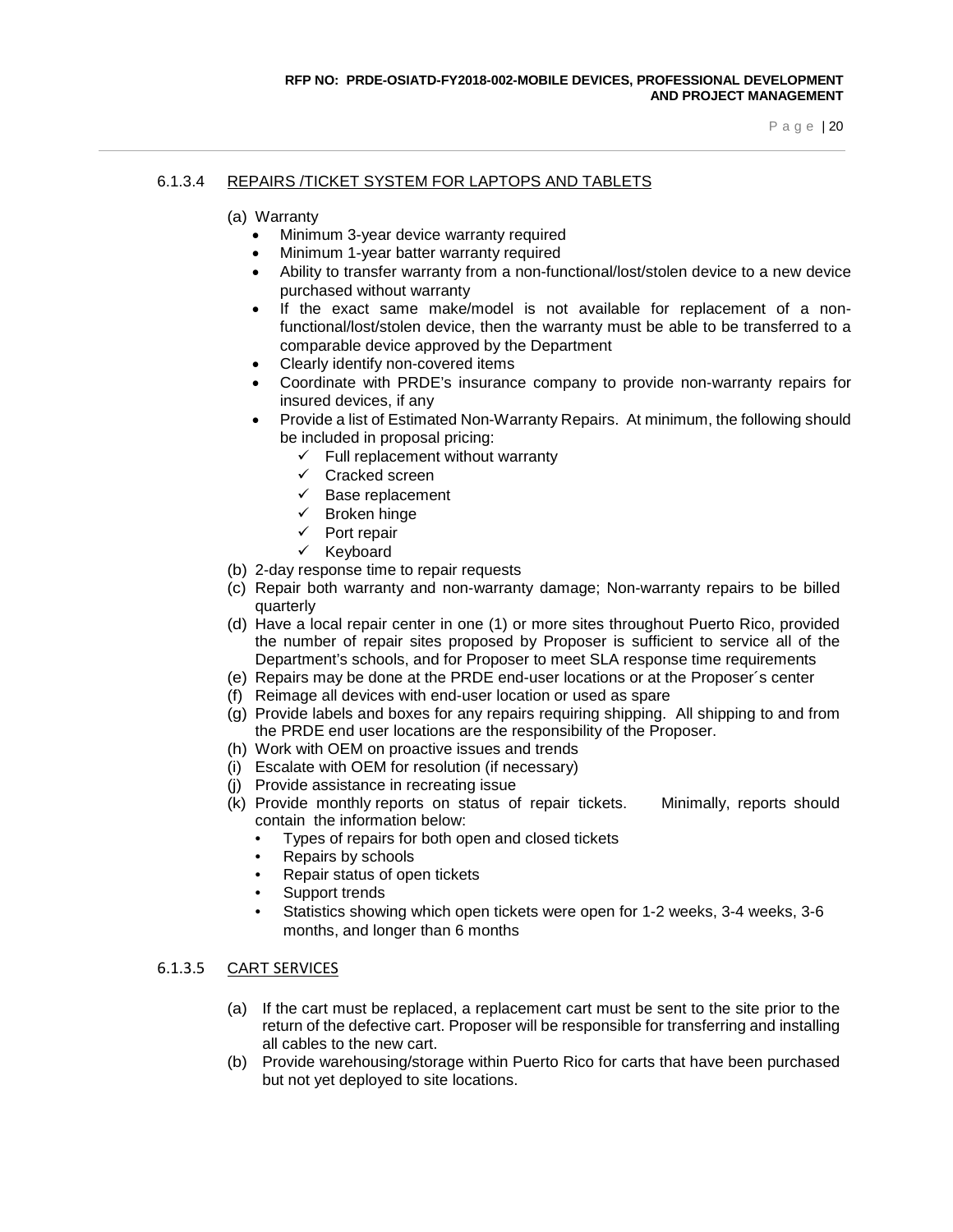- (c) Delivery of fully wired carts with functional devices to each end user location as specified by the PRDE (where applicable)
- (d) Carts must be cabled with devices per PRDE specifications
- (e) Deliver cart requests under 60 from PRDE inventory to designated site locations within three business days. The schedule for device deliveries in excess of 60 will be coordinated and approved by the PRDE.
- (f) Carts shall be delivered to specified schools and into specified classrooms as directed by the PRDE.
- (g) Perform proper inventory count and physically inspect devices and carts (when applicable)
- (h) Affix asset tags to devices and scan and upload tag information required by the Department into the asset management tool to be used for the project.
- (i) Provide complete Proof of Delivery (POD) showing asset information including
	- Purchase order number
	- Date of delivery
	- Serial numbers
	- End user location
	- Signatures of Proposer and site personnel
	- Additional information determined by the Department

# **6.2 CATEGORY 2 SERVICES: PROFESSIONAL DEVELOPMENT, CURRICULUM INTEGRATION AND TECHNICAL TRAINING**

Proposals for Category 2 Services should include all of the services specified for Category 2 Services Part A and/or B as follows:

- A. Category 2 Services Part A: Laptops
	- 1. Professional Development for educators on usage of laptops, carts and accessories for **Windows**
	- 2. Professional Development for educators on integration of laptops in the classroom and curriculum.
	- 3. Technical training for OSIATD Field Technicians providing support to schools with laptops and carts.
- B. Category 2 Services Part B: Tablets
	- 1. Professional Development for educators on usage of tablets, carts and accessories for Windows and/or MAC
	- 2. Professional Development for educators on integration of tablets in the classroom and curriculum.
	- 3. Technical training for OSIATD Data Center and Field Technicians providing support to schools with tablets and carts.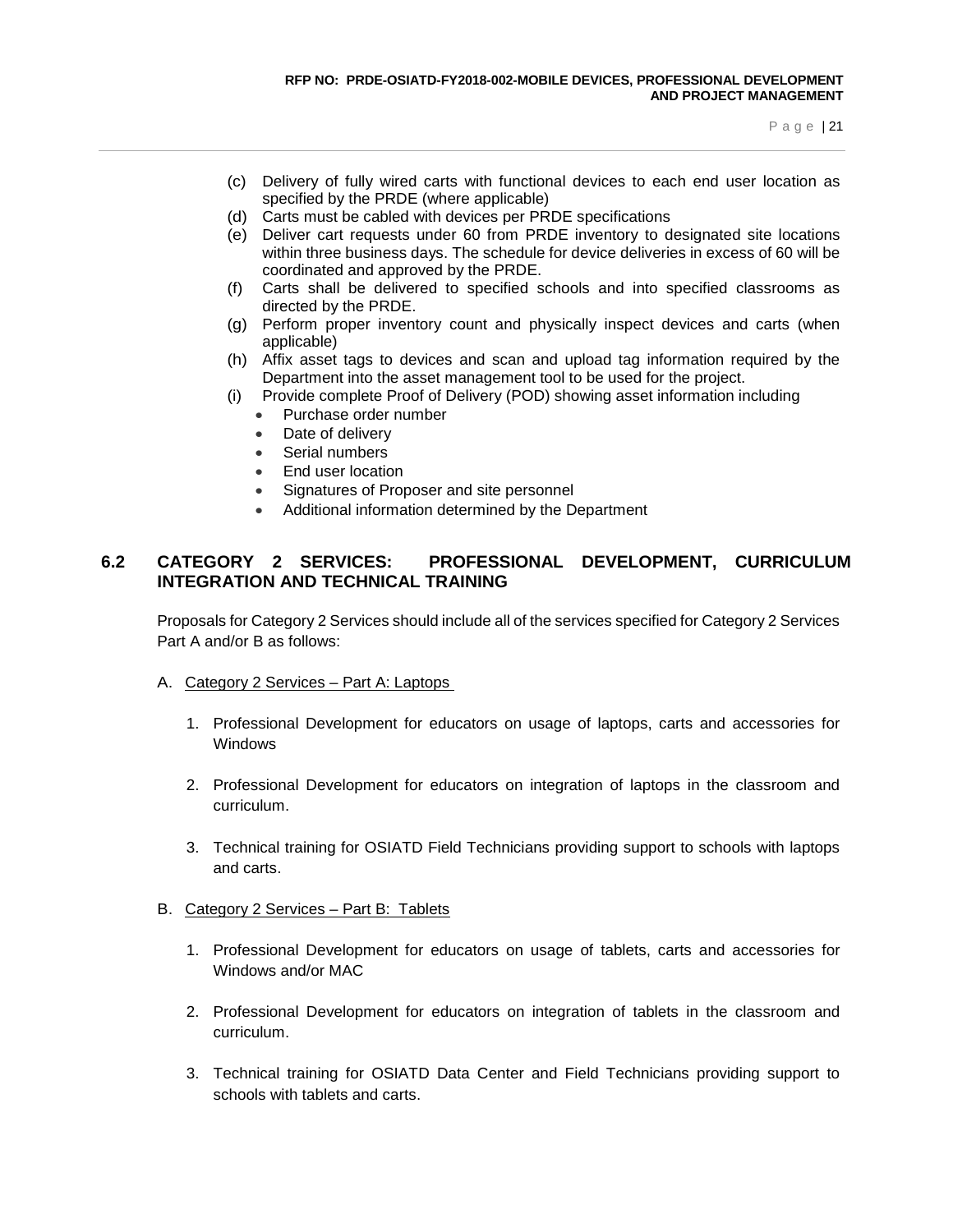# **6.2.1 PROFESSIONAL DEVELOPMENT AND CURRICULUM INTEGRATON SERVICES**

The Department's planned integration of mobile devices into classroom learning requires ongoing and comprehensive training for our educators. Our goal is for educators to operate with a common language and set of expectations for effective and active use of technology in PreK to 12<sup>th</sup> Grade and in educator preparation. Proposers responding to this RFP should include technology integration professional development services in their proposals Each proposal should detail the methods and resources that will be utilized to ensure that the Department's educators master the core skills and tools required to successfully integrate technology for student learning. To that end, Proposers should identify the assessment tools that will be utilized to:

- (a) Determine the basic technology and technology integration skill levels for the entire teaching staff
- 
- (b) Validate the current levels of technology integration into the curriculum (c) Identify and address existing barriers and challenges to advancing cu Identify and address existing barriers and challenges to advancing curriculum and technology integration by discipline, school, and grade level, acknowledging that challenges and barriers may be both common and unique across the district
- (d) Establish and promote the use of mentor/mentee or principals/peer monitor support models to advance mobile device technology best practices, curriculum, and technology integration process(es) embraced by the Department to promote and ensure that all educators understand district expectations
- (e) Assist the Department in identifying, cataloguing and distributing best practices for mobile technology within the district

In addition, each educator training proposal should include the following:

- (a) A project plan and schedule with proposed dates for delivery of professional development services each trimester of the contract
- (b) Performance metrics for measuring educator proficiency (before and after training)
- (c) Instruction delivery methodology, including available online classes and materials, in addition to on-site and off-site training
- (d) If partners or subcontractors will be involved in the educator training, clearly identify the work each will perform and their experience and qualifications
- (e) Provide digital materials (in the form of video) for professional development. These materials should include demonstrations of most, ideally all, of the topics that will be covered
- (f) Include client references
- (g) Confirm that all teaching materials will be available in Spanish (English training materials are optional)
- (h) Confirm that all educator trainers will be proficient in Spanish
- (i) Trainers should have certifications or previous experience working with online educational tools
- (j) Educator training should also include:
	- Basic device training for educators
	- Application training for applications such as Windows, OneNote & Office365
	- Training on Classroom Management applications (LanSchool, other)
	- Both in person and web-based training options
	- The Department will own the copyright of a training materials.
	- Proposers must record at least one (1) of the training sessions, which will be posted in the Department's Distance Online Courses system.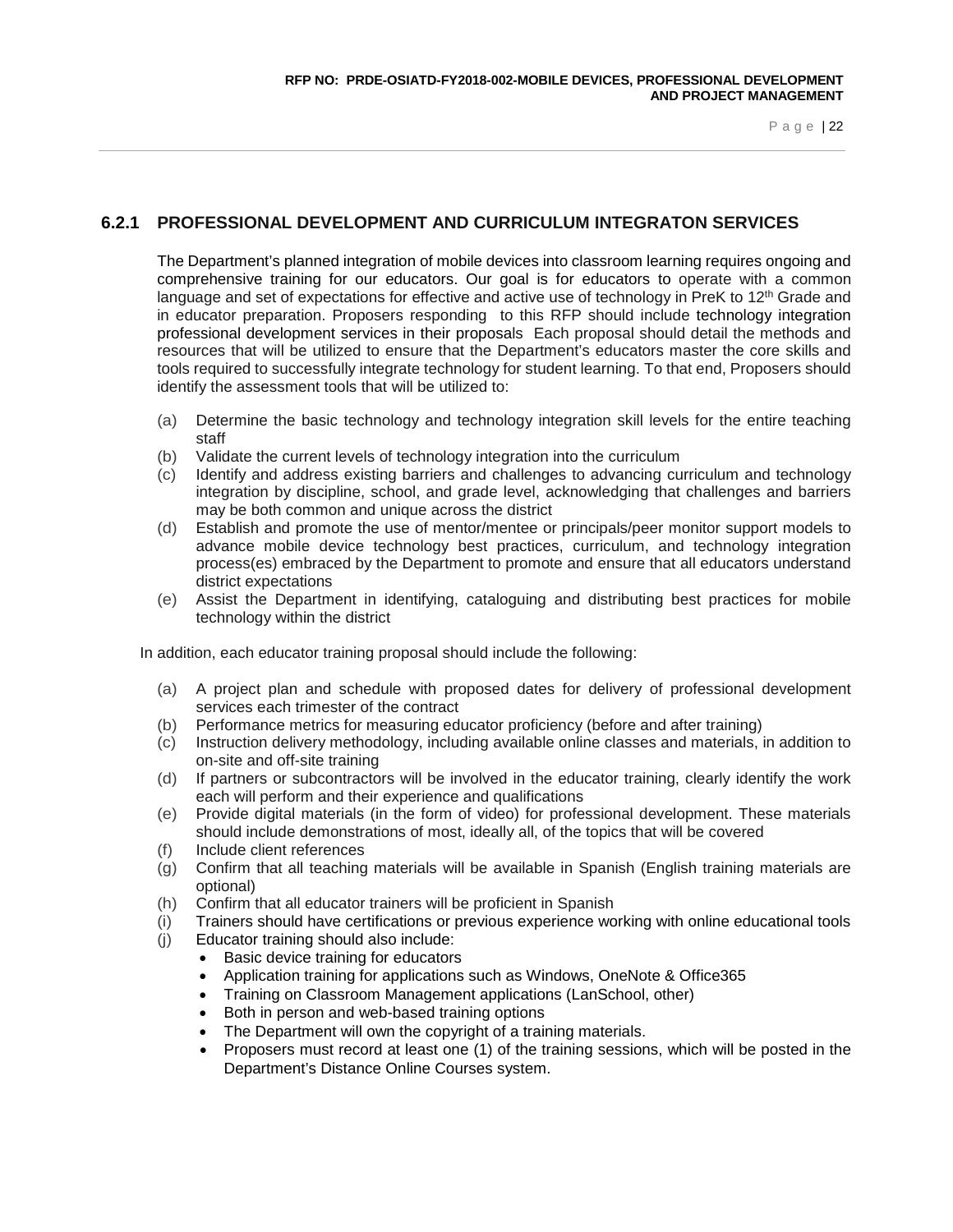PRDE professional development requirements are designed for Proposers to make best practice recommendations based on their experience. Therefore, there are no preset number of hours for professional development.

# **6.3 CATEGORY 3: PROJECT MANAGEMENT AND ASSET INVENTORY MANAGEMENT AND TRACKING**

Proposals for Category 3 Services should include all of the services specified for Category 1 Services Part A, B and/or C as follows:

A. Category 3 Services – Part A: Project Management for Logistics and Device Distribution

Responsible for coordination with PRDE for pick up and initial distribution and transport of new devices from warehouses to schools, including scheduling and site access.

B. Category 3 Services – Part B: Project Management for Technical Support, Help Desk Services and Ticketing System

Responsible for (i) picking up damaged or malfunctioning devices from schools and delivering devices to repair centers, (ii) picking up repaired and/or replaced devices from repair centers and returning to schools, (iii) managing and tracking warranty and non-warranty work performed for each device, (iv) managing Help Desk calls and tickets, including keeping schools updated on device repair status, and (v) generating monthly service level and other requested reports.

C. Category 3 Services – Part C: Asset Inventory Management and Device Tracking

Implementation of central asset inventory management and device tracking system to be used throughout distribution, educator and student use and repair.

### **6.3.1 DISTRIBUTION LOGISTICS AND TECHNICAL SUPPORT SERVICES**

- (a) Provide a project manager who will oversee the overall deployment, troubleshoot issues, handle logistics, and serve as liaison between the company and PRDE
- (b) Provide onsite technical support for assessing and troubleshooting reported device issues across multiple locations
- (c) Work with PRDE trouble ticketing system in collaboration with Proposers own trouble ticketing system
- (d) Provide detailed workflow of service processes and responses
- (e) Provide device and configuration technical support
- (f) Facilitate access to help desk for PRDE technicians to receive assistance as needed
- (g) Troubleshoot technical issues such as BIOS and software with OEM and/or software company that affect device performance

### **6.3.2 ASSET & INVENTORY MANAGEMENT AND TRACKING**

### 1. ASSET AND INVENTORY MANAGEMENT

Proposer shall deliver the following services related to theft prevention, asset & inventory management: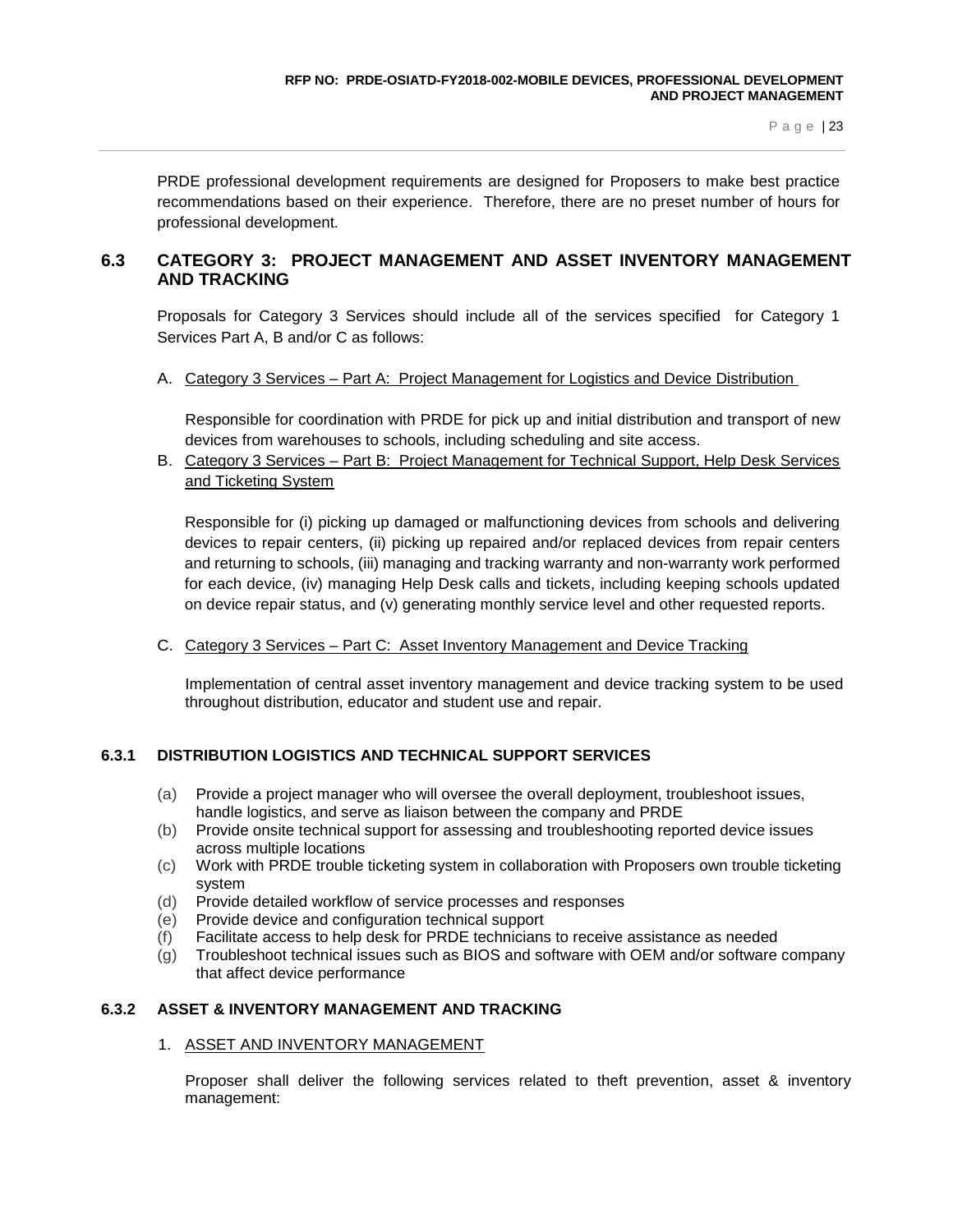- (a) Upload device information to the dedicated asset tracking management tool used by PRDE prior to delivery
- (b) Coordinate updates and upgrades to the asset tracking management tool with the Department.
- (c) 3- year license for use of asset tracking management tool for each device
- (d) Another tool may be presented but must meet the minimum requirements below:
	- Accept daily transfers from PRDE from student/employee database to feed Asset Management with real time user location
	- Ability to load devices and assets not purchased through this contract agreement into the Asset Management System
	- Provide daily transfers to the PRDE with student obligation information (fees and obligations) in the designated format.
	- Include permissions-based security that provides a customized tiered access depending upon confirmed authorization
	- Limit school user access to modify records only at the authorized location
	- Updating of device operational status in the asset tracking tool
		- Integration with the SIFDE and SIE systems
- (e) Provide multiple user access levels
- (f) Allow for nightly updates of student and educator data
- (g) Customizable to meet all PRDE requirements
- (h) Tasks to be performed by Proposer
	- Integration with PRDE Support System
	- Include fields Student/Employee ID, First Name, Last Name, Student/Employee Number, Student Grade Level, Device Serial Number, Date Device Added to Tool
	- Accept daily transfers from PRDE from student/faculty database to feed Asset Management with real time user location
- (i) Tasks minimally must include access for designated school and PRDE personnel to perform the following:
	- Assign and un-assign devices easily
	- Creation of loaner groups
	- Track all device movement in logs
	- Record inventory checks throughout the school year
	- Provide real-time reporting of devices by users, model, location, operational status, etc.
	- Create service tickets with integration with PRDE support system
	- Adjust status of devices based on operational status (Operational, in Repair, Damaged, Lost, Stolen, etc.)
	- Export records in entirety or by filters

#### 2. MOBILE DEVICE LOCATION AND UTILIZATION TRACKING

Mobile device tracking software is one of the most important features that needs to be included in the devices. The system should feature the ability to locate a missing or stolen device and lock a device remotely.

The system should also feature the ability for each device to automatically check-in with a central device tracking system on a daily basis. The system should have the feature to alert and generate reports to inform the PRDE how many and which devices exactly have not checked-in. The system should have the feature to inspect the device and generate a general health report of the device that it sent along with the check- in. The system needs to be lightweight on memory consumption on the device, and efficient in regards to communicating with the central device tracking system to avoid consuming significant bandwidth.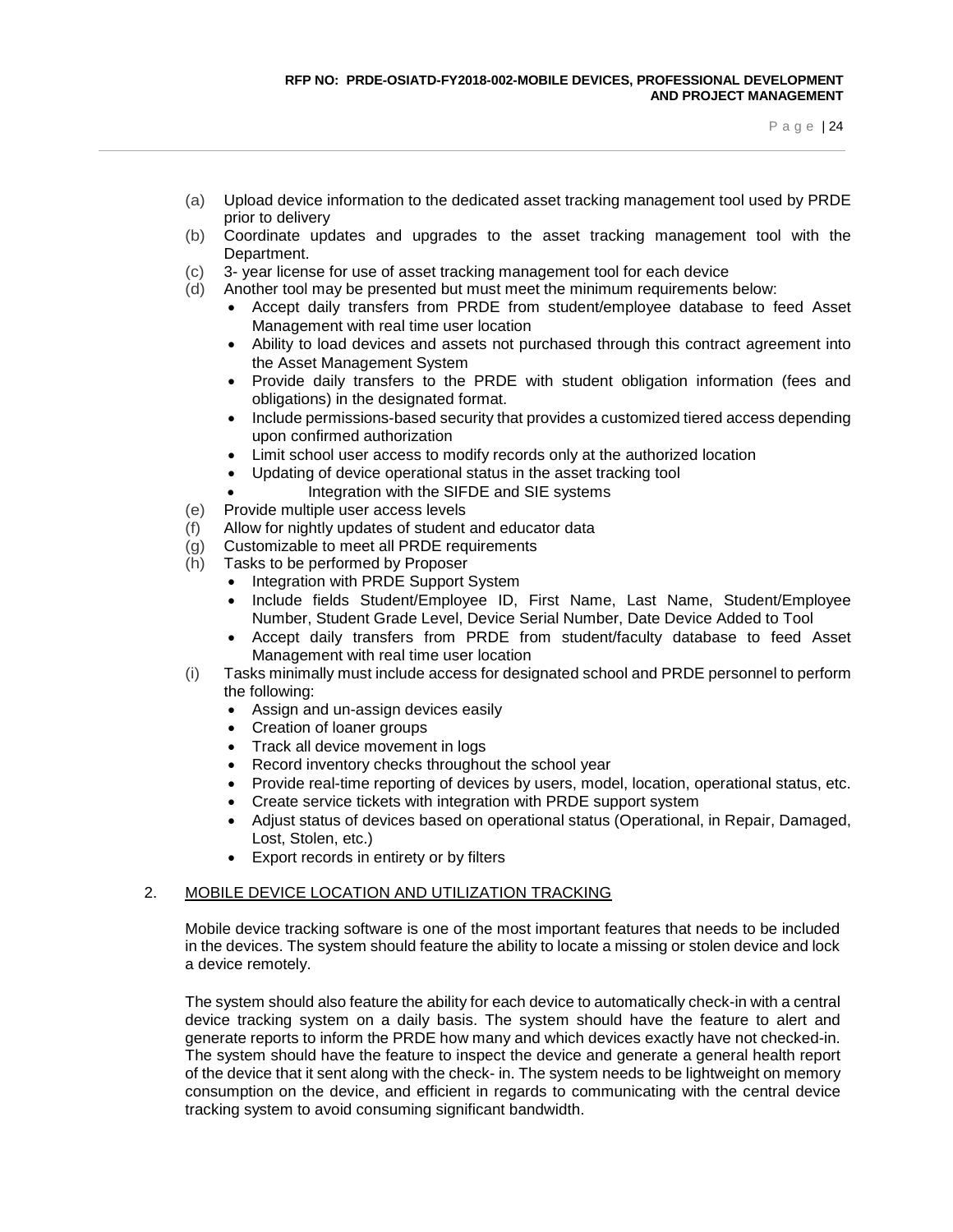The proposal should also include an option to install the solution on previously purchased mobile devices. A description of the installation process should also be included. Proposer may partner with a different company to provide services related to mobile device tracking.

The mobile device tracking software should also identify device utilization by site and duration and permit the Department to generate monthly and ad hoc utilization reports.

### **6.3.3 CALL CENTER/HELP DESK**

Proposer shall, prior to commencing performance under the contract, provide a call center with sufficient telephone lines and integrated with the Proposer's system for quality review and reporting capabilities for the entire contract. The Proposer's proposal shall include a sample plan for call center operations, including:

- (a) Location(s) and Staffing levels
- (b) Support Tools and Resources
- (c) Department's ability to access and view tickets, and to generate daily, weekly and monthly
- (d) Samples of available reports
- (e) Hours of Operation (regular and extended)
- (f) Call Center methodologies for handling and processing calls with samples of forms and computer screen shots
- (g) Contact response service levels for telephone calls, voice mails and emails
- (h) Proposer's levels of support, as required

[Remainder of Page Intentionally Left Blank]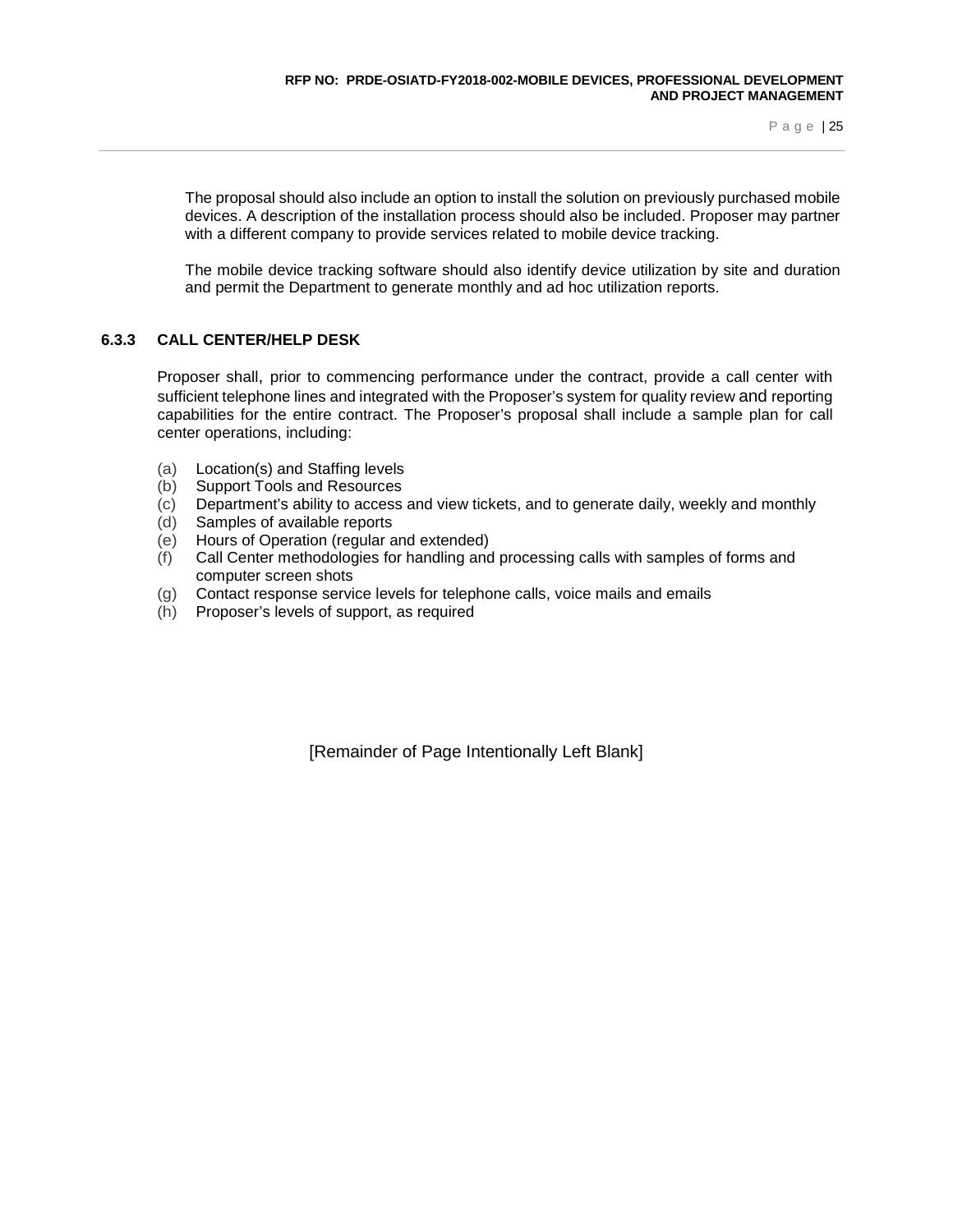# **IV. SERVICE LEVEL AGREEMENT; LIQUIDATED DAMAGES; RETAINAGE**

<span id="page-28-0"></span>Proposers shall provide a sample Service Level Agreement ("SLA") for each category of services proposed, which SLA shall include, at a minimum, the information requested below, as applicable to proposed equipment and services.

Proposer shall submit an SLA for the services proposed in response to this RFP, and if awarded a contract, the SLA shall have the full force of contract between the Department and the proposer. The SLA shall define the levels of service to be provided, shall be divided into areas of priority according to importance to the supported systems or functions, and shall provide service level objectives and identify supported services, service limitations, service inclusions and exclusions, the Department's responsibilities, Proposer responsibilities, and service assurances. The SLA plan shall address the proposal service, repair and support requirements for Sections 6.1.3 Device Services and estimated Non-warranty Repairs described in Section 6.1.3.4 of the RFP, and include:

- (i) device repair and replacement service levels and response requirements;
- (ii) help desk and online support services; and
- (iii) manner, type and frequency of meetings, status and update notifications, and support services for the provisions of contract services**;**

The Proposer recognizes that the devices and services to be provided under the contract and the SLA are critical to the Department's conduct of business and student learning. If Proposer consistently fails to meet the service level requirements of the contract or the SLA, the Department may terminate the entire agreement with the Proposer, with no early termination penalty to the Department.

The SLA shall be in full force and effect for the contract period.

### A. DEVICE REPAIR AND REPLACEMENT SERVICE LEVEL AND RESPONSE REQUIREMENTS

- 1. Service Levels
	- a. New Devices. Any device delivered for to the Department for the first time shall be a brand-new mobile device.
	- b. Device replacement and configuration. The repair, replacement, configuration, install and test for device functionality for all devices (laptops, tablets and computer carts) shall be in compliance with the Department's requirements.
	- c. OS DOE Image. The device must be delivered and configured with the DOE OS image.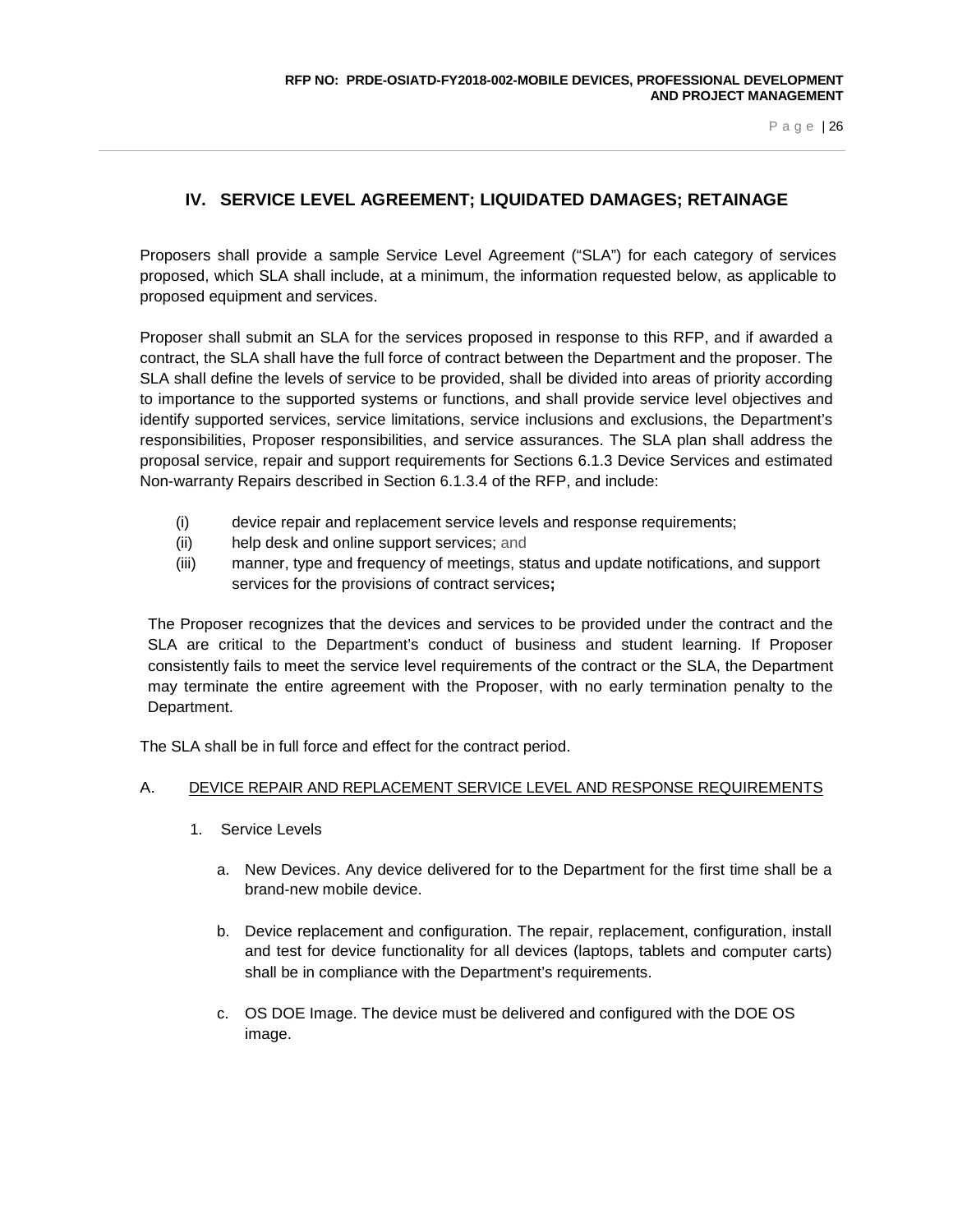- d. Subcontractors. Proposer is responsible for all subcontractors included in the solution. The Department has the right to contact any subcontractor directly upon notice to Proposer.
- e. Repairs. Describe ability to provide the minimum repairs described in Section 6.1.3.4 Estimated Non-Warranty Repairs of the RFP.
- f. Delivering devices. Describe ability and plan to support PRDE in delivering all devices across all schools and regions.
- g. Device Training. Describe curriculum and provide content sample for device training. Training should result on participants having comprehensive knowledge and be capable of completing basic operations on Windows 10 OS and Office 365 tools.
- h. Device tracking. Describe solution to provide mobile device tracking services required by the Department.
- i. Requirements. Describe ability to meet all requirements covered in all sections about services and repair, including but not limited to, Sections 6.1 Device Functional Specifications, 6.1.3 Device Services, 6.1.3.4 Estimated Non-Warranty Repairs, 6.1.3.5 Cart Services, and 6.3.1 Mobile Device Tracking of the RFP.
- j. Device Hand-off and Returns. Describe, in complete detail (step-by-step), the process to hand off a computer or tablet to Proposer (e.g. will the devices be serviced on-site, picked up by Proposer or be mailed-in, and if mailed-in, what boxes, labels, etc. to each school), and how the school will receive the devices back.
- k. Lemon Devices. If after the  $2<sub>nd</sub>$  repair for the same or related repair issue, the device continues to present the same or related issues, said device should be replaced with a new device. Any device that has been repaired five (5) times, that thereafter presents any issue which requires a repair, said device shall be replaced with a new device.
- 2. Response and Repair/Replacement Times
	- a. Guaranteed On-Site Initial Response Time. The guaranteed on-site initial response time is the  $2<sub>nd</sub>$  business day following the date of the Department's request for services ("Guaranteed On-Site Initial Response Time"). Response time is measured from the date the Department submits a support request using the Proposer's support ticketing system via the call center/help desk or online support ticketing system. The support ticketing system shall track all issues from initial reporting to resolution. Response times apply during standard working hours, Monday thru Friday, excluding federal and Puerto Rico holidays. Describe in detail the SLA plan to meet the Department's Guaranteed On-Site Initial Response Time requirements and performance standards.
	- b. Guaranteed Repair and Replacement Times. Proposer will have ten (10) business days to complete any necessary device repairs or replacement and to return the device to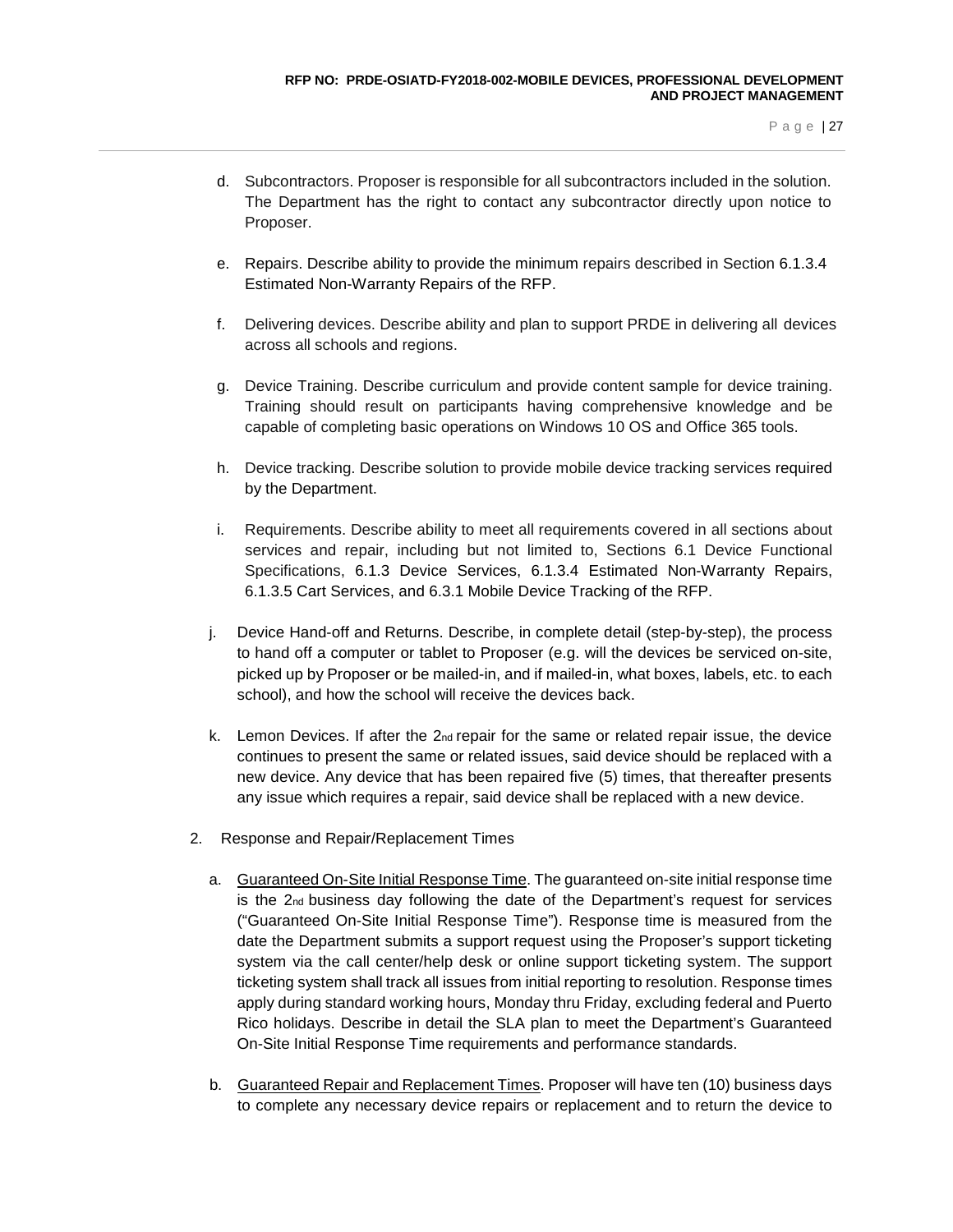the submitting school ("Guaranteed Repair and Replacement Times"). The ten (10) business day repair period commences when a device is handed-off to the Proposer, whether in-person, by personal delivery, US mail, or courier service. If via mail or courier, the ten (10) business day repair time is deemed to have begun on the date of the US Postal Service postmark or courier service date for the transaction. The ten (10) business day repair period is point-to-point device pickup and return delivery e.g. the school must receive the repaired or replacement device back within ten (10) business days after handing-off the device to Proposer. Describe in detail the plan to meet minimum Guaranteed Repair and Replacement Time requirements and performance standards.

c. Dedicated Repair and Replacement Team. If there is a dedicated repair team or division that will support the Department, describe and provide contact information and key personnel qualifications.

### B. REPORTS

- 1. Describe Proposer ability and technology software to provide critical reports that meet the following requirements and provide sample reports with proposal:
- 2. Device Damage/Replacement statistics per school and region per month on devices damaged or being repaired, replaced, retired, etc., with details and statistics on most frequent repair issues and repair status.
- 3. Repair Period per device for all devices handed-off to the Proposer in-person, and if mailed has been received by the Proposer, and turn around statistics including the average turnaround time per school, town, and region with details on time for response, time for replacement/fix, or replacement.
- 4. Professional development statistics and findings on training progress and support categories requested by and provided to educators and administrative staff.
- 5. Other On-Demand Reports. Confirm commitment to work with the Department to provide line information feeds into the one or more of the Department's data or management systems and describe in detail the Department's ability to electronically access, review and generate reports sourced from Proposer systems.

### C. MEETINGS, NOTIFICATIONS AND SUPPORT

- 1. Describe in detail how the Department will be notified of, and updated on, the progress of the repairs, info notifications, and scheduled meetings.
- 2. If there is a dedicated repair group that will support the Department, describe and provide contact information.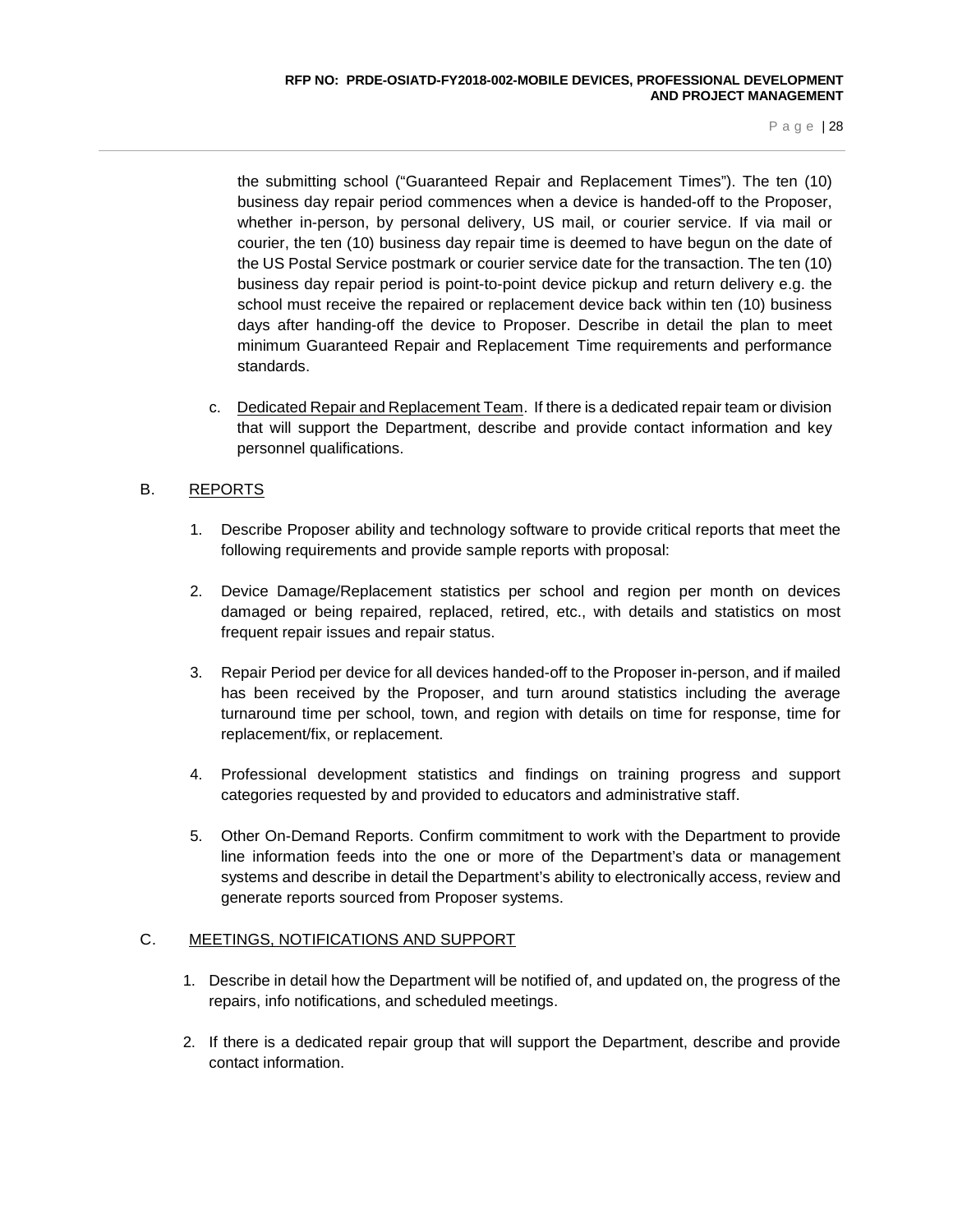- 3. Describe the plan, including timelines, for the issuance of written updates and scheduled meetings for the dissemination of information, issues, obstacles and solutions. Proposer shall propose not less than quarterly meetings with the Department and Proposer decision-makers and knowledgeable technical support personnel, all Proposer subcontractors, and any relevant stakeholders.
- 4. Describe the tools and technology that will be utilized to provide proof of delivery for every device delivered and/or handed-off to Proposer for the entire period of this agreement.

### D. LIQUIDATED DAMAGES

In addition to any other requirements herein, the selected Proposer(s) shall establish, to the satisfaction of the Department prior to the commencement of activity under the contract, an electronic mechanism for automatically logging in delivery and installation of devices, handover and return of devices and otherwise tracking compliance with the relevant performance requirements set forth in the SLA and/or contract, Guaranteed On-Site Initial Response Time and Guaranteed Repair and Replacement Times ("Electronic Record").

Such Electronic Record shall be established to generate an automatic notification and electronic record regarding compliance with the commitments under the SLA and shall be sent to the designated contact of both the selected Proposer(s) and the Department. The Proposer is responsible for designing and presenting in its proposal the detailed software specification and plans that ensure accuracy and security to prevent tampering or altering the data. For any month Proposer fails to meet all commitments under the SLA for delivery of mobile devices or for performance of repair services within the time period specified in the SLA (including but not limited to device delivery, response time to acknowledge repair requests, installation and setup time schedules or the established repair period), the Proposer shall, without prejudice to any other remedies available under the contract, pay to the Department liquidated damages ("Liquidated Damages") as set forth in this section.

The amount of liquidated damages the Proposer shall pay to the Department shall be \$250.00 for each business day per device that exceeds (i) the delivery, installation and set-up time schedule pursuant to the contract and/or SLA; (ii) the Guaranteed On-Site Initial Response Time established in the SLA; and/or (iii) the Guaranteed Repair and Replacement Times under the SLA. The liquidated damages to be paid to the Department r shall be based on information set forth in the monthly Electronic Record for each missed SLA delivery and/or service requirement.

To the extent that the Department believes it is entitled to Liquidated Damages, the Department shall notify the Proposer in writing ("Liquidated Damages Notice") within 30 days of receipt of an Electronic Record for said month. The Liquidated Damages Notice shall provide sufficient details and calculations for the Proposer to assess the Department's right to said Liquidated Damages and for the Proposer to prepare a response to the Liquidated Damages Notice ("Response to a Claim for Liquidated Damages"). The Response to a Claim for Liquidated Damages shall identify with specificity the amount of Liquidated Damages which the Proposer agrees is due to the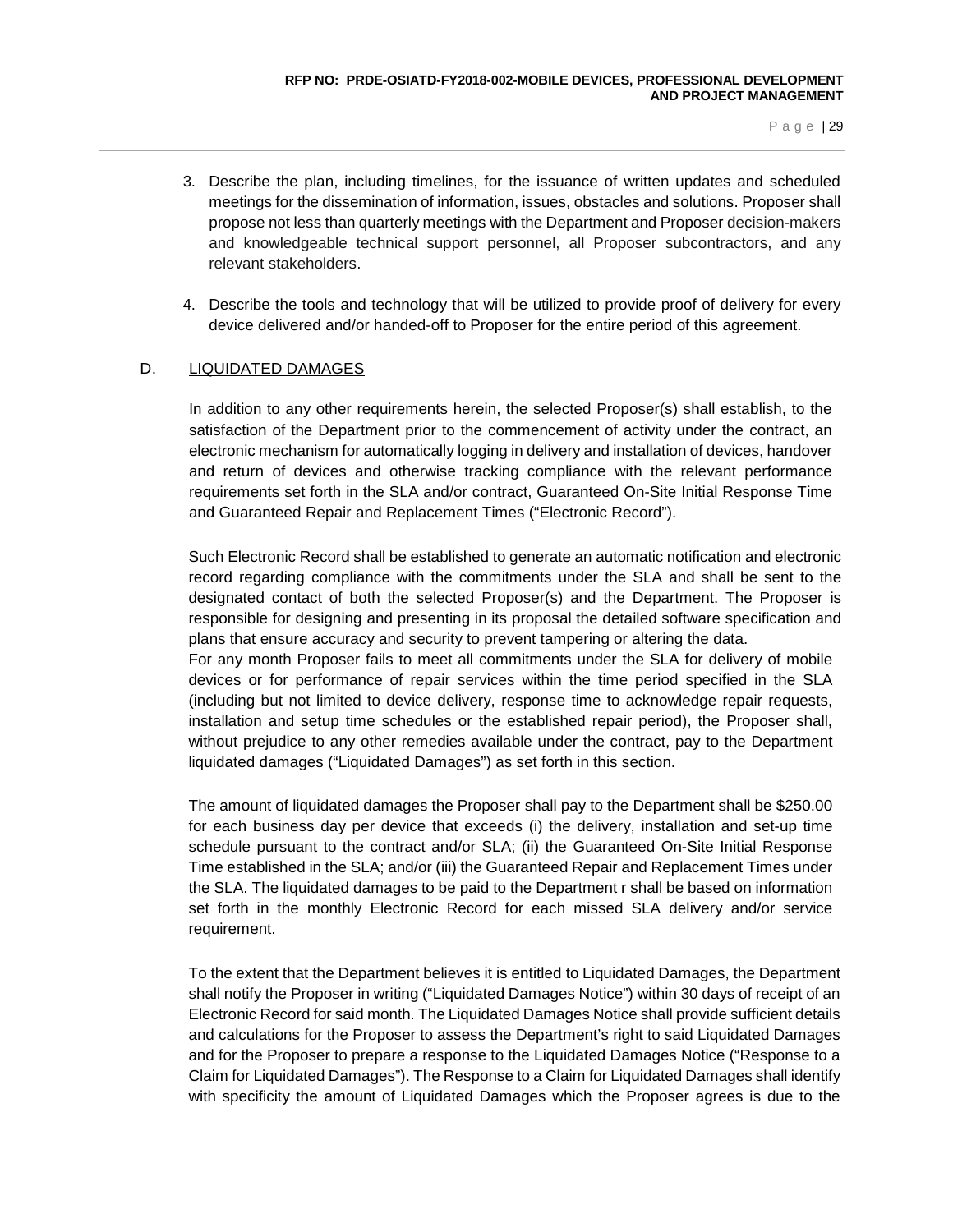Department based on the Electronic Record, and the amount of Liquidated Damages that the Proposer disputes in good faith. All undisputed amounts shall be retained by the Department from amounts owed to the Proposer.

The Proposer shall have 30 days from receipt of a Liquidated Damages Notice to challenge Liquidated Damages claimed by the Department in said notice. Any challenge to Liquidated Damages received after said 30 days shall be null and void. To the extent the Proposer timely disputes Liquidated Damages, the Proposer's Response to a Claim for Liquidated Damages shall provide sufficient detail and calculations reasonably required for the Department to assess the validity of the Proposer's dispute. In instances when the Proposer successfully establishes to the Department that Liquidated Damages should not be imposed, the Department shall pay an amount equal to the successfully challenged Liquidated Damages previously paid by the Proposer or deducted by the Department.

If the Proposer fails to submit a Response to a Claim for Liquidated Damages within 30 days of receipt of a Liquidated Damages Notice delivered in accordance with the requirements of this section, the Liquidated Damages set forth in the Liquidated Damages Notice shall be deemed accepted and agreed to by the Proposer.

The PRDE and Proposer further agree that the imposition of liquidated damages is a reasonable measure of the PRDE's damages related to performance under the SLA.

Notwithstanding the foregoing, failure by the PRDE to assess liquidated damages in any particular instance shall not preclude, or constitute a waiver, of the PRDE's right to assess such damages at a later time, or on a subsequent occasion. The PRDE's right to assess liquidated damages shall not preclude the assertion of, or be exclusive of, any other available remedy, including the right to terminate the contract, in whole or in part, or the right to seek damages for an unspecified amount for other failures to perform under the contract. The PRDE may assess liquidated damages in the amounts set out in the contract on a per occurrence basis.

### E. RETAINAGE

The Department shall withhold as "Retainage" an amount equal to ten percent (10%) of each payment under the agreement. Retainage shall be released upon final payment. The Department shall offset any amount due and payable from Proposer to the Department, including liquidated damages, against any amount due and payable to Proposer, including Retainage.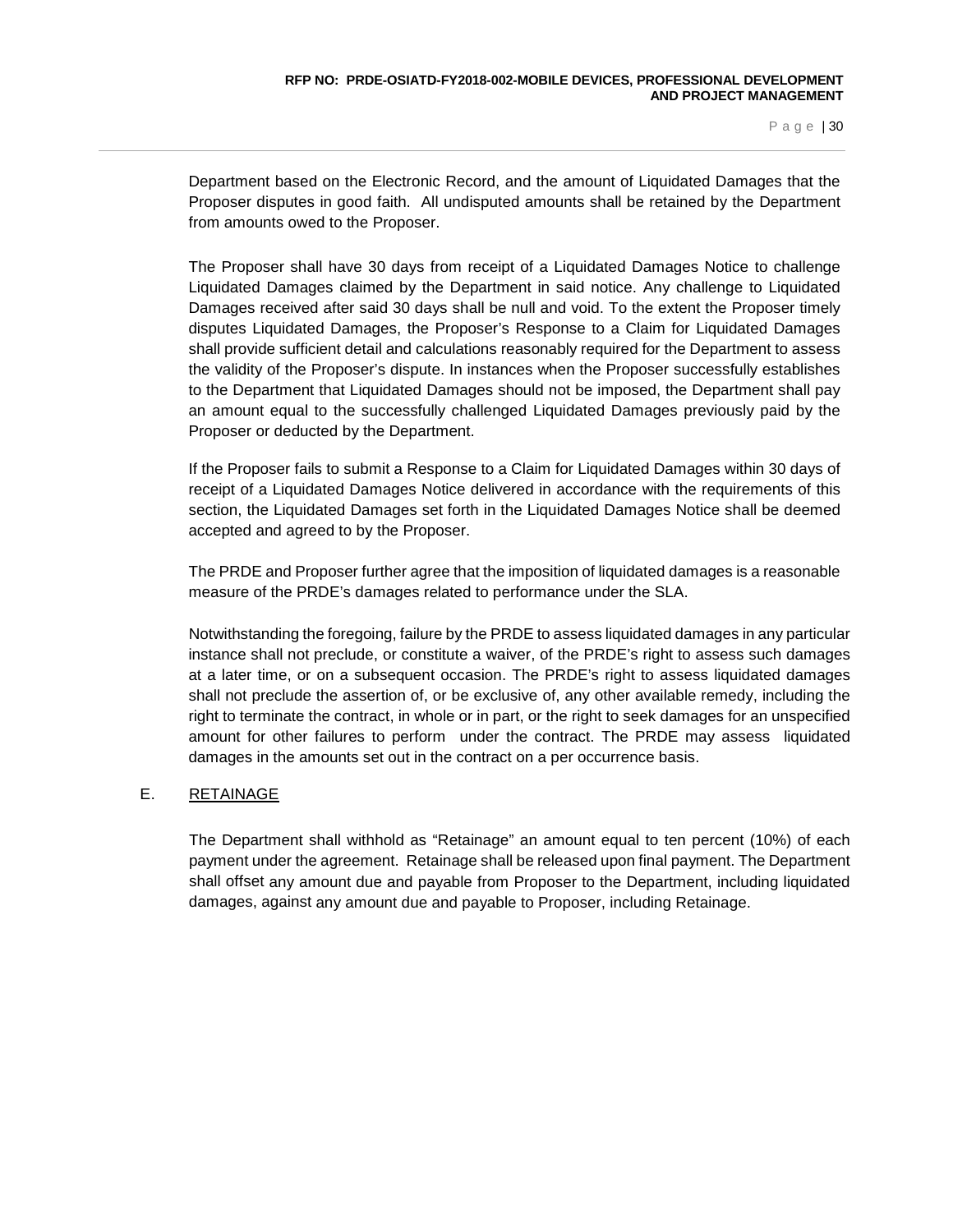# **V. GENERAL TERMS AND CONDITIONS**

### <span id="page-33-0"></span>**1. PROPOSAL BID BOND**

Proposer´s are required to include a proposal guaranty bid bond in an amount equal to 15% of the Proposer's first year contract pricing.

# **2. SERVICE WARRANTY**

The Proposer shall represent and warrant in the contract that it can and will perform, or cause the services to be performed, in strict accordance with the provisions and requirements of the contract. The services will be performed in a timely, professional and workmanlike manner, in accordance with all applicable industry and professional standards. Such services shall be in compliance with all applicable laws, rules, regulations or orders. Subject to the Guaranteed On-Site Initial Response Time and Guaranteed Repair and Replacement Times, if the Department notifies the Proposer, or if the Proposer becomes aware of any non-performance, error or defect covered by the foregoing warranties, the Proposer shall, at its own expense, promptly (but in no event later than thirty (30) days after written notification by the Department) correct such non-performance, error or defect. Any repair or replacement of services, or any portion thereof, will be automatically warranted as provided herein. The Proposer will assign to the Department any third-party warranties Proposer receives in connection with any services performed under the contract.

# **3. DOCUMENT SIGNATURES**

Proposer proposals and contracts are to be signed on behalf of the Proposer by an authorized representative of the proposing entity, stating signer's official relation to, or position with, the Proposer. Signatures shall be written in ink. Signatures with rubber stamps, typewriter, computerized or in pencil will not be acceptable. If the Proposer is a partnership, the RFP must be signed by a partner with his or her title noted thereon. If the Proposer is a corporation, the proposal must be signed by an officer of the corporation and be accompanied by a corporate resolution authorizing the individual to sign the proposal and to enter into a contractual agreement on behalf of the corporation. The corporate resolution must specify the state of incorporation. Unsigned proposals and proposals not properly signed or accompanied by the appropriate corporate resolution will be rejected.

# **4. CONTRACT REQUIREMENT**

Each Proposer agrees that if selected as a provider for the mobile devices and services, the Proposer will enter into a written contract with the Department pertaining thereto. The contract will contain, among other terms, the general and specific terms and conditions contained in this Section V and in Section VI of this RFP. All general and specific terms and conditions are subject to change by the Department's legal counsel. In the event the Department and any Proposer fail to enter into a contract, the Proposer's approval for award will be revoked by the Department.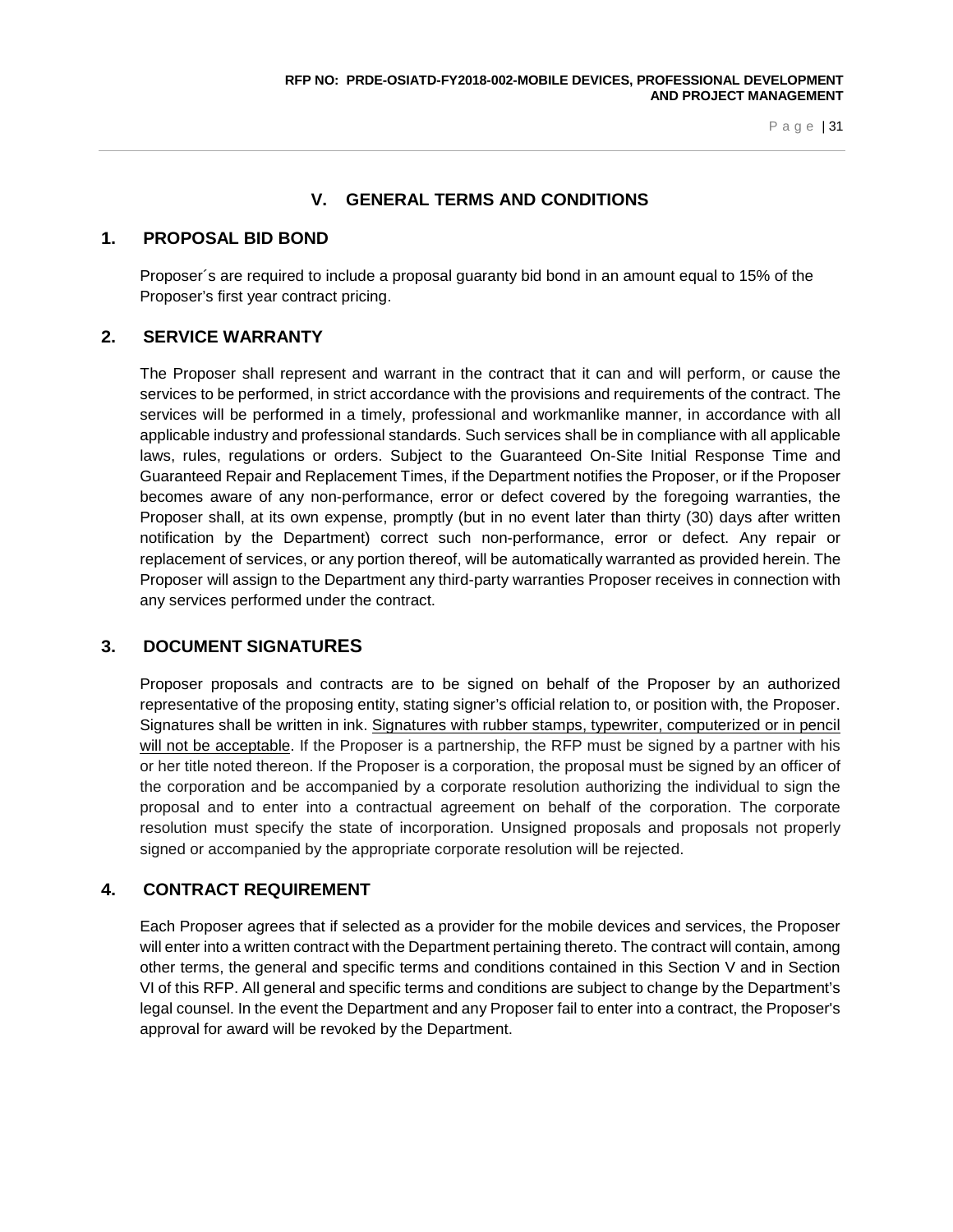# **5. CONTRACT TERM**

The Department intends to award one or more three-year contracts, each with three (3) one-year options to renew, to Proposer(s) for the equipment and services requested in this RFP. The initial term of the contract is expected to commence on or around January 1, 2019 ("Effective Date") and end on or around December 31, 2021, subject to annual budget appropriations by the Department and unless terminated earlier. In accordance with Section II of this RFP, the Department reserves the right to award a shorter term agreement and/or to include additional voluntary contract renewal options.

# **6. PERFORMANCE BOND**

Proposers that are awarded contracts pursuant to this RFP shall be required to submit a performance bond by a surety company authorized to do business in the Commonwealth of Puerto Rico in an amount equal to 25% of the three-year contract total, and for any contract renewal period. The performance bond may also be in the form of an irrevocable letter of credit issued by a financial institution authorized to do business in the Commonwealth of Puerto Rico, or a money order or certified check issued by a bank in Puerto Rico. Money orders and certified checks must be issued to the Commonwealth of Puerto Rico Secretary of Treasury. The performance bond shall be maintained by the Proposer during the entire term of the contract and any extensions or renewals thereof.

# **7. PROPOSER COMPENSATION**

Compensation for services performed under the contract shall not exceed the maximum compensation authorized by the Department therein. PRDE agrees to pay the Proposer the contract compensation for the equipment and services delivered during the term of the contract.

Payment of compensation shall be based on actual services performed and equipment delivered during the term of the contract. The Department shall not be obligated to pay for any services not performed or equipment not delivered in compliance with the contract. In the event of early termination of the contract, the Department shall only be obligated to pay the compensation due up to the date of termination, unless otherwise agreed by the Department as specified in the immediately preceding paragraph. In no event shall the Department be liable for any costs incurred or services delivered after the effective date of termination as provided herein.

# **8. CONTRACT PRICE ADJUSTMENTS**

Subject to potential reductions outlined below, it is expected that the prices submitted shall remain firm for the entire contract term and all extension periods (if any), as stated above. Adjustments to the total compensation payable under the contract shall be subject to the following terms and conditions:

• Price Reductions; Service Reductions. The Department reserves the right to amend its contract with the selected provider to take advantage of lower prices that may be available during the term of the contract. In addition, if at any time during the term of the contract, the service provider offers comparable services to other customers at lower rates than charged under its contract with the Department, the provider is required to extend the reduced rates to the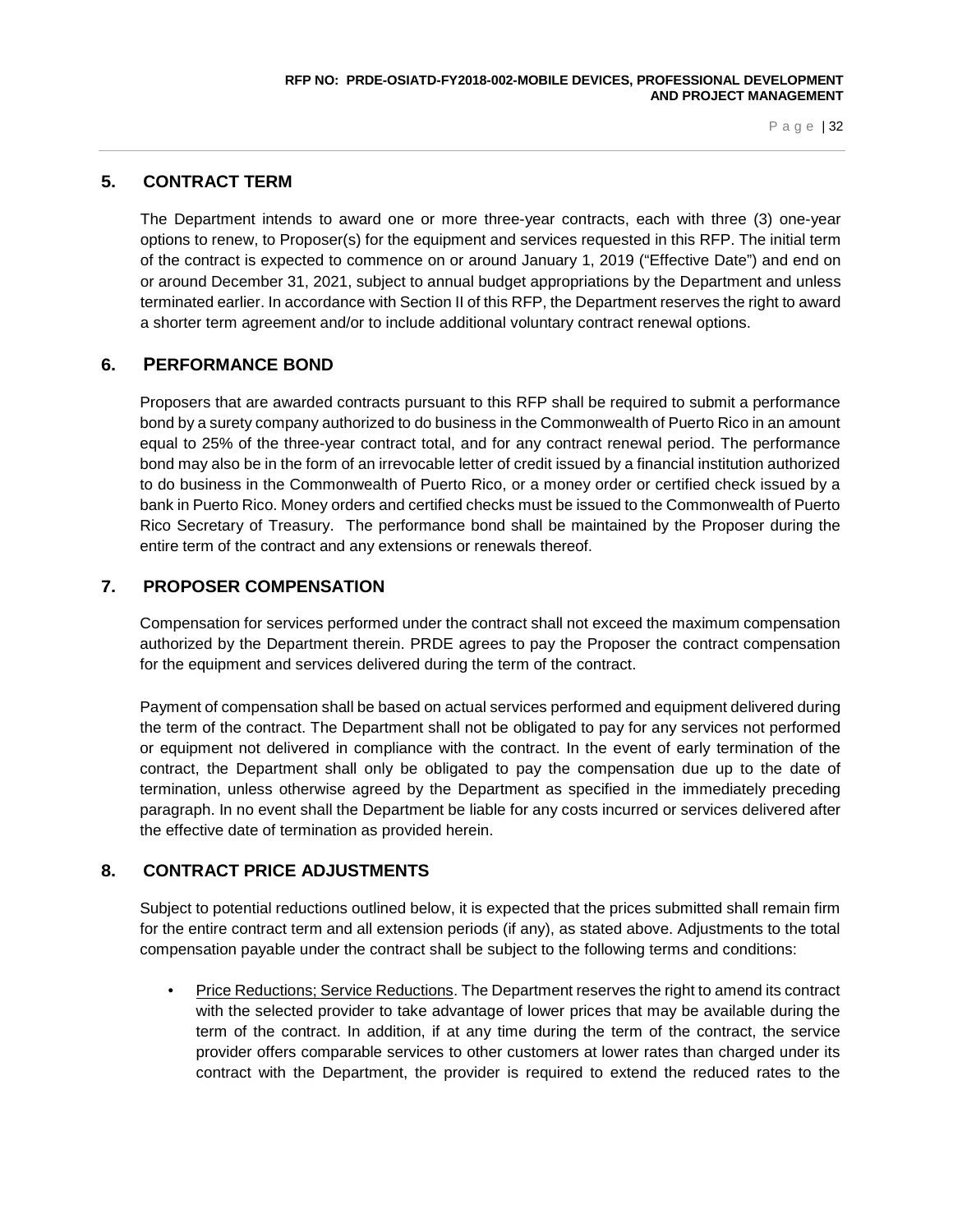Department. The Department further reserves the right to reduce services at any time during the term of the contract, without penalty or fee.

# **9. CONTRACT TERMINATION; EVENTS OF DEFAULT**

- A. Termination for Convenience or to Protect the Public Interest. If at any time during the Term of the contract, the Department determines, in its sole discretion, that the services provided by Proposer are no longer in its best interest, the Department may terminate the contract on thirty (30) calendar day's written notice to Proposer. Further, the Department may terminate the contract if the Department determines that the termination is necessary for the protection of the public interest. In either instance, the Department will not pay any early termination charges under the contract.
- B. Suspension of Services. Upon ten (10) days prior written notice from the Department to the Proposer, the Department may request that Proposer suspend services in whole or part. The Proposer shall promptly resume performance of services upon written notice from the Department .
- C. Proposer Events of Default. Events of default ("Events of Default") include, but are not limited to, the following:
	- i. Any material misrepresentation by Proposer in its response to the RFP or the contract;
	- ii. Breach of any material agreement, representation or warranty made by Proposer in the contract;
	- iii. Failure of Proposer to perform in accordance with or comply with the terms and conditions of the contract
	- iv. Default by Proposer under any other agreement Proposer may have with the Department;
	- v. The directors or officers of the Proposer are indicted for the commission of any felony or any misdemeanor that implies corruption or moral depravation, or for any crime against the public treasury, faith or function or that involves public property or funds;
	- vi. If any license, permit, franchise or authorization needed by the Proposer to carry out its obligations hereunder is suspended, revoked or expired;
	- vii. Failure to maintain insurance as required under the contract;
	- ix. An assignment by the Proposer for the benefit of creditors or consent by Proposer to the appointment of a trustee or receiver or the filing by or against Proposer of any petition or proceeding under any bankruptcy, insolvency or similar law.

# **10. DEPARTMENT REMEDIES**

The occurrence of any Event of Default which Proposer fails to cure, or cause to be cured, within thirty (30) calendar days after receipt of written notice given in accordance with the terms of the contract specifying the Event of Default, or if such Event of Default cannot be reasonably cured within thirty (30) calendar days after notice, Proposer fails to commence, or cause to be commenced, and continue diligent efforts to cure or cause said Event of Default to be cured, in the sole opinion of the Department, the Department may declare the Proposer in default, and give the Proposer written notice of the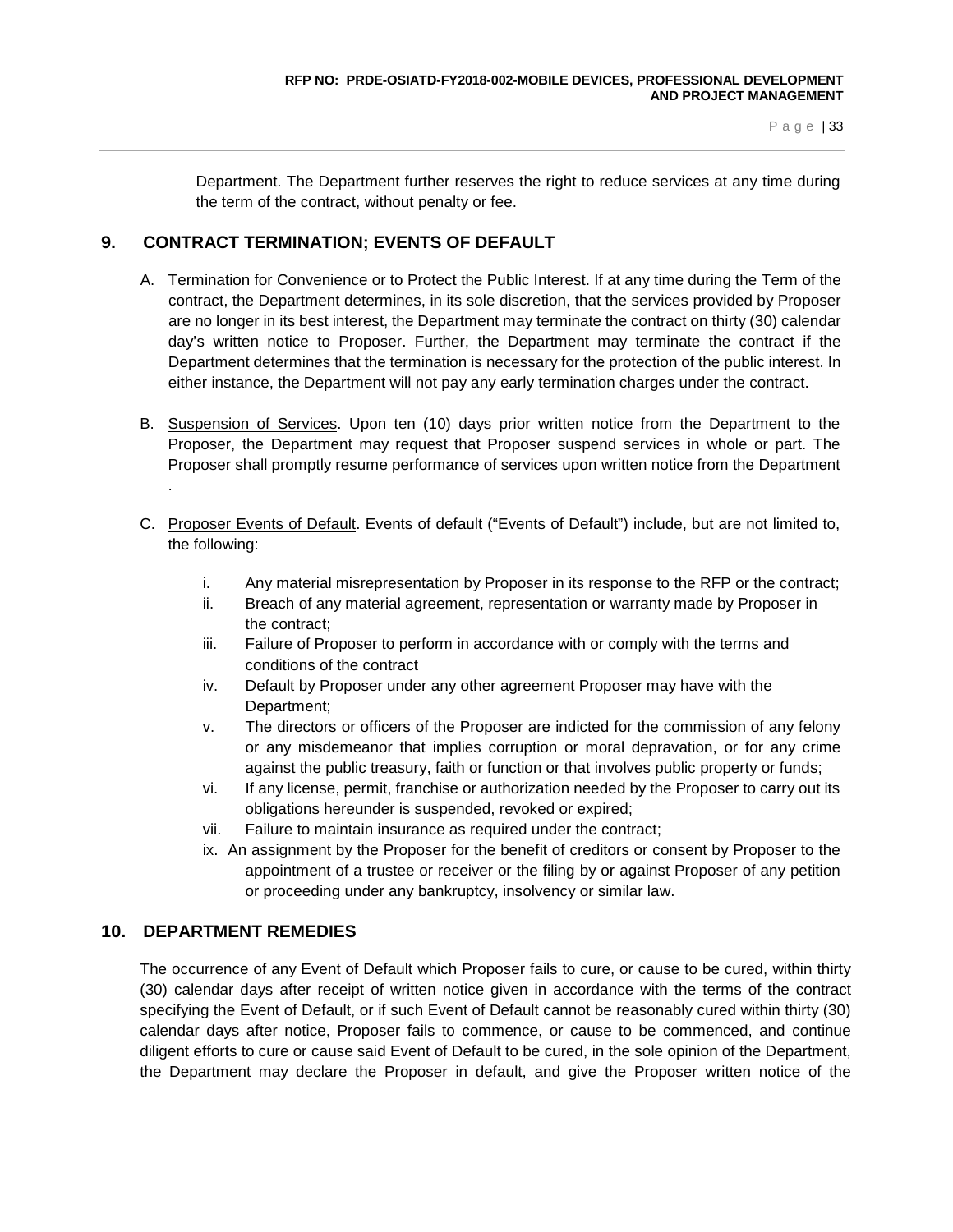Department's intent to terminate the contract, effective as of the date specified in the notice. After giving written notice to the Proposer, the Department may invoke any or all of the following remedies:

- A. Take over and complete the services or any part thereof, either directly or through others. Proposer shall be liable to the Department for any excess costs incurred by the Department. Any amount due the Proposer under the contract any other agreement Proposer may have with the Department may be offset against amounts claimed due by the Department in exercising this remedy;
- B. Terminate the contract, effective at a time specified by the Department, in whole or in part, as to any or all of the services yet to be performed and/or if required;
- C. Suspend services during the thirty (30) day cure period if the default results from an action or failure to act by Proposer which affects the safety or welfare of students or the Department staff;
- D. Seek specific performance, an injunction or any other appropriate equitable remedy;
- E. Receive from Proposer any and all damages, including money damages, incurred as a result or in consequence of, an Event of Default;
- F. Withhold all or part of Proposer's compensation under the contract.
- G. Any other legal remedy available to the Department.

#### **11. NO WAIVER**

No delay or omission, or series of delays or omissions, by the Department to exercise any right under the contract shall be construed as any type of waiver of any right of the Department under the contract or the right to declare an Event of Default in the future. The remedies under the terms of the contract are not intended to be exclusive any other remedies provided, and each and every such remedy shall be cumulative and shall be in addition to any other remedies, existing now or hereafter, at law, in equity or by statute. The parties acknowledge that this right is solely for the benefit of the Department and if the Department permits the Proposer or any of its subcontractors to continue to provide services despite one or more Events of Default, the Proposer is not relieved of any responsibilities, duties or obligations under the contract.

## **12. TURNOVER OF DOCUMENTS AND RECORDS**

Upon demand by the Department following termination of the contract for any reason, or following the expiration of the contract by its terms, Proposer shall turn over to the Department or its designee within ten (10) business days of demand, all materials, supplies, equipment owned, or purchased by the Department, completed or partially completed work, analyses, data, computer disks, documents, reports and any other information pertaining to the contract or the performance or furnishing of services, whether prepared by the Proposer or its subcontractors.. The Proposer shall cause its subcontractors to undertake the same obligations agreed to by Proposer under the contract.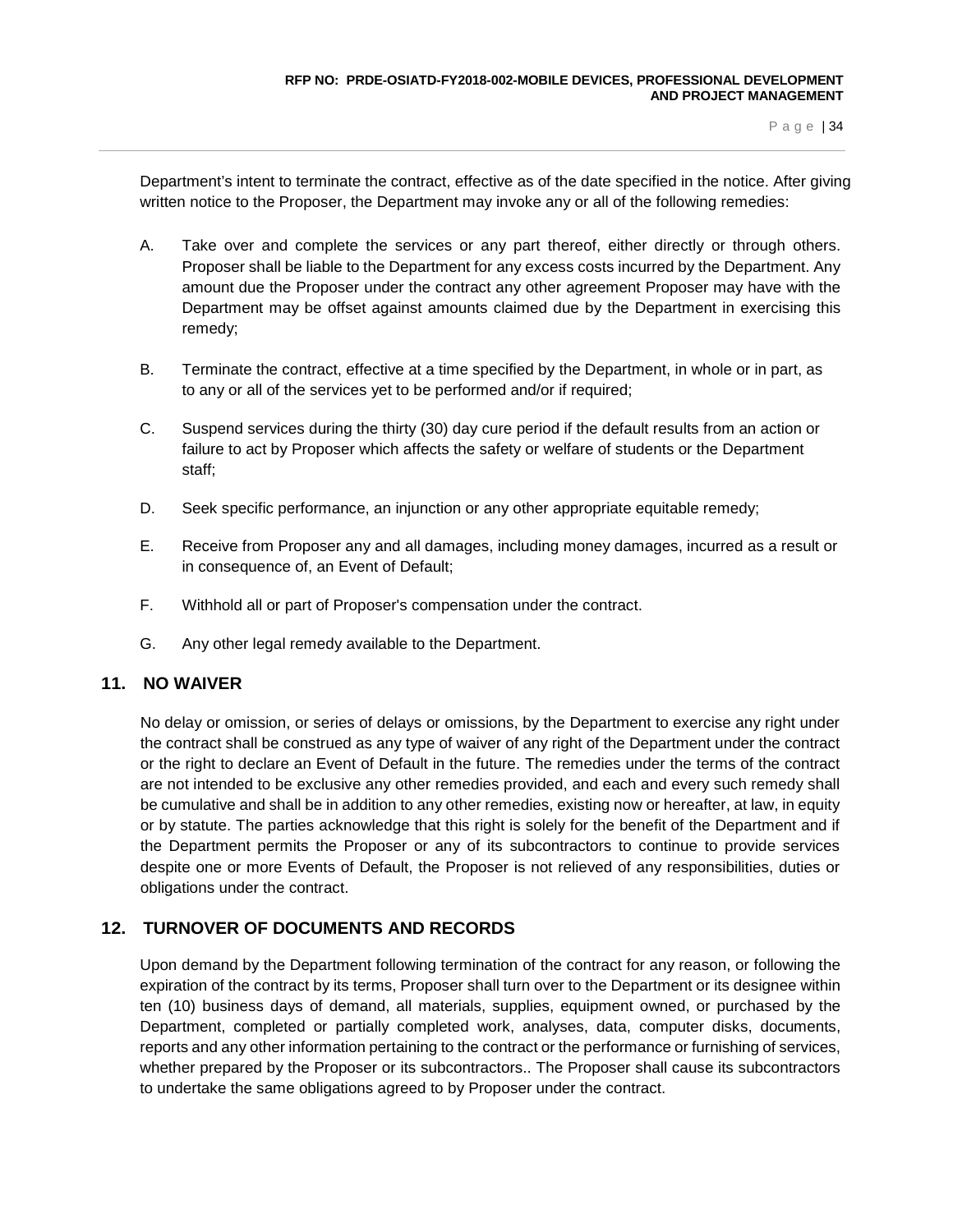# **13. WORK QUALITY ASSURANCE**

The Proposer is responsible for the quality of the work and activities of each of its staff and subcontractors, including without limitation, compliance with the terms of the contract. The Proposer shall retain and utilize sufficient resources to assure the most effective and efficient performance of services and shall utilize professionals licensed to practice the applicable profession, as required by law or by the contract. The Proposer shall use efficient business administration methods and perform the services in the best way and in the most expeditious and economical manner consistent with the best interests of the Department, so as to ensure, among other things, that the services are performed at a reasonable cost to the Department and that the services performed by other entities or persons in connection with the contract are also efficiently and cost-effectively delivered.

## **14. DOCUMENT RETENTION**

The Proposer shall furnish the Department with such information as may be requested relative to the detailed services (including make, model and quantities), and the delivery and cost of services. The Proposer shall maintain all records, correspondence, receipts, vouchers, memoranda and other data relating to Proposer's services under the contract for at least six (6) years after the last day of the delivery of services under the contract, or any renewal period. All such information shall be subject to inspection and audit by the Department, or their agents or representatives. The Proposer shall assume responsibility for its subcontractors' compliance with the requirements on document retention. The Proposer shall include, in all of its subcontractor agreements for services, provisions requiring subcontractors to maintain the above-described records and allowing the Department or their Proposers the same right to inspect and audit said records.

# **15. CONFIDENTIAL INFORMATION, DISSEMINATION OF INFORMATION, OWNERSHIP, SURVIVAL**

- A. Confidential Information. During the performance or delivery of services to the Department, the Proposer may have access to or receive certain information that is not generally known to others ("Confidential Information"). The Proposer will not use or disclose any Confidential Information or any finished or unfinished originals, documents, screens, reports, writings, procedural manuals, forms, source code, object code, work flow charts, methods, construction documents, processes, data, data studies, briefs, drawings, maps, files, records, computer printouts, papers, notes, designs, equipment descriptions, or other materials prepared or generated as a result of the contract ("Work Product") without the prior written consent of the Department. The Proposer shall use at least the same standard of care in the protection of the Confidential Information of the Department as Proposer uses to protect its own confidential information, but in any event such Confidential Information shall be protected in at least a commercially reasonable manner.
- B. Dissemination of Information. The Proposer shall not disseminate any information obtained in the performance or delivery of services for the Department to a third party without the prior written consent of the Department. Proposer shall not issue publicity news releases or grant press interviews during or after the performance or delivery of the services without the prior written consent of the Department. If Proposer is presented with a request for documents by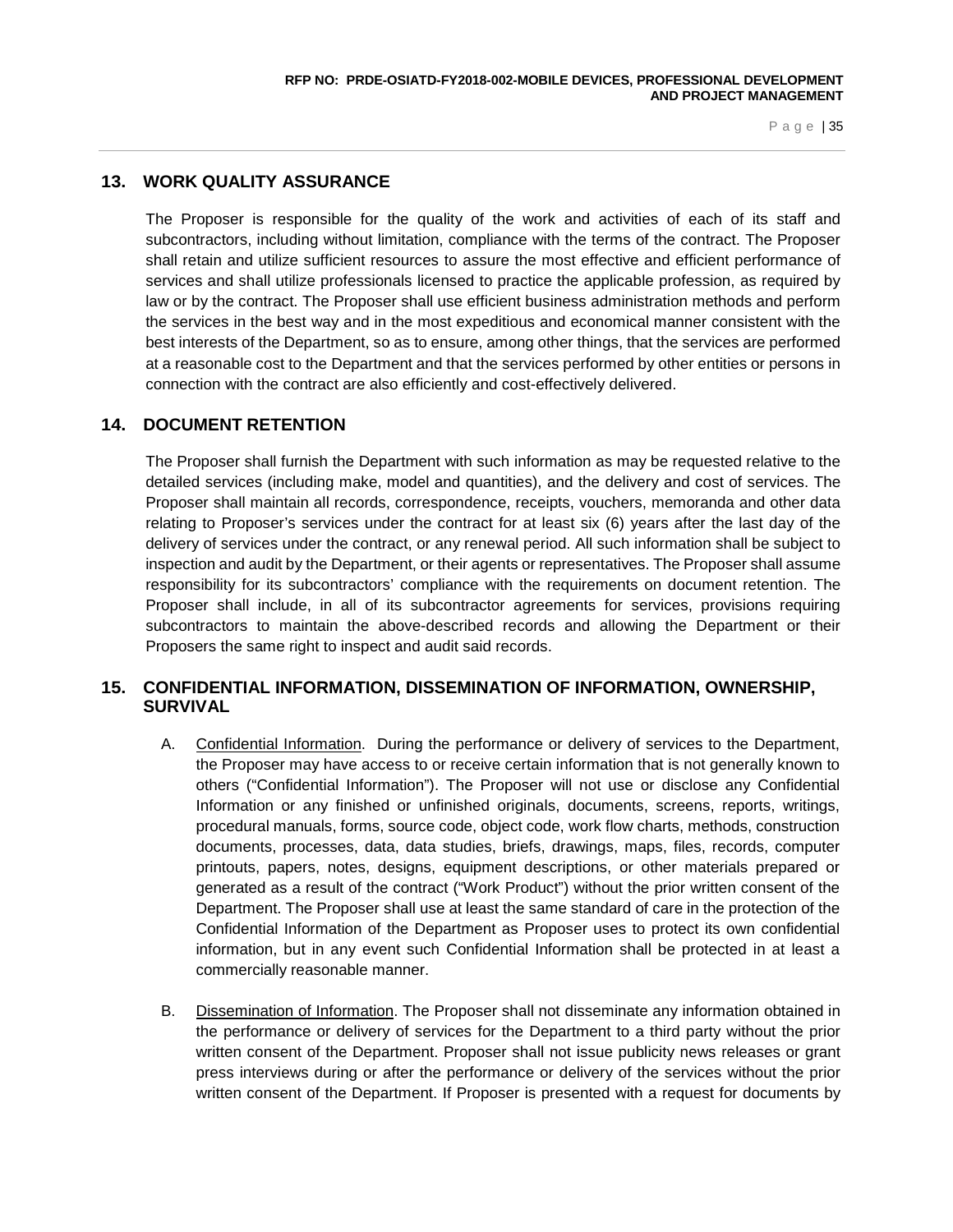any administrative agency or with a *subpoena duces tecum* regarding any Confidential Information or Work Product which may be in the Proposer's possession, the Proposer shall immediately give notice to the Department and its legal counsel, with the understanding that the Department shall have the opportunity to contest such process by any means available to it prior to submission of any documents to a court or other third party. The Proposer will not be obligated to withhold delivery of documents beyond the time ordered by a court of law or administrative agency, unless the request for production or subpoena is quashed or withdrawn, or the time to produce is otherwise extended. The Proposer will cause its personnel and subcontractors to undertake the same obligations of confidentiality agreed to by Proposer under the contract.

- C. Ownership. The Proposer agrees that, to the extent permitted by law, any work product created specifically for the Department under the contract ("Work Product"), shall exclusively be deemed "works for hire" within the meaning and purview of the United States Copyright Act, 17 U.S.C. 101§ *et seq*. All Work Product and Confidential Information shall at all times be and remain the property of the Department. The Proposer will execute all documents and perform all acts that the Department may request in order to assist the Department in perfecting or protecting its rights in and to the Work Product and all intellectual property rights relating to the Work Product. All of the foregoing items shall be delivered to the Department upon demand at any time and in any event, shall be promptly delivered to the Department upon expiration or termination of the contract within ten (10) business days of demand. In addition, the Proposer shall return the Department's data in the format requested by the Department.
- D. Injunctive Relief. In the event of a breach or threatened breach of paragraphs A, B, and/or C above, the Proposer acknowledges and agrees that the Department would suffer irreparable injury not compensable by money damages and would not have an adequate remedy at law. Accordingly, the Proposer agrees that the Department shall be entitled to immediate injunctive relief to prevent or curtail any such breach, threatened or actual. The foregoing shall be in addition and without prejudice to such rights that the Department may have in equity, or by law or statute.
- E. Survival. The provisions of the contract pertaining to Confidential Information, dissemination of information and ownership shall survive the termination or expiration of the contract.

# **16. REPRESENTATIONS AND WARRANTIES OF THE PROPOSER**

The Proposer represents and warrants that the following shall be true and correct as of the date of the contract and shall continue to be true and correct (as may be modified from time to time subject to Department approval) during the Term of the contract:

A. Financially Solvent. The Proposer, and each of its subcontractors, is financially solvent, is able to pay all debts as they mature and is possessed of sufficient working capital to complete all services and perform all obligations under the Proposer's proposal(s) and contract. The Proposer also warrants that neither it nor any of its subcontractors owe any non-tax debt to the state or federal government.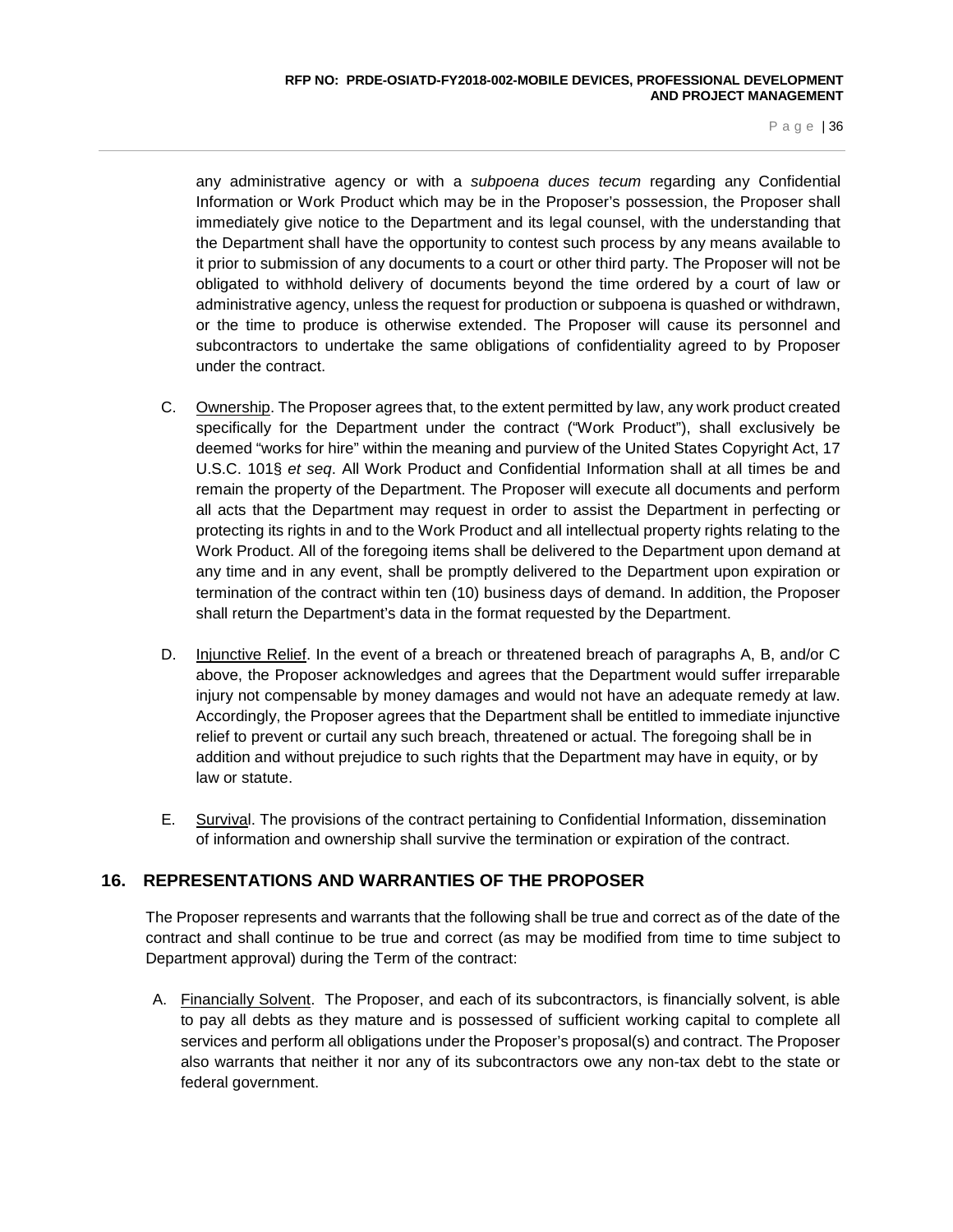- B. Compliance with Laws.
	- 1. Compliance with False Claims Act. The Proposer agrees to comply with all aspects of the Federal False Claims Act which, in general, prohibits: (i) knowingly presenting, or causing to be presented to the Government of the United States a false claim for payment; (ii) knowingly making, using, or causing to be made or used, a false record or statement to get a false claim paid or approved by the Government of the United States; (iii) conspiring to defraud the Government of the United States by getting a false claim allowed or paid; (iv) falsely certifying to the United States the type or amount of property to be used; (v) certifying receipt of property on a document without completely knowing that the information is true; (vi) knowingly buying property of the Government of the United States from an unauthorized officer of the Government of the United States, and, (vii) knowingly making, using, or causing to be made or used a false record to avoid or decrease an obligation to pay or transmit property to the Government of the United States.
	- 2. Compliance with Other Laws. The Proposer guarantees and certifies that the execution of the contract and the performance of services under the contract, shall be accordance with each of the following laws, as may be applicable:
		- a. Executive Order 11246 of September 24, 1965, entitled "Equal Employment Opportunity" as amended by Executive Order 11375 of October 13, 1967, and as supplemented by Department of Labor regulations (41 CFR chapter 60),
		- b. The Copeland "Anti-Kickback" Act (18 USC 874) as supplemented in Department of Labor regulations (29 CFR part 3),
		- c. The Davis-Bacon Act (40 USC 276a-7) as supplemented by Department of Labor regulations (29 CFR part 5), and
		- d. Sections 103 and 107 of the Contract Work Hours and Safety Standards Act (40 USC 327-330) (as supplemented by Department of Labor regulations (29 CFR Part 5)).
- C. Unemployment Insurance and Social Security. The Proposer certifies that it has paid unemployment insurance, disability, and chauffeurs social security, in all applicable cases, or that it has a payment plan for payment of those obligations and is complying with such plan.
- D. No Indictments or Convictions. The Proposer certifies that it has not been convicted nor accused of any crimes against the public treasury, faith or function or that involves misappropriation or misuse of public funds or property, and that it has not engaged in any practice or behavior of the kind that disqualifies persons or companies from entering into contracts with government agencies of the United State of America and Commonwealth of Puerto Rico. The Proposer shall notify the Department of any indictment or conviction for any crime against the public treasury, faith or function or that involves public property or funds during the Term of this Agreement.
- E. Good Standing. The Proposer and each of its subcontractors are not in default or have not been deemed by the Department to be in default under any other agreement with the Department during the five (5) year period immediately preceding the date of the contract.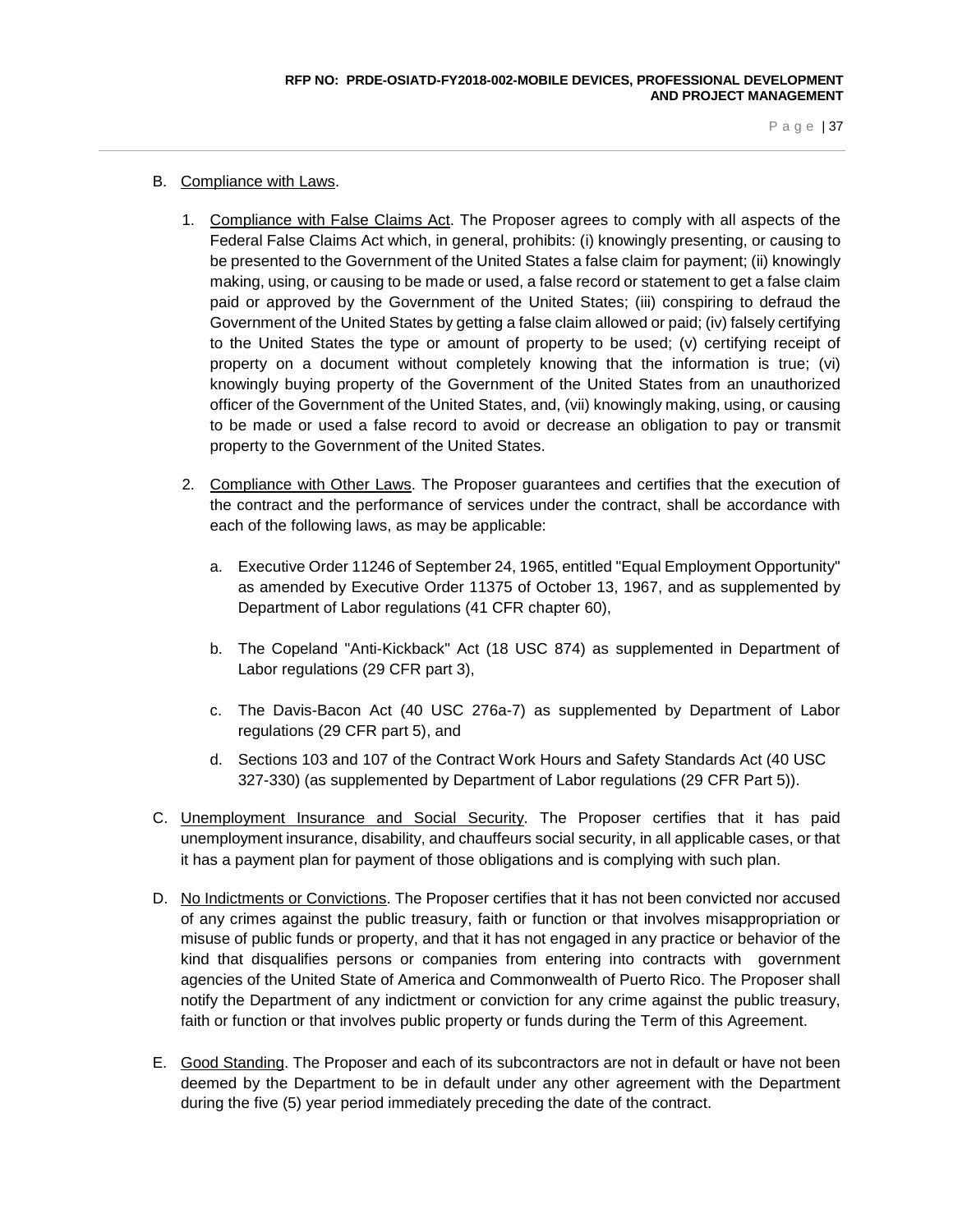- F. Code of Ethics. The Proposer agrees to comply, and to cause each of its subcontractors to comply, with the dispositions of the Anticorruption Code of the Government of Puerto Rico, Law Number 1 of January 4, 2018. In conformity with the laws and the norms that govern the contracting of services, the Proposer is aware and warrants that no services will be rendered under the contract until it has been signed by both parties. Proposer further agrees and warrants that no services will be rendered under the contract after it has expired or been terminated. Services rendered in violation of this clause will not be paid, and any officer of the Department that requests and accepts services from the Proposer in violation of this clause, is without legal authority to so.
- G. Authorization. The Proposer has taken all action necessary for the approval and execution of the contract, and execution by the person signing on behalf of Proposer is duly authorized by Proposer and has been made with complete and full authority to commit Proposer to all terms and conditions of the contract which shall constitute valid, binding obligations of the Proposer.
- H. No Intellectual Property Infringement. That in performing the services, neither the Proposer nor any of its subcontractors will violate or infringe upon any patent, copyright, trademark, trade secret or other proprietary or intellectual property right of any third party, and will not improperly use any third party's confidential information; and shall have, without encumbrance, all ownership, licensing, marketing and other rights required to furnish all materials and services that it furnishes to the Department under the contract and can grant or assign all rights granted or assigned to the Department pursuant to the contract.
- I. No Legal Actions Preventing Performance. As of the date of the contract, Proposer has no knowledge of any action, suit, proceeding, or material claim or investigation pending or to its knowledge threatened against it in any court, or by or before any federal, state, municipal, or other governmental department, commission, board, bureau, agency, or instrumentality, domestic or foreign, or before any arbitrator of any kind, that, if adversely determined, would materially affect Proposer's ability, or the ability of its subcontractor(s) to perform its obligation under the contract.
- J. No Conflict with Other Government Contracts. The Proposer represents and warrants that the services to be rendered to the Department pursuant to another contract, if any, subscribed with the Commonwealth of Puerto Rico are not in conflict with the services to be rendered under the contract. The Proposer further represents and warrants that it does not have any contractual relationships with any other parties that would hamper or impede its ability to perform its duties and obligations under the contact.

## **17. NO OTHER RIGHTS LIMITED**

Nothing in the foregoing warranties will be construed to limit any other rights or remedies available to the Department under the law and the contract.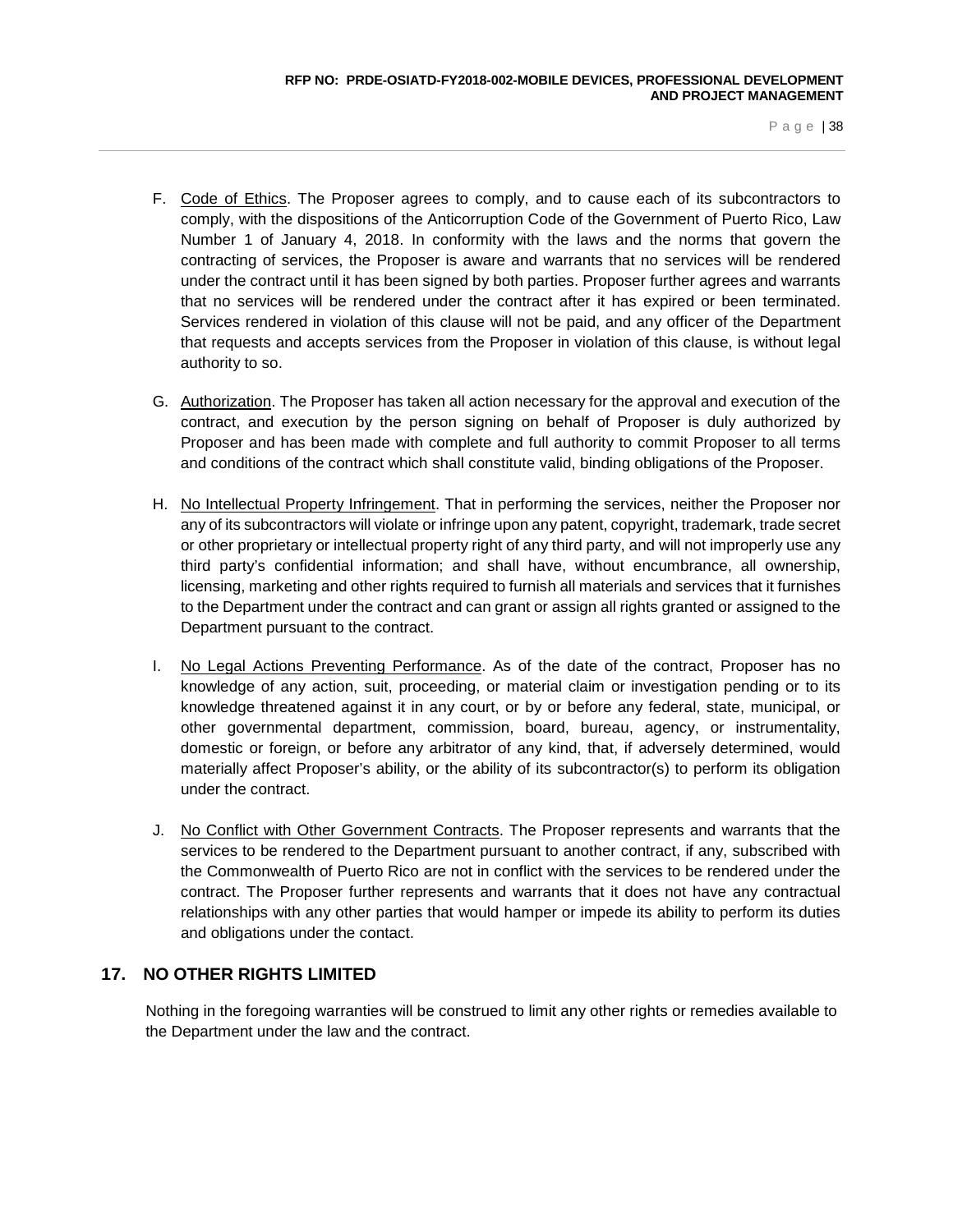## **18. GIFTS AND GRATUITIES PROHIBITED**

No gift, gratuity, offer of employment or other item of value was offered or made by the Proposer or to the best of Proposer's knowledge, by or to any subcontractors, or any of its employees, agents or subcontractors as an inducement for the award of services under the contract.

#### **19. EMPLOYMENT RESTRICTIONS**

During the Term of the contract, and during one (1) full year following the termination or expiration of the same, neither of the contracting parties shall hire as an employee or full time contractor or subcontractor, any employee of the other party.

## **20. MANUFACTURER WARRANTY**

Proposer shall assign to the Department the benefits of any manufacturer warranty of the products and shall cooperate with the Department in securing any and all remedies of such warranty for the benefit of the Department.

## **21.** I**NDEPENDENT CONTRACTOR**

It is understood and agreed that the relationship of Proposer to the Department is and shall continue to be that of an independent contractor. Neither Proposer nor any of Proposer's staff, agents, employees or subcontractors shall be entitled to receive Department employee benefits. It is further understood and agreed that the Department shall not be responsible for, nor incur any liability for, any State or Federal withholding or other taxes or for FICA or State unemployment insurance for Proposer, its agents, employees or subcontractors, and the payment of any such taxes incurred or due by Proposer shall be the sole responsibility of Proposer. The Proposer agrees that neither Proposer nor its staff or subcontractors shall represent themselves as employees or agents of the Department. The Proposer shall provide the Department with a valid taxpayer identification number as defined by the United States Internal Revenue Code, including, but not limited to, a social security number or a federal employer identification number.

### **22. INDEMNIFICATION**

The Proposer agrees to defend, indemnify and hold harmless the Department, and its respective Department members, employees, agents, officers and officials from and against liabilities, losses, penalties, damages and, expenses, including costs and attorney fees, arising out of all claims, liens, damages, obligations, actions, suits, judgments or settlements, or causes of action, of every kind, nature and character arising or alleged to arise out any of the following:

- (i) negligent or willful acts or omissions of the Proposer, its officials, agents, employees and/or subcontractors in the performance of the contract;
- (ii) failure of Proposer or its subcontractors to comply with applicable law;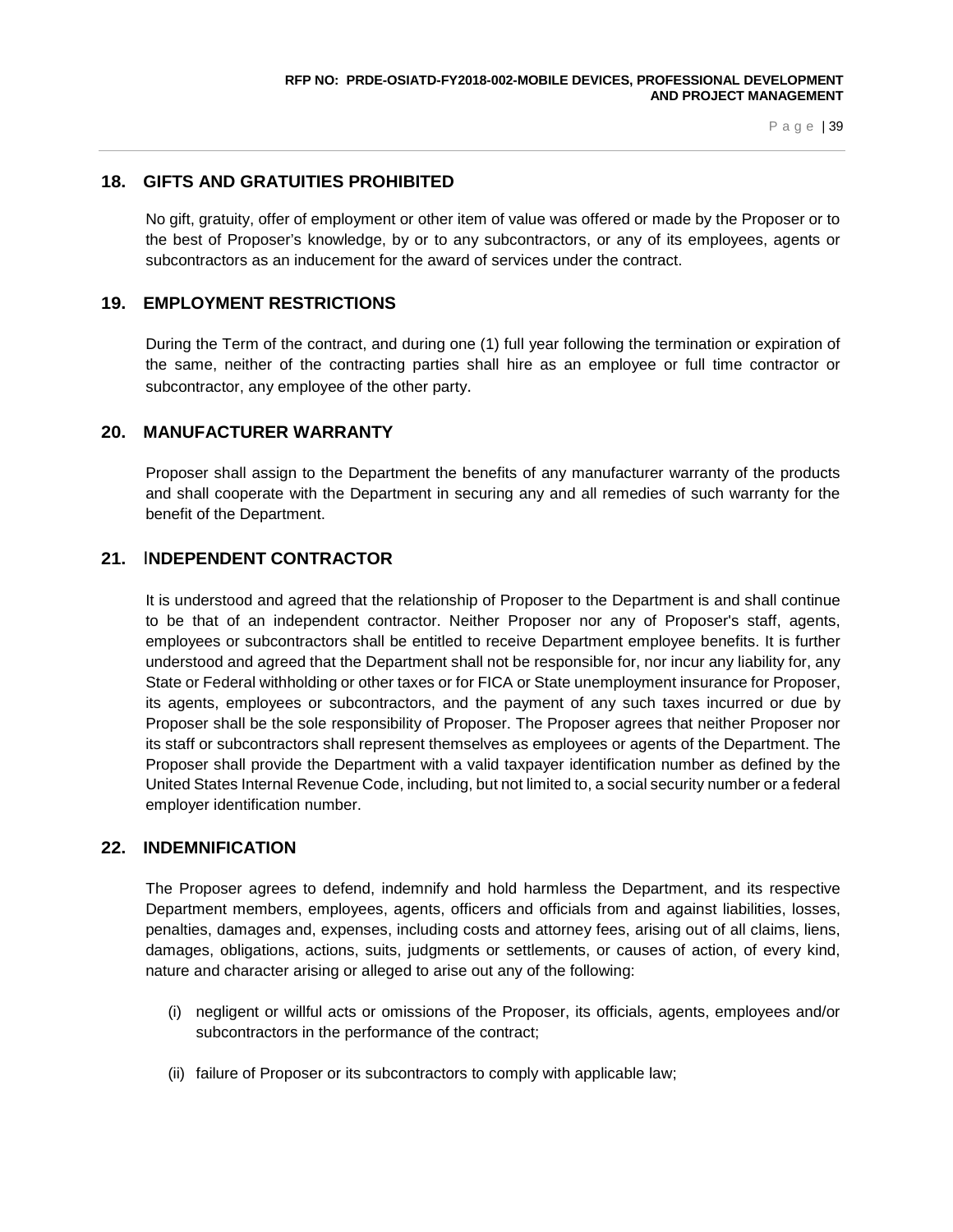- (iii) actual or asserted violation or infringement of any domestic or foreign patents, copyrights or trademarks or other intellectual property, or any improper use of confidential information or other proprietary rights that may be attributable to Proposer or any subcontractor in connection with the services;
- (iv) claims by any Government agency as a result of a failure by Proposer or any subcontractor to pay taxes;
- (v) failure of contractor to make payments to any subcontractor in accordance with the respective subcontract; or
- (vi) personal injury to, illness or death of any person, or damage to or destruction of property of any person in any way arising out of or resulting from or related to the services to the extent caused by Proposer or any subcontractor or anyone directly or indirectly employed by them or anyone for whose acts they may be liable.

The Proposer shall, at its own cost and expense, appear, defend and pay all attorney fees and other costs and expenses arising hereunder. In addition, if any judgment shall be rendered against the Department in any such action, the Proposer shall, at its own expense, satisfy and discharge such obligation of the Department. The Department shall have the right, at its own expense, to participate in the defense of any suit, without relieving the selected Proposer(s) of any of its obligations hereunder. The Department retains final approval of any and all settlements or legal strategies, which involve the interest of the Department.

If Proposer, after receiving notice of any such proceeding, fails to immediately begin the defense of such claim or action, the Department may (without further notice to Proposer) retain counsel and undertake the defense, compromise, or settlement of such claim or action at the expense of Proposer, subject to the right of Proposer to assume the defense of such claim or action at any time prior to settlement, compromise or final determination thereof. The cost and expense of counsel retained by the Department in these circumstances shall be borne by Proposer and Proposer shall be bound by, and shall pay the amount of, any settlement, compromise, final determination or judgment reached while the Department was represented by counsel retained by the Department pursuant to this paragraph, or while Proposer was conducting the defense.

The indemnifications set forth herein shall survive the expiration or termination of the contract.

# **23. NON-LIABILITY OF DEPARTMENT OFFICIALS**

The Proposer agrees that no Department member, employee, agent, officer or official shall be personally charged by Proposer, its members if a joint venture, or any subcontractors with any liability or expense under the contract, or be held personally liable under the contract to Proposer, its members if a joint venture, or any subcontractors.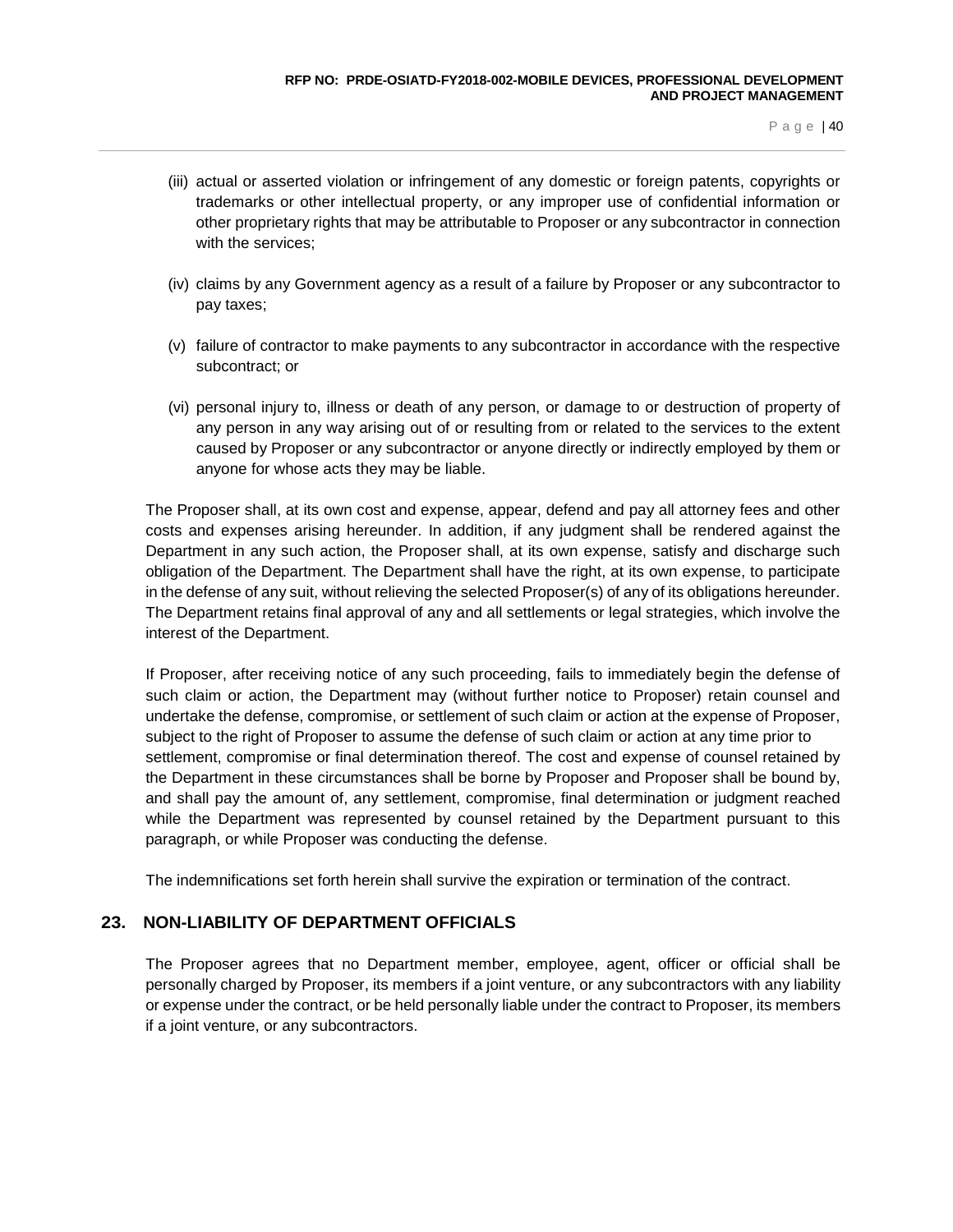## **24. INSURANCE REQUIREMENTS**

The Proposer, at its own expense, shall procure and maintain insurance for all operations under the contract, whether performed by Proposer or by subcontractors. The Proposer shall submit to the Department satisfactory evidence of insurance coverage with its proposal(s). The minimum insurance requirements are described on **APPENDIX IV** (Proposal Submittal Forms – FORM 7).

## **25. NON-DISCRIMINATION**

During the Term of the contract and any extension or renewal thereof, the Proposer shall not fail or refuse to hire or discharge any individual, or otherwise to discriminate against any individual with respect to compensation, or other terms, conditions, or privileges of employment, because of such individual's race, color, ancestry, religion, sex, sexual orientation, age, handicap, marital status, parental status, military discharge status, or national origin; or to limit, segregate, or classify employees or applicants for employment from equal employment opportunities or otherwise adversely affect an individual's status as an employee because of such individual's race, color, ancestry, religion, sex, sexual orientation, age, handicap, marital status, parental status, military discharge status, or national origin. It is also an unlawful employment practice for Proposer or any of its members to subject any Department employee, applicant, participant, student or volunteer to unwelcome sexual advances, requests for sexual favors or conduct of a sexual nature when submission to or rejection of such conduct is: (i) made either explicitly or implicitly a term or condition of such person's employment, participation or receipt of services; (ii) is used as a basis for a decision affecting the individual's employment, participation or receipt of services; or (iii) has the purpose of creating an intimidating, hostile, or offensive working or learning environment.

## **26. ASSIGNMENT OF CONTRACT**

The contract shall be binding on the parties and their respective successors and assigns; provided, however, Proposer may not assign the any of its obligations imposed thereunder without the prior written consent of the Department.

# **27. ENTIRE AGREEMENT; AMENDMENTS**

The contract, including all attachments and referenced documents, constitutes the entire agreement of the parties with respect to the matters contained therein. No modification of or amendment to the contract shall be effective unless such modification or amendment is in writing and signed by both parties.

## **28. CONTINUING OBLIGATION TO PERFORM**

In the event of any dispute between Proposer and the Department, Proposer shall expeditiously and diligently proceed with the performance of all of its obligations under the contract with a reservation of all rights and remedies it may have under or pursuant to the contract at law or in equity.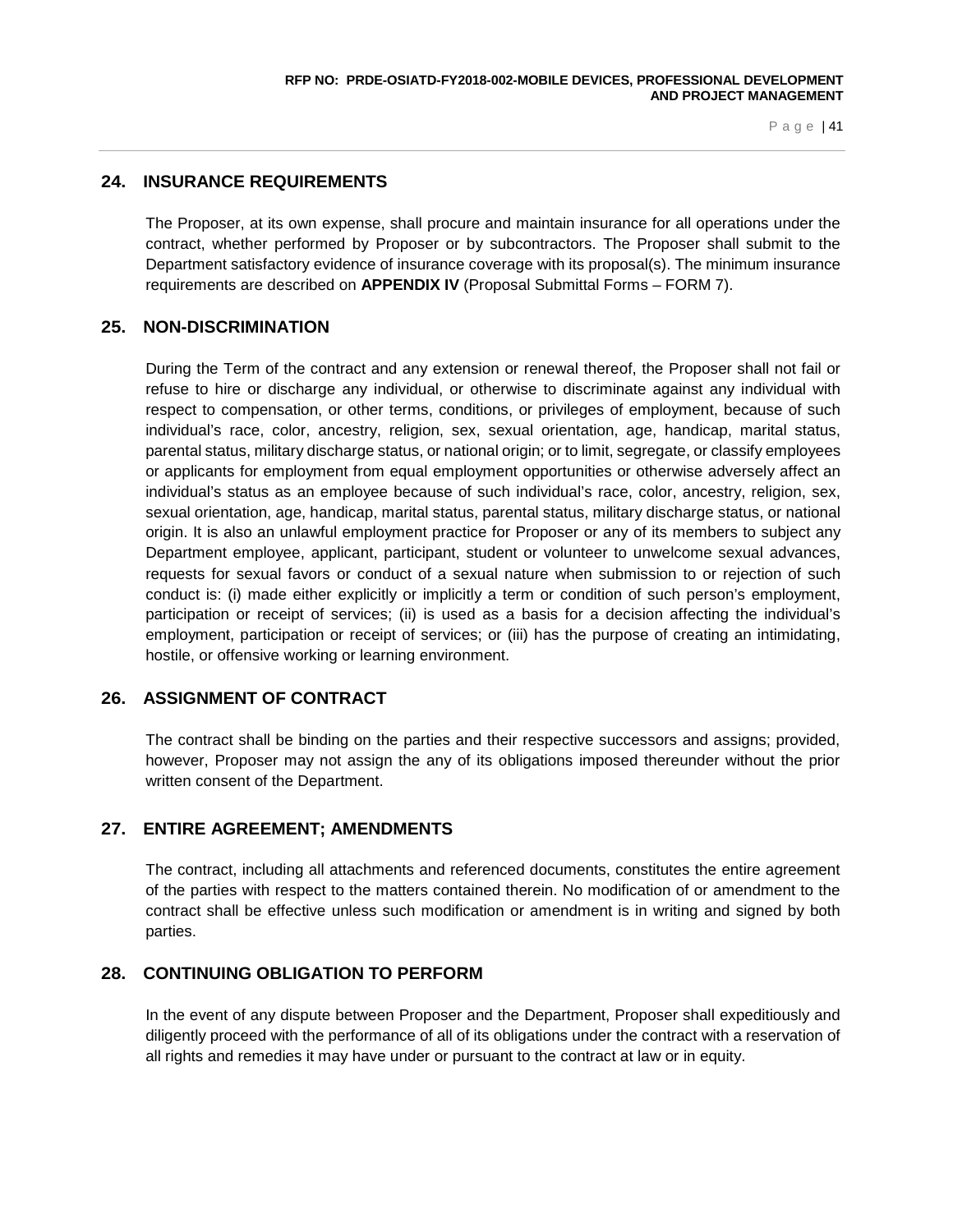# **29. SURVIVAL/SEVERABILITY**

All express representations and warranties made or given in the contract shall survive the completion of services by the Proposer or its subcontractors, or the termination of the contract for any reason. If any provision or part of the contract is held to be unenforceable, the contract shall be considered divisible and such provision shall be deemed inoperative to the extent it is deemed unenforceable, and in all other respects the contract shall remain in full force and effect; provided, however, that if any such provision may be made enforceable by limitation thereof, then such provision shall be deemed to be so limited and shall be enforceable to the maximum extent permitted by applicable law.

## **30. GOVERNING LAW**

The contract shall be construed in accordance with the laws and regulations of the Commonwealth of Puerto Rico and the United States of America, and any action related to the contract shall be venued solely in the local courts of Puerto Rico, in San Juan, Puerto Rico and the parties hereby irrevocably submit to the jurisdiction of its corresponding forum.

# **31. CONFLICT OF INTEREST**

In the performance of its services under the contract, the Proposer agrees to act in a professional and ethical manner, which includes neither having nor representing any adverse interests to the Department. "Adverse Interests" include the representation of clients that may have or could have interests contrary to the Department or contrary to the public policy of the Department of Education. This duty includes the continuous obligation of disclosing to the Department any relationship of the Proposer with clients or third persons that may constitute a conflict of interest. It shall be understood that there exists a conflict of interests when, in the compliance of any duty to third parties, the Proposer would have to undertake any acts detrimental to the best interests of the Department, or when for the benefit of another prior, present or potential client, the Proposer would have to promote something to which it would otherwise have to be opposed, in favor of the Department. Conflict of interest shall also consist of any conduct, which is described or recognized as such in the laws and regulations of the Commonwealth of Puerto Rico. In any case that the Department determines that the Proposer has a conflict of interest, it will give written notice to the Proposer of such conflict and will give the Proposer thirty (30) days to resolve the same. Failure to resolve such conflict will result in the termination of the contract.

## **32. JOINT AND SEVERAL LIABILITY**

In the event that Proposer, or its successors or assigns, if any, is comprised of more than one individual or other legal entity (or a combination thereof), then, and in that event, each and every obligation or undertaking herein stated to be fulfilled or performed by Proposer shall be the joint and several obligation or undertaking of each such individual or other legal entity.

# **33. TAX OBLIGATIONS**

Proposers shall be responsible for complying with applicable federal and local tax laws and regulations. Proposer shall pay all required taxes on amounts paid to Proposer under the contract, and indemnify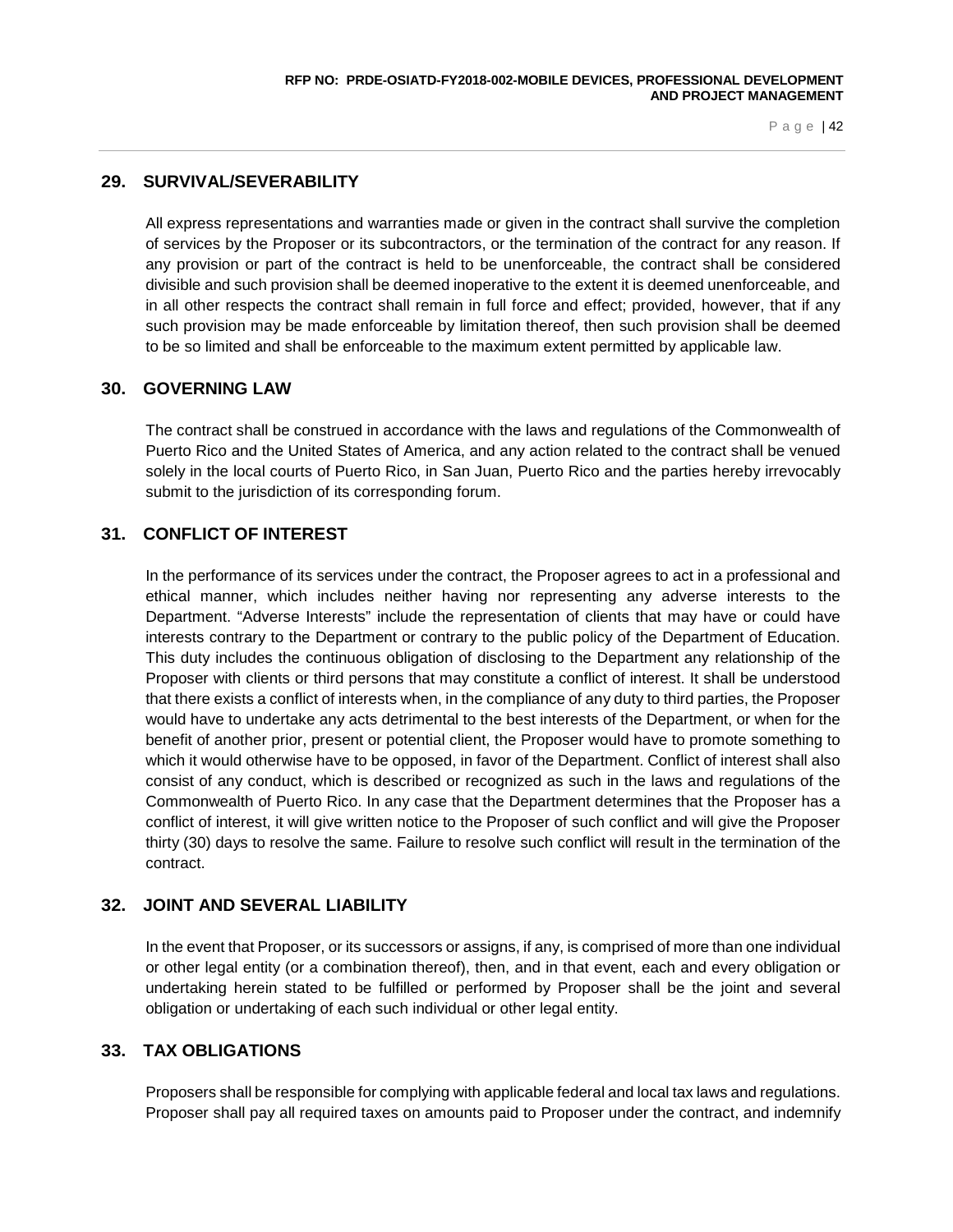and hold the Department harmless from any and all taxes, assessments, penalties, and interest asserted against the Department by reason of the Proposer's relationship, as an independent contractor, created by the contract. Proposer shall fully comply with the workers' compensation law regarding Proposer and Proposer's employees. Proposer shall indemnify and hold the Department harmless from any failure of Proposer to comply with applicable workers' compensation laws. The Department may offset against the amount of any fees due to Proposer under the Agreement any amount due to the Department from Proposer as a result of Proposer's failure to promptly pay to the Department any reimbursement or indemnification arising under this paragraph.

Proposer shall bear all taxes and duties etc. levied or imposed on Proposer under the contract on account of devices supplied and services rendered and payments received by him from the Department under the contract.

Proposer will certify in the contract that it has complied with its federal and Puerto Rico tax obligations during the previous five (5) years, including filing income tax returns on earnings. The Proposer further certifies that it does not have any debt with the Government of Puerto Rico for said concept, nor for personal or real estate taxes or excise taxes. The Proposer specifically represents and warrants that all Puerto Rico and federal tax returns have been files and all obligations have been paid or Proposer has a valid payment plan with which it is complying. It is explicitly recognized by Proposer that this is an essential pre-condition to any contract or agreement and if the above certification should prove not to be truthful in all or in part, it will be sufficient cause for the PRDE to not engage the services of the Proposer or to cancel any agreement entered into immediately without any further obligation to the Proposer.

## **34. NON-APPROPRIATION**

Expenditures not appropriated by the Department in its current fiscal year budget are deemed to be unrecognized expenditures and therefore unallowable expenses. . In the event sufficient funds are not appropriated in a subsequent fiscal year by the Department for performance under the contract, the Department shall notify Proposer and the contract shall terminate on the last day for the fiscal period for which funds were appropriated. In no event shall the Department be liable to Proposer for any amount in excess of the then current appropriated amount.

# **35. FORCE MAJEURE**

Neither the Proposer nor the Department shall be responsible for any failure to perform due to causes beyond either's respective reasonable control (each a "Force Majeure"), including but not limited to, acts of God, riots, embargoes, terrorist acts, acts of civil or military authorities, disruptions in the flow of data to or from networks, denial of or delays in processing of export license applications, accidents, strikes, fuel crises or power outages.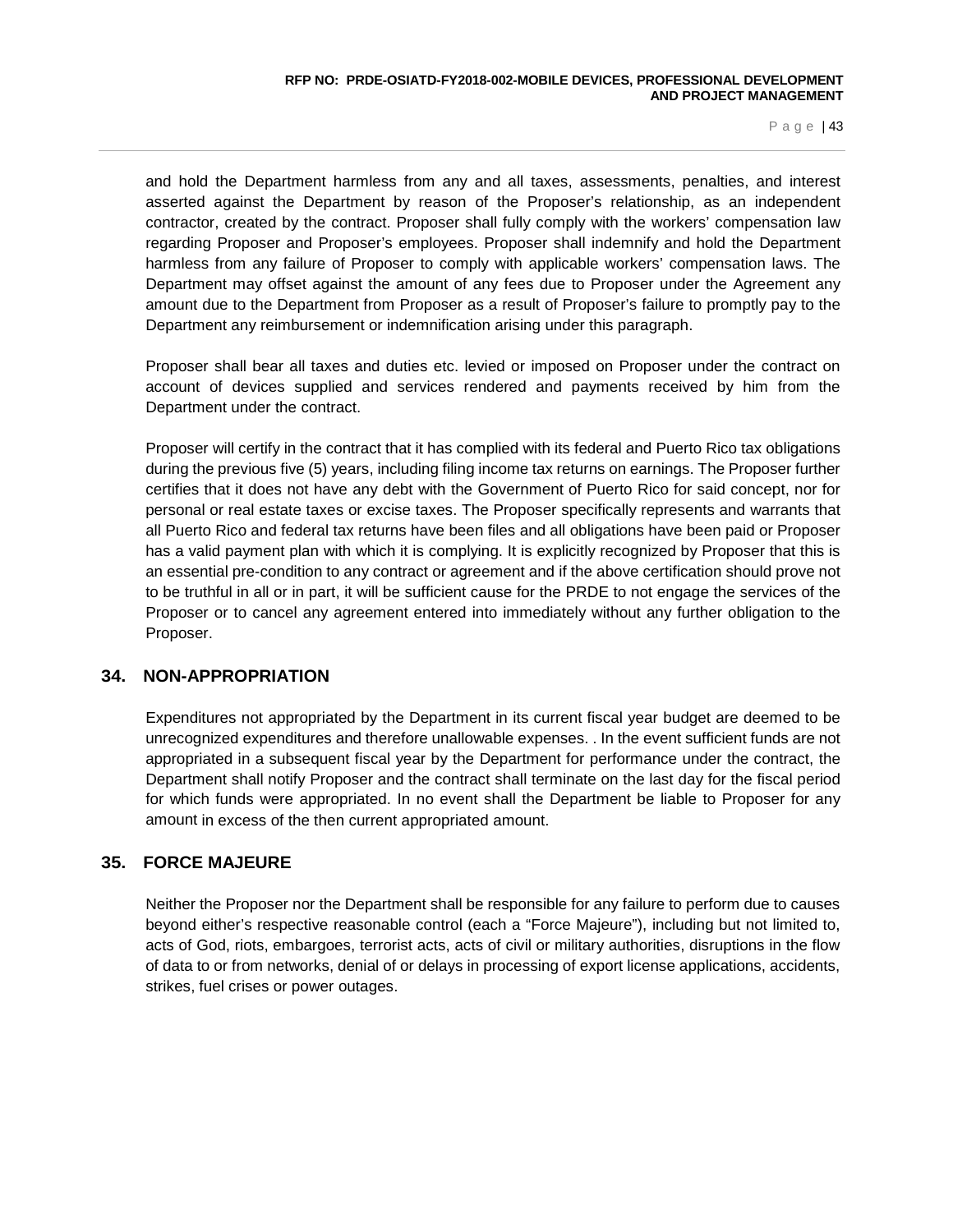# **VI. SPECIFIC TERMS AND CONDITIONS**

## **1. NO MULTIPLE AWARD STIPULATIONS**

Each RFP issued by the Department shall constitute a separate and distinct solicitation, and Proposers shall not be allowed to condition their proposal and/or pricing with respect to one (1) RFP on an award of services under any other PRDE RFP. Any Proposer that attempts to makes one of its proposals contingent upon the award of a contract on another proposal may be deemed non-responsive and immediately disqualified from further consideration under any proposal.

The Evaluation Committee shall contact any Proposer that submits a proposal containing such a multiple award stipulation and give them an opportunity to waive in writing said stipulation within a specified period of time following receipt of a waiver request from the Evaluation Committee. Any Proposer that fails to waive said condition or fails to respond within the specified period shall automatically be disqualified from consideration of a contract award under any proposals covered by said stipulation.

# **2. LIMITED PROPOSER CONFIDENTIALITY RIGHTS**

The following materials shall be collectively referred to as "Proposer Documents:" (i) proposals, (ii) pricing, (iii) correspondence (including letters, notices and emails), (iii) and any other documentation or information not clearly marked as confidential or proprietary. All Proposer Documents shall become the exclusive property of the PRDE.

Proposers shall be instructed that they may only mark or classify trade secrets and Proposer's corporate or personal financial information in their proposals (not including their price proposals) as confidential or proprietary, and that any portion of their Proposer Documents marked as confidential or proprietary that do not fall within these exceptions shall be subject to the following:

- A. Disclosure, duplication, publication, and transmission deemed by the Department as necessary or appropriate to comply with document requests from U.S. Department of Justice, the Puerto Rico Department of Justice, any state or federal court with jurisdiction over any matter pertaining to the RFPs or Proposer proposals, any Puerto Rico legal requirement or upon request of any other governmental or administrative agency
- B. Posting on the PRDE website and/or made available for inspection by participating Proposers.

Proposers shall also be advised that the Department may seek indemnification from Proposers for any liability, loss, damage, expense, penalty, or cost, including any and all legal fees, sought in every claim or suit of any kind arising out of confidentiality markings or conditions in proposals.

# **3. UNAUTHORIZED COMMUNICATIONS BETWEEN A PROPOSER AND PRDE**

During the RFP process any and all communications, questions, discussions or exchange of information to be had between Proposers and the PRDE shall be conducted exclusively as indicated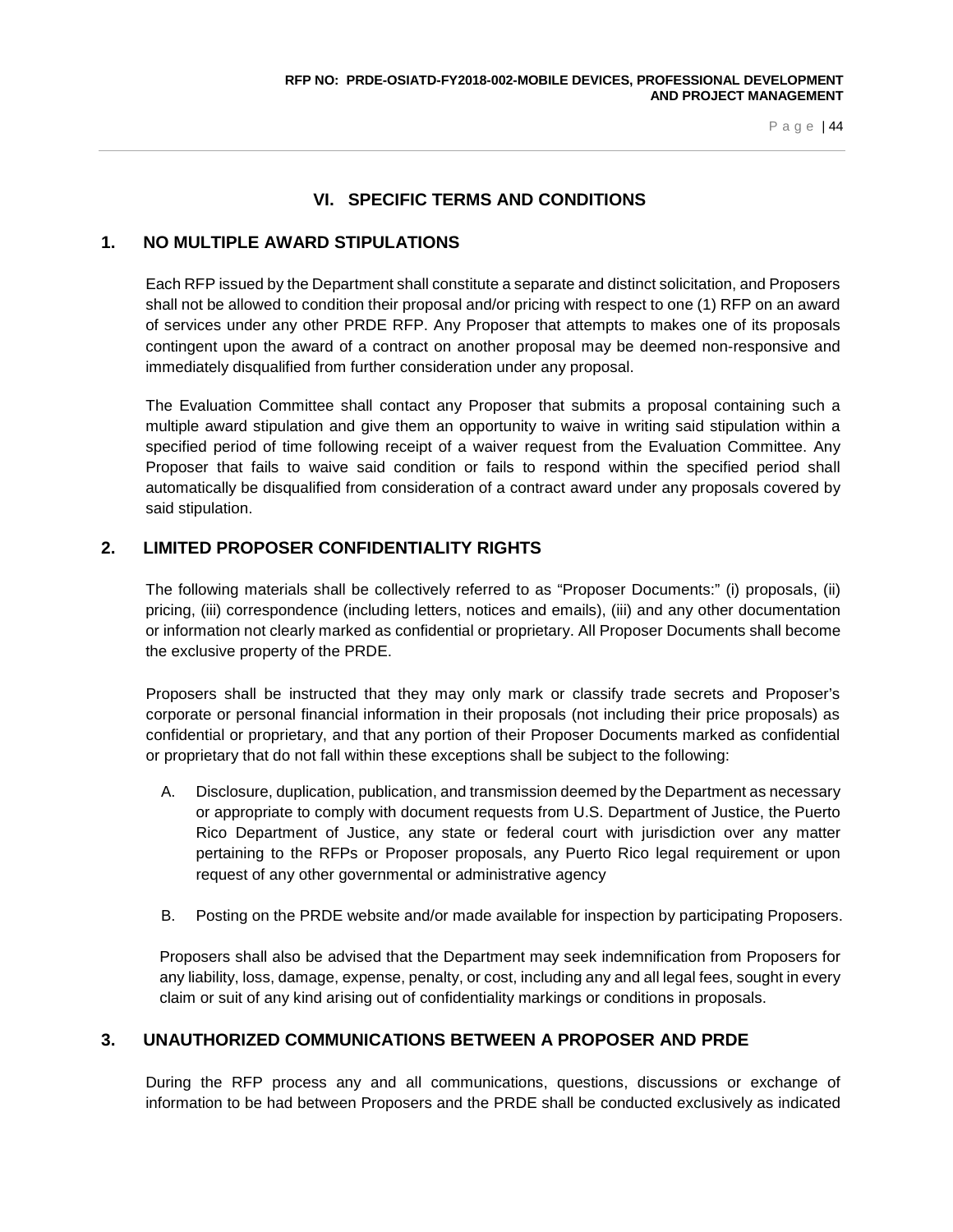in this RFP. Any ex-parte communications between a Proposer and an employee of the PRDE shall be grounds for immediate disqualification of the Proposer and the Proposer shall not be able to continue participating in the process.

# **4. PROPOSER DISQUALIFICATION DUE TO EVIDENCE OF COLLUSION**

The Evaluation Committee shall have the ability to disqualify any Proposer in instances where there is proof of collusion or other misconduct with respect to the RFP process.

## **5. PROPOSER AND WARRANTIES**

Proposer represents and warrants that it shall provide the Department with truthful and accurate information about its invoices promptly upon request by the PRDE. Proposer also represents and warrants that it has carefully identified components of the services. Further, through internal audit and review of the services rendered during the Term of the contract, Proposer represents and warrants that it will ensure that the services and products being provided through the Department are limited to services and products requested and authorized under the contract and the RFP.

## **6. INVOICING**

Throughout the term of the contract and subject to Retainage, Proposer will invoice monthly the Department only for the cost of products and services approved by the Department provided pursuant to this RFP. The Department may request on-line invoicing and use of specific formats as may be required by the Puerto Rico Treasury Department.

## **7. PROPOSER PERFORMANCE**

During the Term of the contract, Proposer shall complete all of its obligations to the PRDE under the contract within the time for performance. The time for performance shall commence from the issuance of the PRDE's purchase order and end by the service delivery deadline, unless the PRDE agrees to an extension in its sole and absolute discretion, or such other date as may be authorized by the PRDE. If Proposer's failure to complete its obligations under the contract by the service delivery deadline, Proposer nonetheless remains liable to complete all obligations under the contract at no additional cost to the PRDE. Proposer also shall be liable to the PRDE for liquidated damages for delay or for its failure to perform the work for its failure to complete all of its contract obligations by the service delivery deadline, pursuant to the terms and conditions of Section V of this RFP and the SLAs.

## **8. EXCLUSION OF LIABILITY**

The PRDE shall have no liability for the payment of invoices, costs, charges or fees billed by Proposer or its subcontractor(s) for:

A. Costs of services not authorized in writing by the PRDE;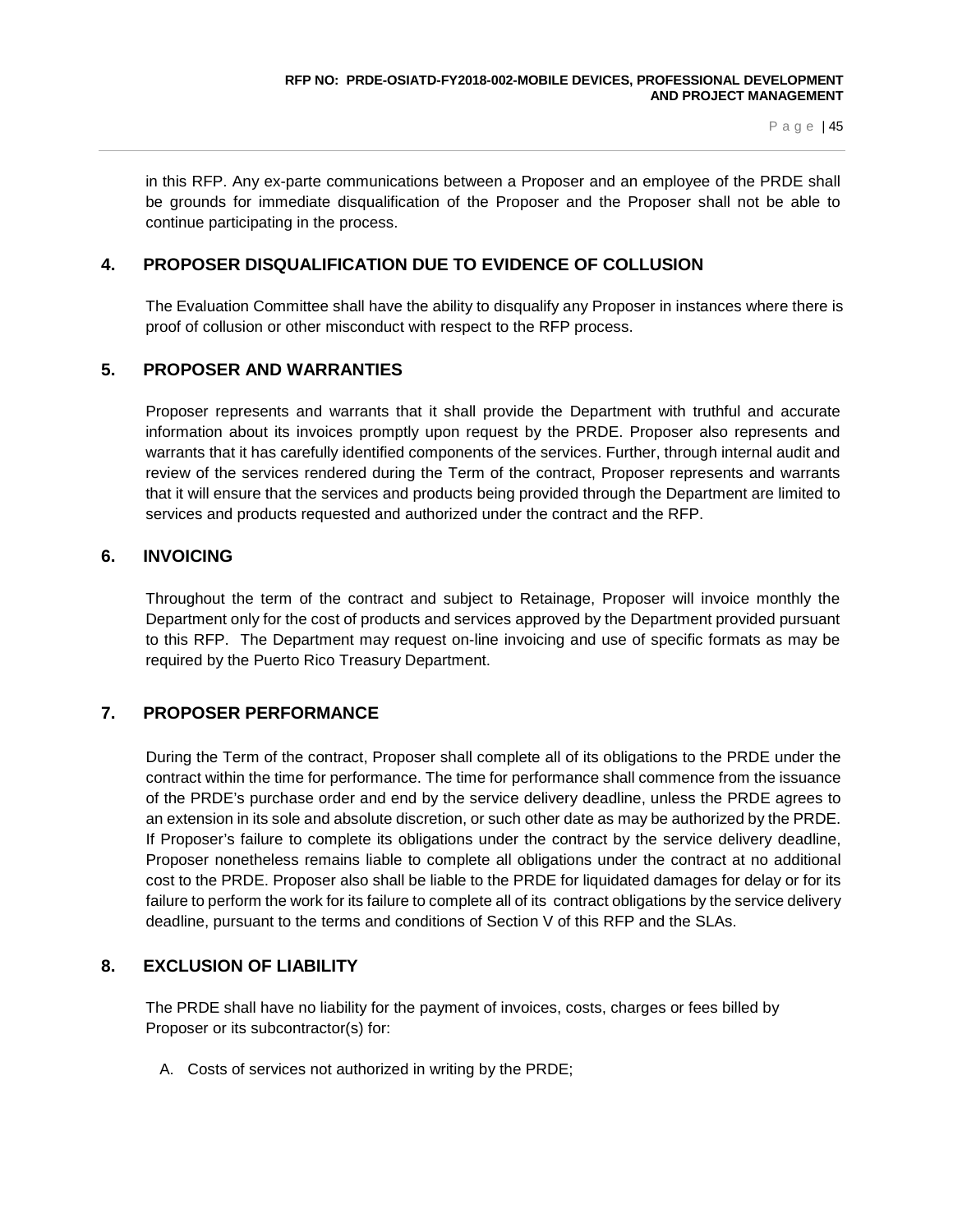- B. Costs related to upgrading, maintaining or programming billing systems to meet the PRDE's requirements;
- C. Costs related to reimbursement of legal expenses in order to provide the services to the PRDE.

# **9. ACCOUNT MANAGEMENT**

Proposer shall provide an account manager as a single point of contact for all issues and reporting under the contract. Proposer shall also provide reporting tools related to the PRDE's purchasing of services from the Proposer.

## **10. PROPOSER NOT AN AUTHORIZED REPRESENTATIVE OF PRDE**

Proposer understands and agrees that Proposer is not an authorized representative of the PRDE and that all Department decisions and actions must be made by authorized PRDE employees.

## **11. KEY PERSONNEL AND SUBCONTRACTORS**

Any key personnel of the Proposer or any of its subcontractors assigned to provide services to the Department and who are listed in the contract ("Key Personnel") will continue to provide services to the Department for the Term of the contract, unless the Department requests that the Key Personnel be removed or if the Key Personnel resigns or is dismissed, or upon loss/removal of a Key Personnel due to illness, disability or death. Proposer shall notify the Department promptly after any Key Personnel resigns or is dismissed, or upon loss or removal of any Key Personnel due to illness, disability or death. Before the assignment of any Key Personnel or the replacement of any Key Personnel, Proposer will provide the Department, upon the Department's written request, with the resume of the prospective Key Personnel, an opportunity to interview such individual or individuals, and will obtain the written consent of the Department's authorized representative to the assignment of such individual as a Key Personnel.

Key Personnel assigned to perform Proposer's obligations under the contract shall have experience, training, and expertise equal to personnel with similar responsibilities in the business in which Proposer is engaged and shall have sufficient knowledge of the Department's practices and areas of expertise, to enable them to perform their duties and responsibilities under the contract. If the Department requests that Proposer remove any Key Personnel assigned to the Department's account, the parties will attempt to resolve the Department's concerns on a mutually agreeable basis. If the parties have not been able to resolve the Department's concerns within fifteen (15) business days of receipt of written notice of requested removal from the Department, Proposer will remove such Key Personnel from the Department's account and provide a replacement in a timely manner.

Proposer shall not allow any of its employees or subcontractors to have direct regular contact with a Department student until the Proposer shall have obtained certifications of good conduct and negative certifications from the sexual offenders registry for said employees or subcontractors. If requested, Proposer shall also, at its own cost and expense, conduct fingerprint-based criminal history records check on any and all employees, agents and subcontractors who may have direct, regular contact with a student under the contract.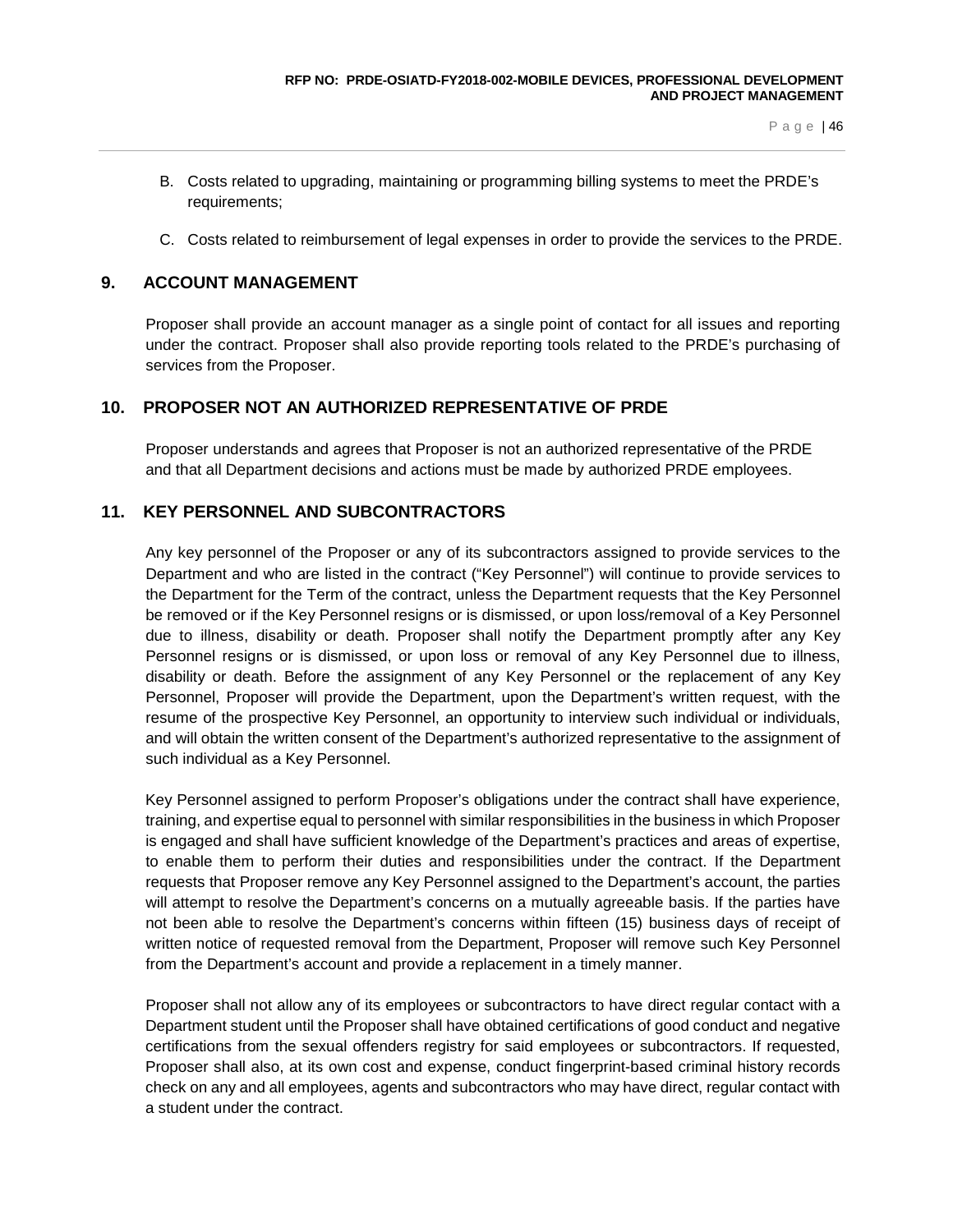Proposer shall furnish the Department with a copy of all subcontracts within five (5) days after the Department's request.

## **12. GENERAL SAFETY GUIDELINES**

- A. Proposer shall be solely responsible for safety in performing the services. Proposer shall adhere to any and all safety related requests by the Department and the Department's designated representatives, including submission, upon the request of the Department, a copy of Proposer's safety manual.
- B. Proposer, both directly and indirectly through its subcontractors, shall continuously protect the Department's property and adjacent property from damage, injury, or loss arising in connection with operations under the contract. Proposer shall make good any such damage, injury, or loss. Proposer is responsible for school site security.
- C. Proposer, both directly and indirectly through its subcontractors, shall take all necessary precautions to ensure the safety of the public and workers in performing the Services, and to prevent accidents and/or injury to any persons on, about, or adjacent to any site where the Services are being performed.
- D. Proposer shall comply with all applicable laws, ordinances, codes, rules, and regulations relative to safety and the prevention of accidents, including all safety rules and regulations adopted by the Department. Proposer, and its subcontractors shall cooperate with any other contractor that may be performing work on a site; such compliance shall include, but be not limited to, OSHA compliance and safety efforts.
- E. In an emergency affecting the safety of life or adjoining property, Proposer, without special instructions or authorization from the Department, is permitted to act, at its discretion, to prevent the threatened loss or injury.
- F. Proposer shall protect private and public property adjacent to where the Services are being performed, including all streets, sidewalks, light poles, hydrants, and concealed or exposed utilities of every description affected by or adjacent to where the Services are being performed. If the items are damaged by Proposer or its subcontractors, Proposer shall make all necessary repairs to or replacements of them at no cost to the Department.
- G. If, in the opinion of the Department, the performance of the Services endangers adjoining property or persons, upon written notice from the Department to the Proposer, the services and installations shall be stopped, and the method of operation changed in a manner acceptable to the Department. Proposer acknowledges and agrees that it shall be responsible for any financial repercussions resulting therefrom and that service delivery schedules may be postponed as a result thereof.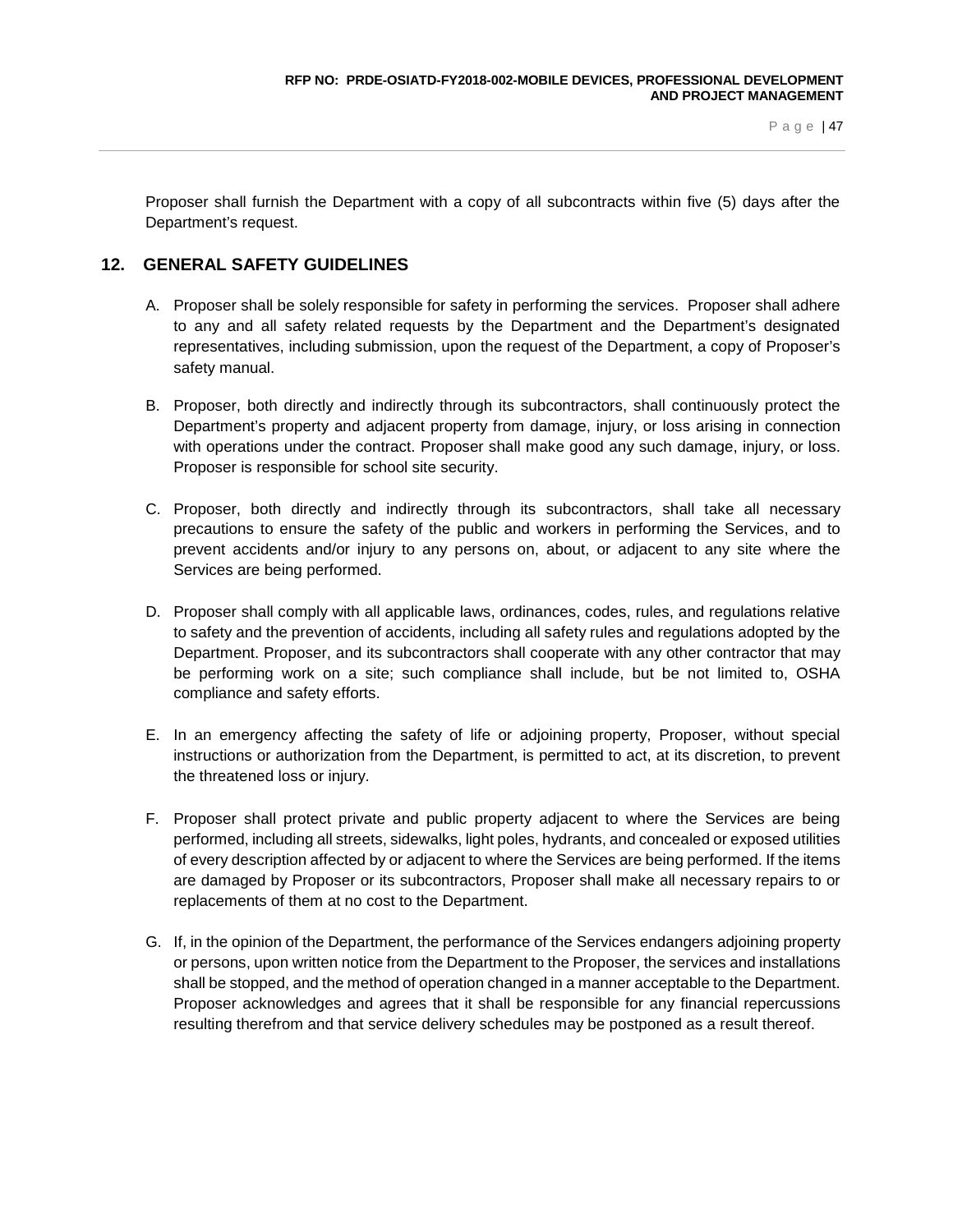# **13. INVESTMENT IN PUERTO RICAN INDUSTRY**

The Proposer that qualifies for the benefits under the "Act for Investment in the Puerto Rican Industry" (PR Act No. 14-2004) shall indicate the discounted total costs upon application of the corresponding investment parameter on an additional column on the Price Proposal Form. The information provided shall coincide with the content of the Resolution by the Board for the Investment in the Puerto Rican Industry. A copy of such Board Resolution shall be included in the Proposal.

[Remainder of Page Intentionally Left Blank]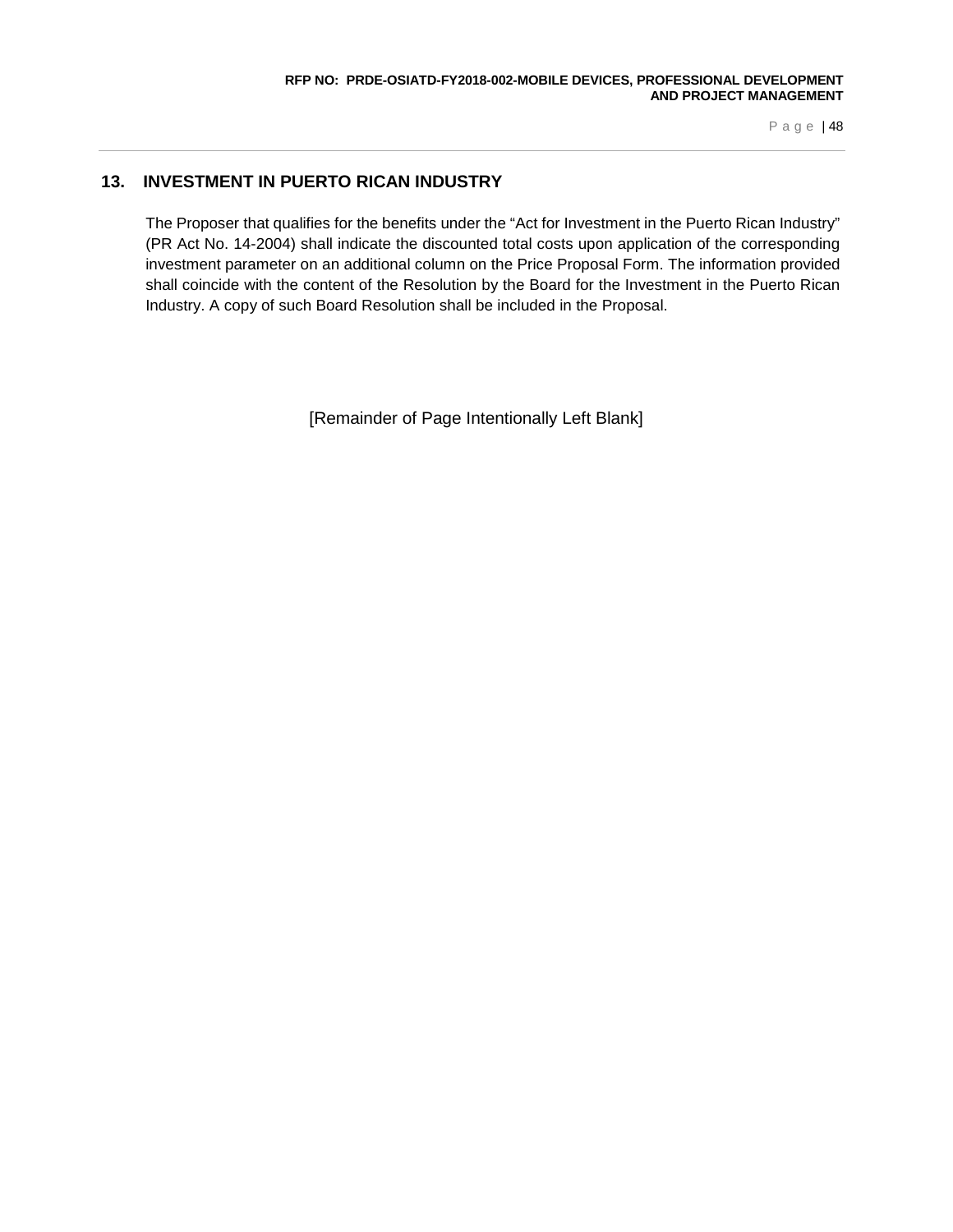# **VII. PROPOSAL FORMAT AND SUBMITTAL REQUIREMENTS**

## **1. PROPOSAL PREPARATION**

Proposals are to be prepared in conformance with all the instructions, guidelines, conditions and requirements stated in this RFP. Proposers are expected to examine all documents, schedules and requirements (explicit and implicit) in their entirety and respond to them completely and accurately. Failure to conform to any RFP condition will be entirely at the Proposer's risk and may render the corresponding proposal non-responsive.

The RFP process is for the PRDE's benefit only and is intended to provide the PRDE with the information necessary to support the evaluation and selection of the required items. All decisions regarding a particular proposal's level of compliance, evaluation, terms and conditions will be made solely at the PRDE's discretion and made to favor the PRDE.

Proposers that timely file Letters of Intent are eligible to submit proposals in response to the RFP referenced in their Letters. Proposals must be submitted by the deadlines established in the RFPs. The Evaluation Committee will not consider any proposals received after the deadline.

Each Proposer shall be responsible for all of the costs associated with the preparation and delivery of the Proposer's proposal, and shall not, under any circumstances, be entitled to collect proposal preparation or delivery charges from the Department (even in the situation where an RFP is canceled).

#### **2. PROPOSAL FORMAT**

Proposer proposals shall be in the format and submitted in the quantities specified in **APPENDIX IV** (Proposal Format and Submittal Checklist) attached to this RFP. The failure of a Proposer to comply with the quantity and format requirements may result in said Proposer being deemed non-responsive.

## **3. PROPOSAL SUBMITTALS**

Each proposal shall include the submittals outlined in this section. For convenience and reference, a Proposal Submittal Checklist is included in **APPENDIX IV** (Proposal Format and Submittal Checklist) attached to this RFP. Any Proposer that fails to include submittals marked **"Mandatory"** shall be automatically disqualified from consideration for a contract award. Proposer proposals responses shall include each of the following submittals:

#### A. **TAB 1: Cover Letter**

Proposers shall include a cover letter signed by an authorized representative of the proposer. The cover letter must contain a commitment to provide the services described in the Proposer's proposal, and a written acknowledgement to agree to enter into a written contract with the Department for the proposed equipment and services, if selected. The letter shall also include a brief narrative description of the Proposer and its service offerings.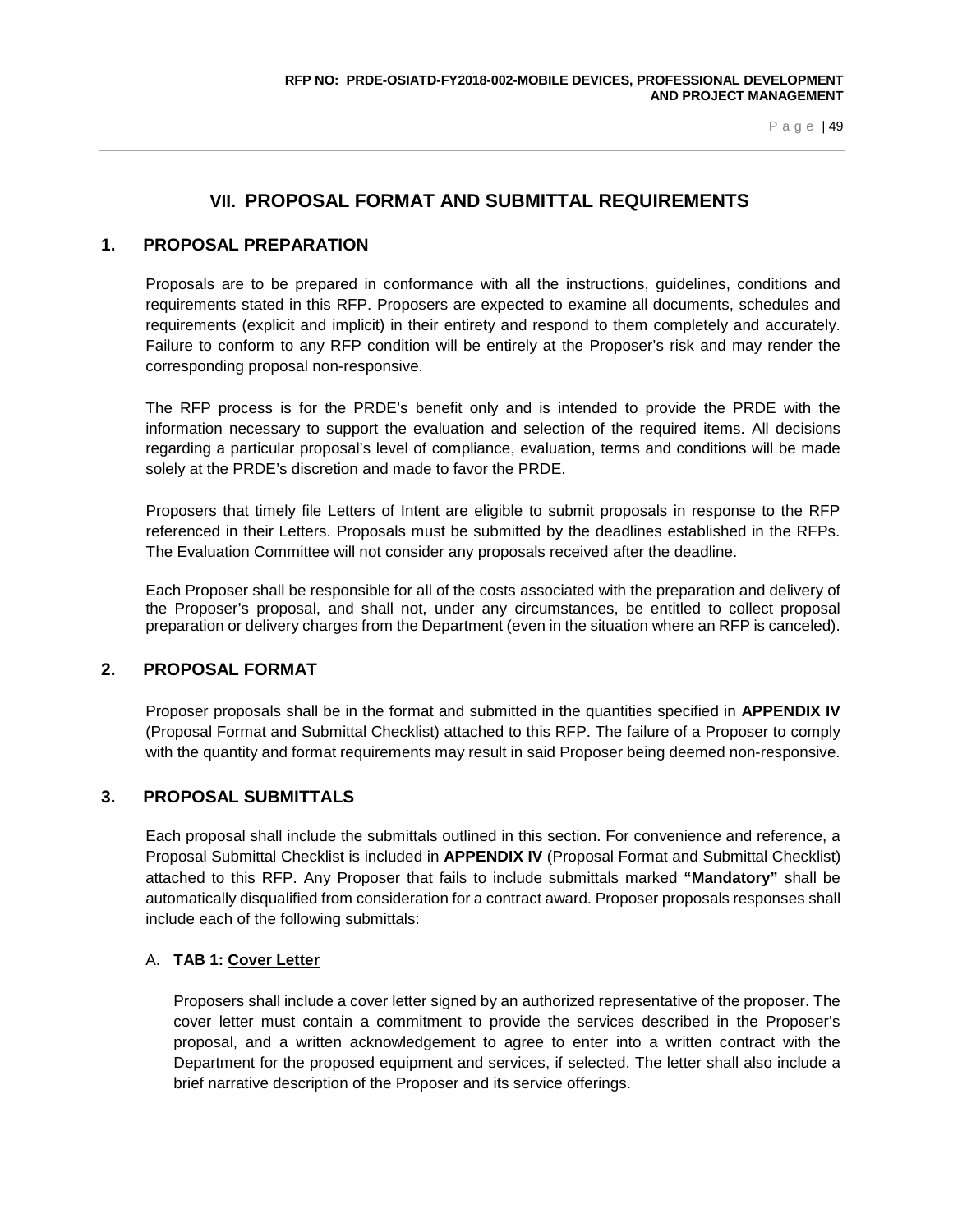#### B. **TAB 2: Proposal Signature Page (Mandatory) – Refer to APPENDIX IV, FORM 1**

Each Proposer shall execute and deliver a Proposal Signature Page attached to this RFP as **APPENDIX IV** (Proposal Submittal Forms – FORM 1) with their proposal acknowledging receipt of this RFP and RFP addenda (if any), and that Proposer has reviewed and agrees to abide by the terms and conditions set forth in this RFP and such other materials as shall be posted on the Department's website or as otherwise specified by the Department. **The failure of a Proposer to include a Proposal Signature Page may result in the disqualification of the Proposer from further consideration of a contract award.**

#### C. **TAB 3: Equipment and Service Proposal (Mandatory) – Refer to APPENDIX II**

Each Proposer submitting a proposal must provide the information outlined in **APPENDIX II** (Service Requirements)**.** The failure to respond fully to each question and information requested in **APPENDIX II** may result in Proposer disqualification for non-responsiveness.

#### D. **TAB 4: Price Proposal– Refer to APPENDIX IV, FORM 2 (Sample)**

Proposers shall provide a Price Proposal. Proposers may, but are not required to, use the sample form attached as **APPENDIX IV** (Proposal Submittal Forms – FORM 2) attached hereto.

Proposers shall separately identify all federal and state taxes, fees and surcharges that apply to the proposed services. If a tax or charge is based on a specific percentage, include an estimate of the total charges based on the applicable percentage. Proposer pricing shall be subject to the following terms and conditions:

- 1. Best Proposer Rates. Proposers are expected to propose their very best prices and to the extent possible, reflect any anticipated price reductions from technology advancements and market place efficiencies in their pricing.
- 2. Firm Price Commitment. Each Proposer agrees that its pricing shall remain firm and effective for 180 days from the date of submission.
- 3. Discounts. Proposers should clearly identify any education or other discounts being offered to the Department and are required to apply said discount before entering line item pricing on the price proposal.
- 4. No Minimum Service Commitment. Proposer pricing may not be subject to, or contingent upon, a minimum service commitment by the Department.

#### E. **TAB 5: Non-Collusion Affidavit (Mandatory) – Refer to APPENDIX IV, FORM 3**

Proposers must include the Non-Collusion Affidavit attached to this RFP as **APPENDIX IV** (Proposal Submittal Forms – FORM 3), with their proposals, certifying, among other things, that the Proposer has not directly or indirectly induced or solicited any other proposer to put in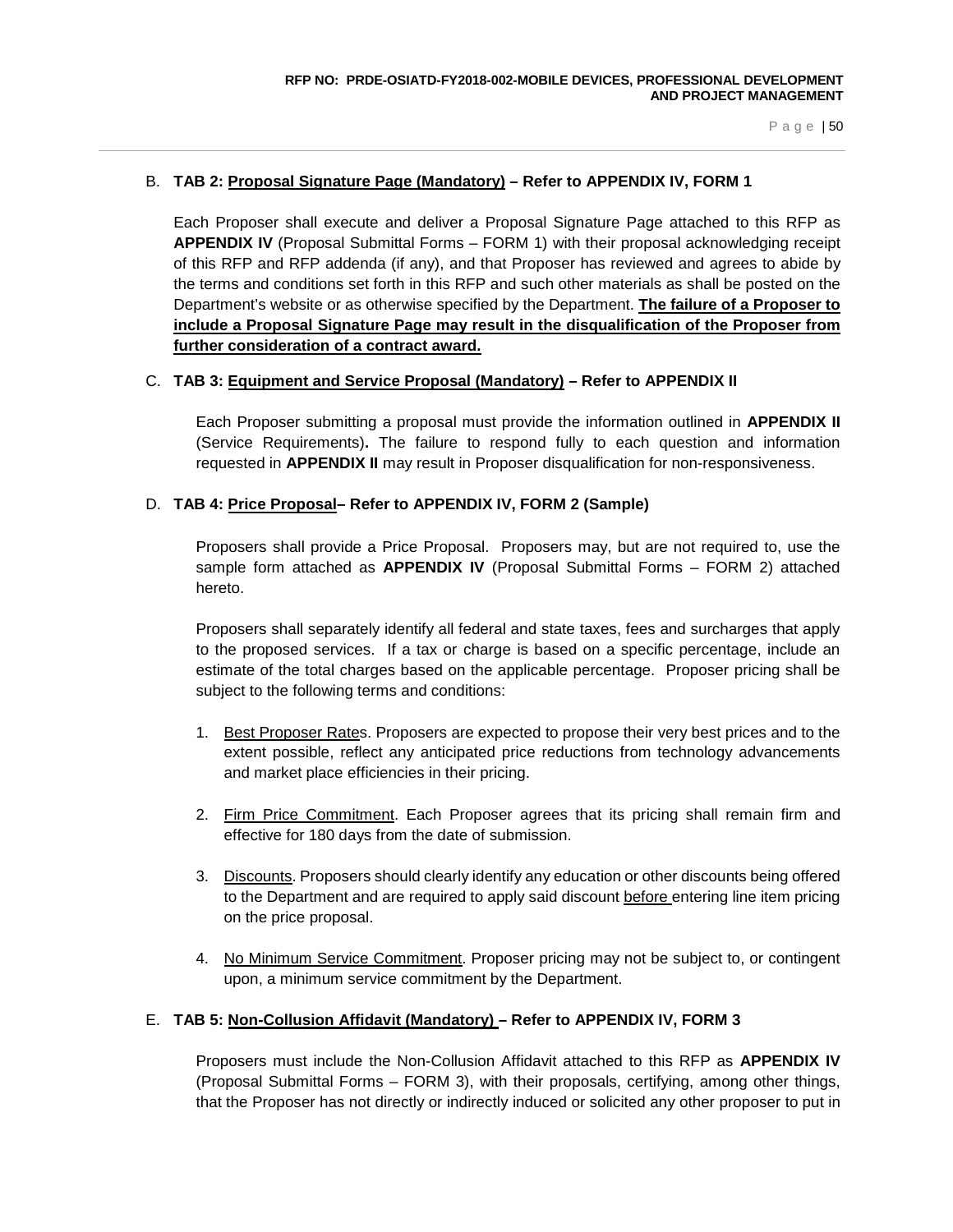a false or sham proposal, and has not directly or indirectly colluded, conspired, connived, or agreed with any proposer or anyone else to put in a sham proposal. **The failure of a Proposer to include the Non-Collusion Affidavit shall result in the automatic disqualification of the Proposer from further consideration of a contract award**. The failure to comply with the Non- Collusion Affidavit requirement of this RFP cannot be cured.

## F. **TAB 6: Proposal (Bid) Bond (Mandatory)**

Proposers shall be required to include a proposal (bid) bond with their proposal, which bid bond shall be in an amount equal to 15% of the Proposer's pricing for the first year of the contract. The proposal (bid) bond may be in one of the following formats:

- A bid bond issued by a surety company authorized to do business in the Commonwealth of Puerto Rico; The surety company must be included in the latest Federal Register (Circular 570) as accepted by the Federal Government.
- An irrevocable letter of credit issued by a financial institution authorized to do business in the Commonwealth of Puerto Rico, or
- A money order or certified check issued to the Commonwealth of Puerto Rico Secretary of Treasury.

**Proposers who fail to include a proposal (bid) bond with their proposal shall automatically be disqualified from consideration for a contract award**. This omission cannot be cured. The Evaluation Committee shall notify Proposers disqualified for failure to comply with this requirement, and shall indicate the disqualification in the Notice of Award as the reason said Proposer was not considered for a contract award by the Evaluation Committee.

## **NOTE: PROPOSERS WHO OBTAINED A BID BOND FOR THE DEPARTMENT'S PRIOR RFP FOR MOBILE DEVICES MAY SUBMIT A COPY OF SAID BID BOND TO MEET THE BID BOND REQUIREMENT OF THIS RFP.**

## G. **TAB 7: Proposer Questionnaire – Refer to APPENDIX IV, FORM 4**

Proposer shall include a completed Proposer Questionnaire Form, which form is attached hereto as **APPENDIX IV** (Proposal Submittal Forms – FORM 4)**.** T

#### H. **TAB 8: Proposer References – Refer to APPENDIX IV, FORM 5**

Proposer shall include a completed Proposer Reference Form attached hereto as **APPENDIX IV** (Proposal Submittal Forms – FORM 5), identifying a minimum of three (3) references from programs of similar scope and magnitude for which the Proposer is currently providing services similar to the services required herein or has provided such services within the last 3 years.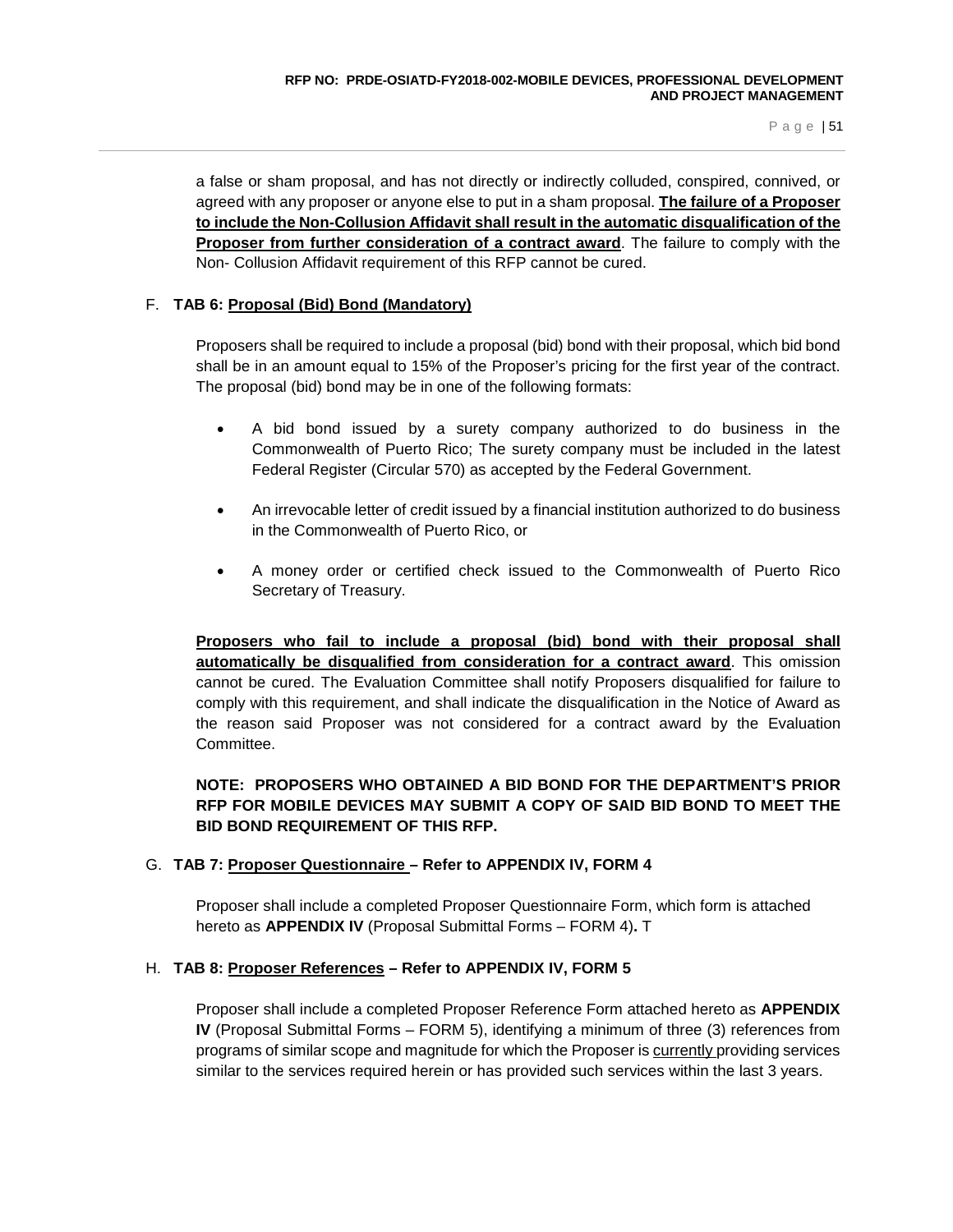Proposers shall request individuals at the references listed on Form 5 to email completed Reference Questionnaires to [osiatdproposal@de.pr.gov.](mailto:osiatdproposal@de.pr.gov) Proposers will be evaluated on three (3) completed reference questionnaires. The completed reference questionnaires must be from individuals, companies, or public entities with knowledge of the Proposer's experience that is similar in nature and scope to the products and services being requested by the RFP.

References which are not received prior to the proposal response due date and time will receive a score of "0" for that reference. References outside the three (3) years will also receive a score of zero (0) points.

## I. **TAB 9 Designation of Subcontractors – Refer to APPENDIX IV, FORM 6**

Any Proposer that intends to use one (1) or more subcontractors to deliver all or part of the proposed services shall include a completed Designation of Subcontractors Form attached hereto as **APPENDIX IV** (Proposal Submittal Forms – FORM 6)**,** identifying all subcontractors the Proposer intends to use, describe their experience and skills, and the percentage of work the Proposer expects each subcontractor to perform for each service.

## J. **TAB 10: Certificate of Insurance Coverage – Refer to APPENDIX IV, FORM 7**

Evidence of current insurance coverage shall be submitted on the form attached as **APPENDIX IV** (Proposal Submittal Forms – FORM 7) to this RFP. If Proposer's current coverage does not meet the requirements stated in this RFP, the Proposer shall include a statement of a commitment to acquire the required insurance coverage, should it be awarded a contract for these services.

## **1. Workers' Compensation and Employers' Liability Insurance.**

Evidence of compliance with the requirements established by the Fondo del Seguro del Estado.

## **2. Commercial General Liability Insurance.**

Commercial General Liability Insurance or equivalent with limits of not less than One Million Dollars and 00/100 (\$1,000,000.00) per occurrence and Two Million and 00/100 (\$2,000,000.00) in the aggregate for bodily injury, products and complete operations, personal injury and property damage liability, and not less than One Hundred Thousand Dollars and No/100 (\$100,000.00) for fire damage. Coverage shall be for each occurrence and shall include, but not be limited to: all operations, contractual liability, independent contractors, products/completed operations (for a minimum of two (2) years following completion) and defense.

## **3. Automobile Liability Insurance.**

Automobile Liability Insurance when any motor vehicle (whether owned, non-owned or hired) is used in connection with any contract, with limits of not less than One Million and 00/100 Dollars (\$1,000,000.00) per occurrence for bodily injury and property damage.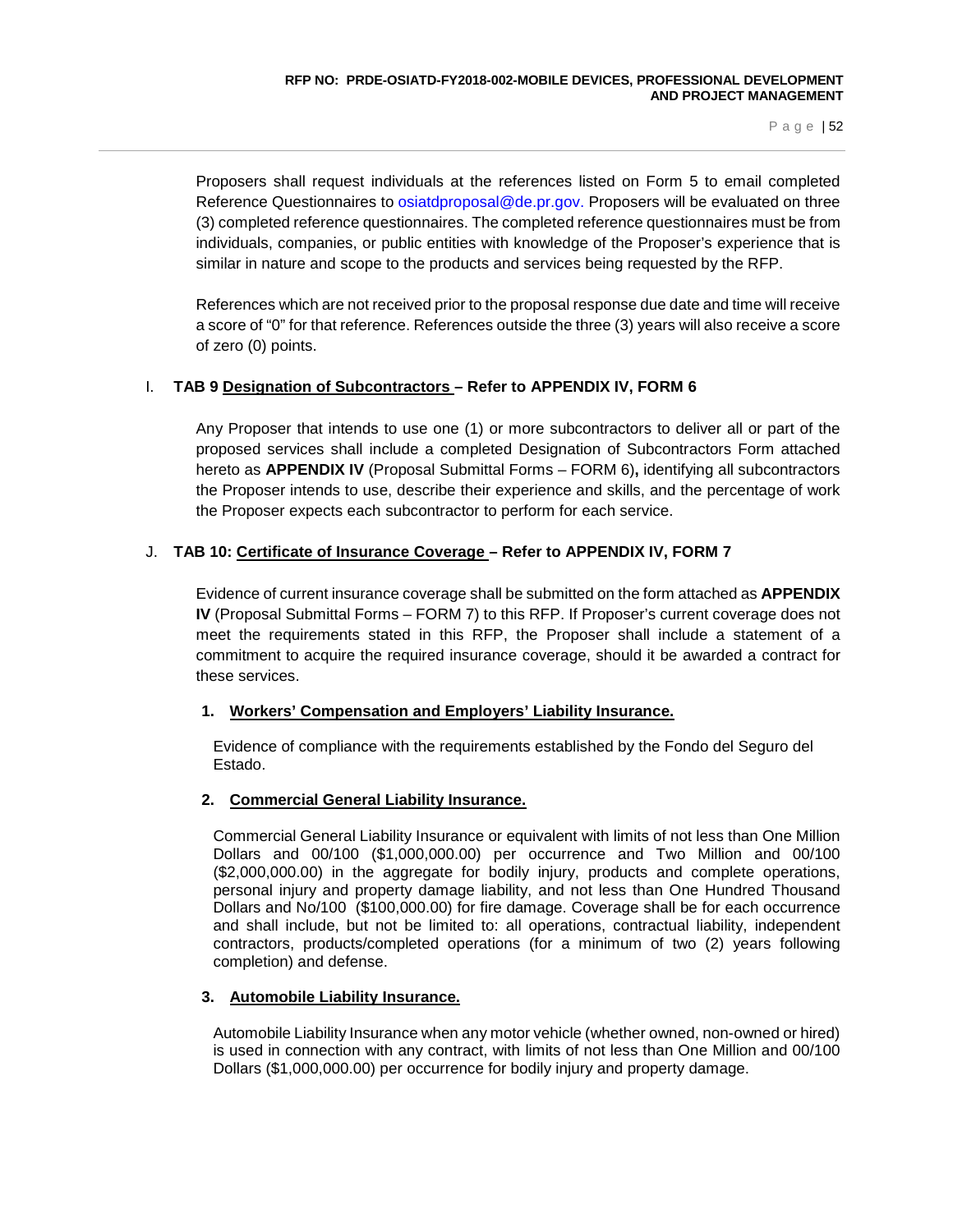#### **4. Technology Errors and Omissions.**

Technology errors and omissions insurance coverage in the amount of at least Two Million and 00/100 Dollars (\$2,000,000.00) covering Proposer and its employees. If insurance is on a claims-made basis, coverage must be in place for a minimum of three (3) years beyond the termination of the contract. Subcontractors working under the contract must carry One Million and 00/100 Dollars (\$1,000,000.00).

#### **5. Additional Insured**

The Insurance policy shall include the Department of Education as an additional insured and shall provide:

- Breach of warranty
- Waiver of Subrogations Clause (Waiver and/or Release of Subrogation)
- Additional Insured Clause
- Hold Harmless Agreement
- 90 Days' Notice of Cancellation, of Material Change or Non-renewal

#### **6. Insurance Certificate**

The insurance company, or its representative, shall submit an insurance certificate evidencing all coverage as required hereunder in the contract and indicating the Additional Insured status as required therein. The Department will not pay the Proposer for any services if satisfactory proof of insurance is not provided prior to the commencement of services.

#### **7. Performance Bond.**

Evidence of existence of performance bond per paragraph 6 of Section VI (General Terms and Conditions) of shall be provided by Proposer upon signature of contract.

#### **8. General**

- a. All insurance policies must be issued by insurance companies authorized to do business in Puerto Rico, must have a solid financial position and be classified as "A" by the Best Key Rating Guide or be accepted by PRDE after proper evaluation.
- b. Any failure of the Department to demand or receive proof of insurance coverage shall not constitute a waiver of Proposer's obligation to obtain the required insurance. The receipt of any certificate does not constitute an agreement by the Department that the insurance requirements in the contract have been fully met or that the insurance policies indicated on the certificate are in compliance with all contract requirements.
- c. The Proposer's failure to carry or document required insurance shall constitute a breach of the Proposer's agreement with the Department. Non-fulfillment of the insurance conditions may constitute a violation of the contract, and the Department retains the right to stop services until proper evidence of insurance is provided, or the contract may be terminated. Department will not pay the Proposer for any services if satisfactory proof of insurance is not provided before the commencement of services.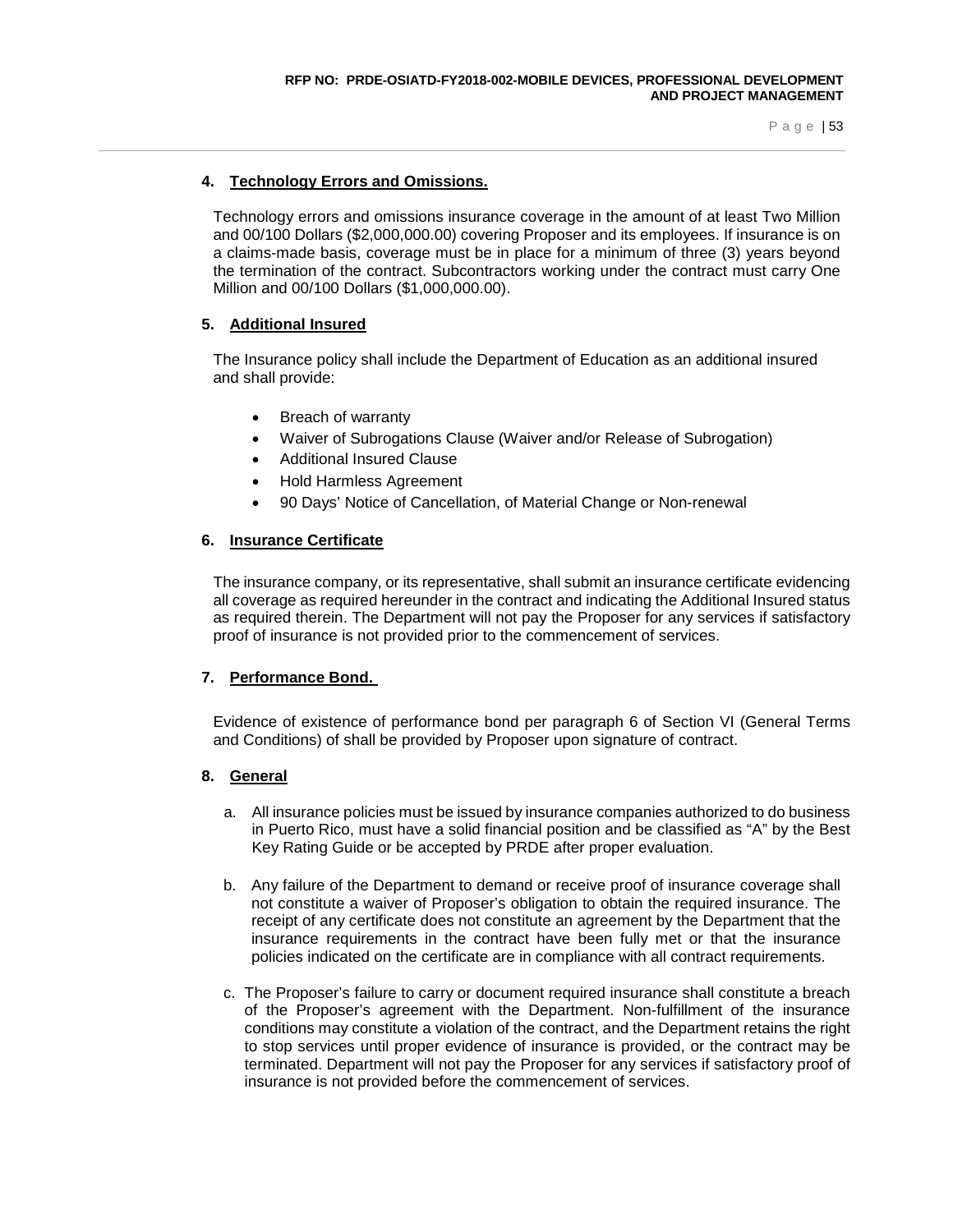- d. Any deductibles or self-insured retentions on referenced insurance coverage must be borne by Proposer. Any insurance or self-insurance programs maintained by the Department of Education do not contribute with insurance provided by the Proposer under the contract.
- e. All subcontractors are subject to the same insurance requirements of Proposer unless otherwise specified in the contract. The Proposer shall require any subcontractors under the contract to maintain comparable insurance naming the Proposer, the Department inclusive of its members, employees and agents, and any other entity designated by the Department, as Additional Insureds. The Proposer will maintain a file of subcontractor's insurance certificates evidencing compliance with these requirements.
- f. The coverage and limits furnished by Proposer in no way limit the Proposer's liabilities and responsibilities specified within the contract or by law. The required insurance is not limited by any limitations expressed in the indemnification language in the contract or any limitation placed on the indemnity in the contract given as a matter of law.
- g. The Proposer agrees that insurers waive their rights of subrogation against the Department.
- h. Upon Department request, Proposer and/or its subcontractors shall promptly provide a certified copy of any applicable policy of insurance. The Department reserves the right to modify, delete, alter or change insurance requirements at any time.

#### K. **TAB 11: Copy of Filed Letter of Intent – Refer to APPENDIX IV, FORM 8**

Copy of executed Letter of Intent filed by Proposer on or before the filing deadline set forth on the cover page of this RFP.

## L. **TAB 12: Disclosure of Recent Legal Actions**

List, and briefly describe, any and all legal actions and any judgments entered in the past three (3) years in which the Proposer has been a debtor in bankruptcy, a defendant in a lawsuit for deficient performance under a contract or agreement; a party in an administrative action for deficient performance or a defendant in a criminal action. Proposers must also identify any lawsuits or other legal proceedings and any judgments against them, which directly or indirectly relate to any of the products or services included in their corresponding proposal in the past five (5) years. Indicate **N/A** if Proposer has not been involved in any legal actions described above.

The Proposer disclosure statement should be dated and signed by an authorized Proposer representative, and include the following representation:

The undersigned, after reasonable inquiry and investigation, has no knowledge of any action, suit, proceeding, or material claim or investigation pending or threatened against [name of Proposer] in any court, or by or before any federal, state, municipal, or other governmental department, commission, board, bureau, agency, or instrumentality, domestic or foreign, or before any arbitrator of any kind, that, if adversely determined, would materially affect [name of Proposer]'s ability, or the ability of its subcontractor(s),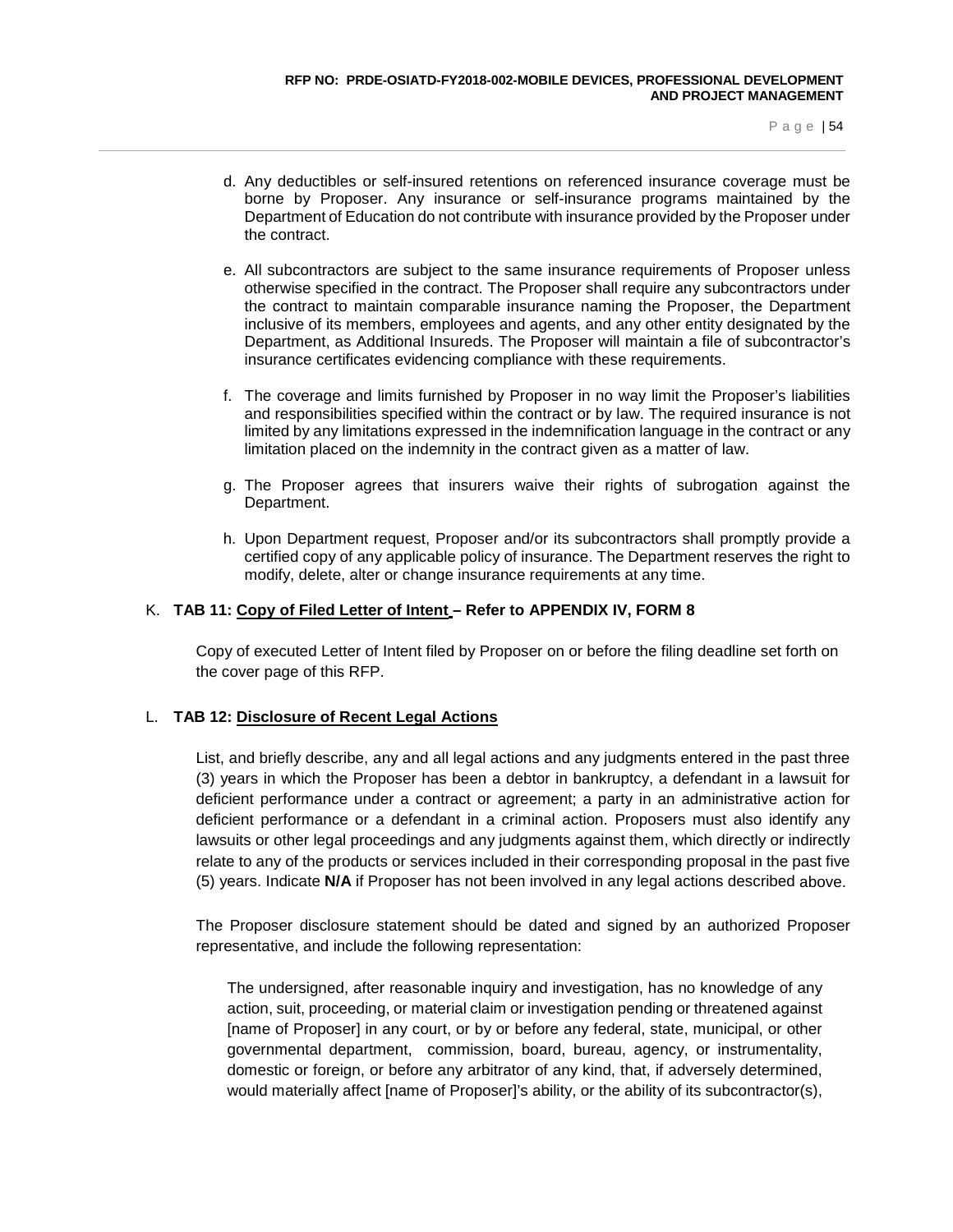to perform the services described in its proposal at the prices set forth in its price proposal.

#### M. **TAB 13: Service Level Agreement**

The Proposer shall include its SLA for the services proposed in response to this RFP. The SLA shall define the levels of service expected for the various areas of service performed, divided into priorities according to importance to the supported systems or functions. The SLA shall include all of the information required in Section IV of this RFP. The SLA may be subject to negotiation between the Department and the Proposer.

#### N. **TAB 14: Bidders Registry – Eligibility Certificate (Mandatory)**

Proposers must include a current Eligibility Certificate evidencing the Proposer's inclusion in the General Services Administration Registry of Eligible Government Providers (Registro Ünico de Licitadores, "RUL"). **The failure of a Proposer to include such certificate shall result in the automatic disqualification of the Proposer from further consideration of a contract award.**  The failure to comply with the Bidder Registry requirement cannot be cured.

#### O. **TAB 15: W-9 Taxpayer Identification Number and Certification (IRS)**

Proposers must include a properly completed W-9 identified in **APPENDIX IV, FORM 9.**

## P. **TAB 16: Mobile Device Specifications (Mandatory)**

Proposers must complete and submit the **Mobile Device Specifications Summary** included in Form 10, in addition to other specifications and functionality requested in this RFP.

#### Q. **TAB 17: Device Proposal Functionality Compliance (Mandatory)**

Proposers must complete and submit **Device Proposal Functionality Compliance Form**  attached to this RFP as Form 11, in addition to other specifications and functionality requested in this RFP.

#### R. **TAB 18: Project Plan and Deployment Schedule (Mandatory)**

Proposers must include a project plan and deployment schedule with proposed dates for the distribution of mobile devices, and a project plan and schedule with proposed dates for the delivery of professional development.

## S. **TAB 19: Financial Statements**

Copies of audited financial statements or tax returns signed by the preparer for the three (3) previous fiscal years and the most recent quarterly report shall be provided. Financial Statements shall include auditor's letter of opinion, auditor's notes, balance sheet, and statement of income/loss. Each prime or joint venture partner shall submit this information. The Department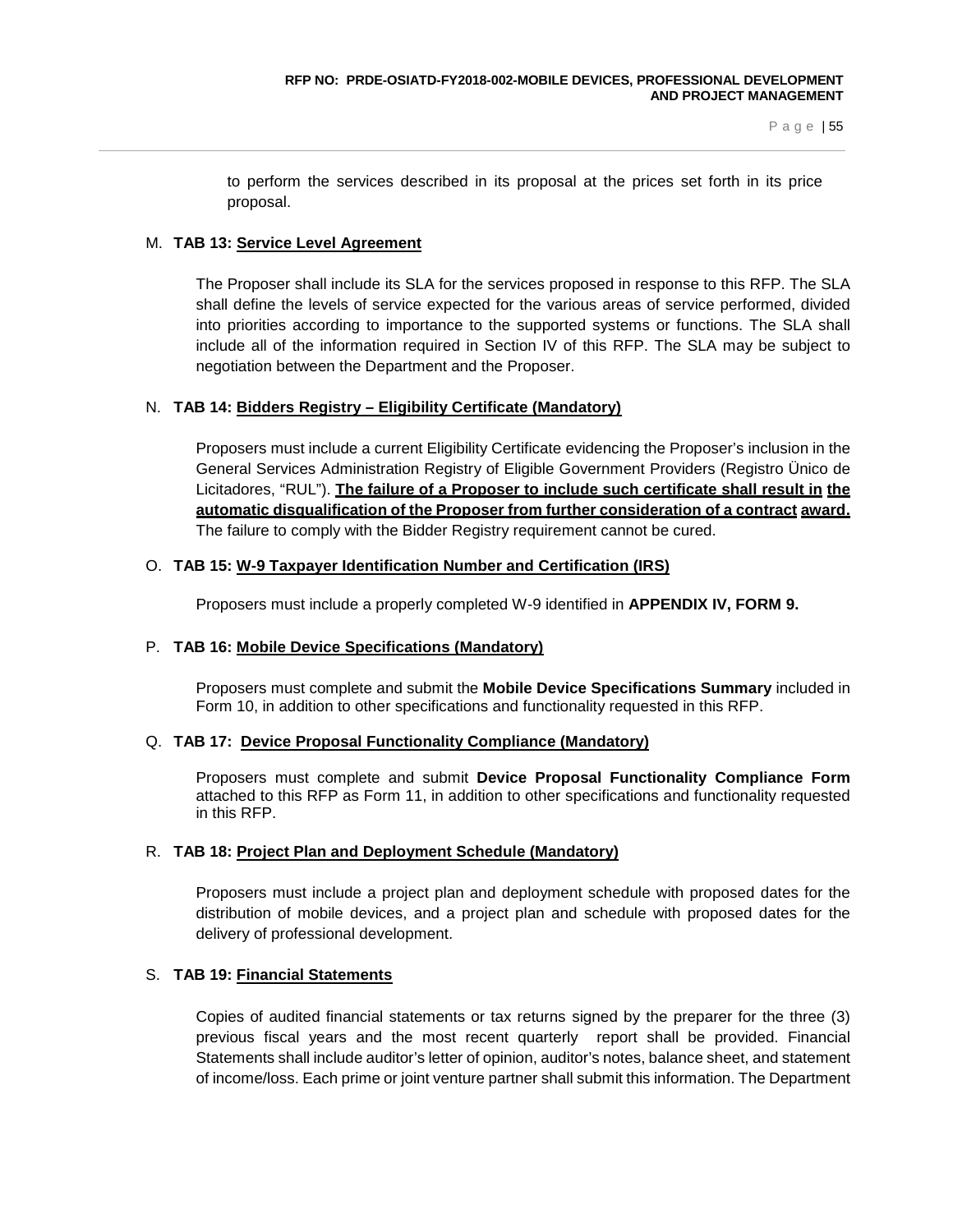reserves the right to accept alternative information and/or documentation submitted by Proposer(s).

#### T. **TAB 20: Joint Venture (If Applicable)**

Any Proposer proposing as a joint venture must also include a copy of the executed joint venture agreement with its proposal.

[Remainder of Page Intentionally Left Blank]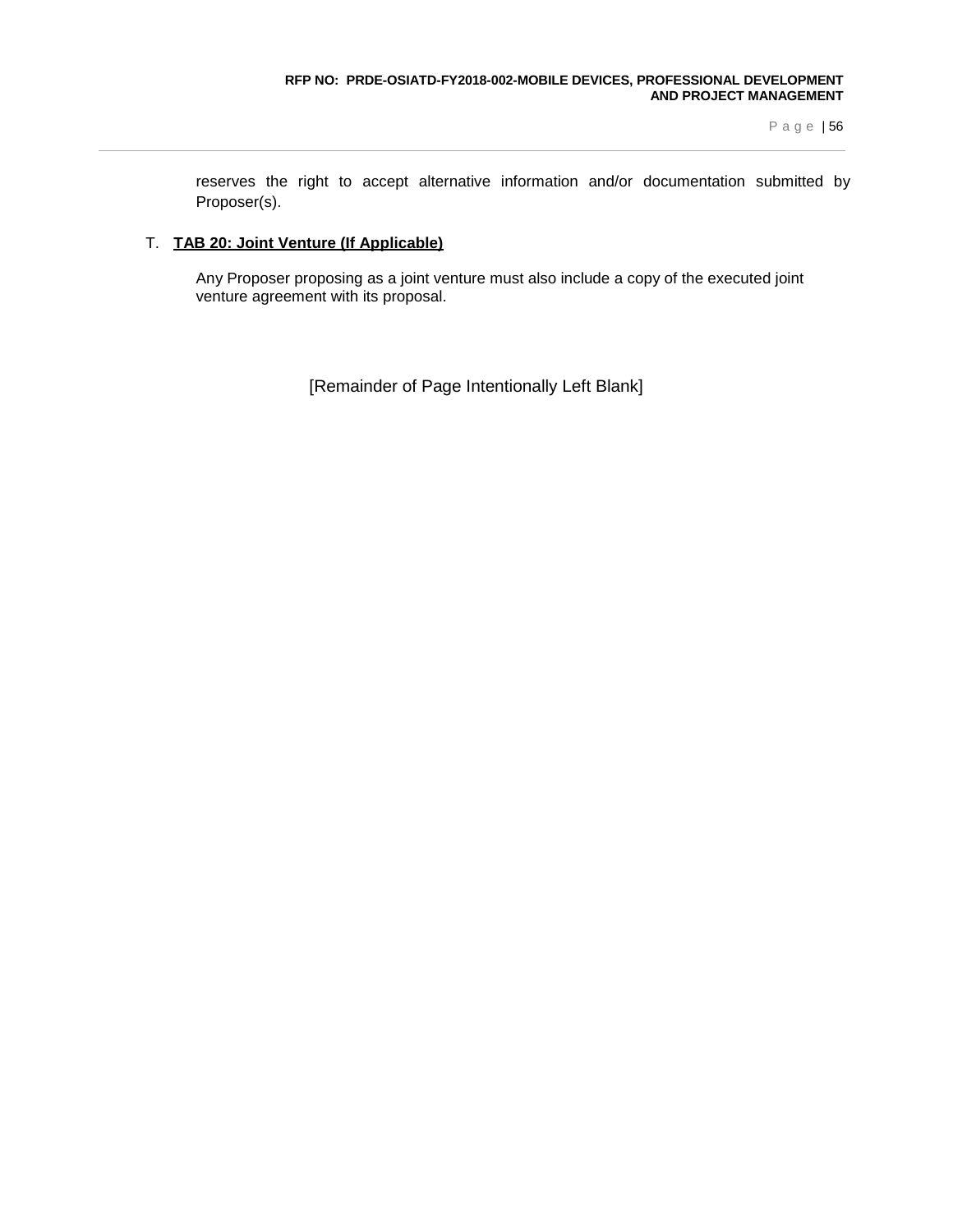## **VIII. EVALUATION COMMITTEE AND PROPOSAL REVIEW**

This section describes the overall proposal and selection process that the PRDE intends to follow with respect to this RFP.

## **1. EVALUATION COMMITTEE**

An Evaluation Committee is being appointed by the Secretary of Education to review proposals and select one or more Proposers. The Evaluation Committee will be assisted by a team of technical advisers and such other resources as the committee deems helpful and/or appropriate.

## **2. EVALUATION CRITERIA AND PROPOSER SELECTION**

The Evaluation Committee will apply the criteria and weights established by the Department below for each Category of Services established in Section 6 of this RFP. The criteria and weights may be amended by the Department or Evaluation Committee if either deems it to be in the best interest of the Department. **To encourage inclusion and comprehensive solutions, points will be awarded for proposals that (a) include local businesses and (b) present complete solutions covering all requested categories of service.**

The Evaluation Committee will evaluate each category of service using the following criteria and weights:

| <b>EVALUATION CRITERIA</b>                                                                                                                                                          | <b>WEIGHTS</b> |
|-------------------------------------------------------------------------------------------------------------------------------------------------------------------------------------|----------------|
| Quality and responsiveness of proposed services and/or products to the specific<br>requirements of the RFP, including minimum device functionality and Service Level<br>Agreements. | 30%            |
| Past performance on other contracts of comparable scopes and size with PRDE<br>and/or other school systems, government agencies and/or businesses.                                  | 20%            |
| Price of equipment and services.                                                                                                                                                    | 20%            |
| Proposed inclusion of businesses that more than 50% owned by residents of Puerto<br>Rico.                                                                                           | 15%            |
| Comprehensiveness of proposal for delivering all categories of requested equipment<br>and services.                                                                                 | 15%            |
| TOTAL:                                                                                                                                                                              | 100%           |

## **3. NOTICE OF DEPARTMENT´S SELECTION; REQUESTS FOR REVIEW**

The Department intends to enter into a three-year contract, with three (3) one-year options to renew to one (1) or more qualified Proposers that submit a responsive proposal for the most responsive solutions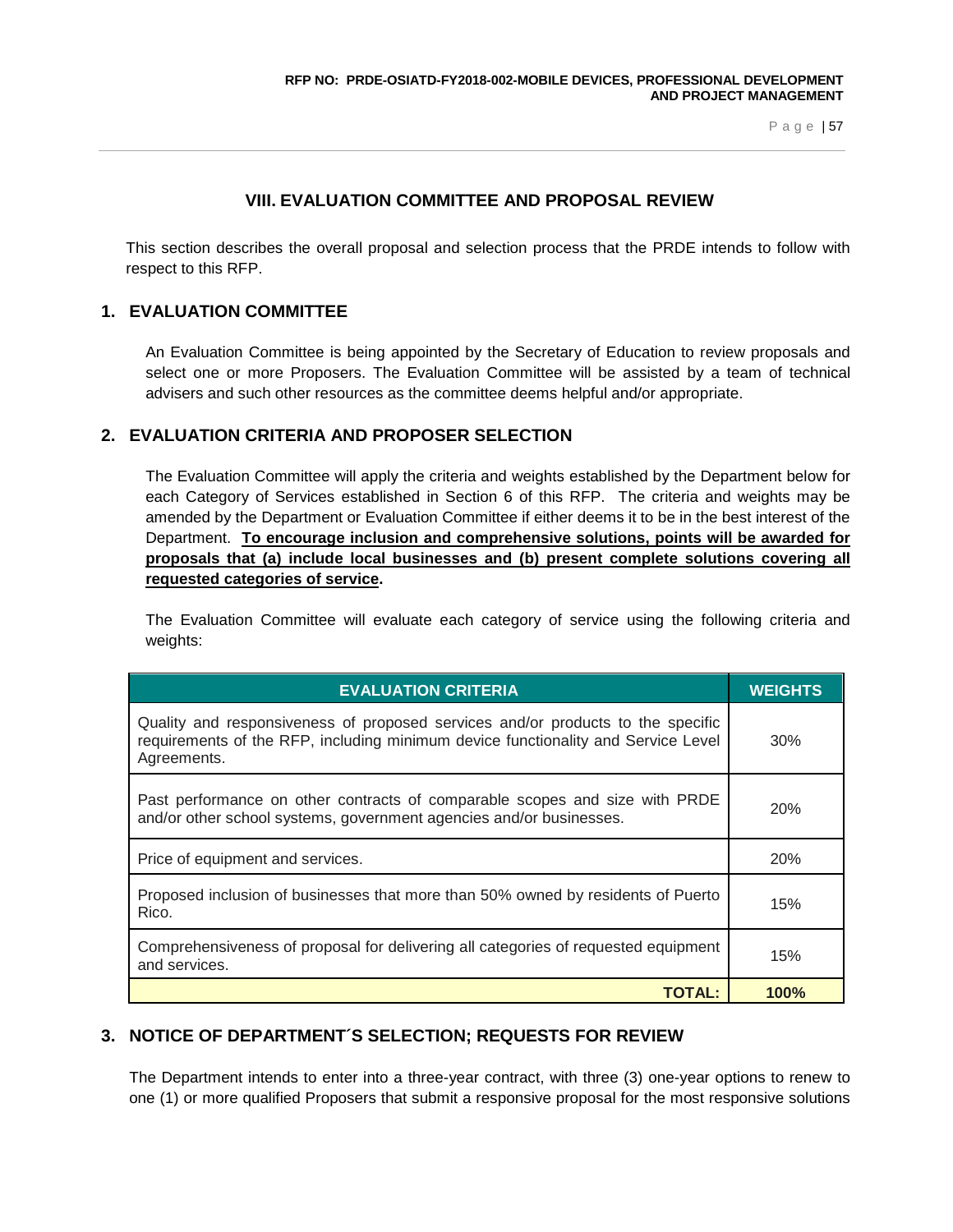that will meet the Department's needs. A Notice shall be sent to the winning Proposer(s). The Notice may include a summary of all Proposer pricing, the Evaluation Committee voting record, the reasons the winning Proposer(s) was/were selected, the reasons losing proposals were not selected (including any Proposer disqualifications), and such other information as shall be deemed necessary or appropriate by the Evaluation Committee. Copies of the Notice shall also be mailed to all other Proposers that submitted proposals in response to this RFP. All selected Proposers must, within 3 business days return a signed copy of the Notice to the Department indicating acceptance of their selection.

Award revisions will be governed by the dispositions of the Law of Uniform Administrative Procedures (Law 38 of June 30, 2017, as amended). Any Proposer adversely affected by the decision of the Evaluation Committee may file a request for review with the Puerto Rico Appellate Court . All requests for review must be filed within twenty (20) calendar days from the date of the postmark on the envelope containing the Notice to the Proposer seeking review. Proposers who fail to file requests for review within the twenty (20) calendar-day period waive their right to contest an award. The mere filing of a revision proceeding will not paralyze the RFP proceedings.

[Remainder of page intentionally left blank]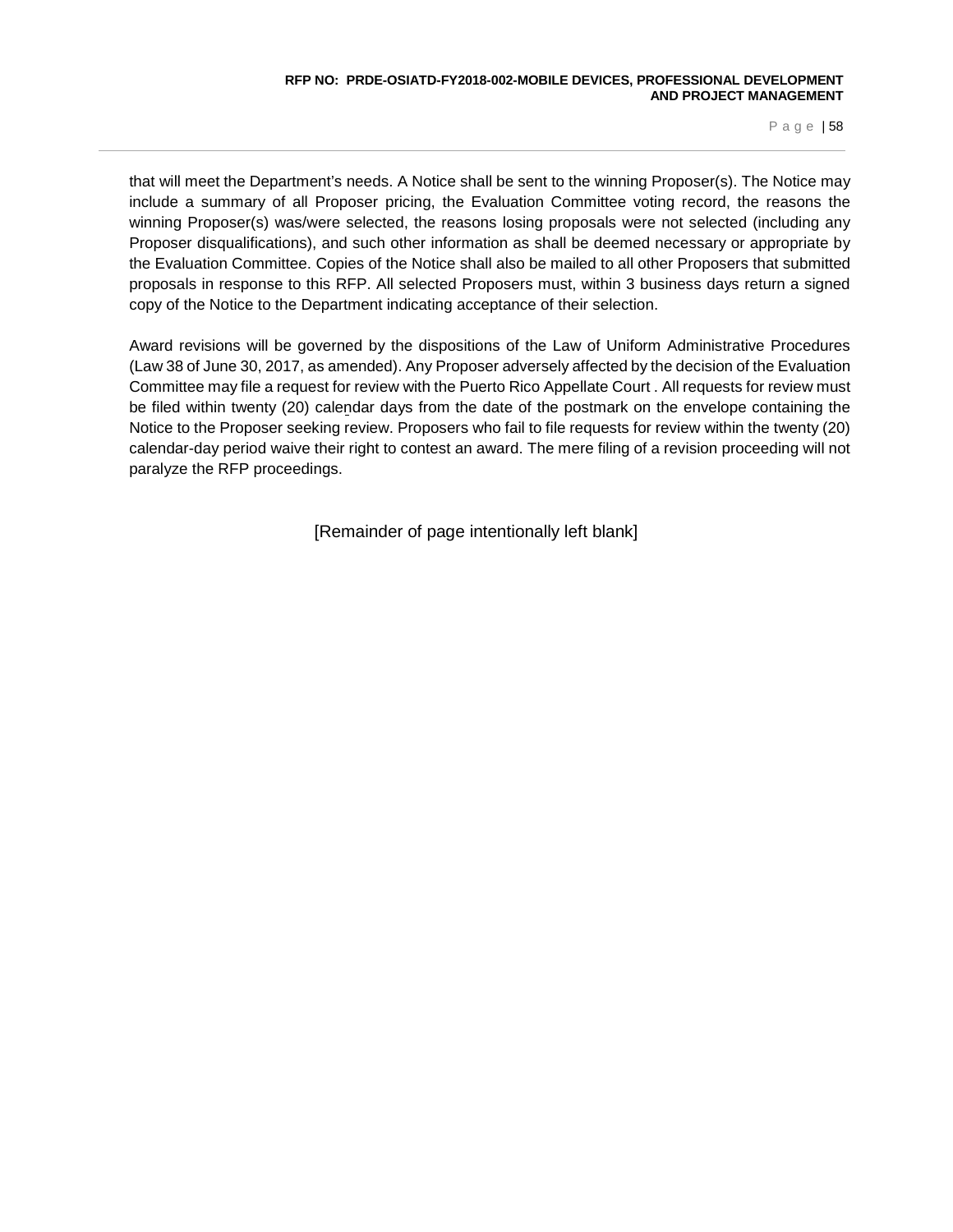#### **APPENDIX I: PRE-PROPOSAL CONFERENCE REGISTRATION FORM**

DATE AND TIME: September 7, 2017 at 10:00 a.m. LOCATION: Department of Education Correction Building 2nd. Floor Conference Room Tnte. César González St. Urb. Ind. Tres Monjitas Hato Rey PR 00917

Proposer representatives interested in attending the September 7, 2018 Pre-Proposal Conference are encouraged to register for the Conference in advance by submitting a completed copy of this Pre-Proposal Conference Registration Form on or before the Conference Date. The completed Registration Form should be emailed to [osiatdproposal@de.pr.gov.](mailto:osiatdproposal@de.pr.gov)

| Name of Business:    |  |
|----------------------|--|
| Address:             |  |
| City/State/Zip Code: |  |

Brief Description of Products and/or Services Offered by Proposer:

The following representatives intend to attend the Pre-Proposal Conference for RFP NO. PRDE-OSIATD-2018-002-MOBILE DEVICES, PROFESSIONAL DEVELOPMENT AND PROJECT MANAGEMENT:

| Name:  |  |
|--------|--|
| Title: |  |
| Email: |  |
|        |  |
| Name:  |  |
| Title: |  |
| Email: |  |
|        |  |
| Name:  |  |
| Title: |  |
| Email: |  |
|        |  |
| Name:  |  |
| Title: |  |
| Email: |  |
|        |  |
| Name:  |  |
| Title: |  |
| Email: |  |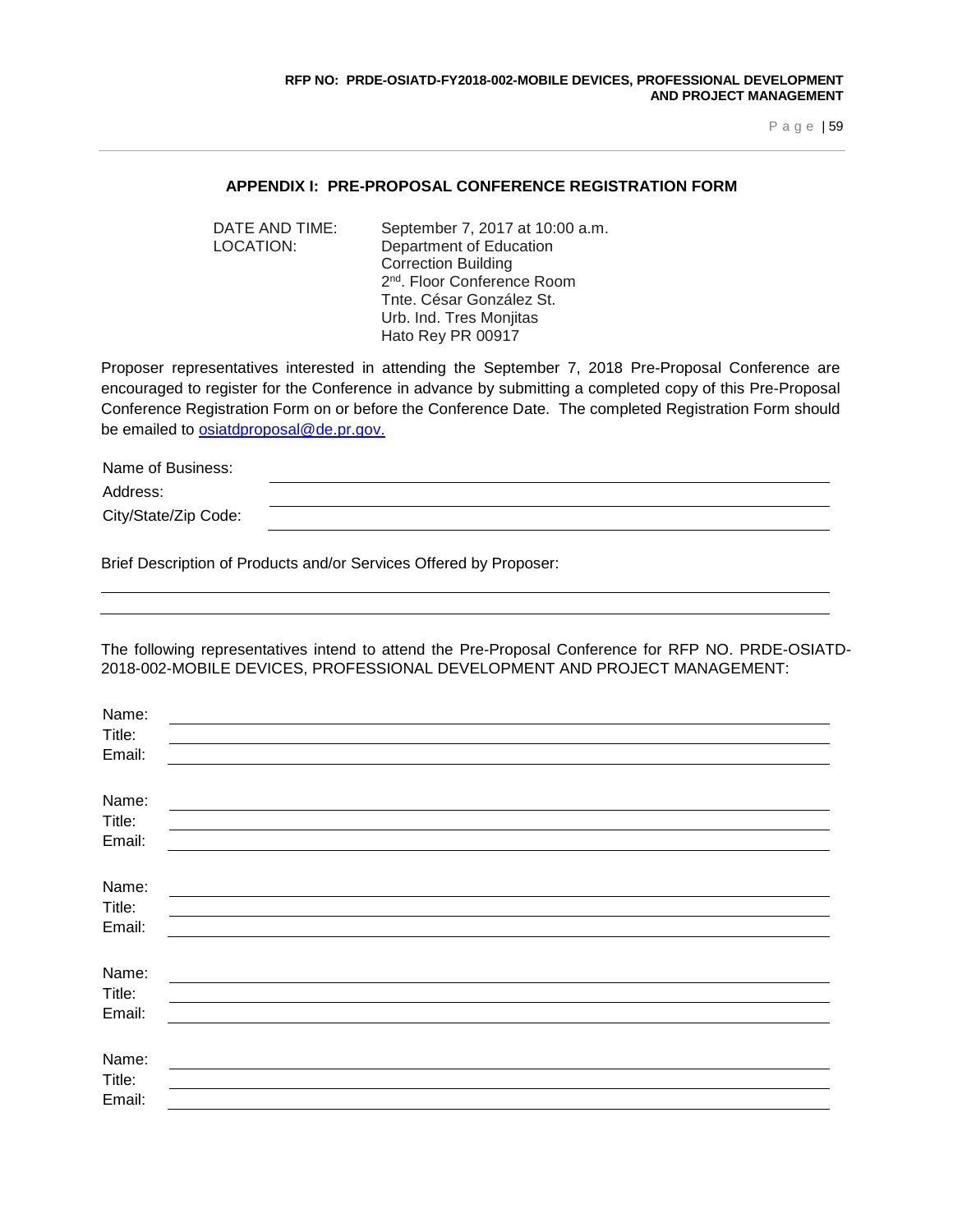# **APPENDIX II: EQUIPMENT AND SERVICE REQUIREMENTS**

Please provide all of the information requested below. If a question does not apply, please mark "N/A."

#### 1. **GENERAL EXPERIENCE**

Describe experience in providing the equipment and services being proposed to the scale and scope described in this RFP. Include years of experience with comparable educational and governmental entities.

#### 2. **CONTRACT TERMS.**

Describe the terms and conditions of the contract agreement being proposed**.** The proposal should include details on any upgrade options being proposed for the Department.

#### 3. **PRODUCTS**

- A. Equipment
	- 1. Completed Form 10 Mobile Device Specifications
	- 2. Other specifications requested in this RFP, including security, tracking and accessibility and accommodations for English Language Learners and special education students, and students and educators with disabilities
	- 3. Functionality
	- 4. Extra quantities proposed for quick swap at school sites
	- 5. Device insurance coverage maintained by Proposer and any exceptions
	- 6. Device protection plans available to the Department
- B. Accessories
- C. Carts/Desktop Charging Units

#### 4. **SERVICES**

- D. Imaging and Configuration
- E. Etching
- F. Configuration, Delivery and Deployment
- G. Asset and Inventory Management
- H. Technical Support Services
	- 1. Replacements
	- 2. Returns
	- 3. Product Recalls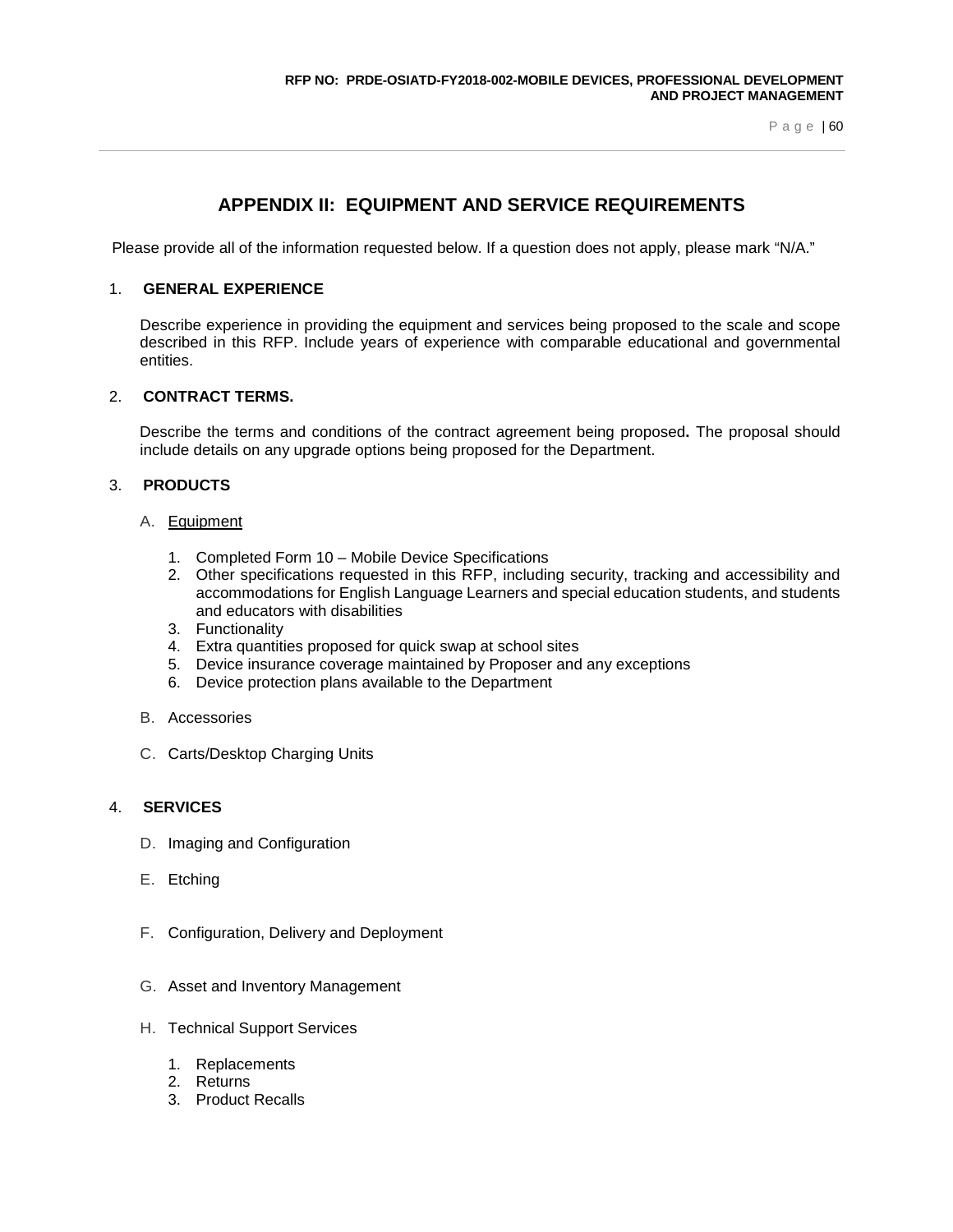- 4. Ticket system for tracking status of replacements, returns and product recalls
- 5. Restocking charges
- 6. After hours service
- 7. After sales support
- 8. Out of stock
- 9. Order tracing
- 10. Technical feedback
- 11. Quality assurance for orders
- 12. Drop shipments
- 13. Online support –Technical
- 14. Phone support –Technical
- 15. Other
- I. Help Desk/Call Center
	- 1. Online support Customer and Technical
	- 2. Phone support Customer and Technical
	- 3. Location, hours and staff quantity of call and help centers
	- 4. Other
- J. Professional Development
	- a. Onsite
	- b. Online
	- c. Offsite
- K. Curriculum Integration and Instruction
- L. Repairs
	- a. Onsite
	- b. Local Repair Facility
	- c. Repair Ticket System for tracking status
	- d. Certified trained staff
- M. Estimated Non-Warranty Repairs
- N. Mobile Device Tracking
- O. Cart Services
- P. Other proposed services not included in above categories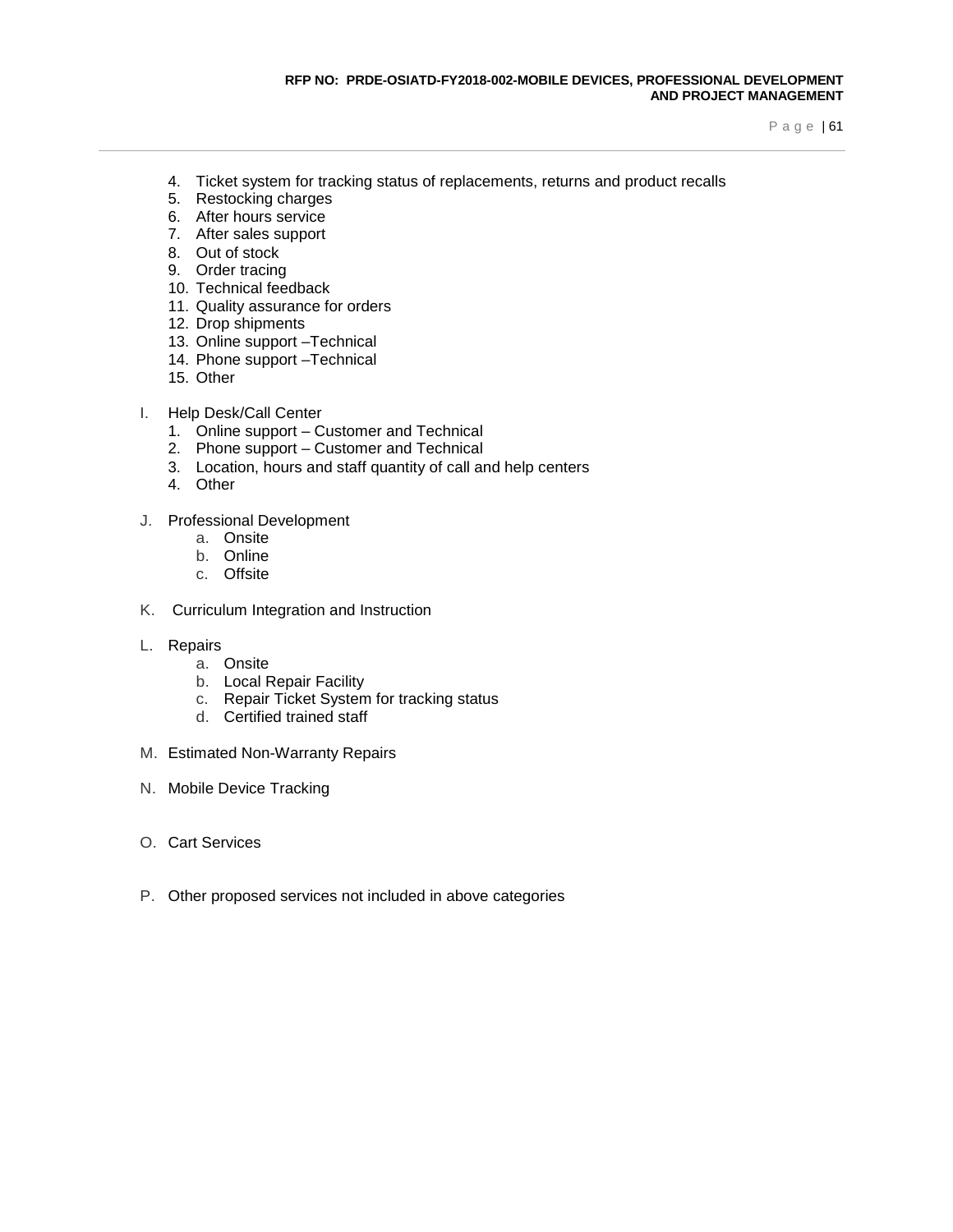#### 1. **PROJECT PLAN AND DEPLOYMENT SCHEDULE**

Q. Provide a project plan and schedule with dates for (a) the proposed mobile device deployment to schools and (b) the professional development and curriculum integration support for educators expected to occur each trimester.

#### 2. **PROBLEM ESCALATION PROCESS**

- R. Initial problem identification.
- S. Determination of priority and severity of problem.
- T. Steps for resolving problem
- U. Problem escalation for situations when resolution is not forthcoming or an implemented solution is unsatisfactory.

## 3. **USAGE MEASUREMENT AND REPORTING**

Describe the available electronic formats (Web download, CD, etc.) for providing usage information to the Department for the proposed services.

# 4. **BILLING DISPUTE RESOLUTION FOR ALL PROPOSED SERVICES**

- V. Describe the process in place to assure that billing issues are corrected in a timely fashion to meet Department processing deadlines.
- W. Are tracking numbers assigned in order that billing problems do not "disappear" and if so, describe
- X. Provide written procedures for resolving billing issues and the escalation process

[Remainder of page intentionally left blank]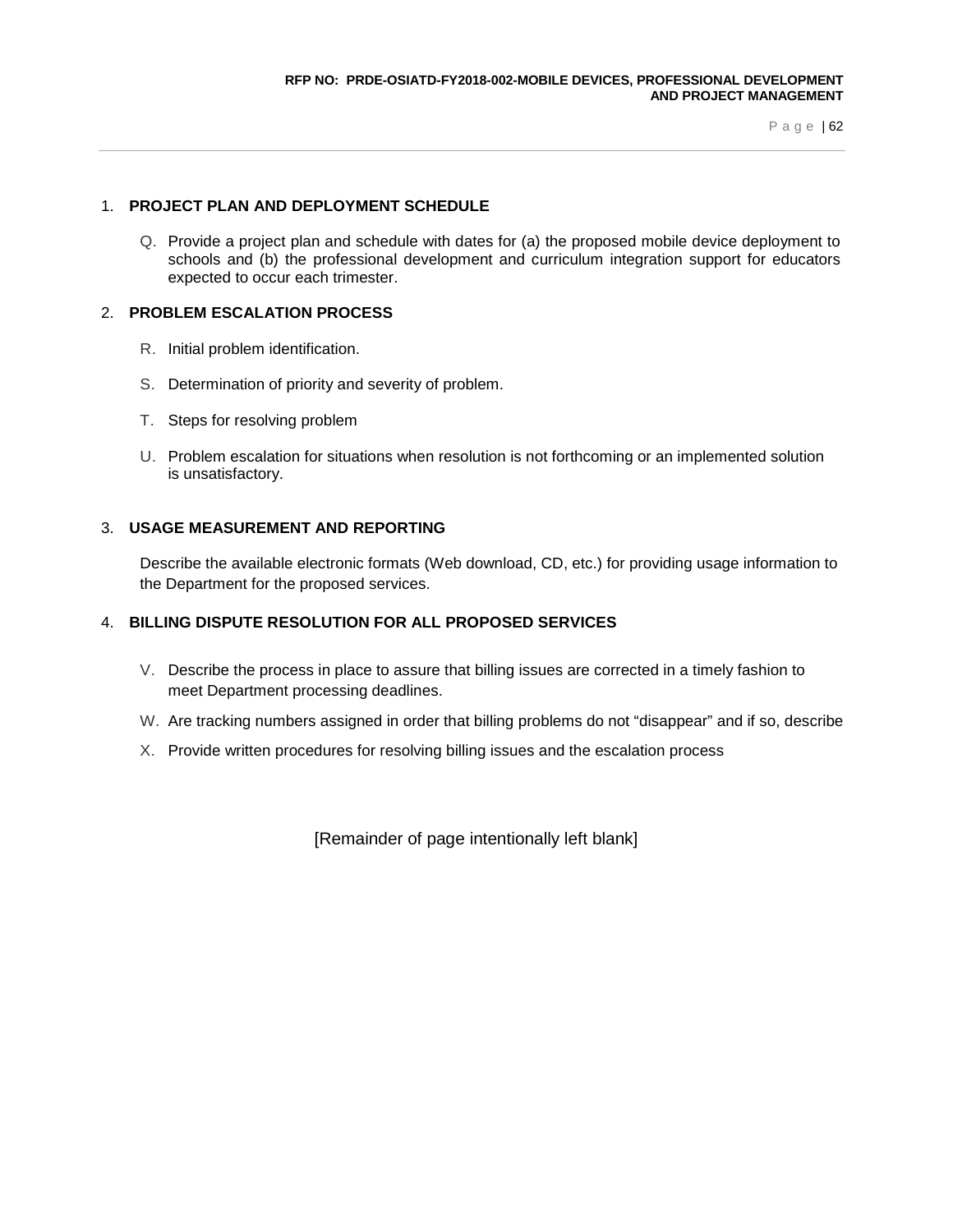# **APPENDIX III: PROPOSAL FORMAT AND SUBMITTAL CHECKLIST**

# **1. PROPOSAL FORMAT**

Proposer proposals shall be in the following format and quantities:

- A. One (1) original Proposer proposal must be submitted by the due date in a 3-ring binder with a pocket for a cover sheet and separate tabs for the submittal requirements specified in this RFP. Each binder shall have a front cover sheet containing the following information:
	- RFP Number and Name
	- Proposer name and address
	- Proposer contact person (name, title, email, office and cell phone)
- B. One (1) copy of the Proposer proposal must be emailed by the due date to [osiatdproposal@de.pr.gov](mailto:osiatdproposal@de.pr.gov)
- C. All proposals must be in English, including Letters of Intent and all submittals
- D. Each proposal should be divided into sections in the order, and separated by numbered Tabs, as specified in the RFP
- E. Proposal text should be single-spaced, with 1-inch margins and typed in Times New Roman 12 point font or Arial 10-point font (smaller font can be used for charts and graphics only)
- F. Two-sided copying and the use of recycled paper are strongly encouraged
- G. Original Proposal Binders must be **hand-delivered** by Proposers or Courier by the due date in sealed containers labeled and addressed as follows:
	- RFP # PRDE-OSIATD-FY2018-002-Mobile Devices, Professional Development and Project Management
	- Due Date: **4:00 p.m. on September 28, 2018**
	- Deliver To: **José L. Narváez Figueroa** Office of Information Systems and Technology Support (OSIATD) Puerto Rico Department of Education Corrections Building, 4th Floor Tte. César González, Esquina Kalaf Urb. Industrial Tres Monjitas Hato Rey, PR 00926

Electronic copies of proposals must be emailed by Proposers by the due date to [osiatdproposal@de.pr.gov](mailto:osiatdproposal@de.pr.gov)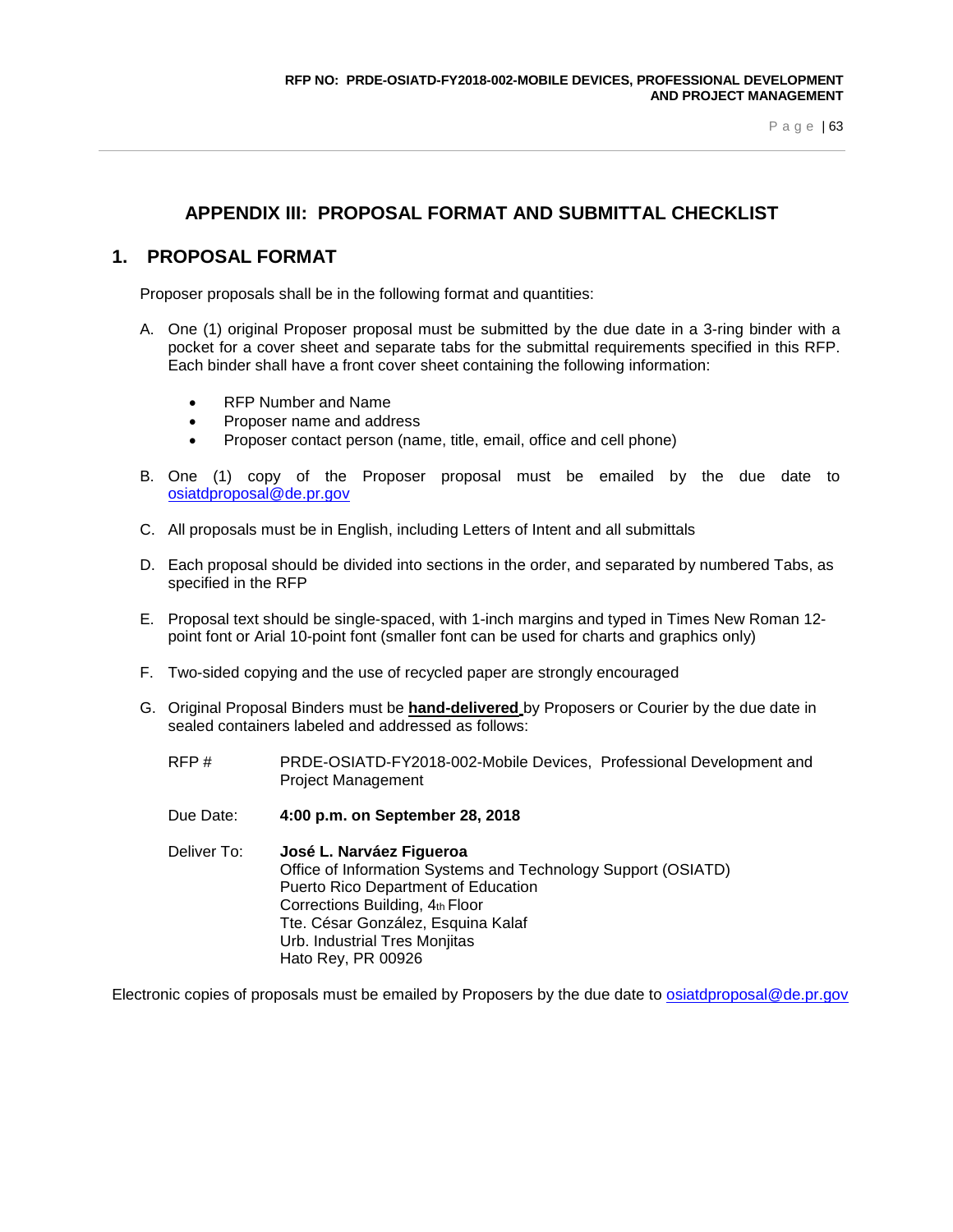# **APPENDIX IV: PROPOSAL SUBMITTAL CHECKLIST**

ALL SUBMITTALS AND FORMS BELOW ARE REQUIRED AND SHOULD BE INCLUDED WITH EACH PROPOSAL. ANY PROPOSER THAT FAILS TO INCUDE SUBMITTALS OR FORMS IDENTIFIED AS "MANDATORY" SHALL BE AUTOMATICALLY DISQUALIFIED FROM CONSIDERATION. ANY PROPOSER THAT FAILS TO INLUDE ANY OTHER NON-MANDATORY SUBMITTALS OR FORMS SHALL BE NOTIFIED AND GIVEN A REASONABLE OPPORTUNITY TO PROVIDE THE MISSING SUBMITTAL OR FORM.

| TAB#             | <b>DESCRIPTION</b>                                                                                    | <b>FORM</b>       | <b>CHECK</b><br>√ |
|------------------|-------------------------------------------------------------------------------------------------------|-------------------|-------------------|
| TAB 1            | <b>Cover Letter</b>                                                                                   |                   |                   |
| TAB <sub>2</sub> | <b>Proposal Signature Page - Mandatory</b>                                                            | FORM <sub>1</sub> |                   |
| TAB <sub>3</sub> | <b>Equipment and Service Proposal - Mandatory</b>                                                     |                   |                   |
| TAB 4            | <b>Sample Price Sheet</b>                                                                             | <b>FORM 2</b>     |                   |
| TAB 5            | <b>Non-Collusion Affidavit - Mandatory</b>                                                            | <b>FORM3</b>      |                   |
| TAB 6            | Proposal Bid Bond (15%) - Mandatory                                                                   |                   |                   |
| TAB <sub>7</sub> | <b>Proposer Questionnaire</b>                                                                         | <b>FORM 4</b>     |                   |
| TAB 8            | Proposer References (3 Minimum)                                                                       | <b>FORM 5</b>     |                   |
| TAB <sub>9</sub> | <b>Designation of Subcontractors</b>                                                                  | <b>FORM 6</b>     |                   |
| <b>TAB 10</b>    | <b>Certificate of Insurance Coverage</b>                                                              | <b>FORM 7</b>     |                   |
| TAB 11           | <b>Copy of Filed Letter Of Intent</b>                                                                 | <b>FORM 8</b>     |                   |
| <b>TAB 12</b>    | <b>Recent Legal Actions</b>                                                                           |                   |                   |
| <b>TAB 13</b>    | <b>Service Level Agreement - Mandatory</b>                                                            |                   |                   |
| <b>TAB 14</b>    | <b>Bidders Registry - Eligibility Certificate - Mandatory</b>                                         |                   |                   |
| <b>TAB 15</b>    | <b>W-9 (IRS)</b>                                                                                      | FORM <sub>9</sub> |                   |
| <b>TAB 16</b>    | <b>Mobile Device Specifications - Mandatory</b>                                                       | <b>FORM 10</b>    |                   |
| <b>TAB 17</b>    | <b>Device Proposal Functionality Compliance Form -</b><br><b>Mandatory</b>                            | <b>FORM 11</b>    |                   |
| <b>TAB 18</b>    | <b>Project Plan and Schedule with Dates for Deployment</b><br>and Professional Development- Mandatory |                   |                   |
| <b>TAB 19</b>    | <b>Financial Statements - Mandatory</b>                                                               |                   |                   |
| TAB 20           | <b>Joint Venture Documentation (If Applicable)</b>                                                    |                   |                   |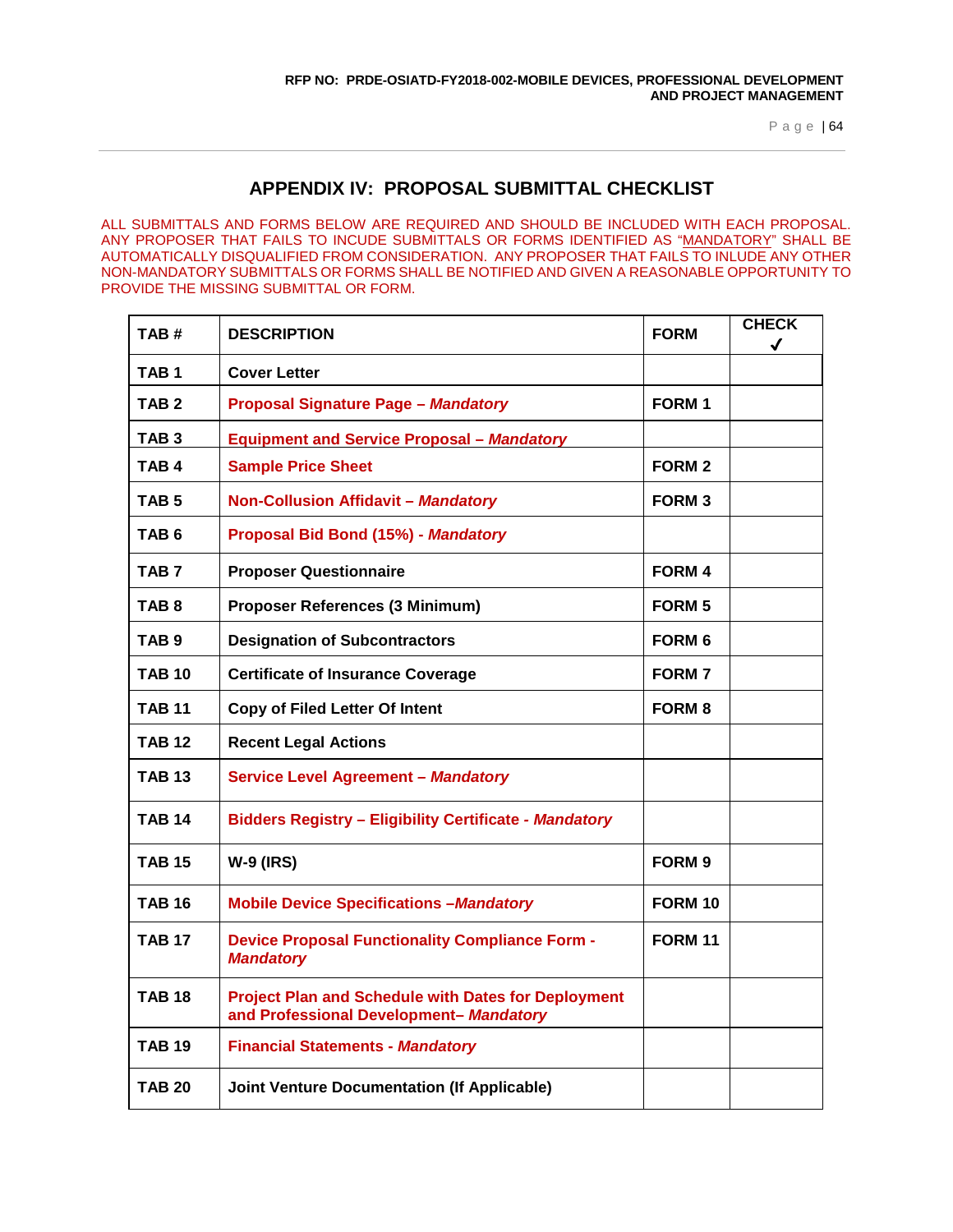## **PROPOSAL SUBMITTAL FORM 1 – PROPOSAL SIGNATURE PAGE**

#### EACH PROPOSER IS REQUIRED TO SUBMIT A PROPOSAL SIGNATURE PAGE WITH ITS PROPOSAL. ANY PROPOSER THAT FAILS TO DELIVER THE PROPOSAL SIGNATURE PAGE IS AUTOMATICALLY DISQUALIFIED FROM CONSIDERATION FOR AN AWARD

#### **PROPOSER:**

#### **ADDRESS:**

**PHONE:**

The undersigned, doing business under the full and complete legal name as set forth above, proposes to provide the services described in the Proposer proposal to the Puerto Rico Department of Education, for the prices set forth in the Proposer's Price Proposal. The Proposer makes the following certifications with regard to its service and pricing proposals:

- 1. Proposer certifies that it has paid unemployment insurance, disability, and chauffeurs social security, in all applicable cases; or, that it has a payment plan for payment of those obligations and is complying with such plan.
- 2. Proposer certifies that there is no conflict of interest in the contract and provisioning of the proposed services and items to the PRDE.
- 3. Proposer agrees that its service proposal and price proposal shall remain valid for 180 days from the date of submission.
- 4. Proposer certifies that none of the employees of the Department or any of its sub-departments or agencies has a pecuniary interest in their offer.
- 5. Proposer certifies that its proposal has been prepared and developed without collusion with any of the Department's officials or other Proposers and without effort to preclude the Department from obtaining the best competitive proposal.
- 6. The undersigned, hereby acknowledges receipt of (a) RFP# PRDE-OSIATD-FY2018-002-Mobile Device, Professional Development and Project Management including all appendices, as well as Addenda Nos.\_\_\_\_\_ (*Proposer should list here any and all addenda to the RFP issued by the Department.* The undersigned also hereby certifies that the Proposer has read and agrees to abide by the terms and conditions of the RFP including all appendices and addenda.

Signature:

Name/Title:

Date: when the contract of the contract of the contract of the contract of the contract of the contract of the contract of the contract of the contract of the contract of the contract of the contract of the contract of the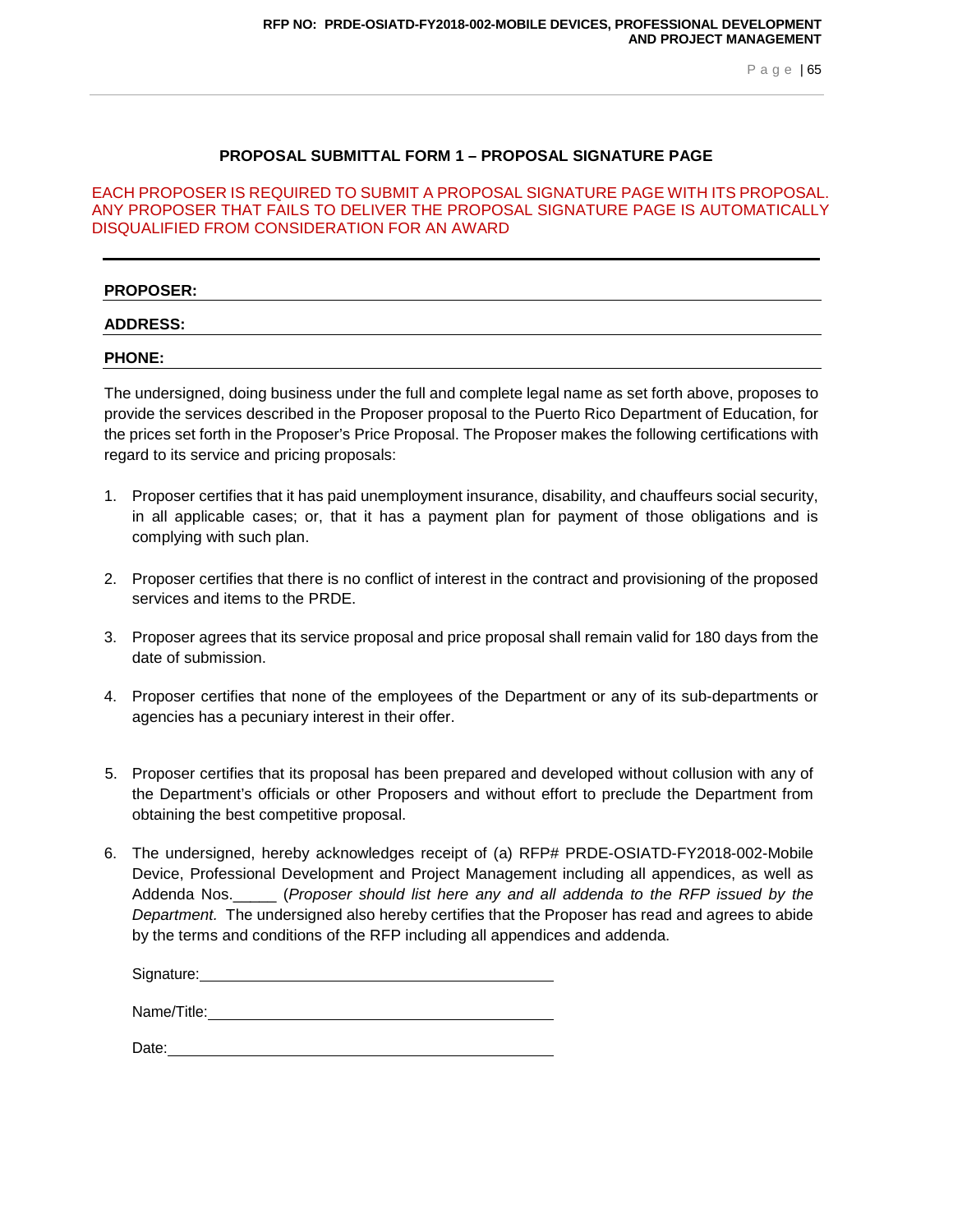# **PROPOSAL SUBMITTAL FORM 2 – SAMPLE PRICE PROPOSAL FORM**

PROPOSER IS REQUIRED TO DISCLOSE ANY EXCEPTIONS TO DEVICE REPAIRS AND/OR REPLACEMENTS FOR PURCHASED DEVICES AND/OR SERVICES, AND MUST CLEARLY SPECIFY ALL EXCEPTIONS AND LIST THE SEPARATE COSTS IN THE PROPOSER'S PRICING PROPOSAL

PROPOSERS MAY SUBMIT PROPOSALS FOR ONE, TWO OR ALL THREE CATEGORIES OF SERVICE, AND MAY BID ON ONE OR MORE PARTS OF AN INDIVIDUAL CATEGORY. **HOWEVER, TO BE CONSIDERED FOR AN AWARD, PROPOSERS BIDDING ON PART A, B AND/OR C OF A SERVICE CATEGORY BELOW MUST INCLUDE PRICING FOR ALL LINE ITEMS LISTED IN SAID PART.** COMPLETE PRICE PROPOSALS SUBMITTED FOR EACH PART WILL BE EVALUATED BASED ON THEIR TOTAL PRICING.

# CATEGORY 1: MOBILE DEVICES AND CARTS

## **PART A: LAPTOPS**

| <b>ITEM</b>                                                                              | <b>MODEL</b> | <b>QTY</b> | <b>PRICE</b> |
|------------------------------------------------------------------------------------------|--------------|------------|--------------|
| <b>LAPTOP</b>                                                                            |              |            |              |
| CART                                                                                     |              |            |              |
| <b>ACCESSORIES</b>                                                                       |              |            |              |
| <b>IMAGING AND ETCHING</b>                                                               |              |            |              |
| MANAGED SERVICES (Configuration, asset tagging and warranty<br>and non-warranty repairs) |              |            |              |
| TOTAL (MUST INCLUDE PRICING FOR ALL LINE ITEMS):                                         |              |            |              |
| <b>PART B: TABLETS</b>                                                                   |              |            |              |
| <b>ITEM</b>                                                                              | <b>MODEL</b> | <b>QTY</b> | <b>PRICE</b> |
| <b>TABLET</b>                                                                            |              |            |              |
| CART                                                                                     |              |            |              |
| <b>ACCESSORIES</b>                                                                       |              |            |              |
| <b>IMAGING AND ETCHING</b>                                                               |              |            |              |
| MANAGED SERVICES (Configuration, asset tagging and warranty<br>and non-warranty repairs) |              |            |              |
| TOTAL (MUST INCLUDE PRICING FOR ALL LINE ITEMS):                                         |              |            |              |

# CATEGORY 2: PROFESSIONAL DEVELOPMENT CURRICULUM INTEGRATION AND TECHNICAL TRAINING

**PART A: LAPTOPS**

| <b>TFM</b>                                       | <b>MODEL</b> | OTY | <b>PRICE</b> |
|--------------------------------------------------|--------------|-----|--------------|
| LAPTOP USE                                       |              |     |              |
| INTEGRATION INTO CLASSROOM AND CURRICULUM        |              |     |              |
| TECHNICAL TRAINING FOR OSIATD, FIELD TECHNICIANS |              |     |              |
| TOTAL (MUST INCLUDE PRICING FOR ALL LINE ITEMS): |              |     | \$0.00       |
|                                                  |              |     |              |

| <b>PART B: TABLETS</b>                           |              |            |              |
|--------------------------------------------------|--------------|------------|--------------|
| <b>ITFM</b>                                      | <b>MODEL</b> | <b>OTY</b> | <b>PRICE</b> |
| <b>TABLET USE</b>                                |              |            |              |
| INTEGRATION INTO CLASSROOM AND CURRICULUM        |              |            |              |
| TECHNICAL TRAINING FOR OSIATD, FIELD TECHNICIANS |              |            |              |
| TOTAL (MUST INCLUDE PRICING FOR ALL LINE ITEMS): |              |            | \$0.00       |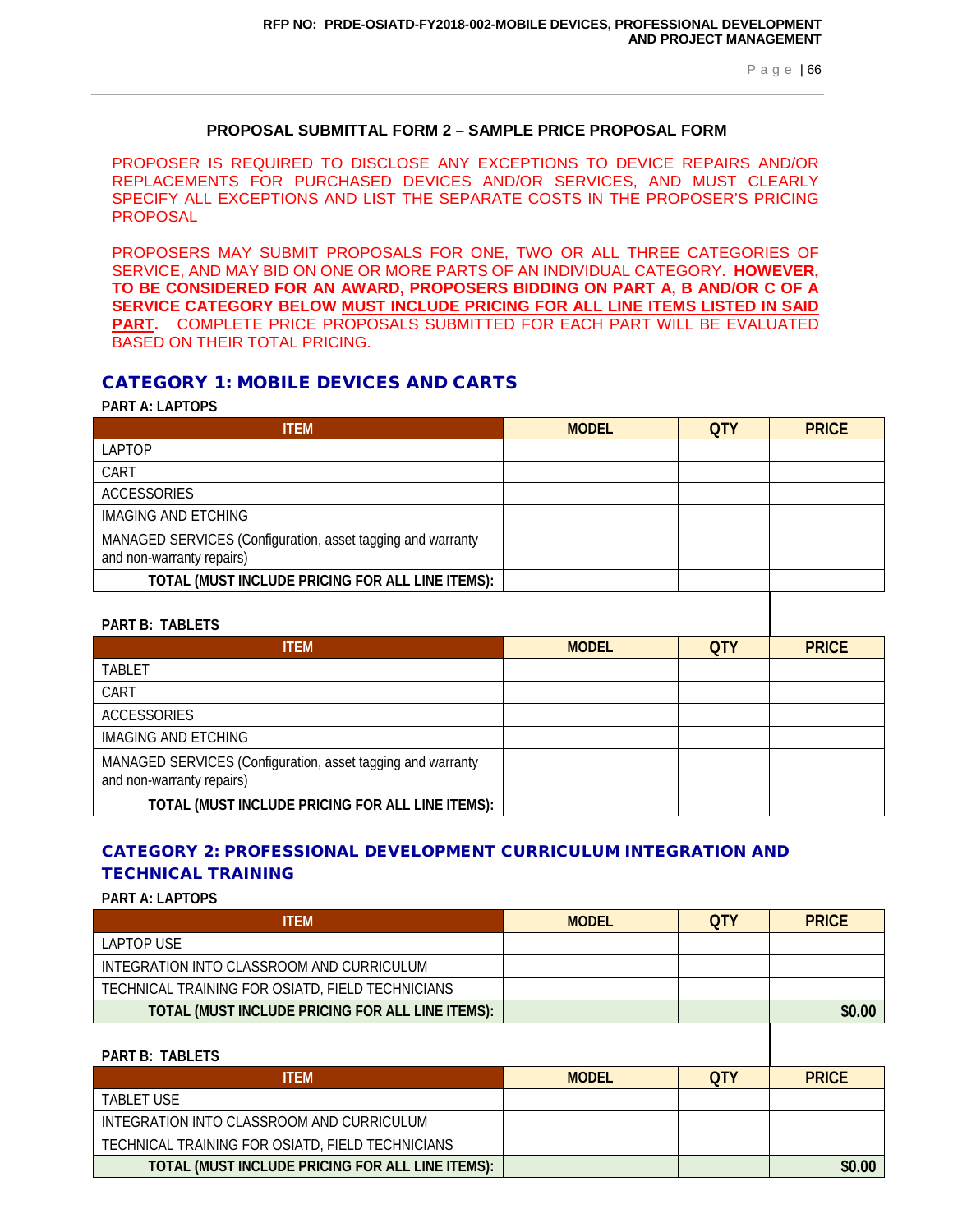# CATEGORY 3: PROJECT MANAGEMENT

**PART A: LOGISTICS AND DEVICE DISTRIBUTION**

| <b>ITFM</b>                                                        | <b>MODEL</b> | <b>OTY</b> | <b>PRICE</b> |
|--------------------------------------------------------------------|--------------|------------|--------------|
| PROJECT MANAGEMENT AND DISTRIBUTION LOGISTICS                      |              |            |              |
| PICK UP AND TRANSPORT OF NEW DEVICES FROM<br>WAREHOUSES TO SCHOOLS |              |            |              |
| TOTAL (MUST INCLUDE PRICING FOR ALL LINE ITEMS):                   |              |            | \$0.00       |

#### **PART B: TECHNICAL SUPPORT, HELP DESK AND TICKETING SYSTEM**

| <b>ITEM</b>                                      | <b>MODEL</b> | <b>OTY</b> | <b>PRICE</b> |
|--------------------------------------------------|--------------|------------|--------------|
| PICKUP AND TRANSPORT OF DEVICES FOR REPAIR       |              |            |              |
| HELP DESK SERVICES                               |              |            |              |
| IMPLEMENTATON AND MANAGEMENT OF TICKETING SYSTEM |              |            |              |
| TOTAL (MUST INCLUDE PRICING FOR ALL LINE ITEMS): |              |            | \$0.00       |

#### **PART C: ASSET INVENTORY MANAGEMENT AND TRACING**

| ITEM                                             | <b>MODEL</b> | OTY | <b>PRICE</b> |
|--------------------------------------------------|--------------|-----|--------------|
| ASSET INVENTORY MANAGEMENT                       |              |     |              |
| <b>DEVICE TRACKING</b>                           |              |     |              |
|                                                  |              |     |              |
| TOTAL (MUST INCLUDE PRICING FOR ALL LINE ITEMS): |              |     | \$0.00       |

**TOTAL PROPOSAL PRICING:** \_\$\_\_\_\_\_\_\_\_\_\_\_\_\_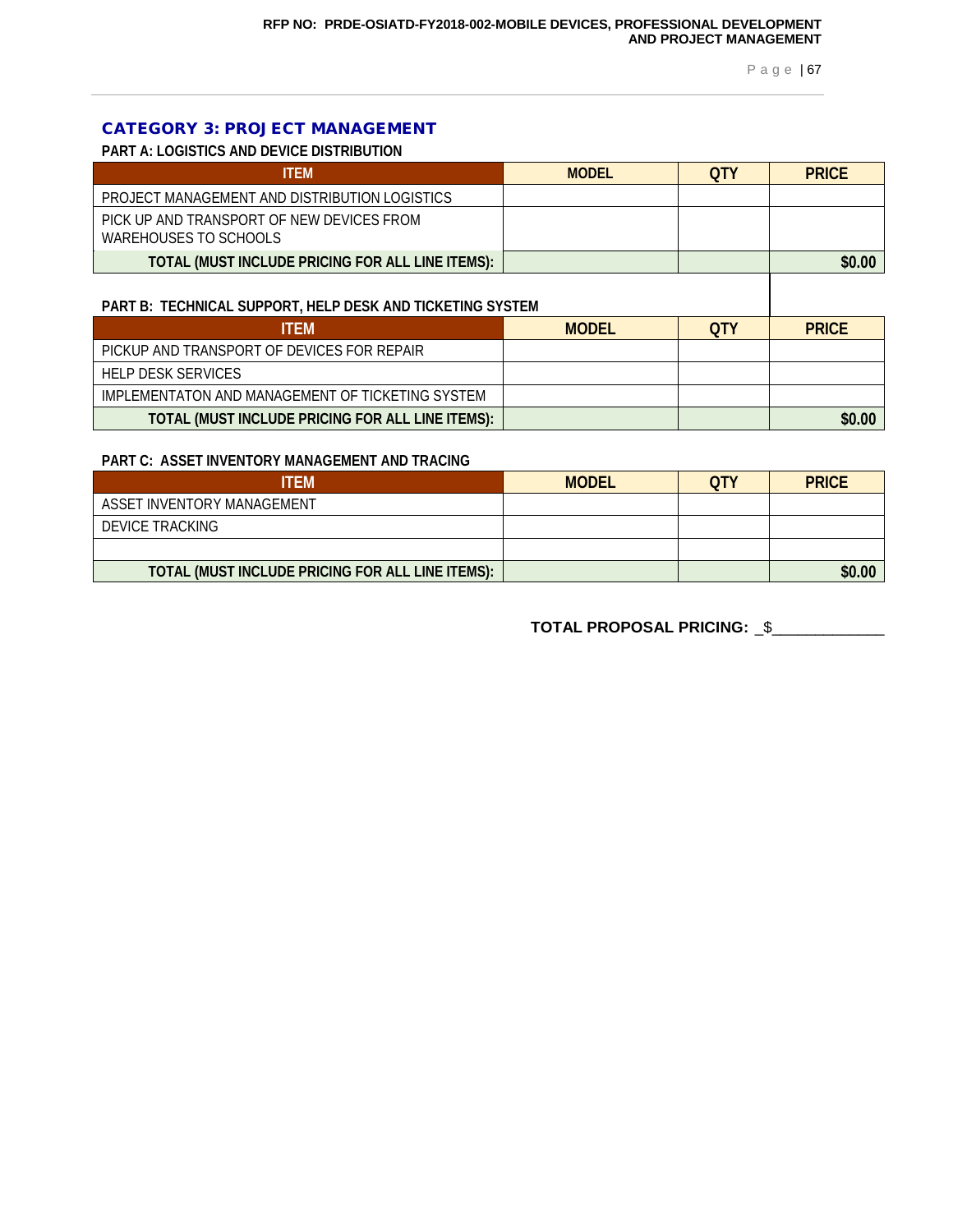#### **PROPOSAL SUBMITTAL FORM 3 - NON-COLLUSION AFFIDAVIT**

EACH PROPOSER IS REQUIRED TO SUBMIT A NON-COLLUSION AFFIDAVIT WITH ITS PROPOSAL. ANY PROPOSER THAT FAILS TO SUBMIT A NON-COLLUSION AFFIDAVIT SHALL BE AUTOMATICALLY DISQUALIFIED FROM CONSIDERATION FOR AN AWARD.

I, the undersigned, am the  $\overline{\phantom{a}}$  of  $\overline{\phantom{a}}$  of  $\overline{\phantom{a}}$  (the

"Proposer"), and being duly sworn, declare that the proposal submitted by the Proposer in response to **PRDE-OSIATD-FY2018-002-Mobile Devices, Professional Development and Project Management** is not made in the interest of, or on behalf of, any undisclosed person, partnership, company, association, organization, or corporation; that the proposal is genuine and not collusive or sham; that the proposer has not directly or indirectly induced or solicited any other proposer to put in a false or sham proposal, and has not directly or indirectly colluded, conspired, connived, or agreed with any proposer or anyone else to put in a sham proposal; that the proposer has not in any manner, directly or indirectly, sought by agreement, communication, or conference with anyone to fix the proposal price of the proposer or any other proposer, or to fix any overhead, profit, or cost element of the proposal price, or of that of any other proposer, or to secure any advantage against the government of the Commonwealth of Puerto Rico or the Puerto Rico Department of Education; that all statements contained in the proposal are true; and, further, that the Proposer has not, directly or indirectly, submitted its proposal price or any breakdown thereof,, or the contents thereof, or divulged information or data relative thereto, or paid, and will not pay, any fee to any corporation, partnership, company association, organization, proposal depository, or to any member or agent thereof to effectuate a collusive or sham proposal.

I certify (or declare) under penalty of perjury under the laws of the Commonwealth of Puerto Rico that the foregoing is true and correct.

| Signature: | <b>NAME OF PROPOSER:</b> |
|------------|--------------------------|
|            |                          |
|            | Name:                    |
| Title:     |                          |
| Date:      |                          |

## **NOTARY PUBLIC SEAL**

Sworn to and subscribed before me on this day of, 2018, proved to me on the basis of satisfactory evident to be the person who appeared before me and signed this Affidavit.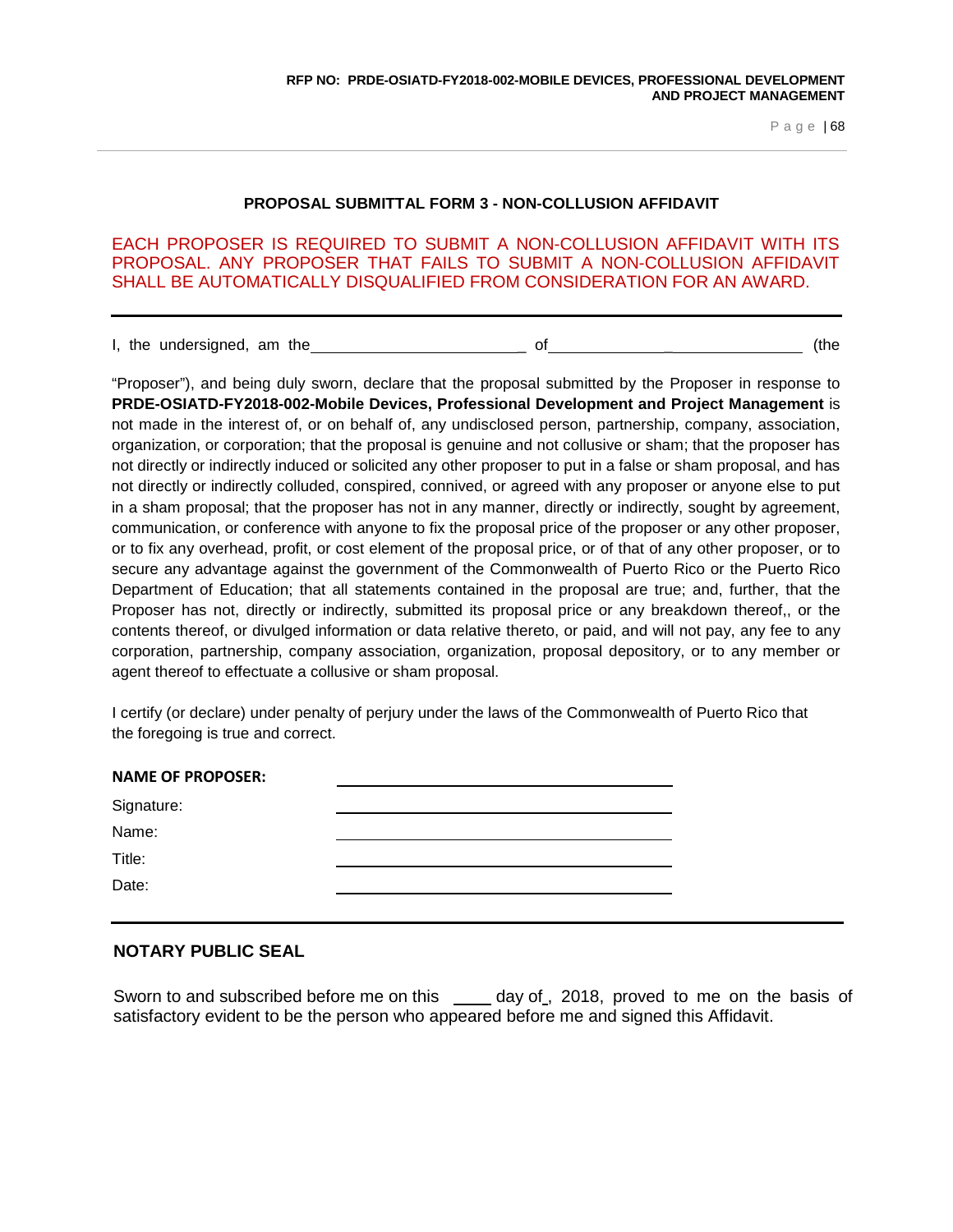# **PROPOSAL SUBMITTAL FORM 4 - PROPOSER QUESTIONNAIRE**

# **ANSWER ALL QUESTIONS THAT APPLY; IF A QUESTION DOES NOT APPLY, MARK N/A.**

 $\Gamma$ 

| <b>Business Name:</b>               |                                                                                                                                                                                                                               |
|-------------------------------------|-------------------------------------------------------------------------------------------------------------------------------------------------------------------------------------------------------------------------------|
| Telephone Number: Telephone Number: | ; Fax Number: The Contract of the Contract of the Contract of the Contract of the Contract of the Contract of the Contract of the Contract of the Contract of the Contract of the Contract of the Contract of the Contract of |
| E-mail Address: E-mail Address:     | . Web Site Address: Web Site Address:                                                                                                                                                                                         |
| <b>Business</b>                     | Address:                                                                                                                                                                                                                      |
|                                     | $City:$ $\qquad \qquad ;$                                                                                                                                                                                                     |
| <b>BUSINESS INFORMATION</b>         |                                                                                                                                                                                                                               |

| Years in Business:                                                            |                                   |                            |  |  |
|-------------------------------------------------------------------------------|-----------------------------------|----------------------------|--|--|
| Check the following as it applies to your Business:                           |                                   |                            |  |  |
| <b>Public Corporation</b>                                                     | <b>Privately Held Corporation</b> | <b>Limited Partnership</b> |  |  |
| Sole Proprietorship                                                           | <b>Limited Liability Company</b>  |                            |  |  |
| Manufacturer                                                                  | <b>Distributor</b>                | <b>Service Proposer</b>    |  |  |
| Are you a subsidiary of another Company:<br>No;<br><b>Yes</b>                 |                                   | If Yes, name of parent:    |  |  |
|                                                                               |                                   |                            |  |  |
| List all companies with whom you have partial or complete ownership:          |                                   |                            |  |  |
|                                                                               |                                   |                            |  |  |
| Check the following Business Classifications that apply to your firm, if any: |                                   |                            |  |  |
| <b>Small Business Concern</b>                                                 | $\Box$ Minority owned business    | Woman owned business       |  |  |
| Does your firm have EDI capabilities: Yes No                                  |                                   |                            |  |  |
|                                                                               |                                   |                            |  |  |
| OTHER OPERATIONAL INFORMATION                                                 |                                   |                            |  |  |
| Number hourly employees: Direct                                               |                                   | Indirect                   |  |  |

| $\alpha$ is a finite through $\alpha$ in provided. Direction of $\alpha$ |            | $\overline{\phantom{a}}$ |  |  |
|--------------------------------------------------------------------------|------------|--------------------------|--|--|
| Number salary employees: Direct                                          | ; Indirect |                          |  |  |
| Normal work days:                                                        |            |                          |  |  |
| Does your firm have a Quality Assurance Program? $\Box$ Yes $\Box$ No.   |            |                          |  |  |
| Do you provide on-site technical support? $\Box$ Yes $\Box$ No.          |            |                          |  |  |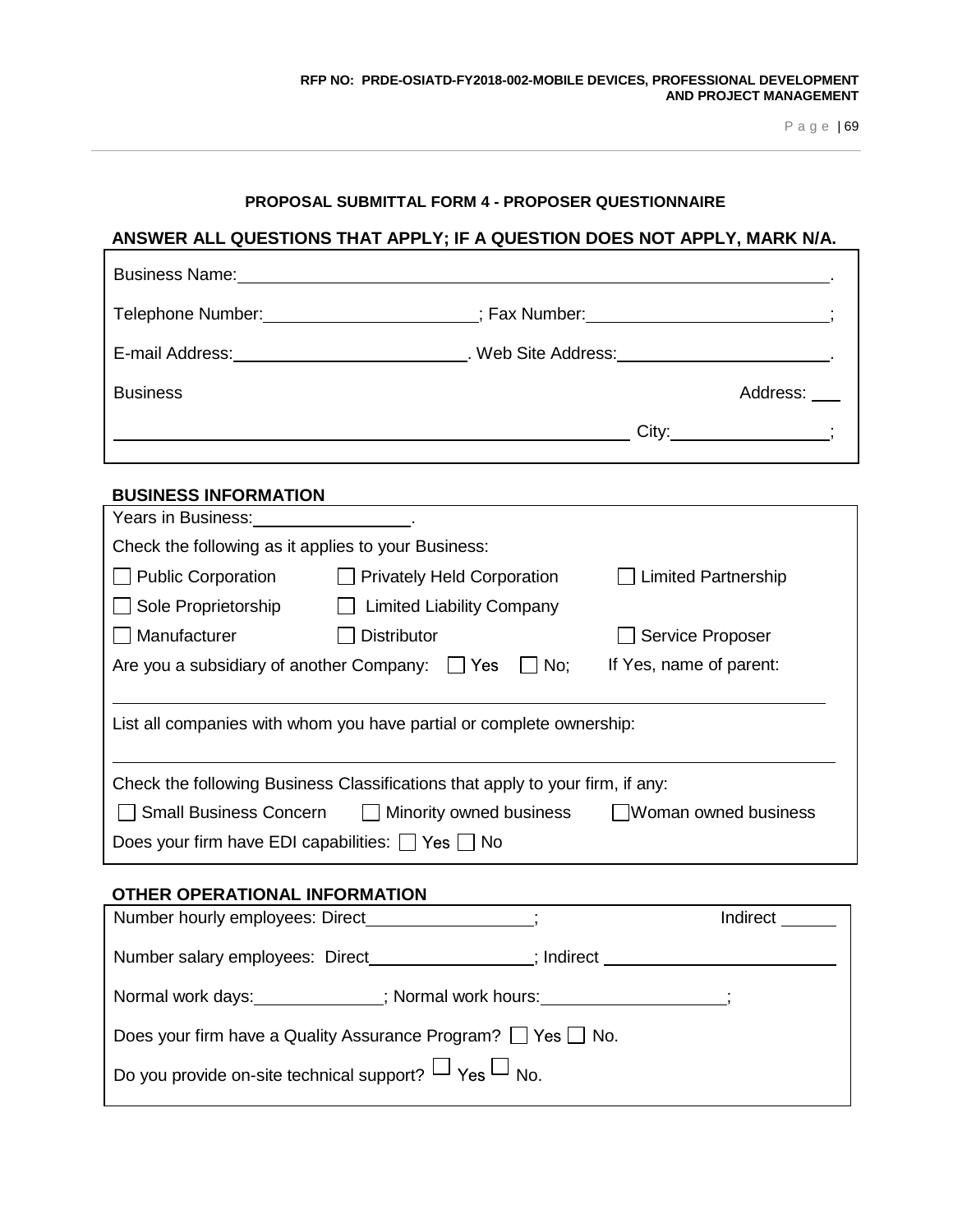### **PROPOSAL SUBMITTAL FORM 5: PROPOSER REFERENCES (3 Required)**

Proposer is required to provide a minimum of three (3) customer references for similar scope and magnitude of work that Proposer has performed within the past three years. Please include only references for services that are similar enough to demonstrate Proposer's ability to perform the services requested in the above-referenced RFP.

### **CLIENT REFERENCE NO. 1**

| <b>CLIENT NAME: ADDRESS:</b><br><b>CONTACT NAME/TITLE:</b> |  |
|------------------------------------------------------------|--|
| <b>CONTACT EMAIL: SERVICE DATES:</b>                       |  |
| <b>CONTACT PHONE:</b><br><b>SERVICE DATES:</b>             |  |
| DESCRIPTION OF WORK PERFORMED<br>/PERFORMING:              |  |
|                                                            |  |
| CONTRACT AMOUNT (\$):                                      |  |

# **CLIENT REFERENCE NO. 2**

| <b>CLIENT NAME: ADDRESS:</b>         |  |
|--------------------------------------|--|
| CONTACT NAME/TITLE:                  |  |
| <b>CONTACT EMAIL: SERVICE DATES:</b> |  |
| <b>CONTACT PHONE:</b>                |  |
| <b>SERVICE DATES:</b>                |  |
| DESCRIPTION OF WORK PERFORMED        |  |
| /PERFORMING:                         |  |
|                                      |  |
|                                      |  |
| CONTRACT AMOUNT (\$):                |  |
|                                      |  |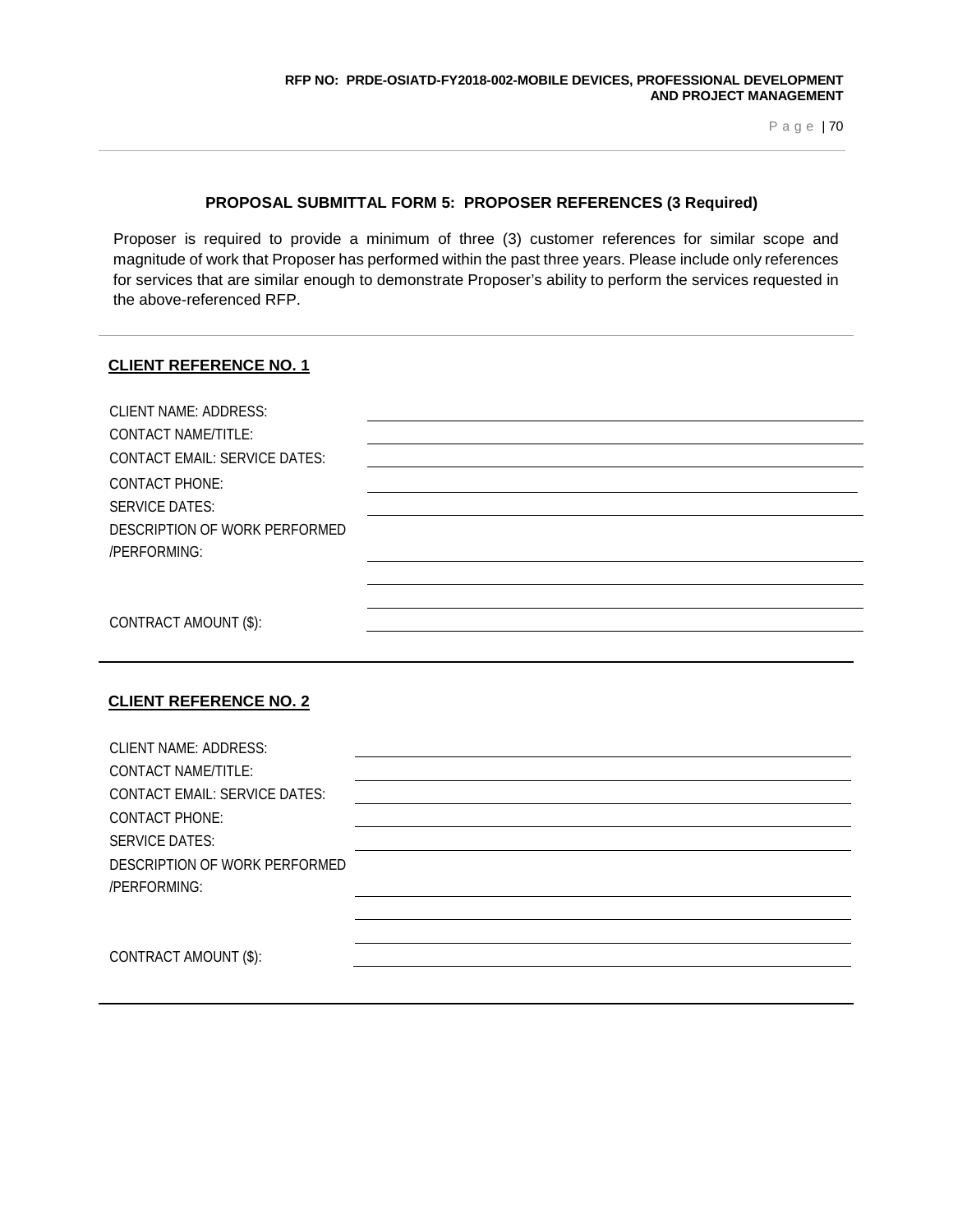# **CLIENT REFERENCE NO. 3**

| <b>CLIENT NAME: ADDRESS:</b>                  |  |
|-----------------------------------------------|--|
| <b>CONTACT NAME/TITLE:</b>                    |  |
| <b>CONTACT EMAIL: SERVICE DATES:</b>          |  |
| <b>CONTACT PHONE:</b>                         |  |
| <b>SERVICE DATES:</b>                         |  |
| DESCRIPTION OF WORK PERFORMED                 |  |
| /PERFORMING:                                  |  |
|                                               |  |
|                                               |  |
| CONTRACT AMOUNT (\$):                         |  |
|                                               |  |
|                                               |  |
| <b>CLIENT REFERENCE NO. 4</b>                 |  |
|                                               |  |
| <b>CLIENT NAME: ADDRESS:</b>                  |  |
| <b>CONTACT NAME/TITLE:</b>                    |  |
| <b>CONTACT EMAIL: SERVICE DATES:</b>          |  |
| <b>CONTACT PHONE:</b>                         |  |
| <b>SERVICE DATES:</b>                         |  |
| DESCRIPTION OF WORK PERFORMED<br>/PERFORMING: |  |
|                                               |  |
|                                               |  |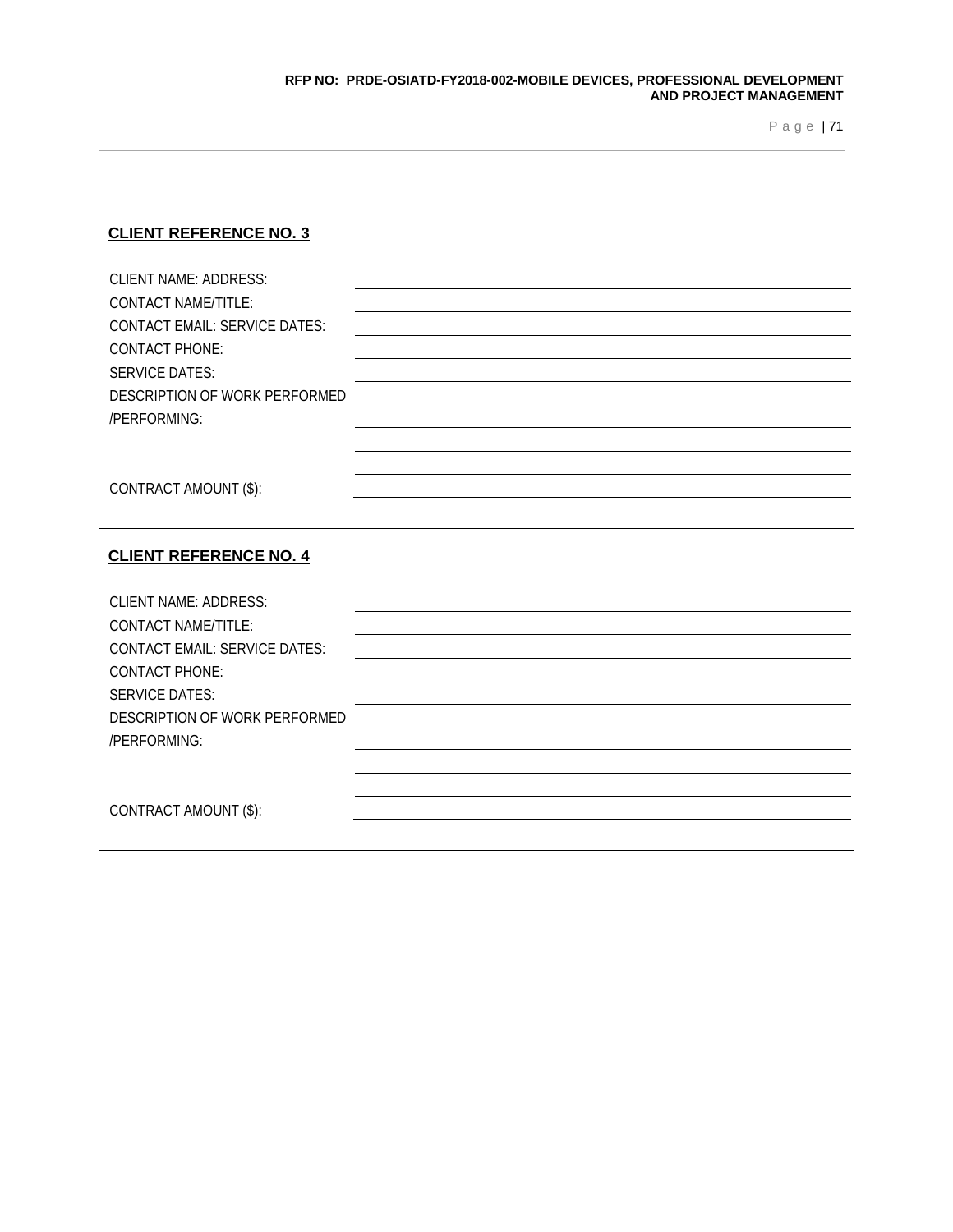# **REFERENCE QUESTIONNAIRE - INSTRUCTIONS TO THE PROPOSER:**

Proposers will be evaluated on three (3) completed reference questionnaires. The completed reference questionnaires must be from individuals, companies, or public entities with knowledge of the Proposer's experience that is similar in nature and scope to the products and services being requested by the RFP. References should be from current projects or projects completed within the last three (3) years from the date of the RFP.

References which are not received prior to the proposal response due date and time will receive a score of "0" for that reference. References outside the three (3) years will also receive a score of zero (0) points.

If more than three (3) qualifying references are received prior to the proposal due date, the three (3) references with the highest scores will be used in the evaluation.

### **REFERENCES MUST BE RECEIVED BY THE DEPARTMENT DIRECTLY FROM THE REFERENCE IN ORDER TO BE CONSIDERED**

- 1. Proposers must complete the following information on page 2 of the "Reference's Response To" document before sending it to the Reference for response.
	- Print the name of your reference (company/organization) on the "REFERENCE NAME" line.
	- Print the name of your company on the "PROPOSER (VENDOR) NAME" line.

Send the "Reference's Response To" document to your references to complete and submit.

**NOTE:** It is the Proposer's responsibility to follow up with its references to ensure timely receipt of all questionnaires. Proposers may contact the RFP Lead prior to the RFP closing date to verify receipt of references.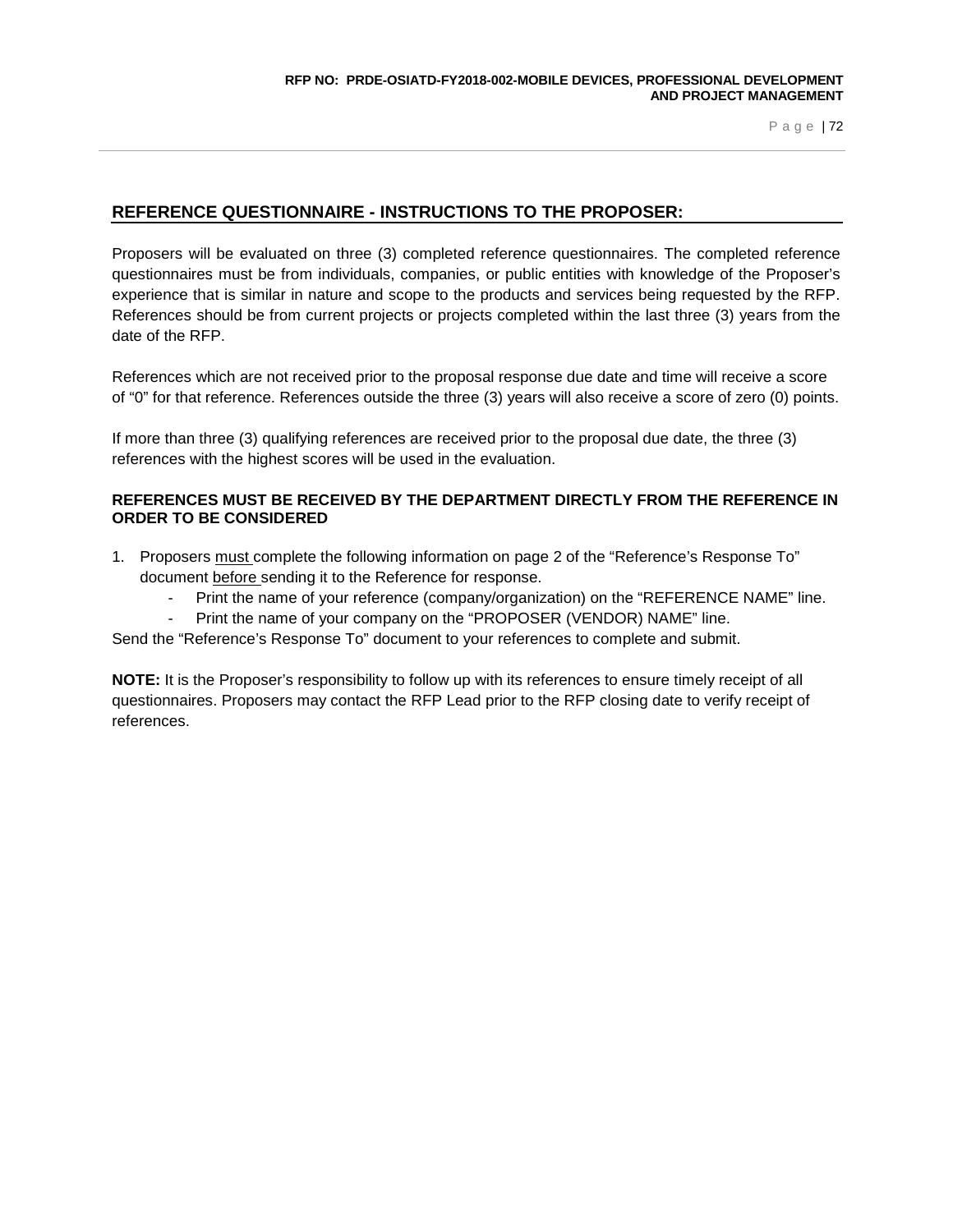# **REFERENCE QUESTIONNAIRE**

### **PUERTO RICO DEPARTMENT OF EDUCATION RFP OSIATD-FY2018-002-MOBILE DEVICES, PROFESSIONAL DEVELOPMENT AND PROJECT MANAGEMENT**

### **REFERENCE NAME (Company/Organization):**

# **PROPOSER (VENDOR) NAME (Company/Organization):**

intends to submit a proposal to Puerto Rico Department of Education in response to the Department's RFP for Mobile Devices, Professional Development and Project Management.

### **INSTRUCTIONS TO INDIVIDUAL COMPLETING REFERENCE QUESTIONNAIRE:**

- 1. Complete **Section I. RATING** using the Rating Scale provided.
- 2. Complete **Section II. GENERAL INFORMATION** (*This section is for information only and will not be scored.)*
- 3. Complete **Section III. ACKNOWLEDGEMENT** by manually signing and dating the document. *(Reference documents must include a manual actual signature.)*
- 4. E-mail **THIS PAGE** and your completed reference document, **SECTIONS I through III** to [osiatdproposal@de.pr.gov.](mailto:osiatdproposal@de.pr.gov)
- 5. This completed document **MUST** be received no later than 4:00 p.m. on September 28, 2018 AST. Reference documents received after this time will not be considered. References received without a manual signature will not be accepted.
- 6. DO **NOT** return this document to the Proposer (Vendor).
- 7. The Puerto Rico Department of Education may contact references by phone for further clarification if necessary.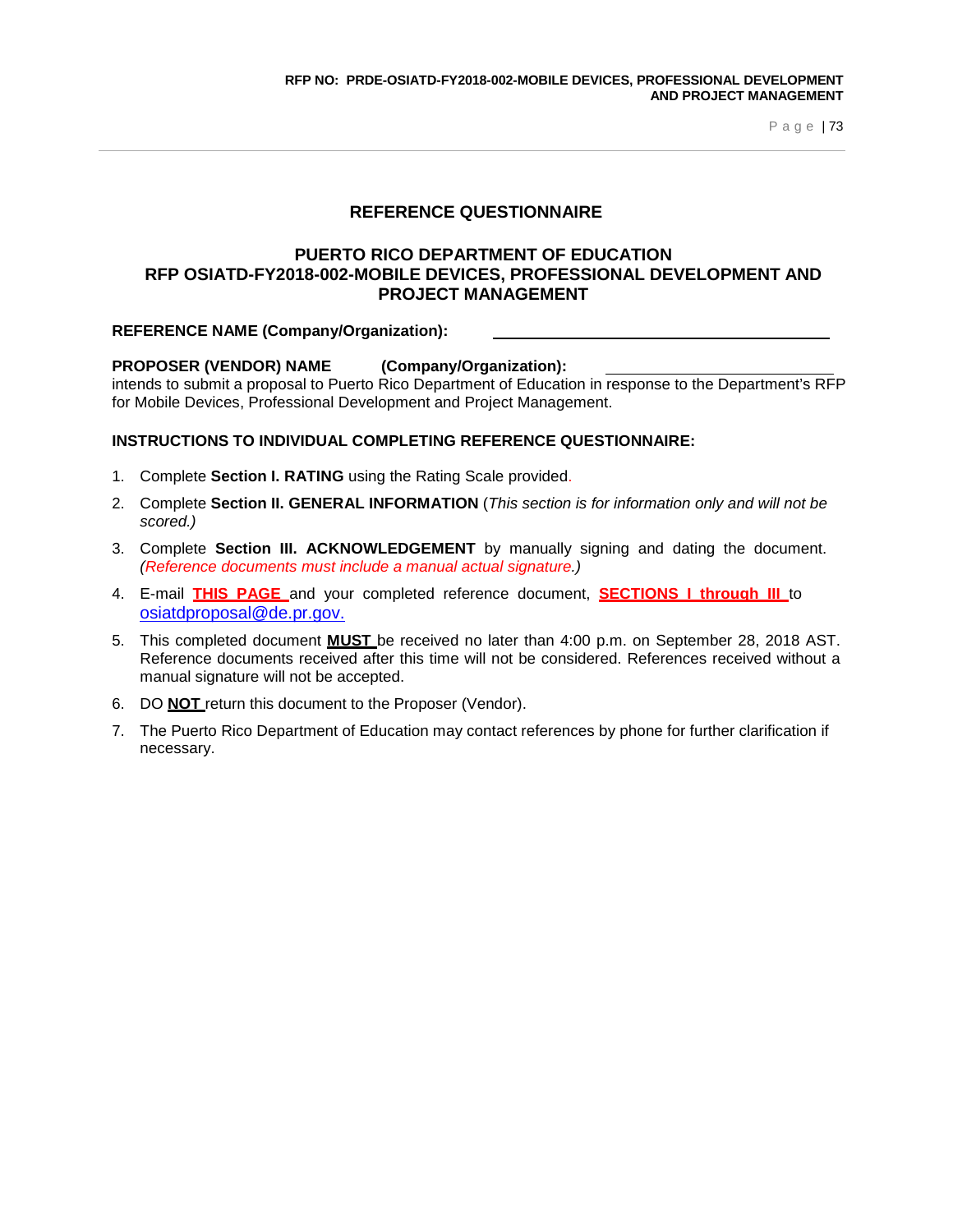# **REFERENCE QUESTIONNAIRE PUERTO RICO DEPARTMENT OF EDUCATION RFP NO. OSIATD-FY2018-002-MOBILE DEVICES, PROFESSIONAL DEVELOPMENT AND PROJECT MANAGEMENT**

# **REFERENCE NAME:**

### **PROPOSER (VENDOR) NAME :**

### **Section I. RATING**

Using the Rating Scale provided below, rate the following numbered items by circling the appropriate number for each item:

| <b>CATEGORY</b>                | <b>SCORE</b> |
|--------------------------------|--------------|
| Poor or Inadequate Performance |              |
| <b>Below Average</b>           | $1 - 3$      |
| Average                        | $4 - 6$      |
| Above Average                  | $7 - 9$      |
| Excellent                      | 10           |

1. Rate the overall quality of the vendor's services:

**10 9 8 7 6 5 4 3 2 1 0**

2. Rate the response time of this vendor:

**10 9 8 7 6 5 4 3 2 1 0**

3. Rate how well the agreed upon, planned schedule was consistently met and deliverables provided on time. *(This pertains to delays under the control of the vendor):*

**10 9 8 7 6 5 4 3 2 1 0**

4. Rate the overall customer service and timeliness in responding to customer service inquiries, issues and resolutions:

**10 9 8 7 6 5 4 3 2 1 0**

5. Rate the knowledge of the vendor's assigned staff and their ability to accomplish duties as contracted:

**10 9 8 7 6 5 4 3 2 1 0**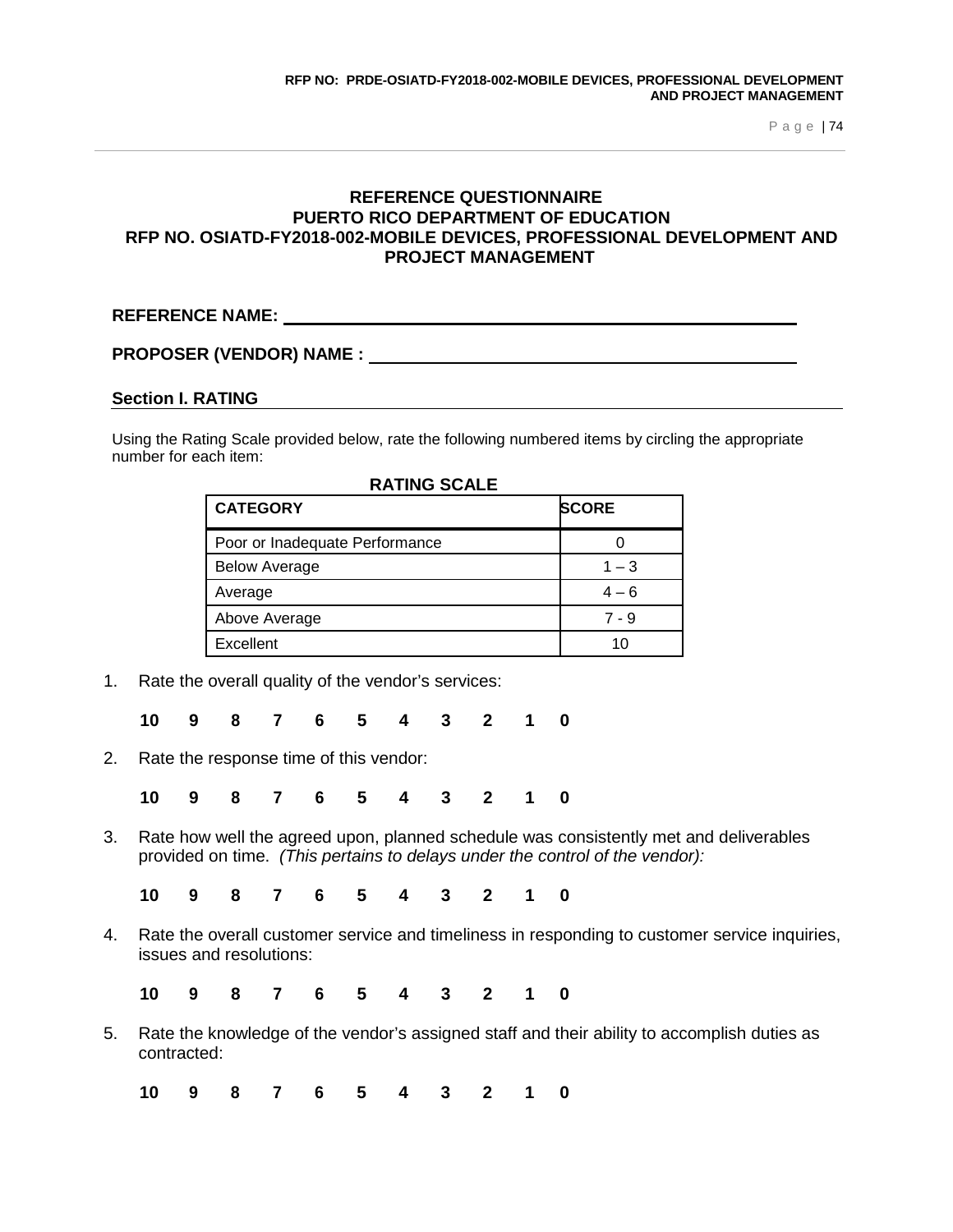#### **RFP NO: PRDE-OSIATD-FY2018-002-MOBILE DEVICES, PROFESSIONAL DEVELOPMENT AND PROJECT MANAGEMENT**

P a g e | 75

| 10                                     | 9            | 8 | $\mathbf{7}$   | 6     | 5 | $\overline{\mathbf{4}}$ | $\mathbf{3}$ | $2^{\circ}$   | $\mathbf 1$ | $\overline{\mathbf{0}}$                                                                         |  |
|----------------------------------------|--------------|---|----------------|-------|---|-------------------------|--------------|---------------|-------------|-------------------------------------------------------------------------------------------------|--|
|                                        |              |   |                |       |   |                         |              |               |             |                                                                                                 |  |
|                                        | effectively: |   |                |       |   |                         |              |               |             | Rate the vendor's ability to resolve a problem related to the services provided quickly and     |  |
| 10                                     | 9            | 8 | $7\phantom{.}$ | $6 -$ |   |                         |              | 5 4 3 2 1     |             | 0                                                                                               |  |
| 8.                                     |              |   |                |       |   |                         |              |               |             | Rate the vendor's flexibility in meeting changing business requirements:                        |  |
| 10                                     | 9            | 8 | 7              |       |   |                         |              | 6 5 4 3 2 1 0 |             |                                                                                                 |  |
| 9.<br>future:                          |              |   |                |       |   |                         |              |               |             | Rate the likelihood of your company/organization recommending this vendor to others in the      |  |
| 10                                     | 9            | 8 |                | 76    |   |                         |              | 5 4 3 2 1 0   |             |                                                                                                 |  |
| <b>Section II. GENERAL INFORMATION</b> |              |   |                |       |   |                         |              |               |             |                                                                                                 |  |
| 2.                                     |              |   |                |       |   |                         |              |               |             | During what time period did the vendor provide these services for your business?                |  |
|                                        | Month: Year: |   |                |       |   |                         |              |               |             | to Month: Year:                                                                                 |  |
| Section III. ACKNOWLEDGEMENT           |              |   |                |       |   |                         |              |               |             |                                                                                                 |  |
| factual:                               |              |   |                |       |   |                         |              |               |             | I affirm to the best of my knowledge that the information I have provided is true, correct, and |  |
| Signature of Reference                 |              |   |                |       |   |                         |              | Date          |             |                                                                                                 |  |
| <b>Print Name</b>                      |              |   |                |       |   |                         |              | <b>Title</b>  |             |                                                                                                 |  |
|                                        |              |   |                |       |   |                         |              |               |             |                                                                                                 |  |
| <b>Phone Number</b>                    |              |   |                |       |   |                         |              |               |             |                                                                                                 |  |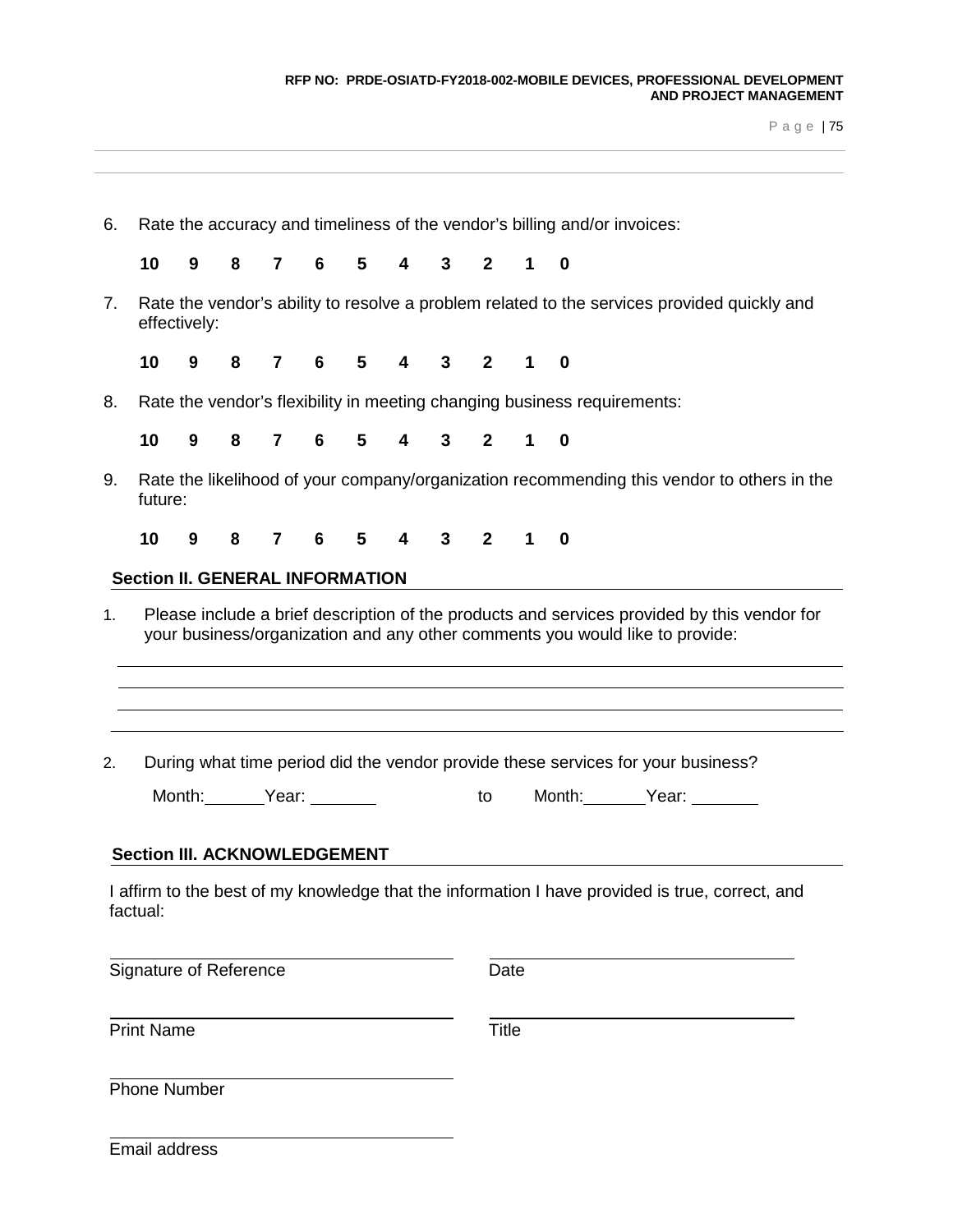### **PROPOSAL SUBMITTAL FORM 6: DESIGNATION OF SUBCONTRACTORS**

### **PROPOSER NAME:**

# **SUBCONTRACTOR NO. 1:**

| <b>Proposed Subcontractor Services:</b> |  |  |
|-----------------------------------------|--|--|
| Percentage (%) of Total Work:           |  |  |
| <b>Subcontractor Name:</b>              |  |  |
| Address:                                |  |  |
| <b>Contact Person/Title:</b>            |  |  |
| Phone:                                  |  |  |
| Email Address:                          |  |  |

# **SUBCONTRACTOR NO. 2:**

| <b>Proposed Subcontractor Services:</b> |  |  |
|-----------------------------------------|--|--|
| Percentage (%) of Total Work:           |  |  |
| <b>Subcontractor Name:</b>              |  |  |
| Address:                                |  |  |
| Phone:                                  |  |  |
| <b>Contact Person/Title:</b>            |  |  |
| Phone:                                  |  |  |
| Email Address:                          |  |  |

### **SUBCONTRACTOR NO. 3**

| <b>Proposed Subcontractor Services:</b> |  |  |
|-----------------------------------------|--|--|
| Percentage (%) of Total Work:           |  |  |
| <b>Subcontractor Name:</b>              |  |  |
| Address:                                |  |  |
| <b>Contact Person/Title:</b>            |  |  |
| Phone:                                  |  |  |
| Email Address:                          |  |  |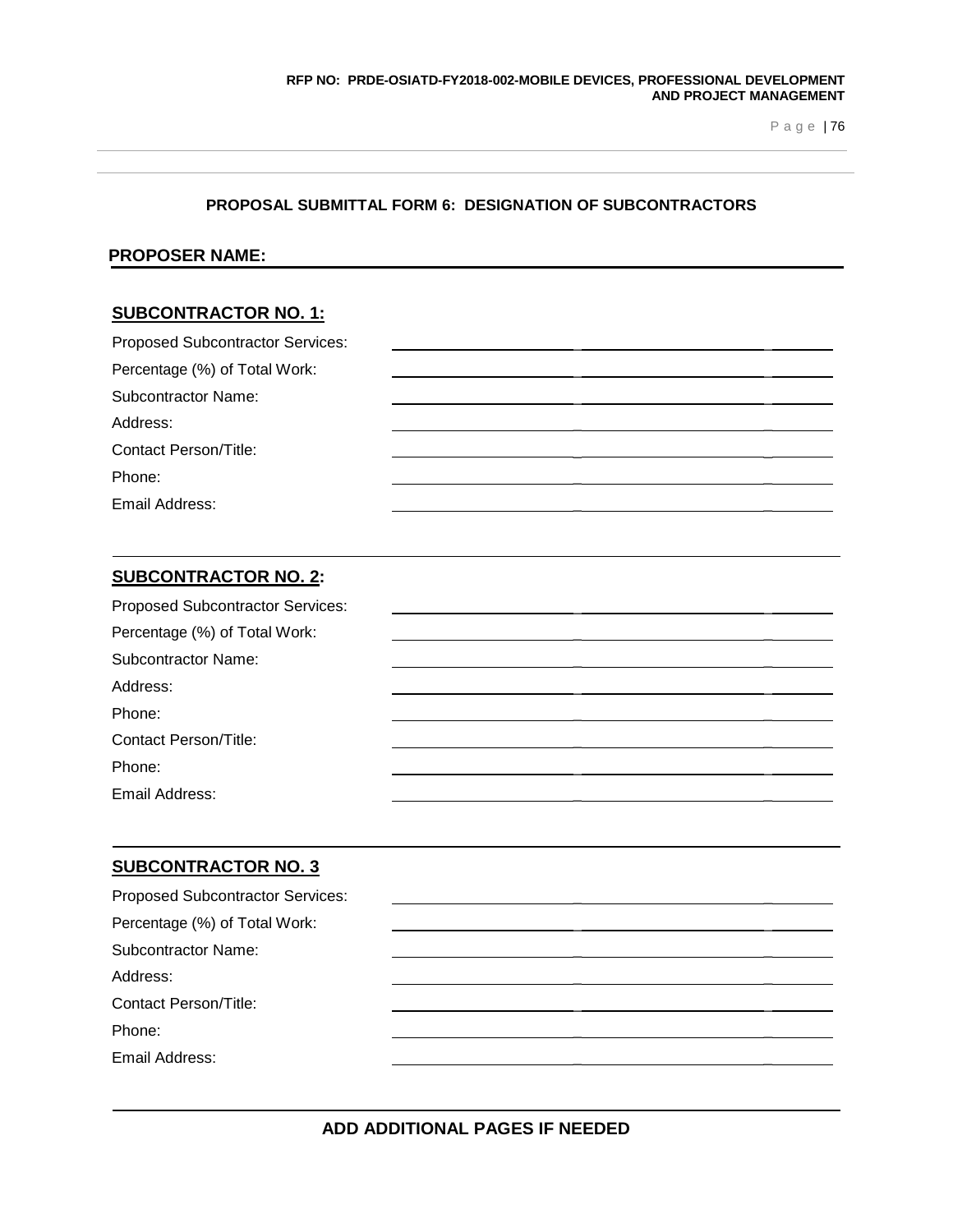### **PROPOSAL SUBMITTAL FORM 7: CERTIFICATE OF INSURANCE COVERAGE**

PROOF THAT COVERAGE IS EITHER CURRENTLY IN PLACE OR WILL BE PROVIDED MUST BE SUBMITTED WITH THE PROPOSER PROPOSAL IN ONE (1) OF THE TWO (2) METHODS DESCRIBED BELOW.

### **PROPOSER NAME:**

| <b>PROPOSER ADDRESS:</b> |  |
|--------------------------|--|
|--------------------------|--|

**NAME OF SURETY:**

**NAME OF AGENT:**

**AGENT'S PHONE:**

The undersigned hereby certifies that (the "Proposer") and its subcontractor(s) has the following insurance coverage, respectfully:

| <b>TYPE OF COVERAGE</b>                                                              | <b>MINIMUM LIMITS</b>                                                    | <b>POLICY OR</b><br><b>BINDER</b><br>NO. | <b>ACTUAL</b><br><b>LIMITS</b><br><b>PROVIDED</b> | <b>EXPIRATIO</b><br><b>N DATE</b> |
|--------------------------------------------------------------------------------------|--------------------------------------------------------------------------|------------------------------------------|---------------------------------------------------|-----------------------------------|
| COMMERCIAL/GENERAL<br><b>LIABILITY OCC</b>                                           | \$1,000,000                                                              |                                          |                                                   |                                   |
| COMMERCIAL/GENERAL<br><b>LIABILITY AGG</b>                                           | \$2,000,000                                                              |                                          |                                                   |                                   |
| <b>BUSINESS AUTOMOBILE</b><br><b>LIABILITY</b>                                       | \$1,000,000 PER<br><b>OCCURRENCE</b>                                     |                                          |                                                   |                                   |
| <b>EMPLOYERS' LIABILITY</b>                                                          | \$500,000 PER<br><b>OCCURRENCE</b>                                       |                                          |                                                   |                                   |
| <b>WORKER'S COMP</b>                                                                 | PUERTO RICO<br><b>MINIMUM</b><br><b>COMPENSATION</b><br><b>STATUTORY</b> |                                          |                                                   |                                   |
| <b>ERRORS</b><br><b>TECHNOLOGY</b><br><b>AND</b><br><b>OMISSIONS</b>                 | \$2,000,000                                                              |                                          |                                                   |                                   |
| <b>ERRORS</b><br><b>TECHNOLOGY</b><br><b>AND</b><br><b>OMISSIONS (SUBCONTRACTOR)</b> | \$1,000,000                                                              |                                          |                                                   |                                   |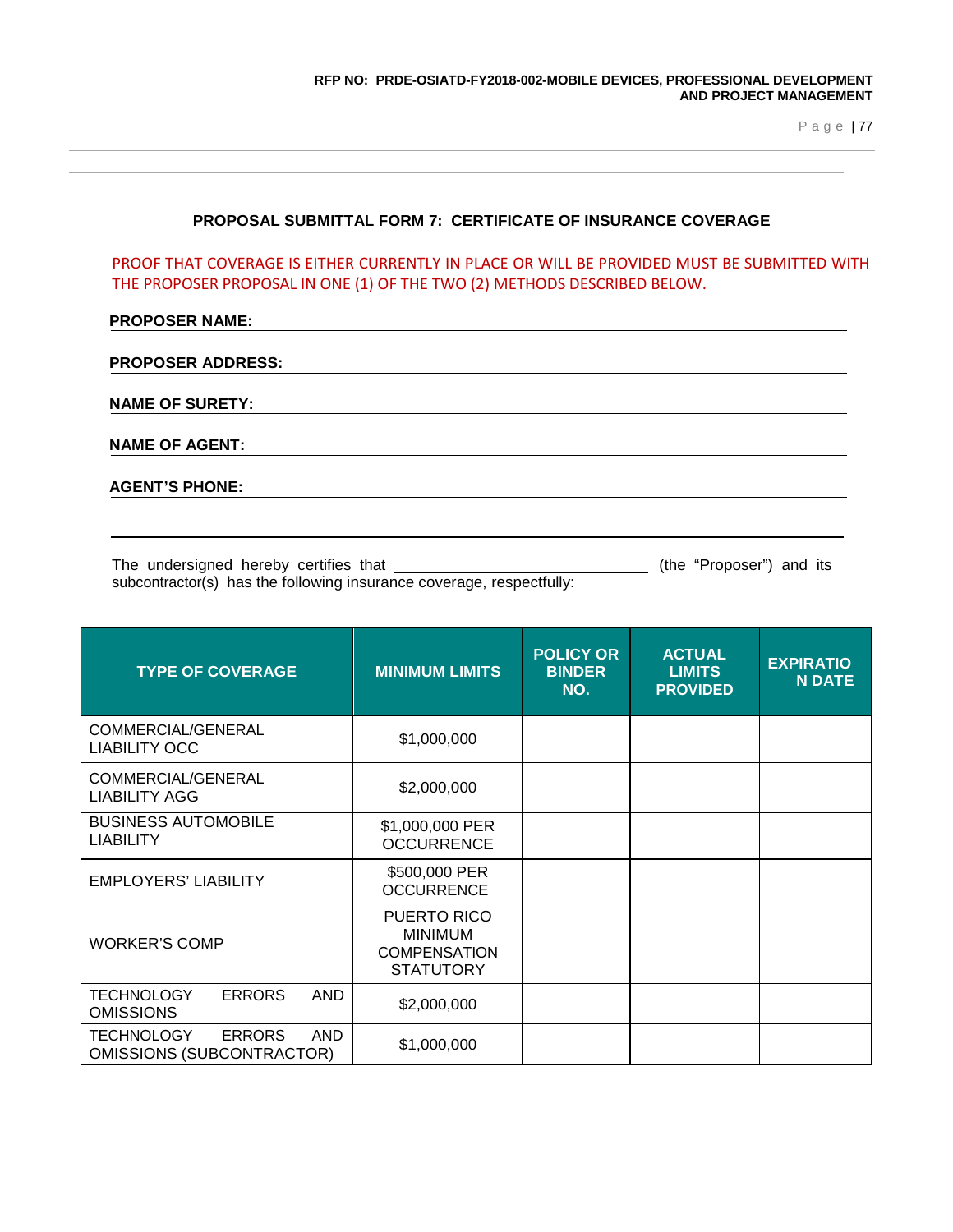### **PROOF THAT COVERAGE IS EITHER CURRENTLY IN PLACE OR WILL BE PROVIDED MUST BE SUBMITTED WITH THE PROPOSER PROPOSAL.** This can be done by one of the two following methods:

- *1.* Complete form "CERTIFICATION OF INSURANCE COVERAGE" *or*
- 2. Submit a Certificate of Insurance on a form provided by your Insurance Agent. This form must include the following clauses:
	- (a) The Puerto Rico Department of Education is hereby named as Additional Insured.
	- (b) The policy(s) cannot be reduced or canceled without at least forty-five (45) days' prior written notice to the Puerto Rico Department of Education.
	- (c) The insurance company is prohibited from pleading government function in the absence of any specified written authority from the Puerto Rico Department of Education.
	- (d) The policy(s) will automatically include and cover all phases of work, equipment, persons, et cetera which are normally covered while performing work under the above contract, whether specifically written therein or not.

Regardless of the method used, the form MUST be totally complete, MUST show that all Limits of Insurance are or will be met, and MUST be signed by the Agent.

The successful Proposer will be required to provide insurance coverage as shown in General Conditions of RFP and Contract, prior to providing any services. This insurance coverage must be maintained throughout the term of the contract.

| Signature: |  |  |
|------------|--|--|
|            |  |  |
| Name:      |  |  |

Title: <u>\_\_\_\_\_\_\_\_\_\_\_\_\_\_\_\_\_\_\_\_\_\_\_</u>\_\_

| Date: |  |
|-------|--|
|-------|--|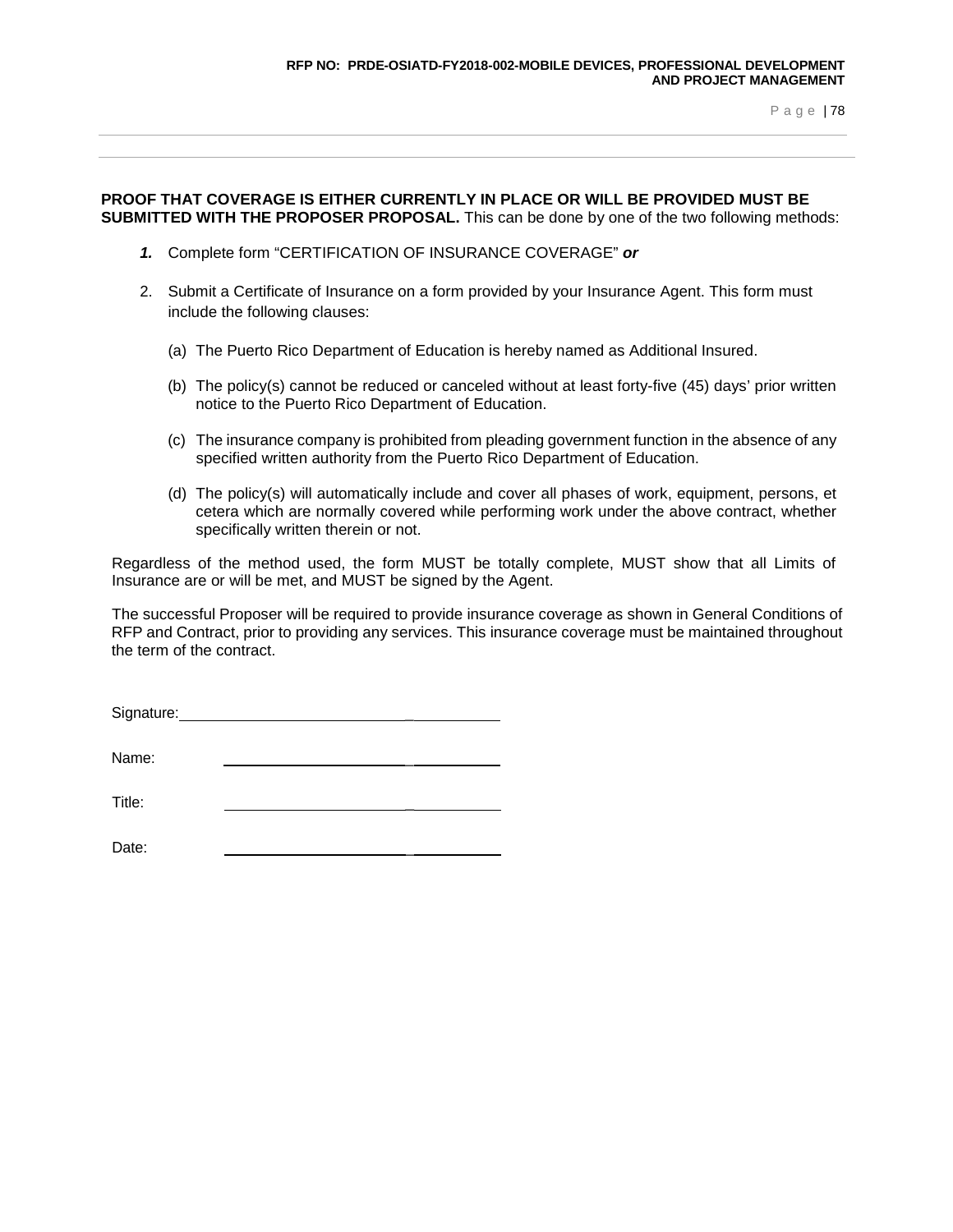### **PROPOSAL SUBMITTAL FORM 8: LETTER OF INTENT TO SUBMIT A PROPOSAL**

### PROPOSERS ARE REQUIRED TO SUBMIT A LETTER OF INTENT NO LATER THAN **4:00 P.M., SEPTEMBER 14, 2018**. FAILURE TO DELIVER A LETTER OF INTENT BY THE DEADLINE SHALL RESULT IN AUTOMATIC DISQUALIFICATION FROM PARTICIPATION IN THE COMPETITIVE PROCESS.

\_\_\_\_\_\_\_\_\_\_\_\_\_\_\_\_\_\_\_\_\_\_\_\_\_\_\_\_\_\_\_ ( the "Proposer") has received a copy of **RFP NO. PRDE-OSIATD-FY2018-002 Mobile Devices, Professional Development and Project Management** (the "RFP) issued by the Puerto Rico Department of Education on August 17, 2018 . I, the undersigned, in my capacity as of the Proposer, am duly authorized to submit this Letter of Intent on behalf of Proposer, and to designate the following person to act on behalf of the Proposer as its principal contact in connection with the RFP.

### **PRINCIPAL CONTACT**:

| Name:         |  |
|---------------|--|
| Title:        |  |
| Address:      |  |
|               |  |
| Office Phone: |  |
| Cell Phone:   |  |
| Email:        |  |

I hereby acknowledge receipt of the RFP and any addenda thereto, and certify that it is the intent of the Proposer to submit a proposal in response to the RFP.

| Signature:  |  |  |  |
|-------------|--|--|--|
| Name/Title: |  |  |  |
| Date:       |  |  |  |

# **LETTERS OF INTENT ARE TO BE ADDRESSED AND EMAILED TO**

**Sr. José L. Narváez Figueroa**

[osiatdproposal@de.pr.gov](mailto:osiatdproposal@de.pr.gov)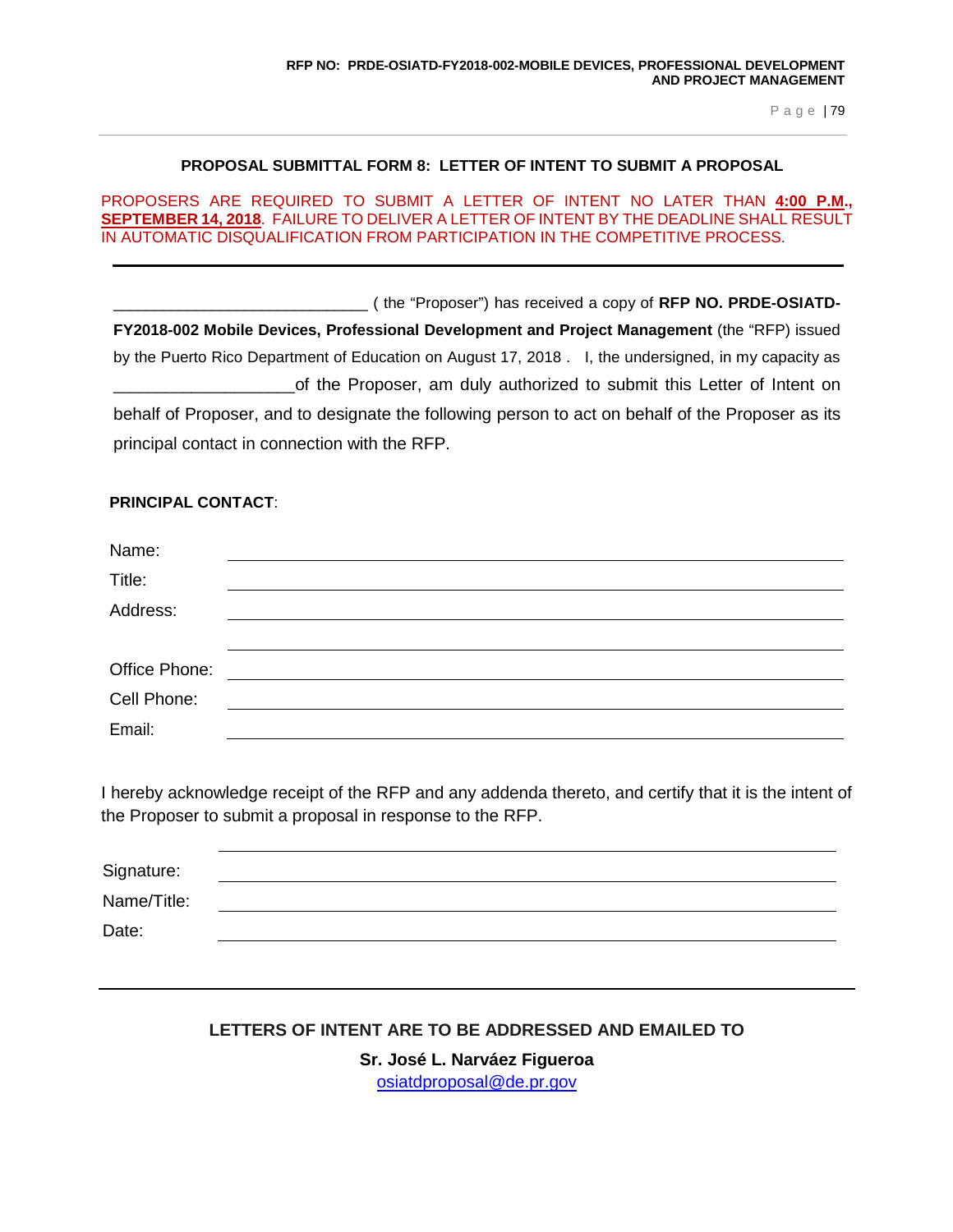# **PROPOSAL SUBMITTAL FORM 9: W-9 TAXPAYER IDENTIFICATION NUMBER/CERTIFICATION (IRS)**

# **THIS FORM IS AVAILABLE FOR DOWNLOAD AT**

<https://www.irs.gov/uac/about-form-w9>

[The remainder of this page intentionally left blank.]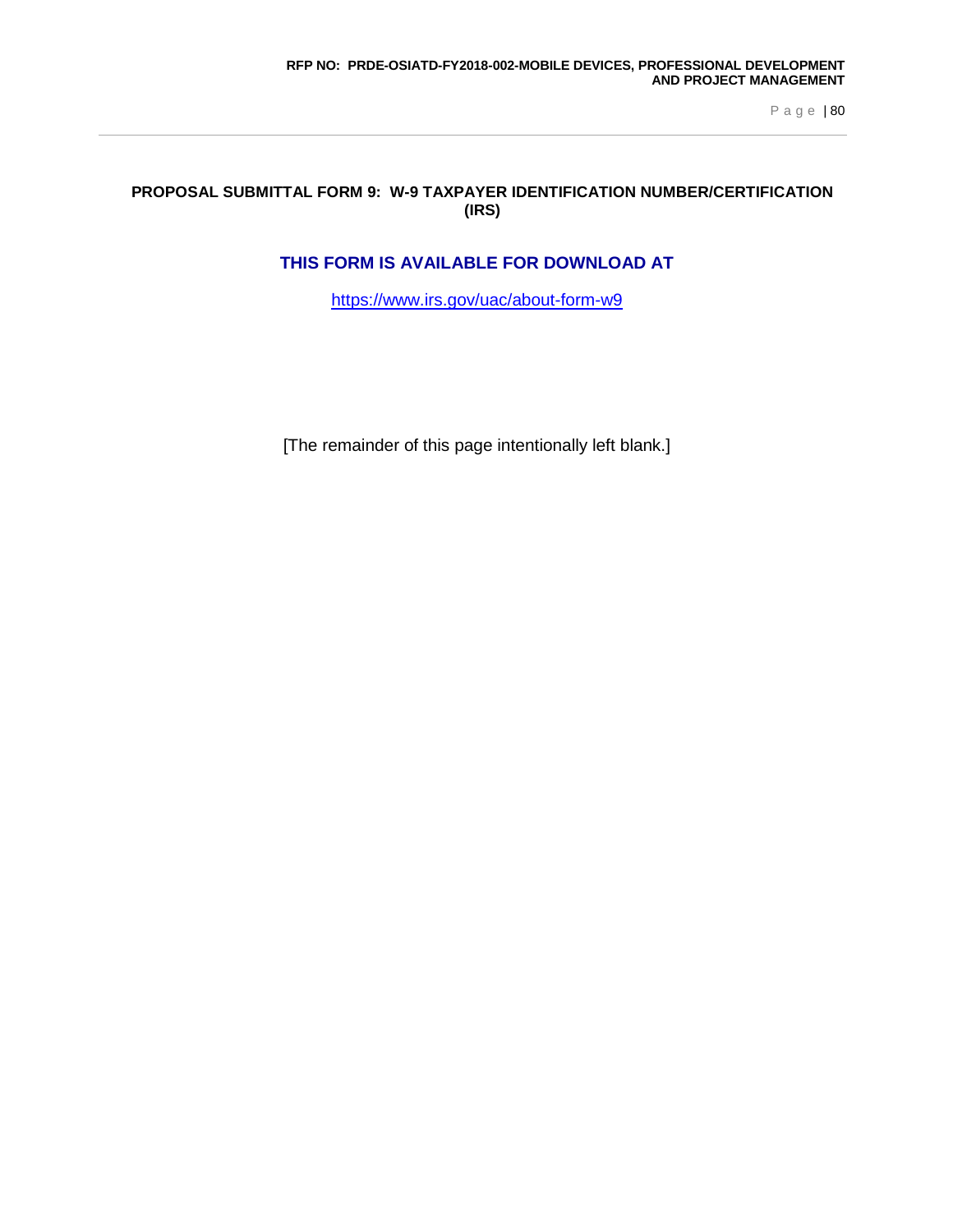# **PROPOSAL SUBMITTAL FORM 10: MOBILE DEVICE SPECIFICATIONS**

Instructions: Complete this worksheet for each type of technology solution proposed. Fill in each blank with the requested information. You may attach additional pages to provide complete information where required. This RFP does not require that all these fields be accounted for, but if a Proposer is providing an option that fits one of these categories, these fields must be completed. Please specify which items are optional, if any. If additional items (fields) need to be added to this list of products and services to best reflect your proposed solution, please make note of this and add any necessary data.

### **Mobile Device Description**

| Manufacturer                   |  |
|--------------------------------|--|
| Model                          |  |
| Processor                      |  |
| Graphics                       |  |
| Memory                         |  |
| I/O (Input/Output) Ports       |  |
| Connectivity                   |  |
| Hard Drive Type                |  |
| <b>Hard Drive Capacity</b>     |  |
| Camera                         |  |
| Display Type                   |  |
| <b>Display Size</b>            |  |
| <b>Display Resolution</b>      |  |
| Battery Capacity (ex. 7200mAh) |  |
| Duration (ex. 8 hrs.)          |  |
| Dimensions (W x D x H)         |  |
| Weight (lbs)                   |  |
| Accessories included (if any)  |  |

| Provide industry benchmark test results, including information about how long the device<br>will operate on a single battery charge under these conditions: |      |  |  |  |  |
|-------------------------------------------------------------------------------------------------------------------------------------------------------------|------|--|--|--|--|
| <b>Activity</b>                                                                                                                                             | Time |  |  |  |  |
| Web-browsing                                                                                                                                                |      |  |  |  |  |
| Multimedia (video/audio)                                                                                                                                    |      |  |  |  |  |
| Reading eBooks                                                                                                                                              |      |  |  |  |  |
| Stand by time                                                                                                                                               |      |  |  |  |  |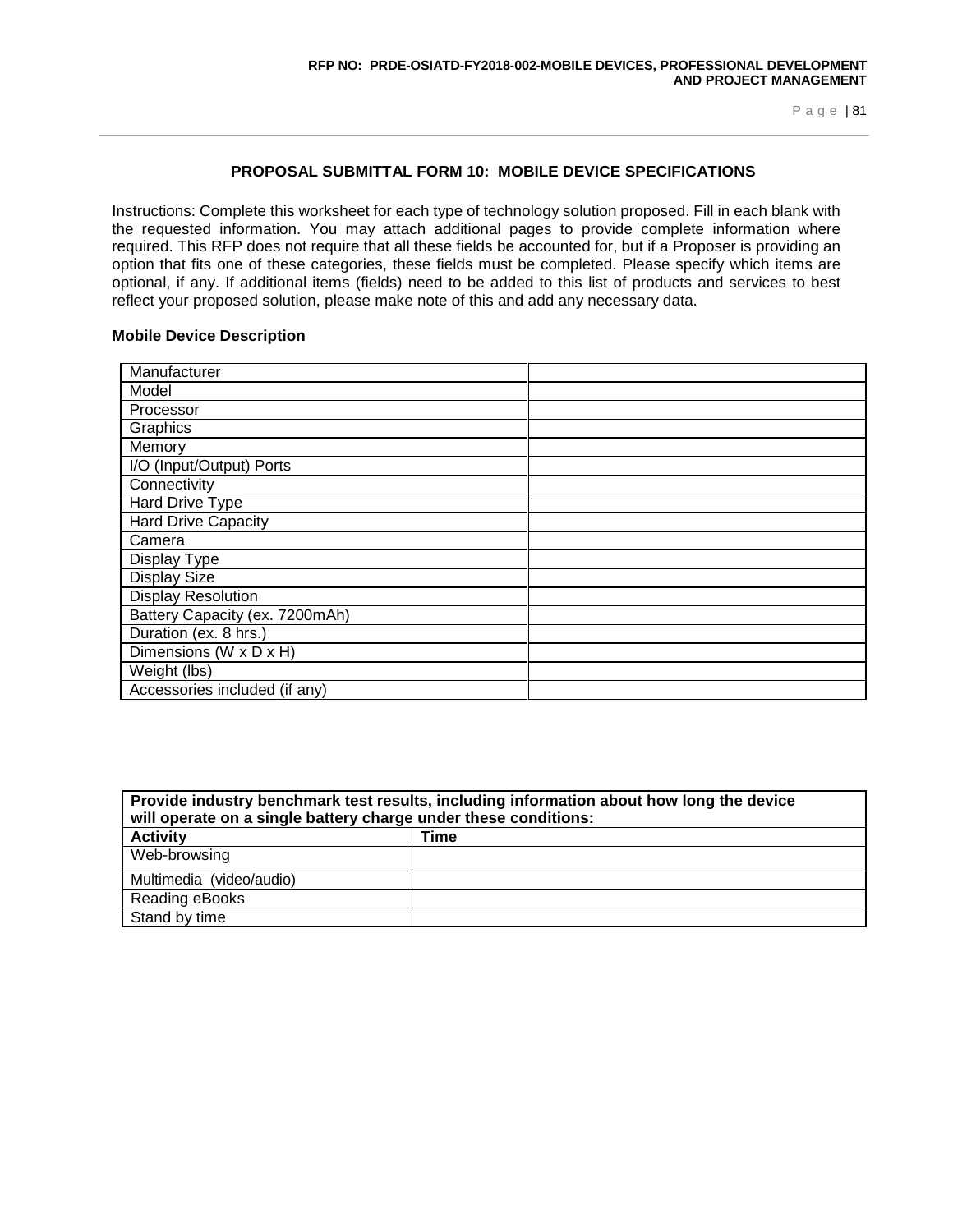|              | ו וויוסו טטאב טטטוווו ואב רטומו דו. פבזוטב רמט טטאב רטוזט וועומטט באט ווי<br><b>LAPTOPS</b>                                                                                                                                                                                                                                 | <b>PROPOSAL</b><br><b>MEETS MINIMUM</b> |           |                         |
|--------------|-----------------------------------------------------------------------------------------------------------------------------------------------------------------------------------------------------------------------------------------------------------------------------------------------------------------------------|-----------------------------------------|-----------|-------------------------|
|              | MINIMUM FUNCTIONALITY SPECIFICATION                                                                                                                                                                                                                                                                                         | <b>YES</b>                              | <b>NO</b> | <b>NOTES/EXCEPTIONS</b> |
| a            | Convertible notebook that allows the device to switch between laptop, tablet, and tent forms. Keyboard remains<br>attached to the device at all times.                                                                                                                                                                      |                                         |           |                         |
| b            | Attached full-size keyboard that should be able to flip around out of the way in tablet mode                                                                                                                                                                                                                                |                                         |           |                         |
| $\mathsf{C}$ | Processor - Intel Celeron N4100 Processor (1.10 GHz, up to 2.40GHz Burst, 2MB cache), Intel® Pentium®<br>N4200 Quad Core Processor (2M Cache, 1.1 GHz with Turbo up to 2.5 GHz), or Pentium 4405U Dual Core<br>Processor (2M Cache, 2.1 GHz), Intel Core i5 processor (2MB, 2.3GHz dual-core with Turbo Boost up to 3.6GHz) |                                         |           |                         |
| d            | <b>4GB DDR3L RAM</b>                                                                                                                                                                                                                                                                                                        |                                         |           |                         |
| e            | Intel <sup>®</sup> HD Graphics 500 Series Video                                                                                                                                                                                                                                                                             |                                         |           |                         |
|              | Storage - 120GB SSD hard drive. eMMC not accepted                                                                                                                                                                                                                                                                           |                                         |           |                         |
| g            | Weight - 3.5 lbs or less (additional detail under "Device Portability")                                                                                                                                                                                                                                                     |                                         |           |                         |
| h            | Wi-Fi - 802.11 a/b/g/n/ac Wi-Fi (802.11n 2.4GHz and 5GHz)                                                                                                                                                                                                                                                                   |                                         |           |                         |
| n            | Miracast (Intel® Wireless Display) Compliant                                                                                                                                                                                                                                                                                |                                         |           |                         |
| $\mathbf 0$  | Bluetooth - 4.0 wireless technology or greater                                                                                                                                                                                                                                                                              |                                         |           |                         |
| р            | Operating System - Windows 10 Education                                                                                                                                                                                                                                                                                     |                                         |           |                         |
| S            | 1.0 MP front-facing cameras (world facing cameras are optional)                                                                                                                                                                                                                                                             |                                         |           |                         |
| $\mathsf{t}$ | Rechargeable battery - eight-hour battery capacity that will allow the device to be used throughout a standard<br>school day with the wireless antenna activated without being recharged (additional detail under "Device Power"                                                                                            |                                         |           |                         |
| $\mathsf{u}$ | Display - 11.6-inch diagonal multi-touch capacitive touch display capable of operating with the attached keyboard<br>-1080 x 800 or 1366 x 768 minimum resolution or better                                                                                                                                                 |                                         |           |                         |
| $\mathsf{V}$ | Built-in mono-speaker (2w)                                                                                                                                                                                                                                                                                                  |                                         |           |                         |
| W            | Input/output interfaces for video, keyboard, computer, audio and capable of connecting to standard video output<br>devices such as digital projectors, smart boards, computer monitors, and TVs (additional detail under "Ports and<br>Print Service"). At minimum, the device must include the following ports:            |                                         |           |                         |
|              | 2 USB (at least one of which is USB 3.0)                                                                                                                                                                                                                                                                                    |                                         |           |                         |
|              | 1 HDMI or HDMI adapter (storage containers for any proposed adapters must be included in proposal)                                                                                                                                                                                                                          |                                         |           |                         |
|              | 1 3.5-mm stereo headphone mini-jack                                                                                                                                                                                                                                                                                         |                                         |           |                         |
|              | 1 RJ-45 or RJ-45 adapter (storage containers for any proposed adapters must be included in proposal)                                                                                                                                                                                                                        |                                         |           |                         |
| X            | Built-in microphone                                                                                                                                                                                                                                                                                                         |                                         |           |                         |
| y            | AC power adapter and appropriate interface/power cable (minimum 5 ft. length)                                                                                                                                                                                                                                               |                                         |           |                         |
| dd           | Ruggedized casing or protective cover that is, at a minimum, capable of providing protection for the device<br>sustaining a four-foot drop. Drop test should be performed in accordance with MIL-STD-810G.6 Procedure IV.                                                                                                   |                                         |           |                         |
|              | Additionally, shock test should be performed in accordance with MIL-STD-810G, Method 516.6 Procedure I.                                                                                                                                                                                                                     |                                         |           |                         |
|              | Proposal must detail all tests that have been completed on the device, and what certifications the device holds                                                                                                                                                                                                             |                                         |           |                         |
|              | regarding drop, shock and spill testing.                                                                                                                                                                                                                                                                                    |                                         |           |                         |
| ff           | All electrical components must be Underwriters Laboratory (UL) Listed.                                                                                                                                                                                                                                                      |                                         |           |                         |

### **PROPOSAL SUBMITTAL FORM 11: DEVICE PROPOSAL FUNCTIONALITY COMPLIANCE**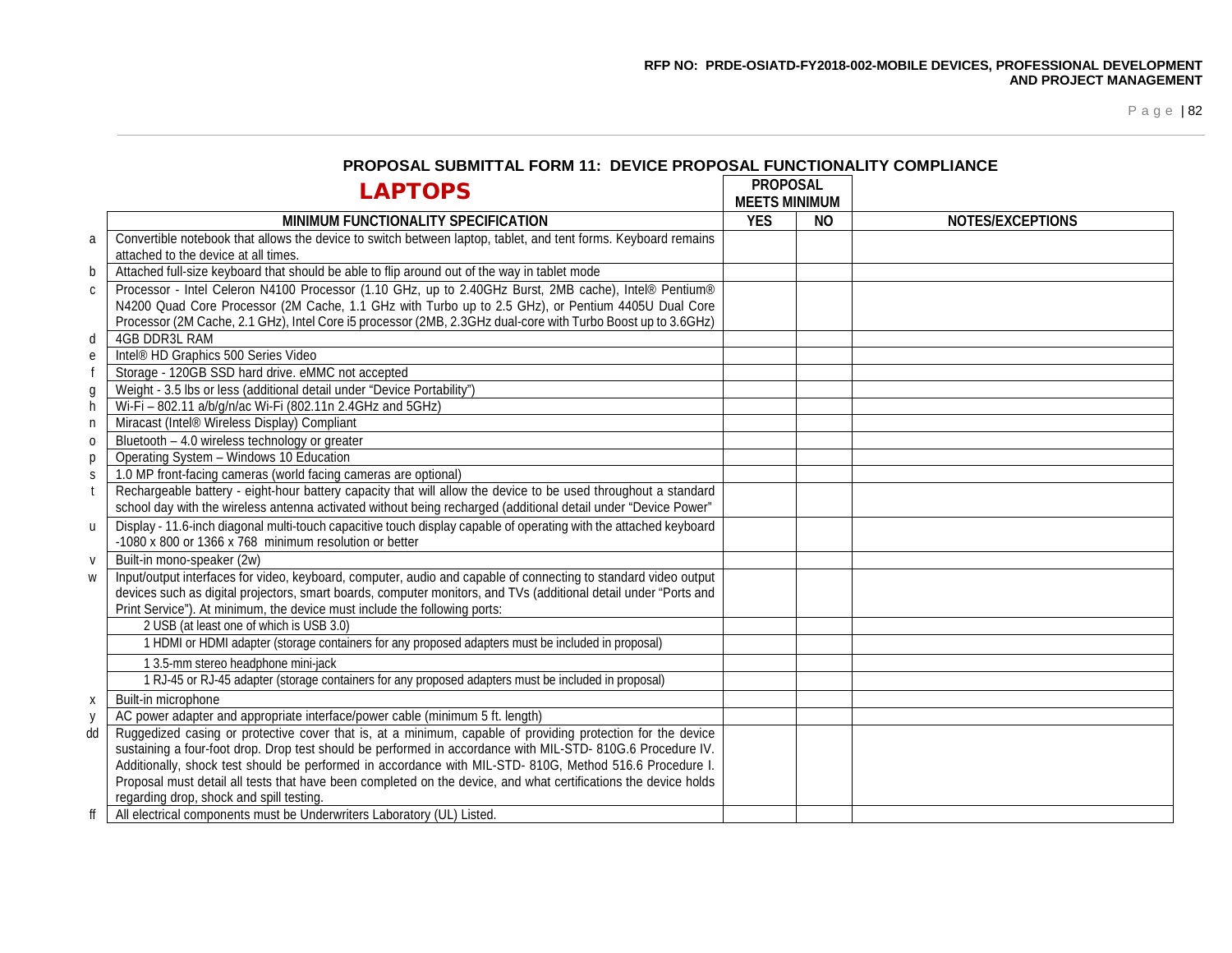|              | <b>TABLETS</b>                                                                                                                                                                                                                                                                                                                                                                                                                                                                                       | <b>PROPOSAL</b><br><b>MEETS MINIMUM</b> |     |                  |
|--------------|------------------------------------------------------------------------------------------------------------------------------------------------------------------------------------------------------------------------------------------------------------------------------------------------------------------------------------------------------------------------------------------------------------------------------------------------------------------------------------------------------|-----------------------------------------|-----|------------------|
|              | MINIMUM FUNCTIONALITY SPECIFICATION                                                                                                                                                                                                                                                                                                                                                                                                                                                                  | <b>YES</b>                              | NO. | NOTES/EXCEPTIONS |
| a            | Tablet form factor                                                                                                                                                                                                                                                                                                                                                                                                                                                                                   |                                         |     |                  |
| b            | Processor 1.3 GHz Apple A7 processor or Intel Celeron N4100 Processor (1.10 GHz, up to 2.40GHz Burst,<br>2MB cache), Intel® Pentium® N4200 Quad Core Processor (2M Cache, 1.1 GHz with Turbo up to 2.5 GHz),<br>or Pentium 4405U Dual Core Processor (2M Cache, 2.1 GHz)                                                                                                                                                                                                                             |                                         |     |                  |
| $\mathsf{C}$ | 1GB RAM                                                                                                                                                                                                                                                                                                                                                                                                                                                                                              |                                         |     |                  |
| d            | Storage - 32 GB                                                                                                                                                                                                                                                                                                                                                                                                                                                                                      |                                         |     |                  |
| e            | Weight - 2.0lb or less                                                                                                                                                                                                                                                                                                                                                                                                                                                                               |                                         |     |                  |
|              | Wi-Fi - 802.11 a/b/g/n Wi-Fi (802.11n 2.4GHz and 5GHz)                                                                                                                                                                                                                                                                                                                                                                                                                                               |                                         |     |                  |
| g            | Bluetooth - 4.0 wireless technology or greater                                                                                                                                                                                                                                                                                                                                                                                                                                                       |                                         |     |                  |
| h            | 1.0 MP front-facing (world facing cameras are optional)                                                                                                                                                                                                                                                                                                                                                                                                                                              |                                         |     |                  |
|              | Built-in mono-speaker (2w)                                                                                                                                                                                                                                                                                                                                                                                                                                                                           |                                         |     |                  |
|              | AC power adapter and appropriate interface/power                                                                                                                                                                                                                                                                                                                                                                                                                                                     |                                         |     |                  |
| k            | Ruggedized casing or protective cover that is, at a minimum, capable of providing protection for the device<br>sustaining a four-foot drop. Drop test should be performed in accordance with MIL-STD-810G.6 Procedure IV.<br>Additionally, shock test should be performed in accordance with MIL-STD- 810G, Method 516.6 Procedure I.<br>Proposal must detail all tests that have been completed on the device, and what certifications the device holds<br>regarding drop, shock and spill testing. |                                         |     |                  |
| m            | All electrical components must be Underwriters Laboratory (UL) Listed                                                                                                                                                                                                                                                                                                                                                                                                                                |                                         |     |                  |
| n            | Minimum tablet screen size is 7.9 inches Rechargeable battery - eight-hour battery capacity that will allow the<br>device to be used throughout a standard school day with the wireless antenna activated without being<br>recharged.                                                                                                                                                                                                                                                                |                                         |     |                  |